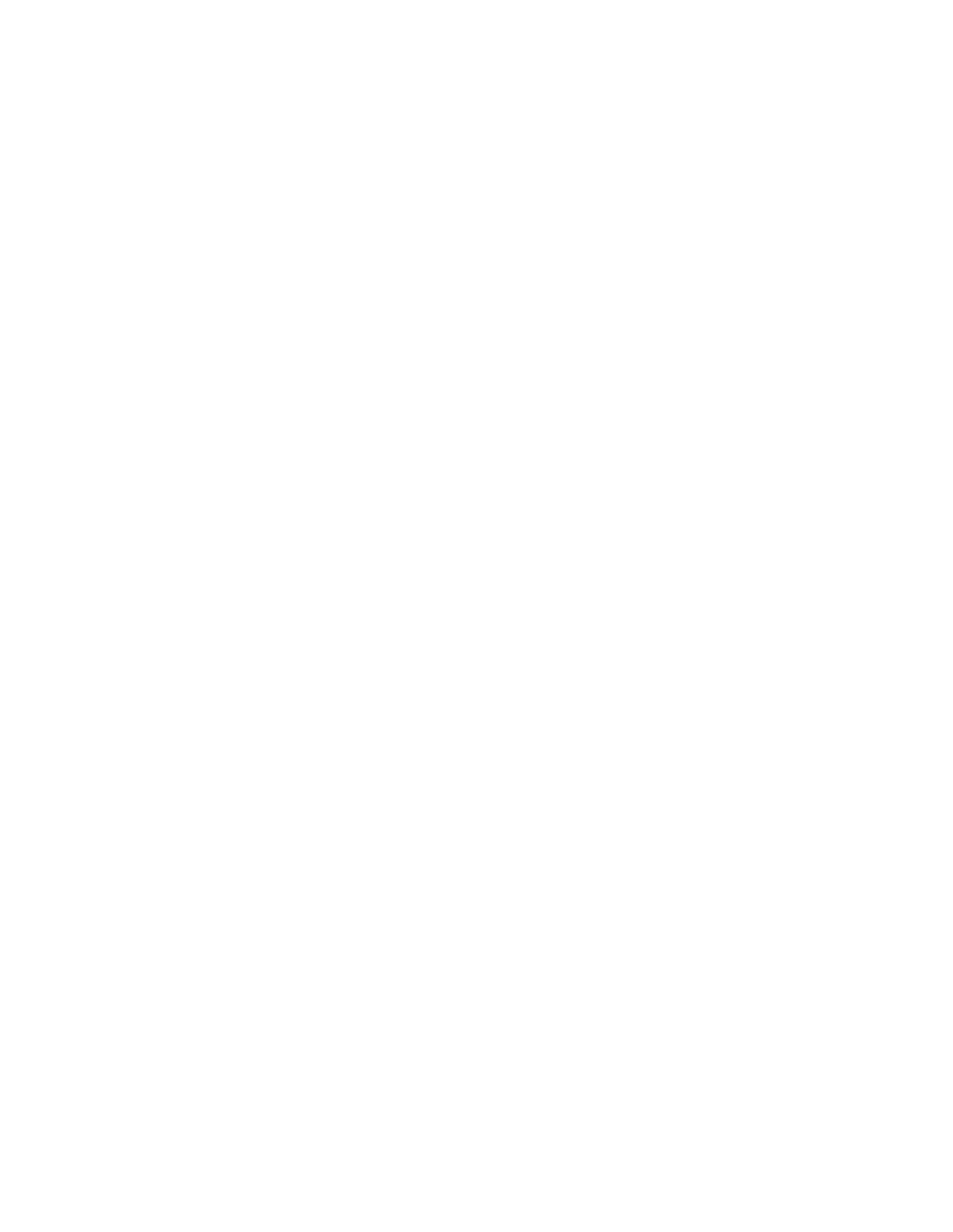# **Document History**

| <b>VERSION</b> | <b>DATE</b> | <b>CHANGE DESCRIPTION</b>                                                                                                                                                                                                                                                                                                                                                                                                                                                                                                                                              |
|----------------|-------------|------------------------------------------------------------------------------------------------------------------------------------------------------------------------------------------------------------------------------------------------------------------------------------------------------------------------------------------------------------------------------------------------------------------------------------------------------------------------------------------------------------------------------------------------------------------------|
| 1.0            | 2007-02-28  | First approved version updated to Intranet                                                                                                                                                                                                                                                                                                                                                                                                                                                                                                                             |
| 1.1            | 2007-04-16  | Modified Connection Types - Appendix B.<br>Removed AR connection type<br>Minor correction to section 5.1 - added 3 message names<br>Updates to paragraph B1 and to Table 3 in Appendix B                                                                                                                                                                                                                                                                                                                                                                               |
| 1.2            | 2007-07-09  | Minor correction to section 5.8.2 Message Type changed from<br>RQ to Qi.<br>Max. Quote from 280 to 150<br>Updates to section 6.1.1, Figure 23, insert new NZ message<br>arrow                                                                                                                                                                                                                                                                                                                                                                                          |
| 1.3            | 2008-01-17  | In section 5.2.5, changed Executed in Full to Executed in Full (or<br>Partially for IOC orders)<br>In section 6.1.1, Figure 23 has been modified: "Eliminated" has<br>been replaced with "Executed"                                                                                                                                                                                                                                                                                                                                                                    |
| 1.4            | 2010-09-16  | Section 3 updated to include User Defined Strategies<br>Sub-section 3.1.2.5 Contingent Trade has been replaced with<br>new, pertinent Strategy information<br>Chapter 6 updated with 2 Strategy Instrument Creation message<br>flow diagrams.                                                                                                                                                                                                                                                                                                                          |
| 1.5            | 2010-11-02  | New section 6.3.3 Quantity Management added to include Order<br>Modification                                                                                                                                                                                                                                                                                                                                                                                                                                                                                           |
| 1.6            | 2012-03-12  | Section 3.4: Bulk Quote Management added<br>Chapter 5 Sail Messaging modified:<br>Figure 11 text modified to show Committed Order<br>Figure 20 added to show Committed Orders Traded<br>Figure 27 text modified to show Committed Order cancelled<br>New Section 5.1.10, End-of-Day Process<br>Figure 44 added to show Committed Order Cancelled at End-of-<br>עaγ<br>Section 5.1.11: User Global Cancellation added<br>Section 5.1.12: Global Cancellation added<br>Section 5.1.13: Bulk Quote Management added<br>Section 6.9: Entry of Global Cancellation modified |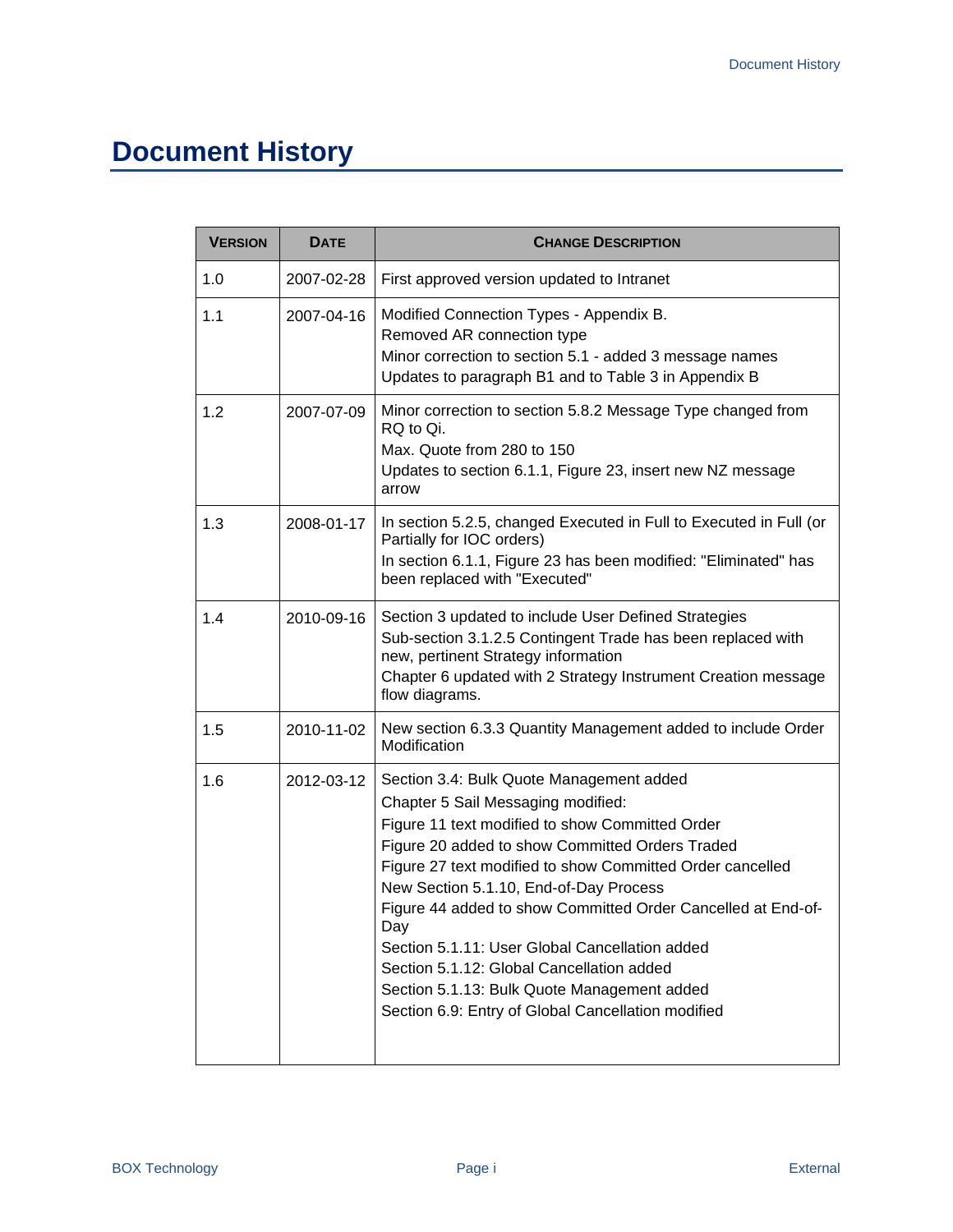| <b>VERSION</b> | <b>DATE</b> | <b>CHANGE DESCRIPTION</b>                                                                                                                                                                                                                                                                                                                                 |  |  |  |  |
|----------------|-------------|-----------------------------------------------------------------------------------------------------------------------------------------------------------------------------------------------------------------------------------------------------------------------------------------------------------------------------------------------------------|--|--|--|--|
| 1.7            | 2012-06-18  | Insertion of legal disclaimer pertaining to Committed Order in<br>Sections 1 & 6.<br>Added text '(includes both accepted and rejected requests)' in<br>final paragraph of sub-section 2.2.3.6 User Defined Strategy<br>(UDS).<br>Update of text from Chapter to Section throughout.                                                                       |  |  |  |  |
| 1.8            | 2013-10-11  | Update sub-section 3.7.2 Processing Timetable for entering a<br>Bulk Quote (Message Type Qi) message containing separate<br>quotes. Changed '1 to 150' to '1 to 280' separate quotes.                                                                                                                                                                     |  |  |  |  |
| 1.9            | 2014-09-03  | New Section 4, Pre-Trade Validation Tools. Addition of:<br>6.1.14 Configuration of Netting and of Trader Teams<br>6.1.15 Configuration of Global and Default Limits<br>6.1.16 Configuration of Group Limits<br>6.1.17<br>Notification of Limits Usage<br>6.1.18<br>Order Rejection: Limit Exceeded                                                        |  |  |  |  |
| 2.0            | 2015-05-15  | 5.2.3 Supported Special Price Term<br>Add definition for Directed Order<br>Add definition for Preferenced Order 6.11 Directed/Routed Order<br>Processing<br>Add SPT = Directed Order to Figure 58, 59, 60, 61, 62, 63, 64,<br>65, 66, 67, 68, 69 6.15<br><b>Preferenced Order Processing</b><br>Add Preferenced Order Entered with/without a Market Maker |  |  |  |  |
| 2.1            | 2016-06-13  | <b>Added Section 4: Validation Tools</b><br>Moved Section 5 to Section 4.2 Market Maker Protection.<br>Added 7.20 Lock to SAIL Messages<br>Replaced Sections 3.6.1 and 3.6.2 by Sections 4.2.1 to 4.2.3<br>(more details about Standard and advanced protection)                                                                                          |  |  |  |  |
| 2.2            | 2016-09-07  | Added 7.21 Quality Market Maker Notice to Section 7                                                                                                                                                                                                                                                                                                       |  |  |  |  |
| 2.3            | 2016-11-07  | Added 7.13 Floor Trade Entry                                                                                                                                                                                                                                                                                                                              |  |  |  |  |
| 2.4            | 2017-11-15  | 6.2.1: Updated to include Floor Trade Orders and IOI Orders<br>7.14: Indication of Interest Entry added<br>7.22: Correction to GZ response                                                                                                                                                                                                                |  |  |  |  |
| 2.5            | 2018-09-06  | Update Logo<br>Section 6.11.1: Update of Leg ratio to 99999999<br>Update of nbr of legs to 12 in sections 6.11, 7.20, 7.21<br>New section: 7.14 Floor Trade Entry with Leg Prices                                                                                                                                                                         |  |  |  |  |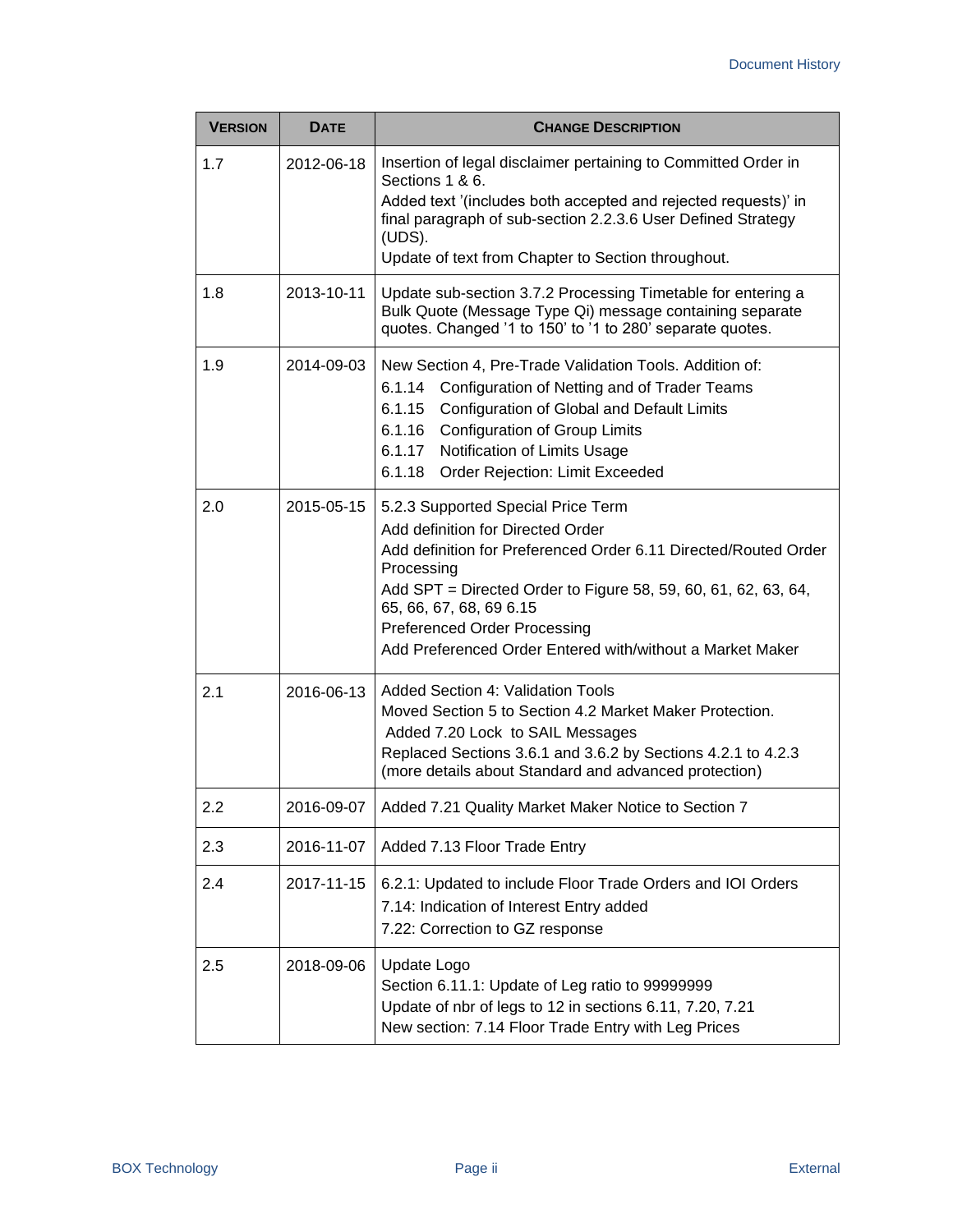| <b>VERSION</b> | <b>DATE</b> | <b>CHANGE DESCRIPTION</b>                                                                                                                                                                                                                                                                                                                                                                                                                                                                                                                                                                                                                                                                                                                                                                                                                                       |  |  |  |  |  |
|----------------|-------------|-----------------------------------------------------------------------------------------------------------------------------------------------------------------------------------------------------------------------------------------------------------------------------------------------------------------------------------------------------------------------------------------------------------------------------------------------------------------------------------------------------------------------------------------------------------------------------------------------------------------------------------------------------------------------------------------------------------------------------------------------------------------------------------------------------------------------------------------------------------------|--|--|--|--|--|
| 2.6            | 2019-02-11  | Update following the removal of 3-1 ratio restriction for CO on<br>QOO<br>Sections 3.4.1, 6.3.1, 6.11.1 updated<br>Section 6.12:<br>Added Surrender quantity to Facilitation.<br>Added MIP to Facilitation.<br>Updates for support of SubAccount:                                                                                                                                                                                                                                                                                                                                                                                                                                                                                                                                                                                                               |  |  |  |  |  |
| 2.7            | 2021-04-23  | Section 6.14.1 Pre-Trade - Added support of SubAccount in<br>$\bullet$<br>the Post Trading Instructions field<br>Removed TMS section in Section 6.14.2 - Post-Trade, and<br>$\bullet$<br>added precedence between QuickId and Post-Trade<br>Instructions<br>Removed references to Instrument State (Msg NI) change<br>$\bullet$<br>from Section 1.5.2, 3.2.5, 6.9.5 and 7.10<br>Appendix A.5 - Added usage of SubAccount in<br>$\bullet$<br>PostTradingInstructions with example<br>Appendix A.5 - Removed declaration of "SubAccount" in<br><b>Client Account Number field</b><br>Updates of specifications for accuracy:<br>Added Section 6.8.2 for User Global Cancellation (GZ)<br>$\bullet$<br>Section 6.11.17 Post-Trading - Removed references to<br>$\bullet$<br><b>TMS User Guide</b><br>Appendix A.5 and A.6 - Removed reference to TMS User<br>Guide |  |  |  |  |  |
| 2.8            | 2021-10-07  | <b>Updates for Quote Cancellation Process</b><br>Added section 7.9 – Cancellation of Quotes through<br>dedicated Purge session<br>Updates done for document clarity (no change in functionality)<br>Added section 1.5.3 - Accronyms and Terms                                                                                                                                                                                                                                                                                                                                                                                                                                                                                                                                                                                                                   |  |  |  |  |  |
| 2.9            |             | Updates for the increase in number of legs for Complex Orders to<br>16:<br>6.11 - Number of legs from 2 to 16<br>6.11.1 - Number of legs from 2 to 16<br>6.11.6 - Number of legs from 2 to 16<br>7.21 – Number of legs changed to 16 in sequence<br>diagram.                                                                                                                                                                                                                                                                                                                                                                                                                                                                                                                                                                                                    |  |  |  |  |  |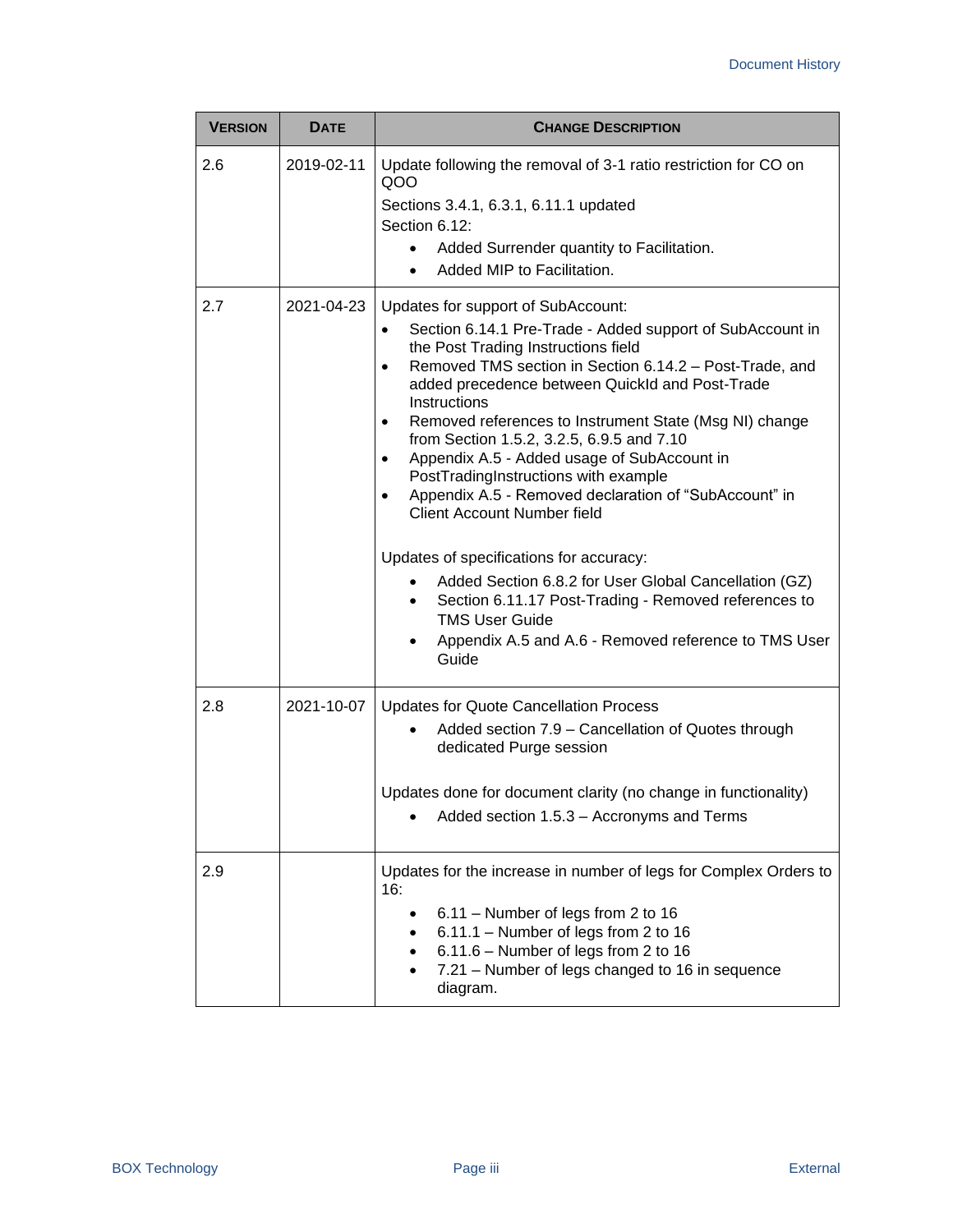# <span id="page-5-0"></span>**Table of Contents**

| <b>Section 1</b><br>1.1<br>1.2<br>1.3<br>1.4<br>1.5<br>1.5.1<br>1.5.2<br>1.5.3                                                               |                                                                                                                                                                                                                     |  |
|----------------------------------------------------------------------------------------------------------------------------------------------|---------------------------------------------------------------------------------------------------------------------------------------------------------------------------------------------------------------------|--|
| <b>Section 2</b>                                                                                                                             |                                                                                                                                                                                                                     |  |
| <b>Section 3</b><br>3.1<br>3.2<br>3.2.1<br>3.2.2<br>3.2.3<br>3.2.4<br>3.2.5<br>3.2.6<br>3.2.7<br>3.2.8<br>3.3<br>3.4<br>3.4.1                |                                                                                                                                                                                                                     |  |
| <b>Section 4</b><br>41<br>4.2<br>4.2.1<br>4.2.2<br>4.2.3<br>4.3<br>4.4<br>4.4.1<br>4.4.2<br>4.4.3<br>4.5<br>4.5.1<br>4.5.2<br>4.5.3<br>4.5.4 | <b>Kill Switch Protection</b><br>$\sim$ 14                                                                                                                                                                          |  |
| <b>Section 5</b><br>5.1<br>5.2<br>5.2.1<br>5.2.2<br>5.2.3<br>5.2.4<br>5.2.5                                                                  | First Time of the Day User Connection (Message Type TC) 17<br>User Connection during the Session and Retransmission of All Messages18<br>User Connection during the Session, Retransmission from Specific Message18 |  |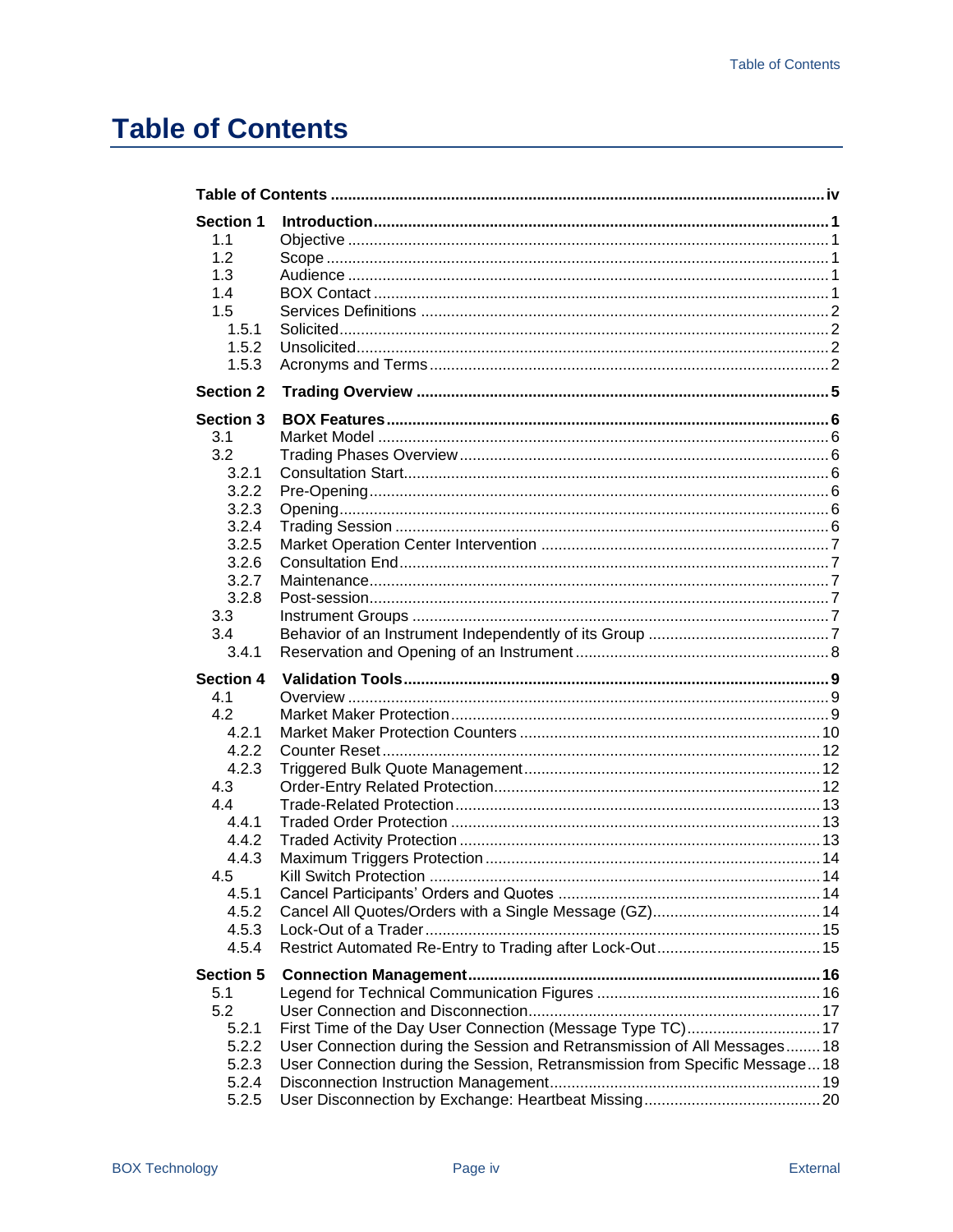| 5.2.6        |                                                                                |  |
|--------------|--------------------------------------------------------------------------------|--|
| 5.3          |                                                                                |  |
| 5.3.1        |                                                                                |  |
| 5.3.2        |                                                                                |  |
| 5.3.3        |                                                                                |  |
| Section 6    |                                                                                |  |
| 6.1          |                                                                                |  |
| 6.2          |                                                                                |  |
| 6.2.1        |                                                                                |  |
| 6.2.2        |                                                                                |  |
| 6.2.3        |                                                                                |  |
| 6.2.4        |                                                                                |  |
| 6.3          |                                                                                |  |
| 6.3.1        |                                                                                |  |
| 6.3.2        |                                                                                |  |
| 6.4          |                                                                                |  |
| 6.4.1        |                                                                                |  |
| 6.4.2        |                                                                                |  |
| 6.5          |                                                                                |  |
| 6.5.1        |                                                                                |  |
| 6.5.2        |                                                                                |  |
| 6.6          |                                                                                |  |
| 6.7          |                                                                                |  |
| 6.7.1        |                                                                                |  |
| 6.7.2        |                                                                                |  |
| 6.8          |                                                                                |  |
| 6.8.1        |                                                                                |  |
| 6.8.2        |                                                                                |  |
| 6.9          |                                                                                |  |
| 6.9.1        | Entry, Modification, Cancellation of an Order by Market Operation Center (MOC) |  |
|              | 34                                                                             |  |
| 6.9.2        |                                                                                |  |
| 6.9.3        |                                                                                |  |
| 6.9.4        |                                                                                |  |
| 6.9.5        |                                                                                |  |
| 6.10         |                                                                                |  |
| 6.10.1       |                                                                                |  |
| 6.10.2       |                                                                                |  |
| 6.10.3       |                                                                                |  |
| 6.10.4       |                                                                                |  |
| 6.10.5       |                                                                                |  |
| 6.10.6       |                                                                                |  |
| 6.10.7       |                                                                                |  |
| 6.10.8       |                                                                                |  |
| 6.11         |                                                                                |  |
| 6.11.1       |                                                                                |  |
| 6.11.2       |                                                                                |  |
| 6.11.3       |                                                                                |  |
| 6.11.4       |                                                                                |  |
| 6.11.5       |                                                                                |  |
| 6.11.6       |                                                                                |  |
| 6.11.7       |                                                                                |  |
| 6.11.8       |                                                                                |  |
| 6.12<br>6.13 |                                                                                |  |
|              |                                                                                |  |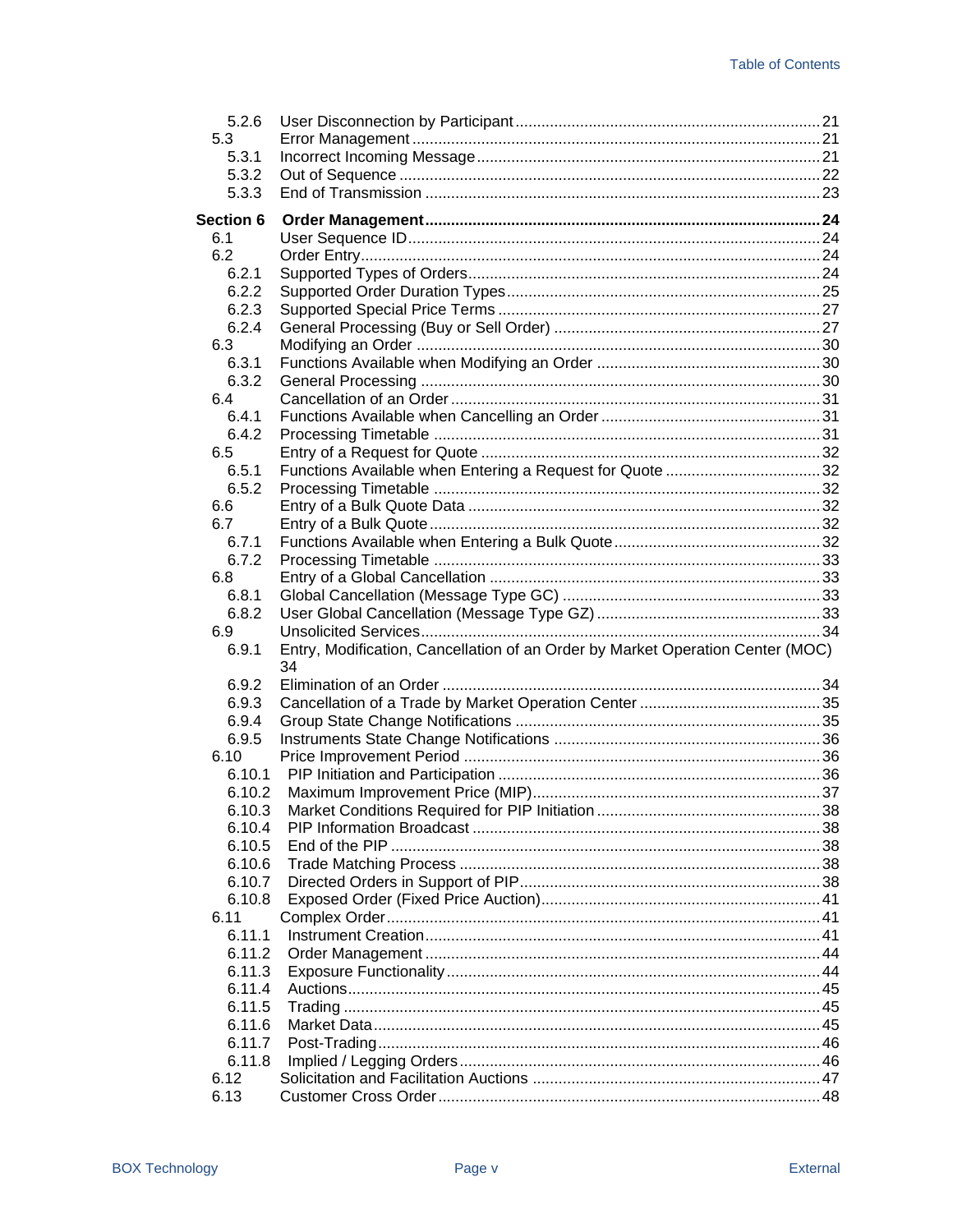| 6.14             |                                                                             |  |
|------------------|-----------------------------------------------------------------------------|--|
| 6.14.1           |                                                                             |  |
| 6.14.2           |                                                                             |  |
| 6.15             |                                                                             |  |
| 6.15.1           |                                                                             |  |
| 6.15.2           |                                                                             |  |
| 6.15.3           | '3': No Routing……………………………………………………………………………………51                           |  |
| 6.15.4           |                                                                             |  |
| <b>Section 7</b> |                                                                             |  |
| 7.1              |                                                                             |  |
| 7.2              |                                                                             |  |
| 7.3              |                                                                             |  |
| 7.4              | Cancellation of a Trader's Quotes by Standard Market Maker Protection 56    |  |
| 7.5              | Cancellation of a Trader's Quotes by Advanced Market Maker Protection (1)56 |  |
| 7.6              | Cancellation of a Trader's Quotes by Advanced Market Maker Protection (2)57 |  |
| 7.7              |                                                                             |  |
| 7.8              |                                                                             |  |
| 7.9              | Cancellation of Quotes through a dedicated Quote Purge Gateway61            |  |
| 7.10             |                                                                             |  |
| 7.11             |                                                                             |  |
| 7.12             |                                                                             |  |
| 7.13             |                                                                             |  |
| 7.14             |                                                                             |  |
| 7.15             |                                                                             |  |
| 7.16             |                                                                             |  |
| 7.17             |                                                                             |  |
| 7.18             |                                                                             |  |
| 7.19             |                                                                             |  |
| 7.20             |                                                                             |  |
| 7.21             |                                                                             |  |
| 7.22             |                                                                             |  |
| 7.23             |                                                                             |  |
| 7.24             |                                                                             |  |
| 7.25             |                                                                             |  |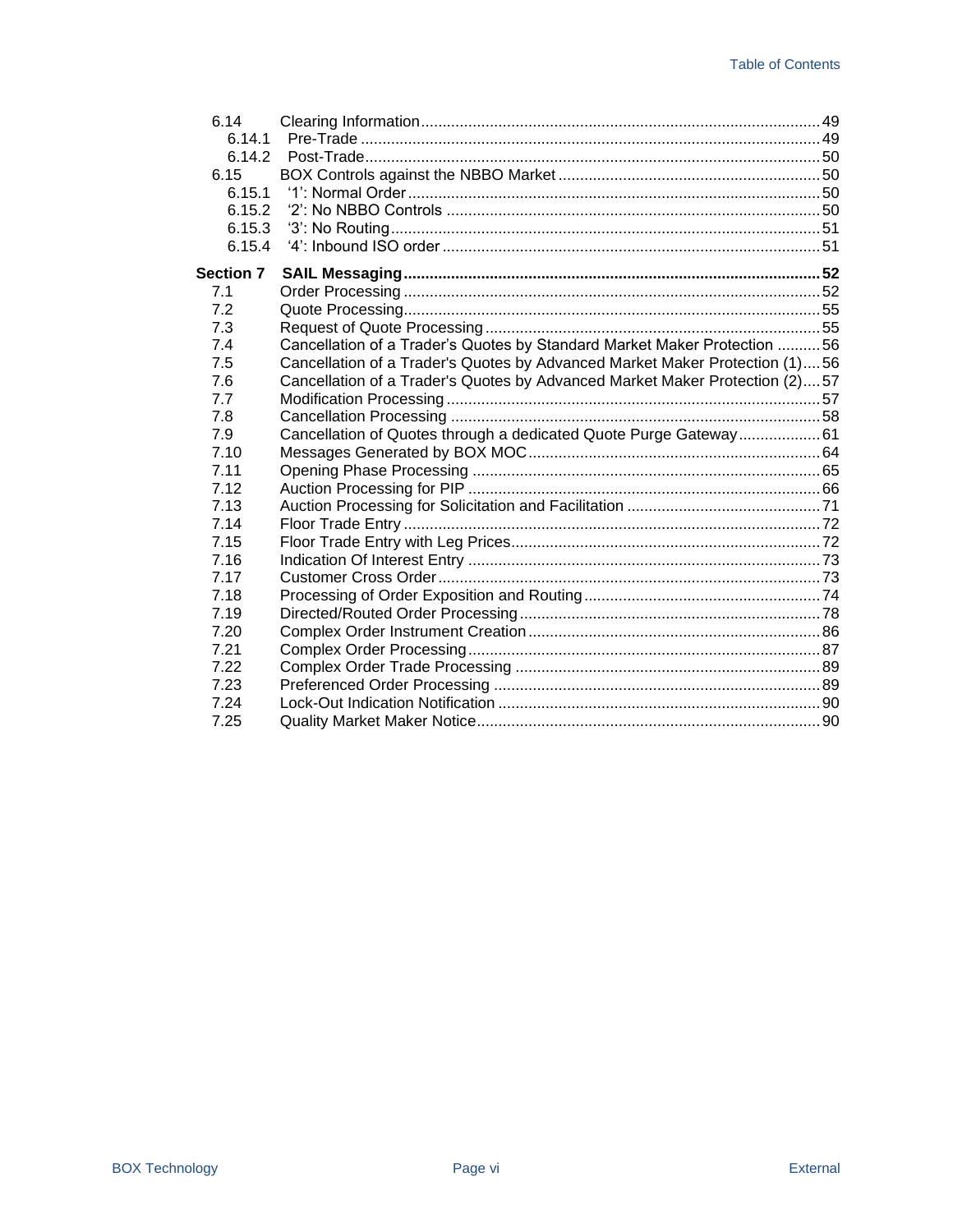# <span id="page-8-0"></span>**Section 1 Introduction**

The SAIL Business Design Guide for BOX was developed by BOX Technology.

# <span id="page-8-1"></span>**1.1 Objective**

The main objective of the SAIL Business Design Guide is to provide information to prospective BOX Exchange Participants or Independent Software Vendors (ISV), in the functional design of their application intended to interface with BOX trading engine in its native SOLA® Access Information Language (SAIL) interface.

# <span id="page-8-2"></span>**1.2 Scope**

The SAIL Business Design Guide includes a trading overview, and the detail message flow during the connection and trading phases.

# <span id="page-8-3"></span>**1.3 Audience**

The target audience for the SAIL Business Design Guide is staff at either the business or IT level of an organization interested in the functional design of the BOX trading platform.

- For Business Analysts and Project Managers: a high-level view of BOX trading features and requirements.
- For Software developers: connectivity and message flow between the BOX trading platform and BOX Participants.

# <span id="page-8-4"></span>**1.4 BOX Contact**

Market Operations Center Support / Technical Help Desk Toll Free: 1-866-768- 8845 boxmoc@boxoptions.com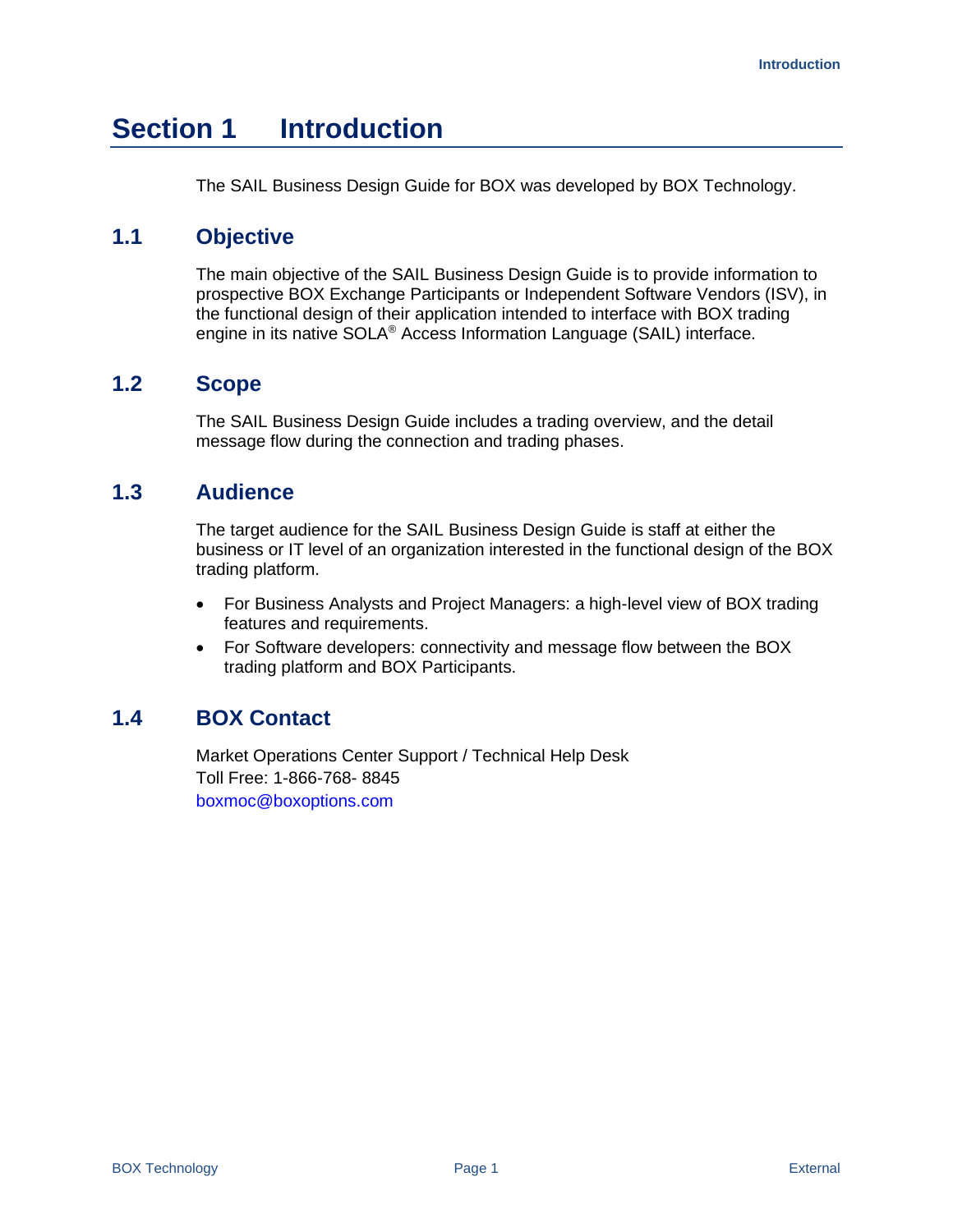# <span id="page-9-0"></span>**1.5 Services Definitions**

The SAIL Interface provides BOX Participants with the functionality required to interact with the BOX market. Services provided are classified into two distinct groups as shown below:

## <span id="page-9-1"></span>**1.5.1 Solicited**

- Order entry, modification, and cancellation
- Request for quote
- Bulk quotes and Market Maker functions
- Price Improvement Period initiation and participation
- Directed Orders

### <span id="page-9-2"></span>**1.5.2 Unsolicited**

- Market Operations Center (MOC) action notification (order elimination, trade cancellation, etc.)
- Trading phases
- Group Change Notifications
- Post-Trading session messages.

For detailed explanations of these features, refer to [Section 6, Order Management.](#page-31-0)

## <span id="page-9-3"></span>**1.5.3 Acronyms and Terms**

Below is the definition of the acronyms and terms used throughout this document

| <b>ACRONYM AND TERM</b> | <b>DEFINITION</b>                                                                                                                                                              |  |  |  |
|-------------------------|--------------------------------------------------------------------------------------------------------------------------------------------------------------------------------|--|--|--|
| Participant             | Firm that has one or several traders who can trade on BOX through one<br>or several connections                                                                                |  |  |  |
| Client                  | A computer system able to interact with the BOX electronic trading<br>platform and to support the specific range of functionality required by the<br>firm's trading activities |  |  |  |
| Connection              | A Connection is a physical link between the Client and BOX<br>A Participant may have multiple connections (see Appendix B for details)                                         |  |  |  |
| OOC                     | Qualify Open-Outcry also referred to as Floor Trade in this document                                                                                                           |  |  |  |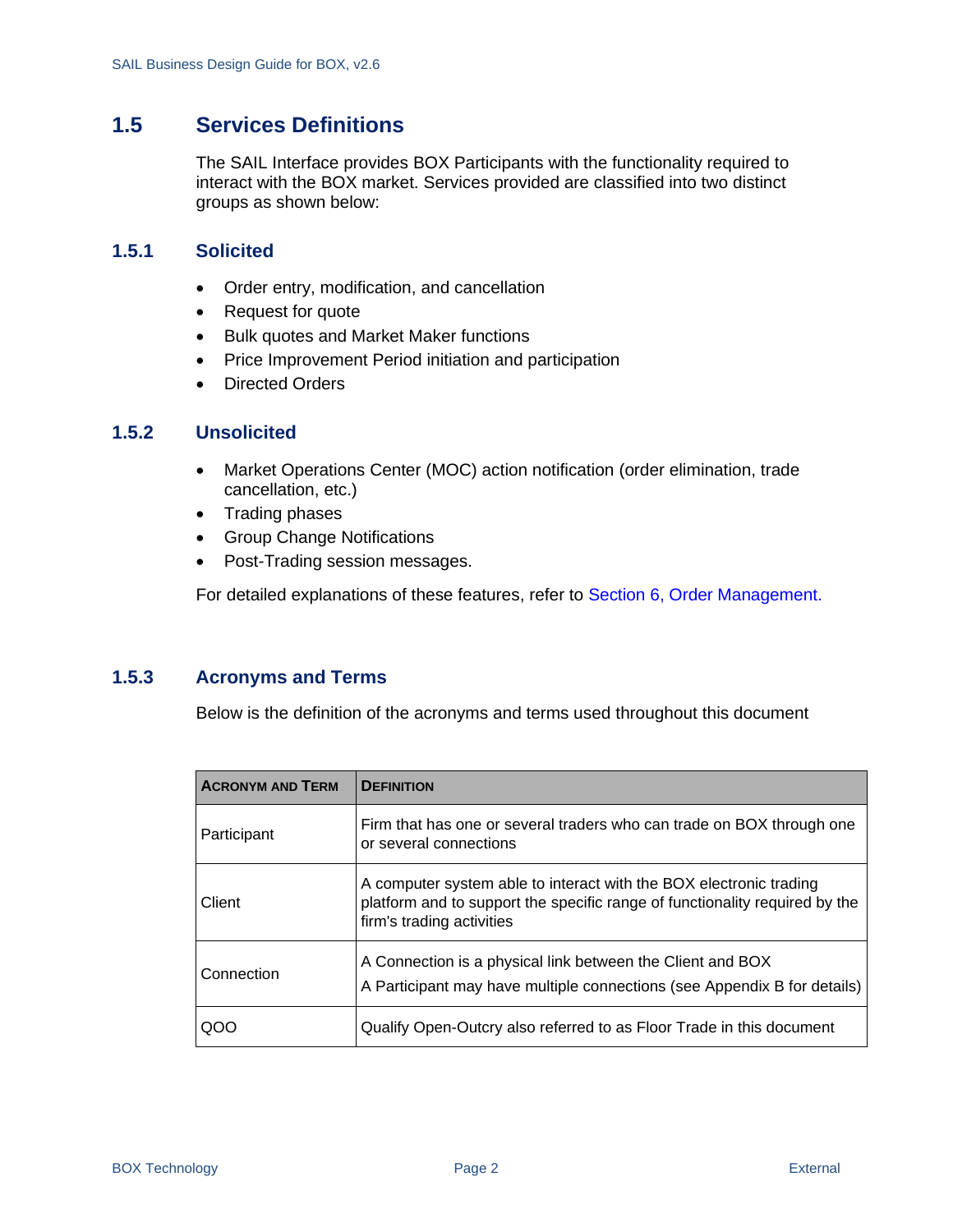| <b>ACRONYM AND TERM</b>                                                                                   | <b>DEFINITION</b>                                                                                                                                                                 |
|-----------------------------------------------------------------------------------------------------------|-----------------------------------------------------------------------------------------------------------------------------------------------------------------------------------|
| <b>Floor Broker</b>                                                                                       | A Broker on the Trading Floor who is registered with the Exchange for<br>the purpose, while on the Trading Floor, of accepting and handling QOO<br>Orders.                        |
|                                                                                                           | Can take part of the InitO quantity                                                                                                                                               |
| <b>Floor Market Maker</b>                                                                                 | A Market Maker on the Trading Floor who has received permission from<br>the Exchange to trade in options for his own account.<br>Can take part of the InitO quantity              |
| Group (Instrument<br>Group)                                                                               | Refers to all instruments with the same underlying                                                                                                                                |
| <b>IOI</b> Distribution<br>Message                                                                        | Message for the Floor Broker to communicate to the Exchange the<br>distribution of the IOI-Order in a specific QOO Order                                                          |
| Type of order entered by a Floor Broker to indicate interest to participate<br><b>IOI</b> Order<br>in QOO |                                                                                                                                                                                   |
| QOO Distribution<br>Message                                                                               | Message for the QOO Initiator to communicate to the Exchange the<br>distribution of the QOO Order among all other Floor Brokers                                                   |
| QOO Initiator                                                                                             | A Floor Broker that has created the QOO (the InitO)                                                                                                                               |
| QOO MBF                                                                                                   | Must-be-filled Participant in the QOO                                                                                                                                             |
| QOO Order                                                                                                 | A Floor Trade entered on the BOX Trading Floor                                                                                                                                    |
|                                                                                                           | <b>SOLA Access Information Language</b>                                                                                                                                           |
| SAIL                                                                                                      | ASCII based protocol describes functions to be performed by BOX as<br>well as market events and notifications                                                                     |
| <b>MOC</b>                                                                                                | Market Operations Center which is the entity responsible for monitoring<br>and operating the BOX market                                                                           |
|                                                                                                           | Owner of Orders and Quotes that are sent to the BOX Trading System                                                                                                                |
| Trader                                                                                                    | Several Traders can use the same connection to send messages to the<br>Exchange.                                                                                                  |
|                                                                                                           | Trader Identifier must be present in all Business messages sent to BOX                                                                                                            |
|                                                                                                           | An unrelated participant on the BOX Book that took a part of the QOO<br>Initiator's quantity                                                                                      |
| <b>Unrelated Participant</b>                                                                              | Generally, a Public Customer, but other account types can be part of the<br>trade if they offer a better price or if they have priority over a Public<br>Customer on the BOX Book |
| <b>CMTA</b>                                                                                               | <b>Clearing Member Trade Assignment</b>                                                                                                                                           |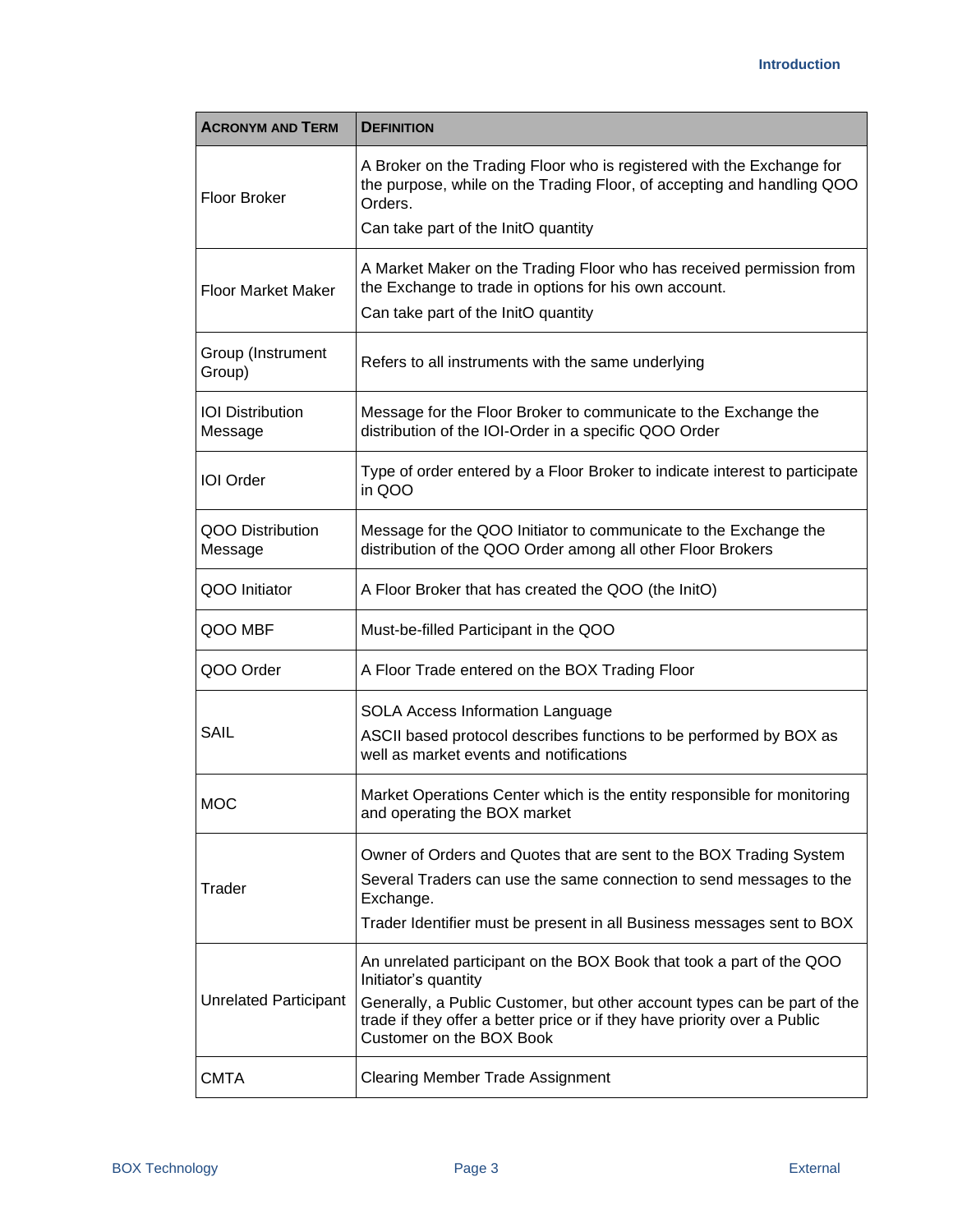| <b>ACRONYM AND TERM</b> | <b>DEFINITION</b>                                                            |
|-------------------------|------------------------------------------------------------------------------|
| IML                     | Inter Market Linkage                                                         |
| <b>MBF</b>              | Must Be Filled                                                               |
| <b>OCC</b>              | <b>Options Clearing Corporation</b>                                          |
| <b>OLA</b>              | <b>Options Linkage Authority</b>                                             |
| <b>TOP</b>              | <b>Theorical Opening Price</b>                                               |
| <b>MMID</b>             | Market Maker ID which represents the Market Maker Clearing Account<br>at OCC |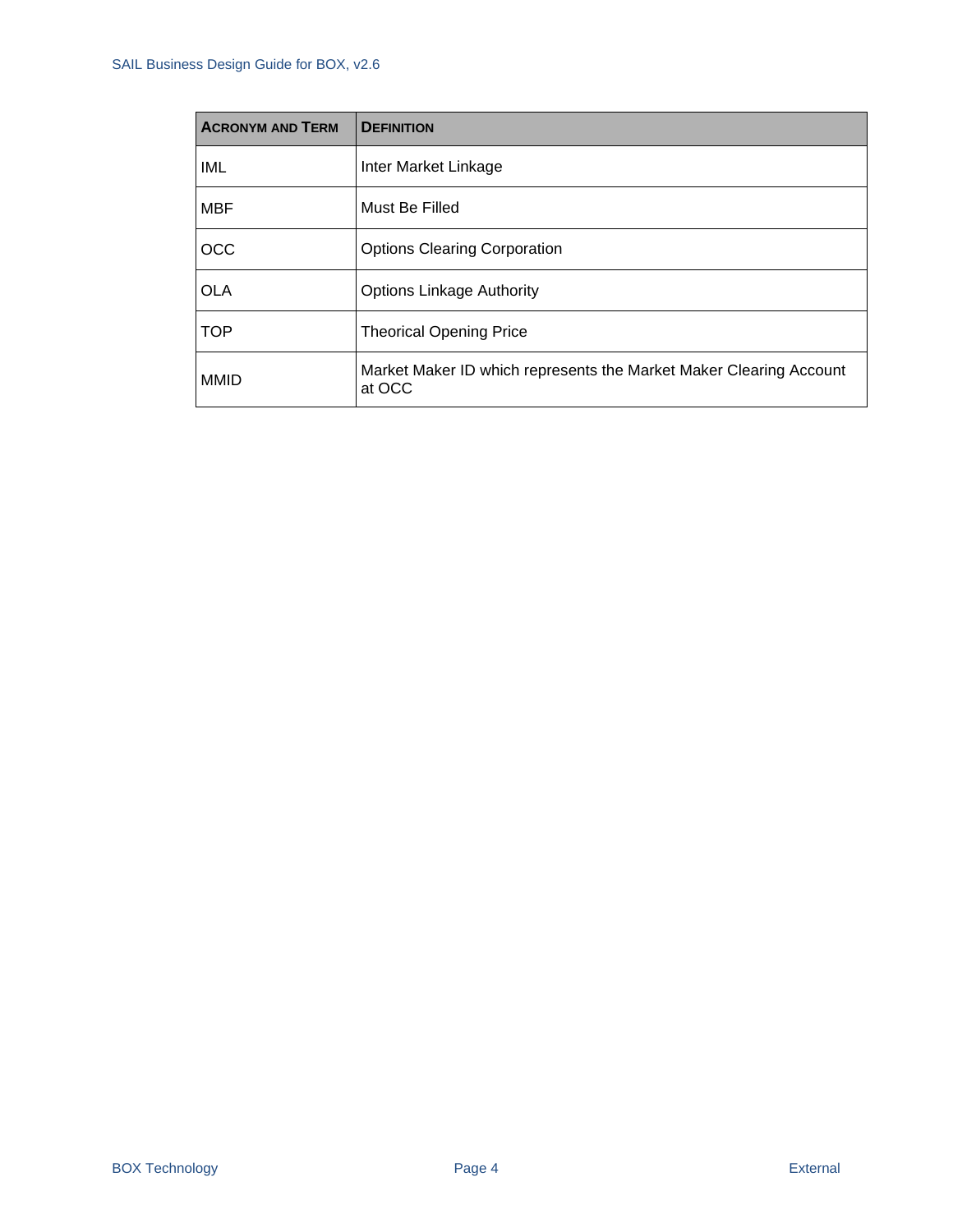# <span id="page-12-0"></span>**Section 2 Trading Overview**

Trading has been grouped into three general categories:

- Market Making
- Agency Trading
- Proprietary
- Note: Participants who are not involved in Market Making on BOX may also be referred to as Order Flow Providers (OFP).

#### **Market Making**

Market Makers are Participants who have applied as a Market Maker on BOX and have been allocated one or more market making appointments by BOX (i.e., assigned the rights and responsibilities for making markets on one or more option classes). To assist these Participants, the SAIL interface provides the most efficient and responsive functions for all interfacing applications.

#### **Agency Trading**

A BOX Participant (and the computer application they use for connection) is viewed to be supporting agency trading if it is executing orders on behalf of customer accounts, including orders for the accounts of other broker/dealers (acting themselves on behalf of their customer accounts or their own proprietary accounts).

#### **Proprietary Trading**

A BOX Participant (and the computer application they use for connection) is viewed to be supporting proprietary trading if it is executing orders on behalf of proprietary accounts of the BOX Participant.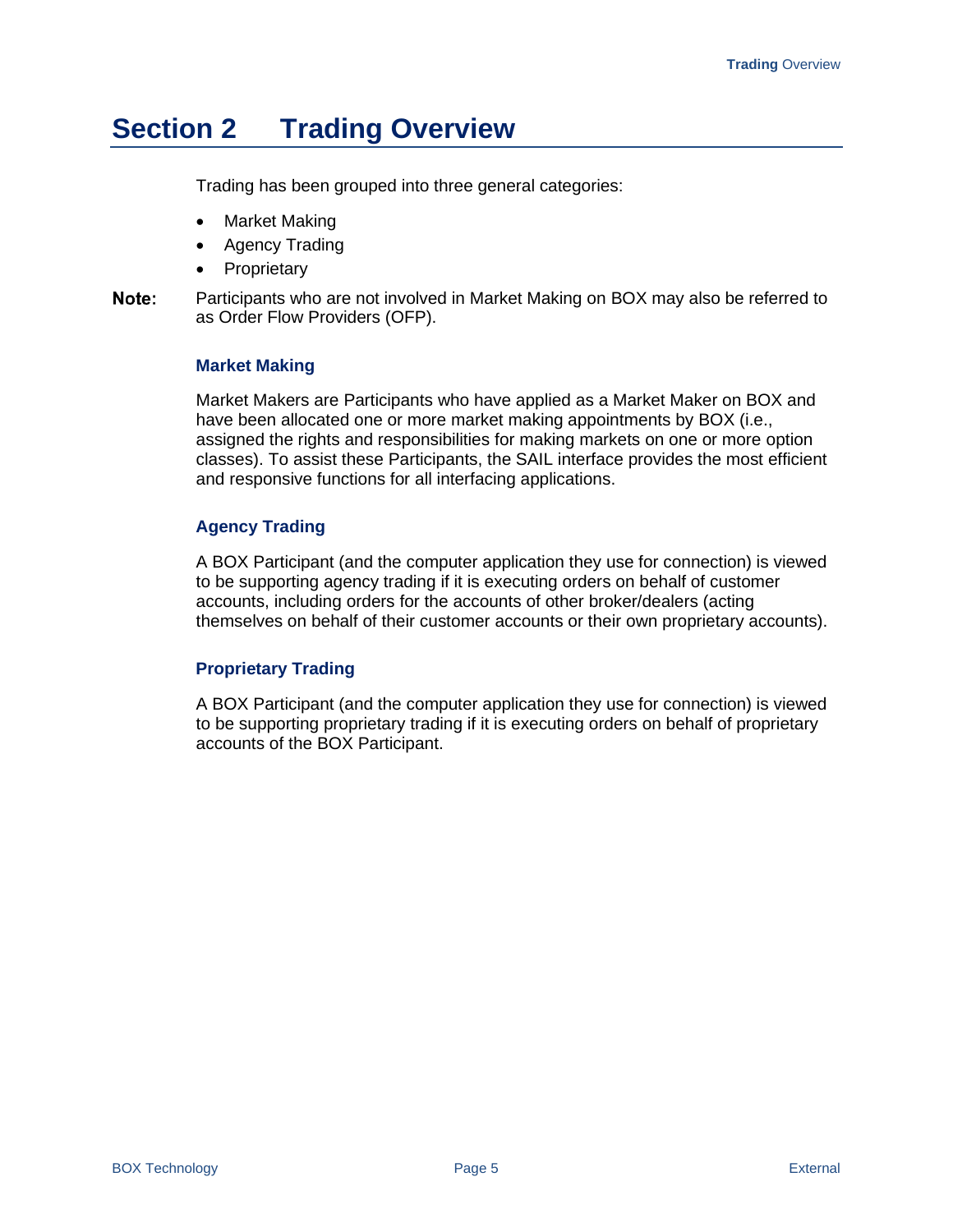# <span id="page-13-0"></span>**Section 3 BOX Features**

BOX is a fully automated equity options Exchange. All orders are 'live' and available to all Participants.

BOX does not provide or endorse any front-end trading application or platform. However, every application (either developed in-house by a Participant or by an ISV) that will interface with the SOLA Trading Engine is certified by BOX.

## <span id="page-13-1"></span>**3.1 Market Model**

There are multiple Market Makers in each class of option contracts with none having priority over the others. All orders and quotes are handled on a strict price/time priority without any Participant controlling the price.

# <span id="page-13-2"></span>**3.2 Trading Phases Overview**

#### <span id="page-13-3"></span>**3.2.1 Consultation Start**

This phase is reserved for the Market Operations Center (MOC). The MOC can act on instruments for the forthcoming trading day (e.g., reserve instruments). No order entries coming from Participants or the MOC can be accepted during this phase. However, the MOC can perform order deletions for a specific instrument or global deletions of a specific Participant's orders.

#### <span id="page-13-4"></span>**3.2.2 Pre-Opening**

This phase allows Participants to enter, modify, and cancel orders. Orders introduced during this period contribute to the calculation of the Theoretical Opening Price (TOP) but are not traded.

## <span id="page-13-5"></span>**3.2.3 Opening**

At the scheduled Opening time, orders are matched, and trades are generated at the last calculated TOP. An optimization algorithm maximizes the number of trades and reduces the remaining imbalance. Price/Time priority at each price is used to allocate the trades at the TOP. The automatic phase transition for a group, following an Opening, is Continuous Trading, also known as the Trading Session. For more information on TOP, refer to [BOX Rules.](https://rules.boxoptions.com/browse)

### <span id="page-13-6"></span>**3.2.4 Trading Session**

This phase is triggered as soon as the Opening phase ends. The switch to the Trading Session phase marks the end of the opening processes. Orders introduced are executed, entered in the Order Book, or eliminated in real time.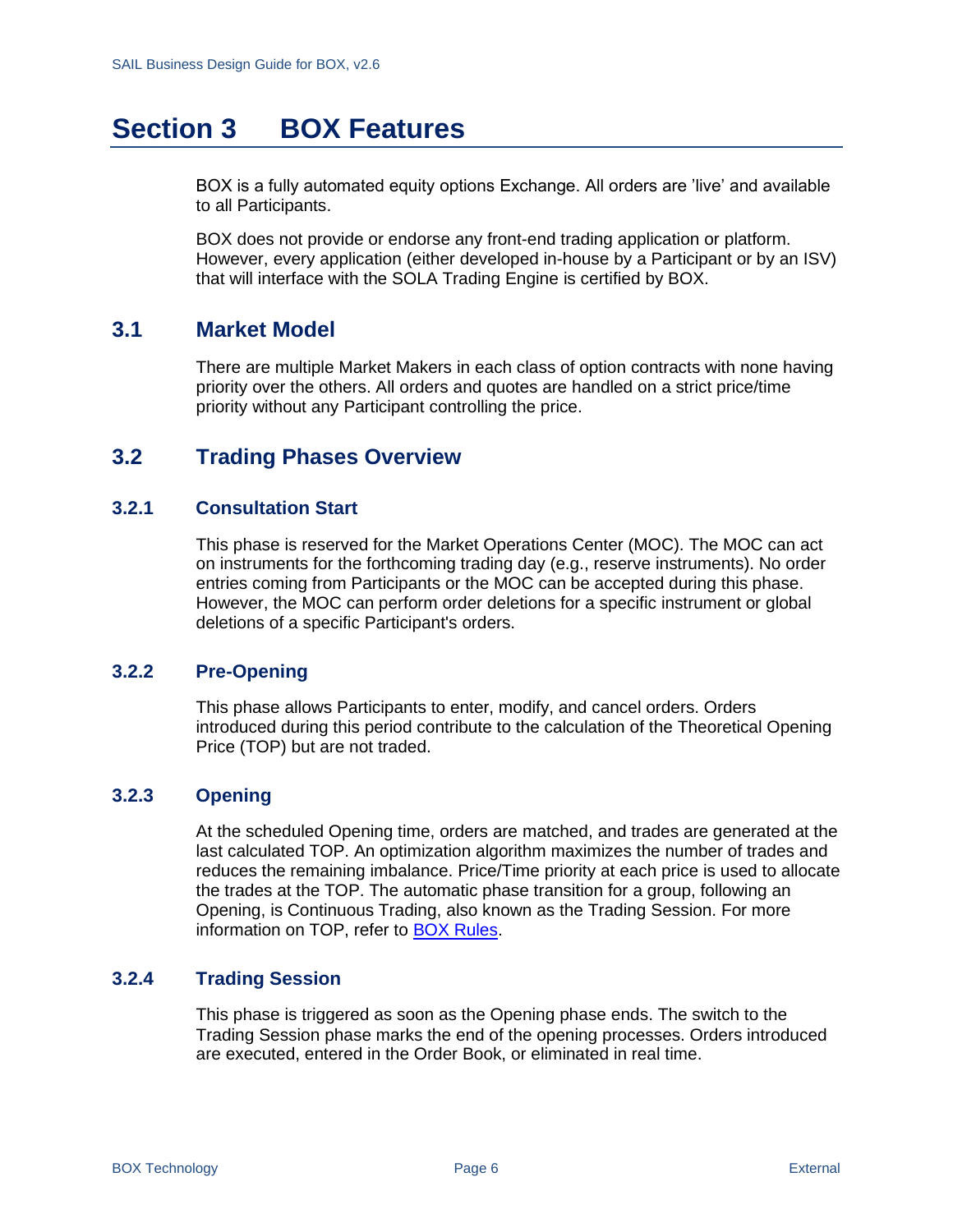#### <span id="page-14-0"></span>**3.2.5 Market Operation Center Intervention**

This is a period during which the MOC can perform all the modifications necessary to monitor the market and correct errors (deletion of orders for a specific instrument, cancellation of trades, etc.). During this period, neither Participants nor the MOC can place orders. Participants may receive messages during this phase, e.g., Group change notices.

### <span id="page-14-1"></span>**3.2.6 Consultation End**

This phase is reserved for the MOC, during which it can only consult the market. During this period, neither Participants nor the MOC can place orders. Participants will not receive any messages during this phase.

## <span id="page-14-2"></span>**3.2.7 Maintenance**

This is a phase during which a group switches to next trading day. Orders whose validity date has expired are deleted and statistics for the instruments are reset (high, low, volume). Participants cannot enter orders on any instrument during this phase. Notifications of expired orders are sent to Participants, though Participants are not typically connected during this phase. Such messages would be available upon next connection.

#### <span id="page-14-3"></span>**3.2.8 Post-session**

This is a weekly session during which various off-line processing takes place including all Maintenance processing. Participants cannot enter any orders on any instrument during this phase. As in the Maintenance phase, messages to Participants may be created during this phase. However, they would typically be available upon next connection.

## <span id="page-14-4"></span>**3.3 Instrument Groups**

An instrument group is a set of investment instruments or financial instruments governed by the same trading rules. BOX uses the concept of instrument groups in its functioning and dialogue with Participant Firms' Clients.

An instrument's unique code alone is sufficient for Participant Firms Clients to place an order on that given instrument. However, in order to benefit from information messages concerning the status of the trading session, Clients must also understand how the instruments are divided between the various groups.

# <span id="page-14-5"></span>**3.4 Behavior of an Instrument Independently of its Group**

The normal behaviour of an instrument is to follow the rules of its group according to the group status. This section describes certain cases where the instrument behaves independently of its group.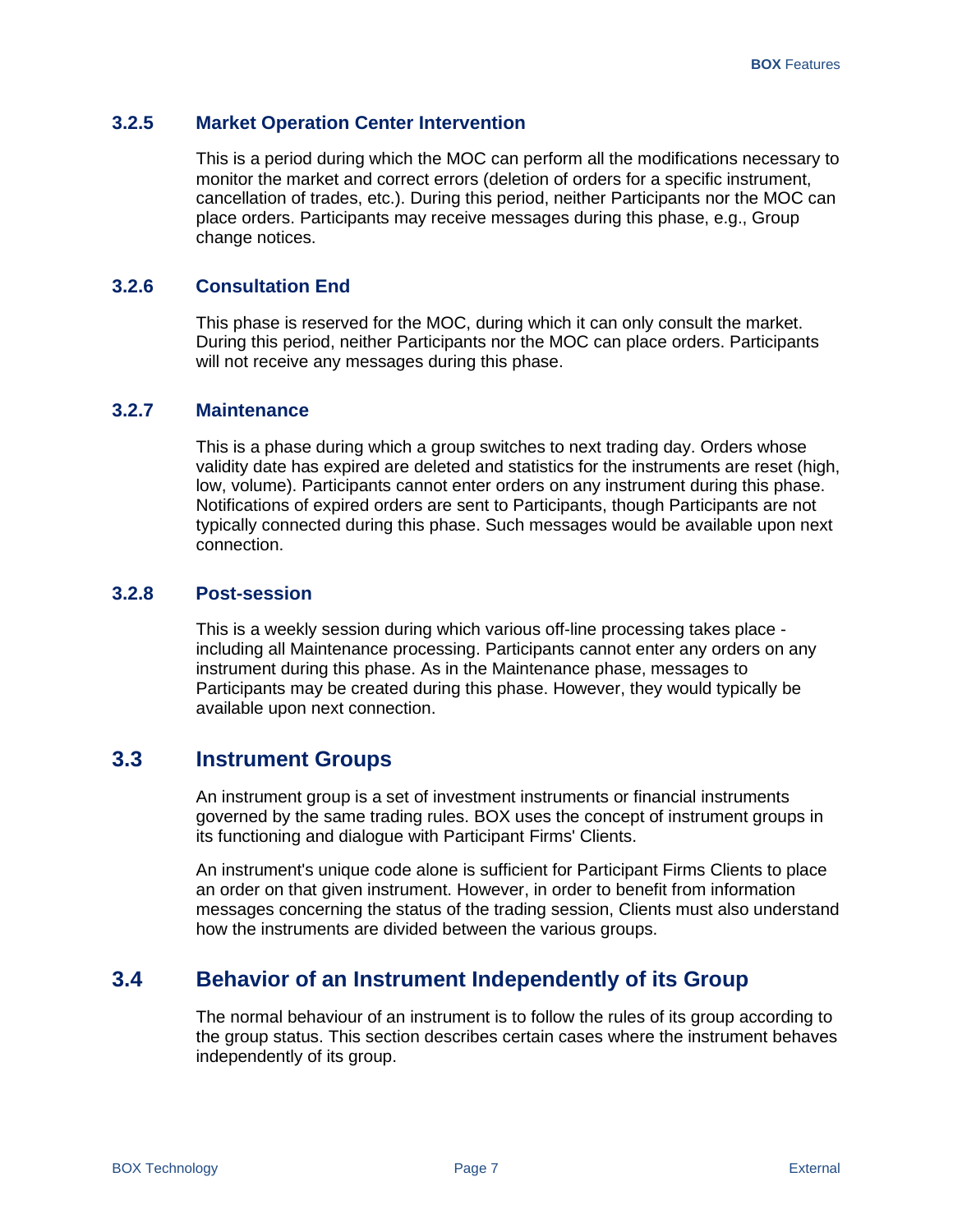## <span id="page-15-0"></span>**3.4.1 Reservation and Opening of an Instrument**

The reservation of an instrument is instigated by the MOC when the instrument undergoes a financial operation. Reservation, triggered manually by the MOC or automatically at Opening, is aimed at controlling the market by limiting the gap between prices.

The impact which the reservation of an instrument has on the processing of orders related to that instrument varies according to the phase in which the group is situated.

#### **Pre-Opening**

The MOC can forbid an instrument to prevent it from trading when the market opens. The MOC can then authorize the instrument: the rules governing the instrument's group are then reapplied to the instrument, and the instrument opens at the same time as the other instruments in the group, if the calculated Theoretical Opening Price (TOP) for this instrument is within the authorized range.

#### **Opening**

If the instrument is forbidden, it remains in this state during the Opening and the instrument will not open with the rest of the instruments within the group. Until further intervention by the MOC, all orders entered for this instrument will be processed in the same way as orders placed during Pre-Opening.

If the instrument is reserved at the moment of opening, one of the following occurs:

- If the indicated opening price is once again within the authorized price limits, opening will take place automatically and the reservation will be lifted.
- If the indicated opening price is outside the authorized price limits, the instrument will remain reserved until further intervention by the MOC. All orders entered for this instrument will be processed like Pre-opening orders. If the MOC opens the instrument, the latter will remain reserved or will open, depending on whether the thresholds of the indicated opening price have been exceeded or not.

#### **Continuous Trading Session**

MOC can forbid an instrument to prevent it from trading.

The MOC can reserve an instrument: the instrument is then set apart from the group and its trading rules. Orders entered are processed like Pre-opening orders.

The MOC can lift the reservation on an instrument by Opening the instrument which is then considered open and follows the trading rules governing its group.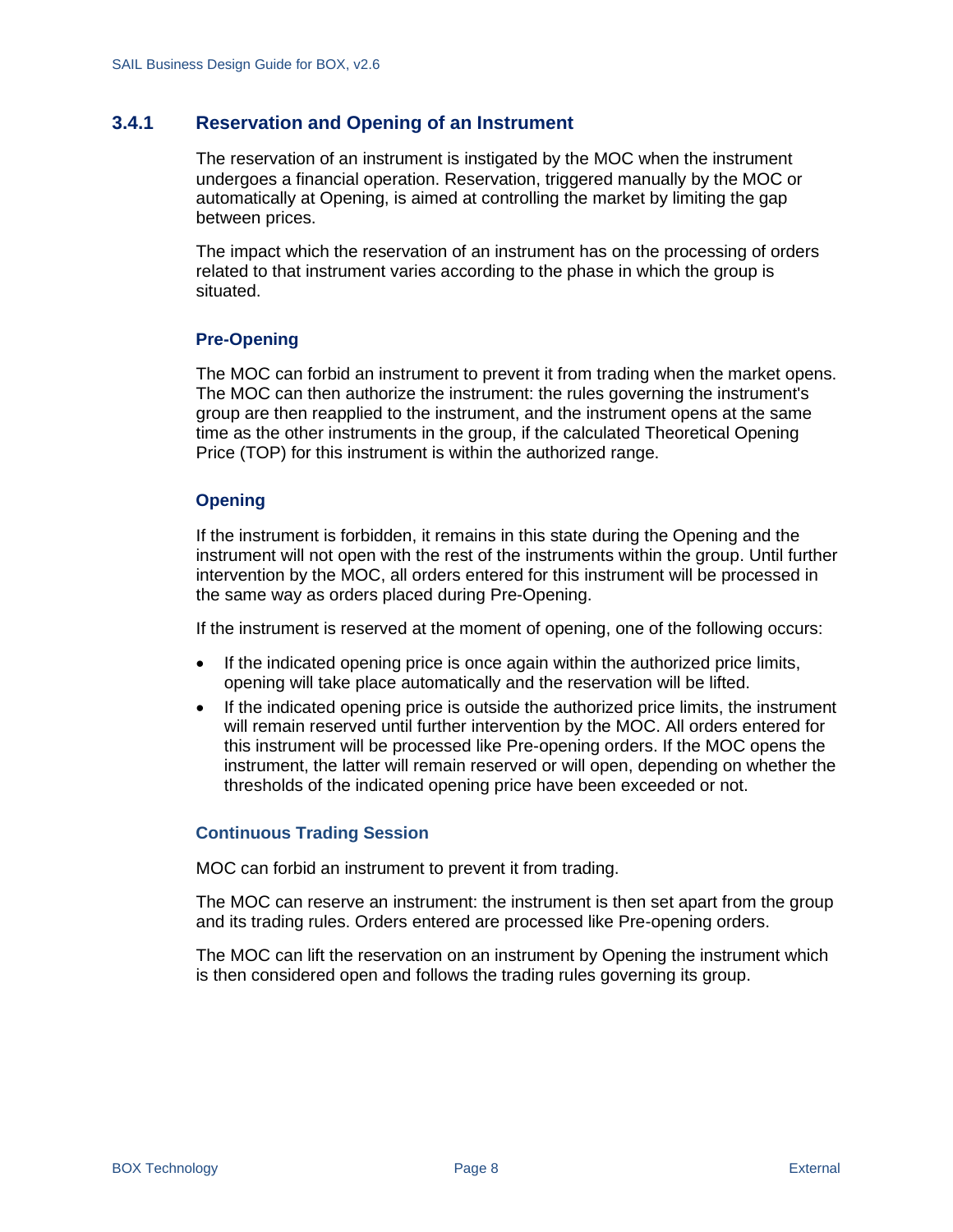# <span id="page-16-0"></span>**Section 4 Validation Tools**

# <span id="page-16-1"></span>**4.1 Overview**

The BOX Trading System supports various protection mechanisms allowing the configuration of various limits and implementing controls on trading activity.

When a limit is reached, new orders or quotes can be rejected and booked orders cancelled. In addition, notification messages are sent, informing Participants of their status (active or locked).

For this purpose, BOX Trading System maintains counters, cumulating the values over a set period.

#### **Limits**

There is no hierarchy among overlapping Limits, and all configured Limits are always considered simultaneously, the most restricting one being applied.

For example, if Limits are configured for a Firm, and different Limits are also configured for a Trader Team in this Firm, the activity of the Traders in the Team is subject to both sets of Limits.

#### **Trader Teams**

Limits are configured on Trader Teams. A Trader Team is a grouping of Traders and is identified by a Trader ID in that list, referred to as the 'Team Lead'.

A Trader is member of one and only Trader Team. By default, a Trader that is not explicitly configured as part of a Team is considered to be the sole member of the Team of which he is also the Team Lead.

# <span id="page-16-2"></span>**4.2 Market Maker Protection**

The BOX Market Maker Protection feature is designed to protect Market Making Participants from "excessive" trades due to the following:

- Technical problem at Participant's end preventing normal market updates,
- Quoting errors at participant's end due to erroneous underlying price information,
- Unintentionally being "swept" by another Market Maker.

BOX provides Standard and Advanced Market Maker Protection. The first is enabled by default for all Market Makers, the second is optional and requires special message handling.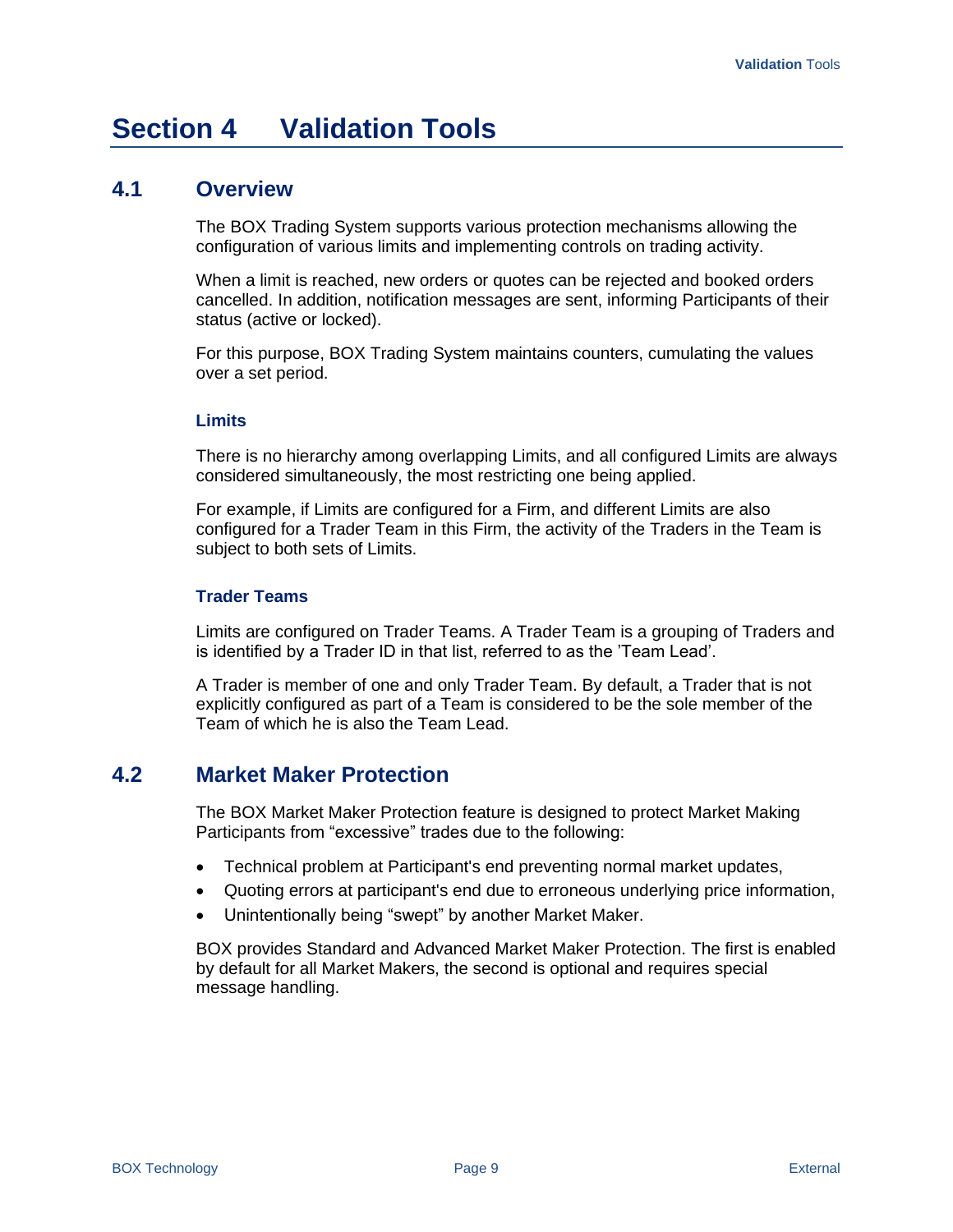## <span id="page-17-0"></span>**4.2.1 Market Maker Protection Counters**

The following lists all the Market Maker protection counters available. These counters can be set by the Trader using the message BD: Bulk Quote Data. Functionally, protection counters are provided for each class where the Trader is assigned as Market Maker.

**Trade Counter:** This counter is incremented by one every time the Trader executes a trade of at least 'N' lots on any instrument of the given class. Once the counter has reached a defined threshold the Bulk Quote Management is triggered.

#### *Formula:*

Maximum Trade = *Trade Occurrence (Trade Volume > Minimum Volume)*

**Volume Counter:** This counter is incremented by the trade volume every time a Trader executes a trade on any instrument of a given class. Once the counter has reached a defined threshold, the counters that are set either at the group level or in the Bulk Quote message are triggered.

#### *Formula:*

Maximum Volume =  $\Sigma$  *Volume* 

**Value Counter:** This counter is incremented by the trade value every time the Trader executes a trade on any instrument of a given class.

*Formula:*

Maximum Value = *(Trade Volume x Price x Contract Size x Tick Value)*

**Delta Volume Counter:** This counter is incremented or decremented by the trade volume every time the Trader executes a trade on any instrument of a given class. This counter determines the net underlying position using the type of option transacted and the action to buy or sell as conditions.

#### *Formula:*

*Option Delta Volume = Absolute ((Buy Call Volume + Sell Put Volume) - (Sell Call Volume + Buy Put Volume))*

*Future Delta Volume = Absolute (Buy Volume - Sell Volume)*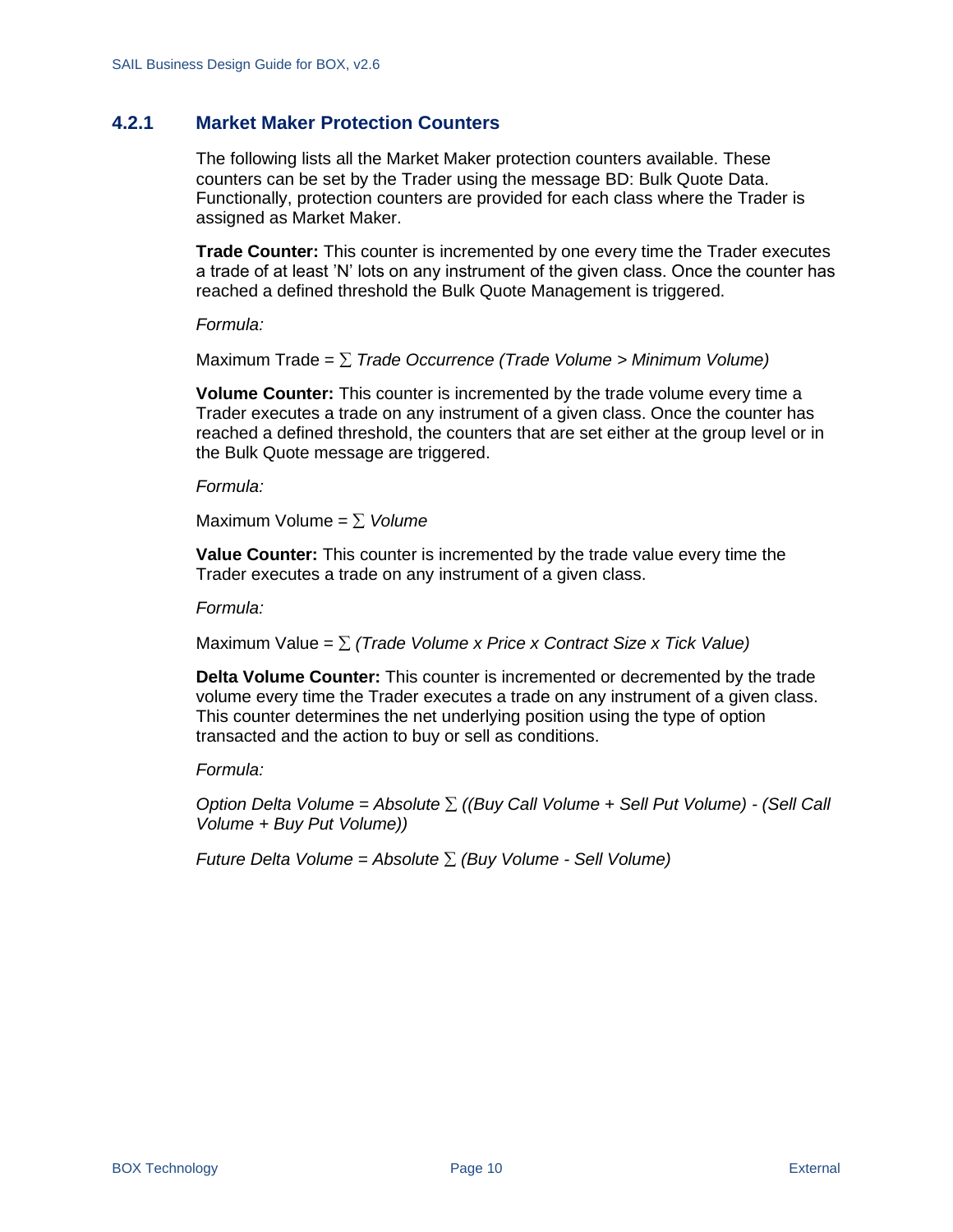**Delta Value Counter:** This counter is incremented or decremented by the trade value every time the Trader executes a trade on any instrument of a given class. This counter determines the net underlying position using the type of option transacted and the action to buy or sell as conditions. This counter used in combination with the delta volume enables protection against out of the money.

#### *Formula:*

*Option Delta Value = Absolute (Buy Call or Sell Put Volume x Price x Contract Size x Tick Value) - (Sell Call or Buy Put Volume x Price x Contract Size x Tick Value)*

*Future Delta Value = Absolute (Buy Volume x Price x Contract Size x Tick Value) - (Sell Volume x Price x Contract Size x Tick Value)*

#### **"Percent of Quote"**

This protection mechanism calculates the summation of all individual percentage of Quotes that are traded for a given group for this Market Maker during a specific interval of time.

Following each trade involving a quote, whether incoming or resting, the Market Maker «Percent of Quote» counter is incremented for the side of the trade related to the quote (by Trader ID/Group).

Percent of Quote =  $\sum$  (Traded quote volume / Initial quote volume)

Where:

Initial quote volume = Volume of the quote upon its initial reception, prior to any portion of it being traded and/or booked.

This counter is Time Interval related. The Time Interval parameter in the BD message is defined in milliseconds.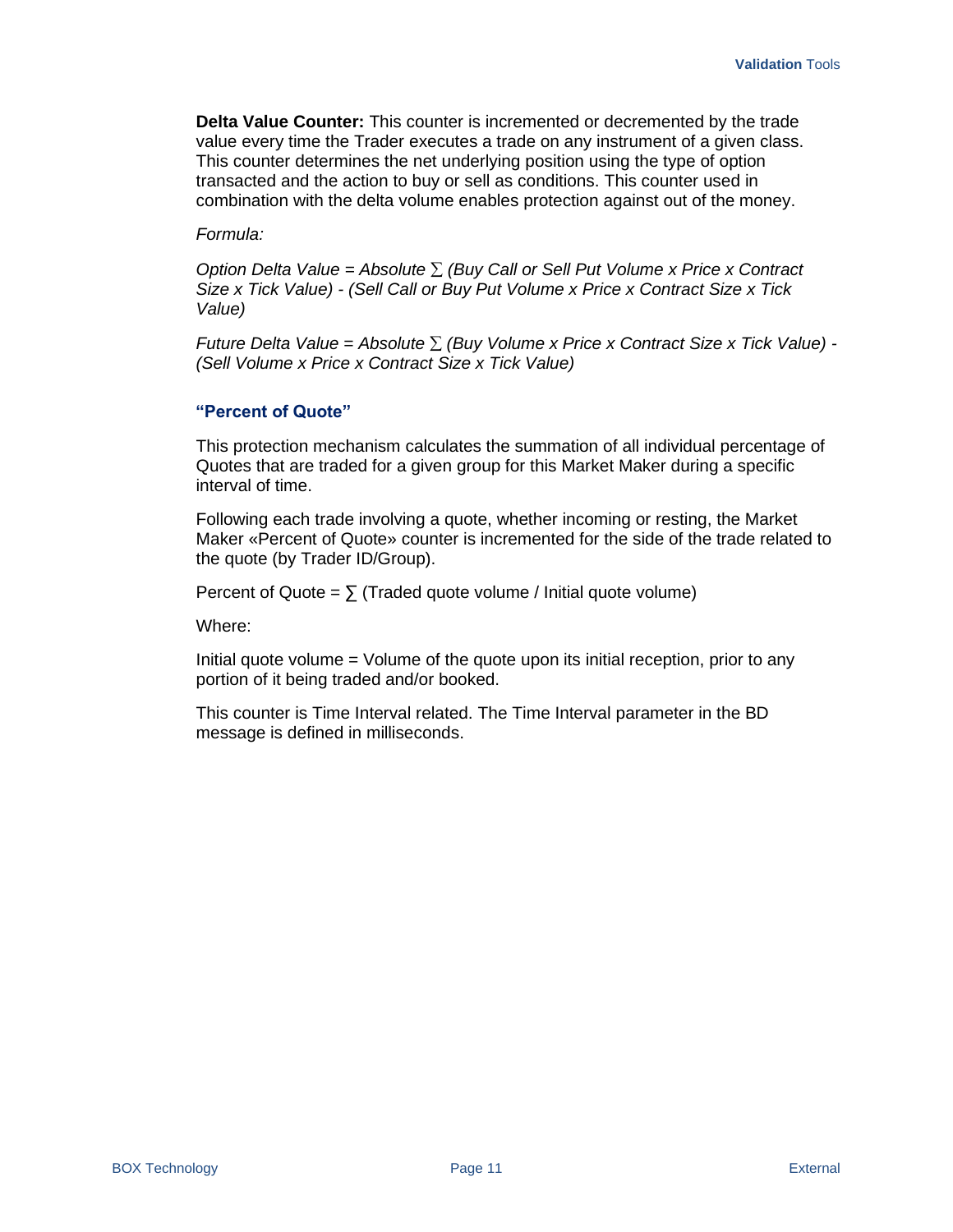## <span id="page-19-0"></span>**4.2.2 Counter Reset**

The Trade Counter resets every time the Trader sends a Bulk Quote Data (BD) update on the concerned Group, or when one of the counters is triggered.

#### <span id="page-19-1"></span>**4.2.3 Triggered Bulk Quote Management**

Once triggered, the Exchange automatically cancels all quotes posted by the Trader on the class. This feature 'protects' both quotes currently booked and incoming quotes that the Market Maker may generate as part of an update. As soon as the Bulk Quote Management is triggered, the participant receives a **Notice Of Cancellation** of all Quotes (**Message Type NP**) message to confirm that the quotes currently live have been removed.

#### **Standard Bulk Quote Management**

If the Bulk Quote Management is triggered on an instrument class, the counter is reset when the Trader sends a quote message on any instrument of this instrument class.

#### **Advanced Bulk Quote Management**

Combined with the Standard Bulk Quote Management, the Advanced Bulk Quote Management provides Participants with an additional layer of defence. This feature may be enabled or disabled, on demand, by Market Makers using the **Bulk Quote Participant (BQP) Protection Subscription** (**Message Type RP**) message.

Quoting for the Trader is disabled once the Advanced Bulk Quote Management is triggered. Any subsequent quote update is rejected. The Trader restores its quoting capacity by sending a new **Bulk Quote Participant Protection Subscription** message.

# <span id="page-19-2"></span>**4.3 Order-Entry Related Protection**

#### **Maximum Order Quantity (fat finger) for Incoming Orders and Quotes**

This trading validation mechanism is used to prevent creating risk exposure with a single order or quote.

Order creation or modification messages (OE and OM) or incoming quotes (Qi) are validated against the configured Limits before being accepted. If a message is rejected, the rejection message contains an Error Code value indicating which Limit caused the rejection.

The Maximum Order Quantity can be set at the exchange level (default exchange setting) by instrument group. Participants can request from the MOC to configure customized values for this limit at the Trader Teams level for quotes and orders including Customer Cross orders and Improvement orders as well as for auctions.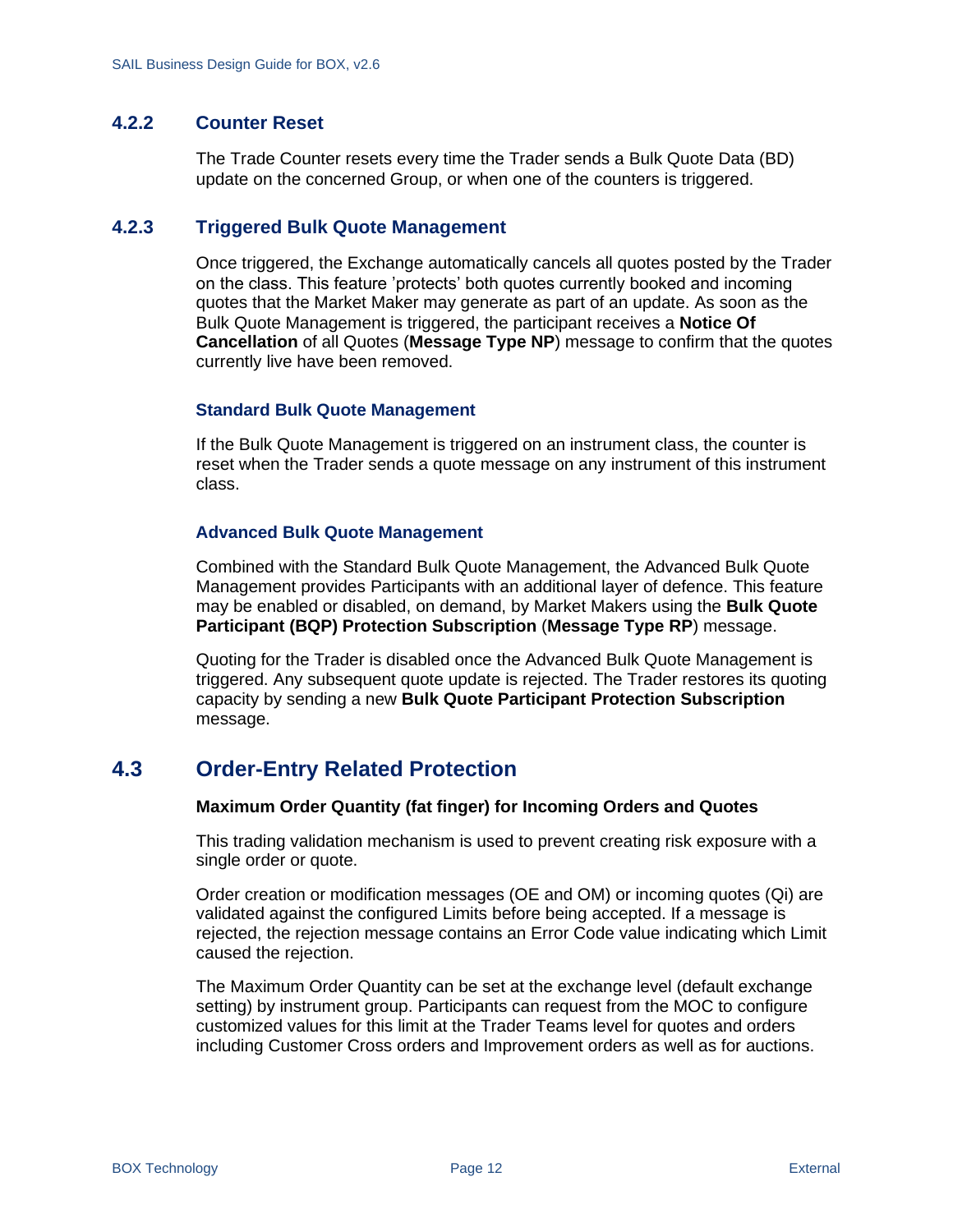# <span id="page-20-0"></span>**4.4 Trade-Related Protection**

### <span id="page-20-1"></span>**4.4.1 Traded Order Protection**

A mechanism similar to the Market Maker Protection Counters is implemented for all Participants trades resulting from orders. The Traded Order Protection limits are controlled by Trader Team/Group. These limits are Time Interval related.

Maximum Number of Trades = Count (Trades)

Maximum Traded Volume =  $\sum$  Traded Volume

Maximum Traded Value =  $\sum$  (Trade Volume x Trade Price x Contract Size x Tick Value)

Delta Max Volume = Absolute  $\{5 \}$  ((Buy Call Traded Volume + Sell Put Traded Volume) – (Sell Call Traded Volume + Buy Put Traded Volume))}

Delta Max Value = Absolute  $\{\sum$  ((Buy Call Traded Volume x Trade Price x Contract Size x Tick Value + Sell Put Traded Volume x Trade Price x Contract Size x Tick Value) – (Sell Call Traded Volume x Trade Price x Contract Size x Tick Value + Buy Put Traded Volume x Trade Price x Contract Size x Tick Value))}

BOX defines default protection for the exchange. Participants can request from the MOC to configure customized values for these limits at the Trader Teams level

## <span id="page-20-2"></span>**4.4.2 Traded Activity Protection**

The Traded Activity Protection (same counters asTraded Order Protection limits) is an additional mechanism that controls the traded activity resulting from orders and quotes. Traded Activity Protection limits are controlled by Trader Team, across all names.

Following each trade, the Traded Activity counters set are incremented for each side of the trade, regardless if the side is related to an order or a quote. These limits are also Time Interval related.

When a Traded Activity counter is triggered, all orders and quotes on both sides of the market for the Trader Team are cancelled on all groups, even for instruments that are not in a trading state. NZ: Order Cancellation Notice or NP: Cancellation of all Quotes Notice messages return the cancellation reason (due toTraded Activity protection). If configured, these protections can result in a lock-out of the system.

BOX defines default protections for the exchange. Participants can call the MOC to configure customized values for these limits at the Trader Teams level.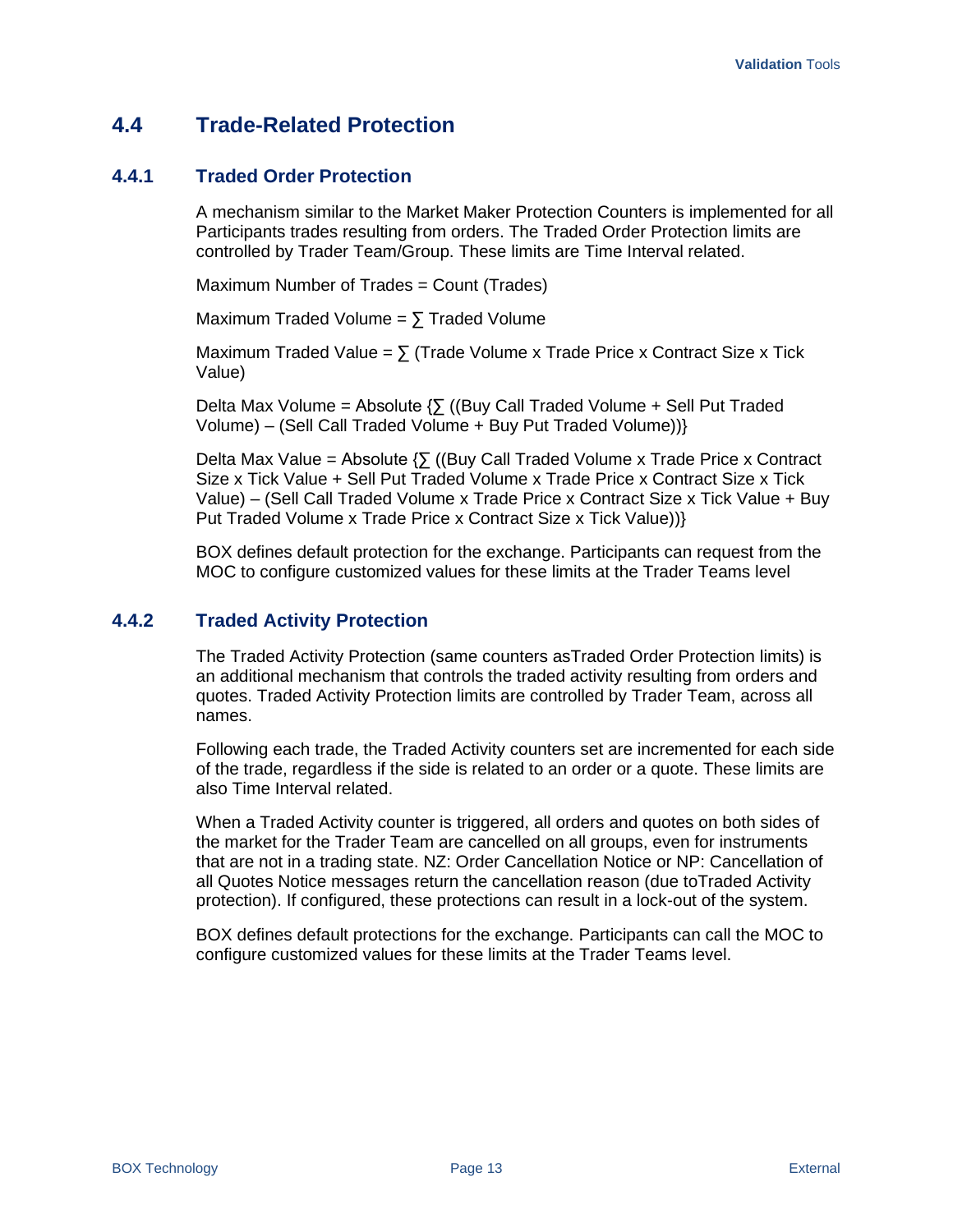## <span id="page-21-0"></span>**4.4.3 Maximum Triggers Protection**

The Maximum Triggers Protection mechanism limits the total position and credit risk a specific Trader Team may engage, when a number of their trade related triggers occur within a set period of time. Maximum Triggers Protection limits are controlled by Trade Team, across all names.

When the total amount of triggers (Market Maker Protection, Traded Order Protection or Traded Activity Protection) for a Trader Team exceeds the configured Maximum Triggers limit within the set time-interval:

- The team's orders and quotes across all names are cancelled.
- If so configured, the team is put in a lock-out, i.e., is prohibited from entering new orders and quotes until the MOC' intervention.

BOX defines default protections for the exchange. Participants can call the MOC to configure customized values for these limits at the Trader Teams level.

# <span id="page-21-1"></span>**4.5 Kill Switch Protection**

The BOX trading platform includes the following "Kill Switch Protection" risk control measures.

#### <span id="page-21-2"></span>**4.5.1 Cancel Participants' Orders and Quotes**

Cancel-On-Disconnect: If the Participant disconnects from the exchange, all session orders are cancelled.

Cancel When No Heartbeat: If no heartbeat is detected, the Participant is deemed to be disconnected and all orders and quotes are cancelled.

In the event the Market Maker is disconnected from BOX (voluntary disconnection or no heartbeat detected), the Market Maker's quotes are cancelled regardless of the instruction specified by the Market Maker in their disconnection instruction.

#### <span id="page-21-3"></span>**4.5.2 Cancel All Quotes/Orders with a Single Message (GZ)**

Participants have the ability to cancel all orders and/or quotes or to request a lockout with a single message sent to the exchange.

The Global Cancellation message (GZ message) is available to cancel all orders and/or quotes or to request a lock-out for a specified trader.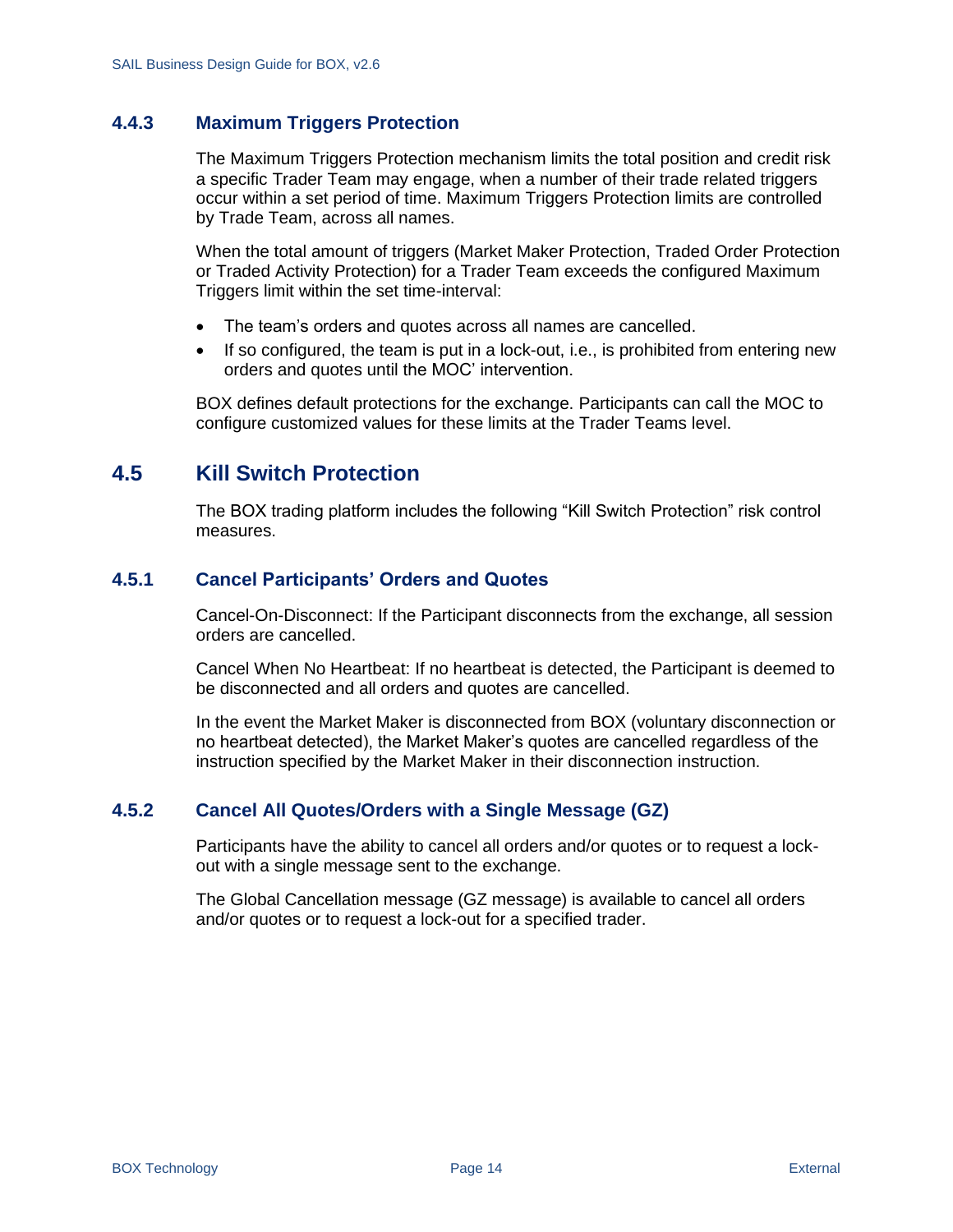## <span id="page-22-0"></span>**4.5.3 Lock-Out of a Trader**

Participants can also request from the MOC orders and/or quotes cancellation, or a lock-out of the trader.

While the Trader is locked out, the following entry types are prevented:

- New or modified orders of all types (Regular orders, ISO, Customer Cross, PO, DO, Improvement orders, etc.), whether on a single option instrument or on a strategy instrument
- New or modified Quotes
- All requests for starting a PIP (direct request or via DO Acceptance)
- All requests for starting a Solicitation or Facilitation auction
- All new or modified (solicitation-facilitation) improvement orders on a PIP, solicitation or facilitation

### <span id="page-22-1"></span>**4.5.4 Restrict Automated Re-Entry to Trading after Lock-Out**

Upon requesting a lock-out, the trader is restricted from re-entry to trading until MOC's intervention. The MOC is responsible for re-establishing order/quote entry for the trader.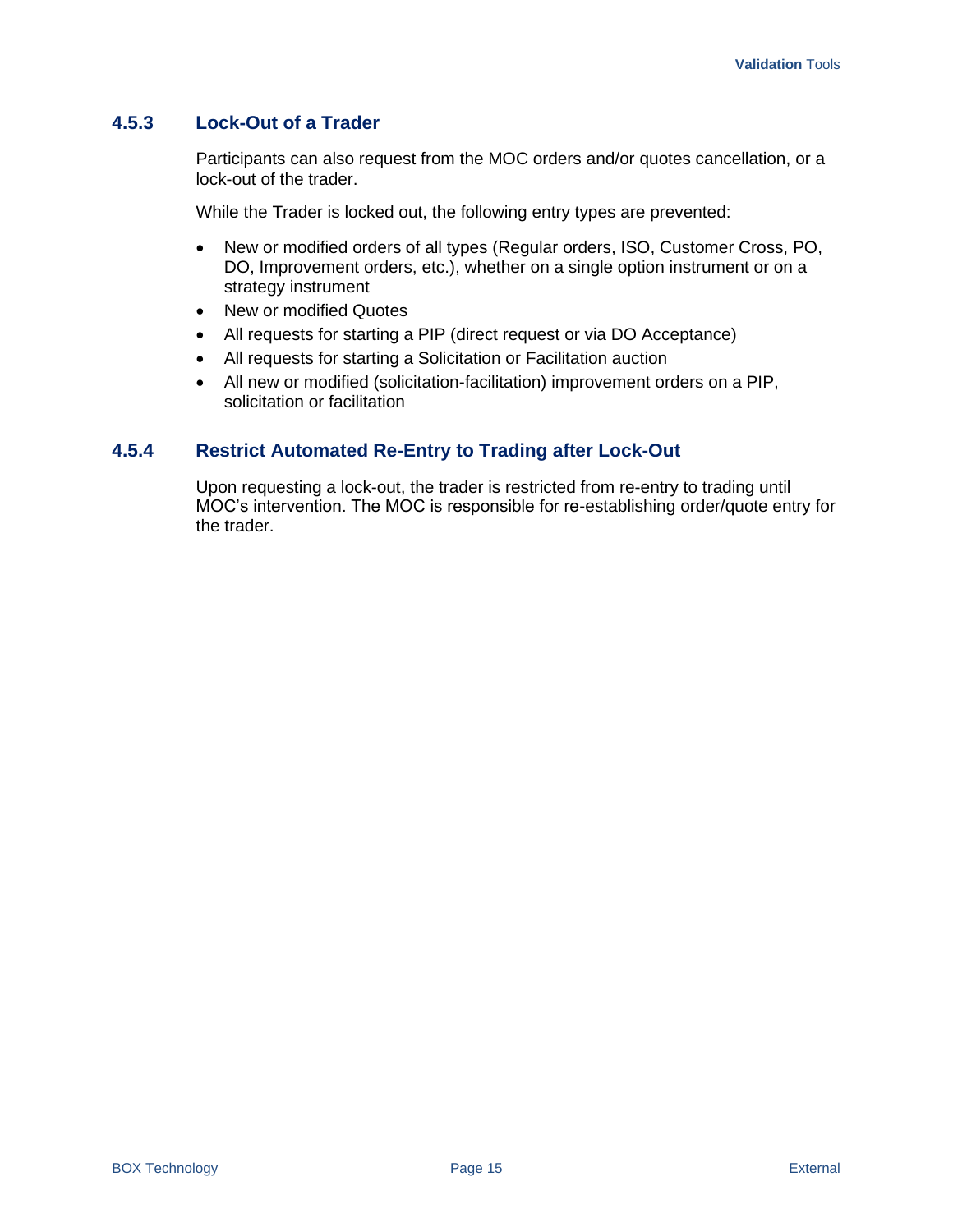# <span id="page-23-0"></span>**Section 5 Connection Management**

This section covers the technical connection management.

Each Participant has a different user ID and password coded in an MD5 $<sup>1</sup>$  format</sup> Note: using the time present in the message.

> Refer to [Appendix B, Connection Types](#page-101-0) for information about Connection Definition and the identification of Message Types that travel through these Connections.

# <span id="page-23-1"></span>**5.1 Legend for Technical Communication Figures**

The information provided is useful to understand the figures in the sub-sections.

#### **User Sequence ID**

This field is numeric and is present in all business messages. It is a sequential number that is used to check if there is a gap in the incoming message within a connection session. The first business message for the session must be set to 1. All technical messages sent to the client (Heartbeat, Connection Acknowledgement, etc.) show the last User Sequence ID received.

#### **Exchange Sequence ID**

This field is a message ID managed by the Exchange. It is present in most of the messages sent by the Exchange to the Participant. When the Participant connects to the Exchange during the day, he can ask for message retransmission from a specific Exchange Message ID.

#### **Message Type**

After the message length, the two next characters of all SAIL messages represent the message type (see message format paragraph in the BOX SAIL Specifications Guide).

<sup>1</sup>MD5 is an algorithm used to verify data integrity through the creation of a 128-bit message digest from data input.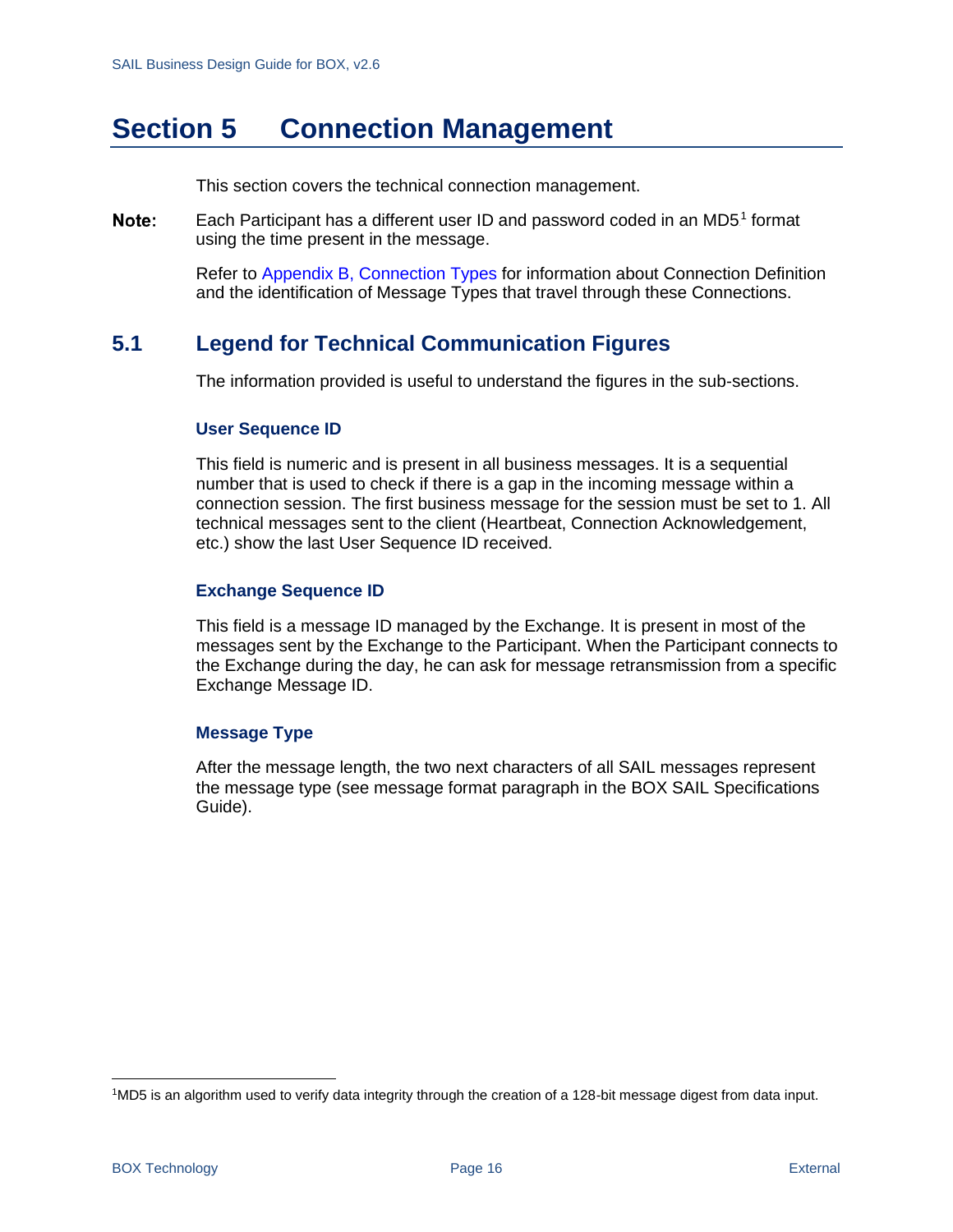# <span id="page-24-0"></span>**5.2 User Connection and Disconnection**

# <span id="page-24-1"></span>**5.2.1 First Time of the Day User Connection (Message Type TC)**



## **Exchange Message ID (Participant Inbound)**

For the first connection, the only valid value for the User's Exchange Message ID is zeroes.

### **Expected User Sequence ID (Exchange Outbound)**

The Exchange response indicates that the (next) expected User Sequence ID is 1.

#### **Session ID**

When the Participant connects for the first time, he must set the Session ID to spaces. The acknowledgment contains the current Session ID.

#### **Protocol ID**

In the User Connection Message, the user specifies the protocol ID for the connection. When the SAIL protocol version changes, the Participant is able to communicate using the previous protocol version for a period. The expiration of the previous protocol time period will be communicated by the Exchange. If the specified protocol ID is not supported, an error message (Message Type TE) is sent.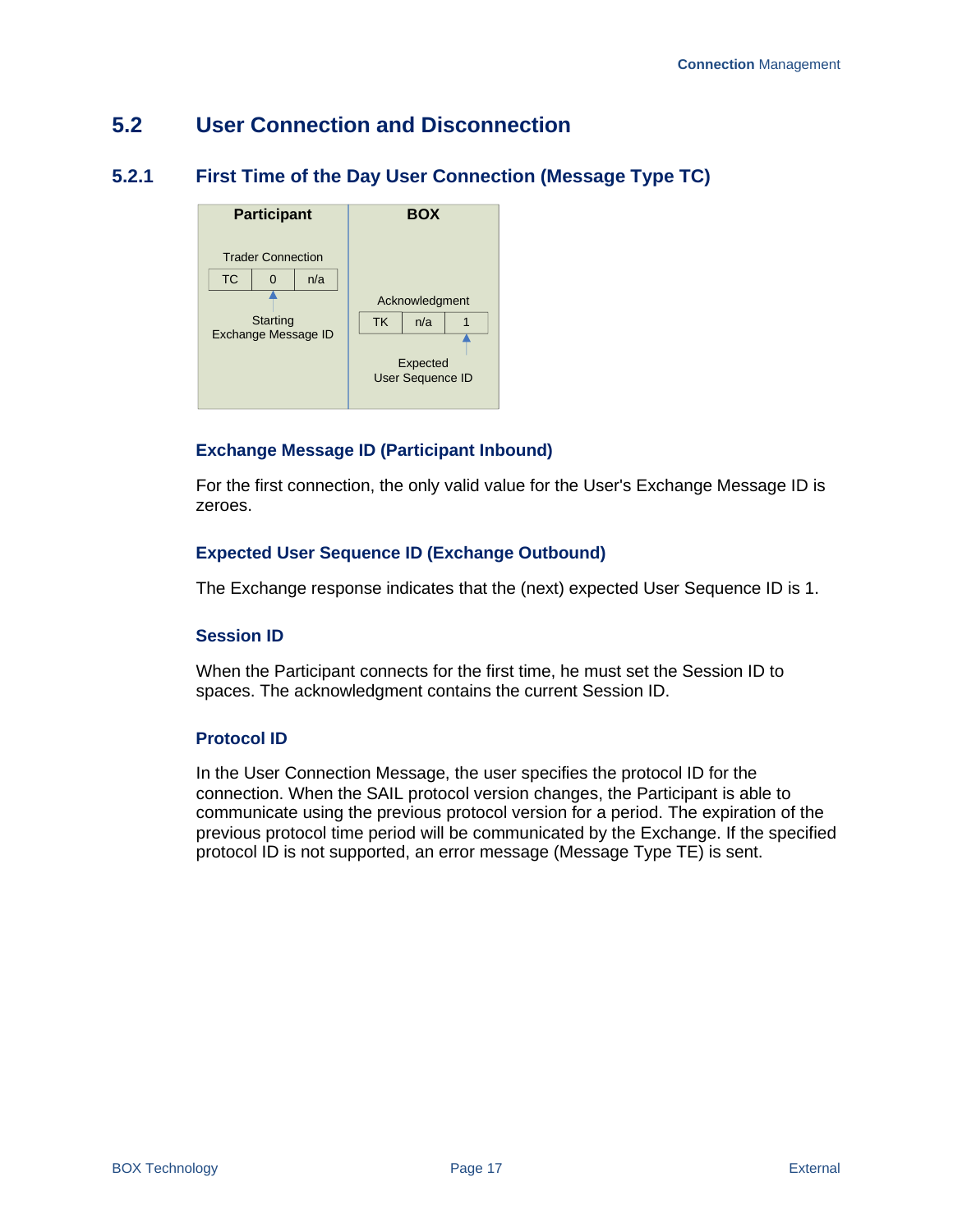## <span id="page-25-0"></span>**5.2.2 User Connection during the Session and Retransmission of All Messages**

| <b>Participant</b> |                          |     |           | <b>BOX</b>     |                         |  |
|--------------------|--------------------------|-----|-----------|----------------|-------------------------|--|
|                    | <b>Trader Connection</b> |     |           |                |                         |  |
| <b>TC</b>          | 0                        | n/a |           |                |                         |  |
|                    |                          |     |           | Acknowledgment |                         |  |
|                    |                          |     | <b>TK</b> | n/a            | 5                       |  |
|                    |                          |     |           |                | Messages retransmission |  |
|                    |                          |     | <b>KE</b> | aa1            | 1                       |  |
|                    |                          |     | <b>KE</b> | aa2            | 2                       |  |
|                    |                          |     | <b>NT</b> | aa3            | $\overline{0}$          |  |
|                    |                          |     |           |                |                         |  |

#### **Exchange Message ID (Participant Inbound)**

Setting the Exchange Message ID to 0, the Participant indicates that they want retransmission of their messages from the beginning of the session. For this example, messages aa1, aa2 and aa3 are retransmitted to the Participant (since these are the only these 3 messages that have been sent during this session).

#### **Expected User Sequence ID (Exchange Outbound)**

When the Participant connects, and it is not for the first time, the acknowledgement message indicates the next expected User Sequence ID (5 in this example).

#### <span id="page-25-1"></span>**5.2.3 User Connection during the Session, Retransmission from Specific Message**

| <b>Participant</b>      |                          |  |           | <b>BOX</b>     |          |
|-------------------------|--------------------------|--|-----------|----------------|----------|
|                         | <b>Trader Connection</b> |  |           |                |          |
| <b>TC</b><br>n/a<br>aa3 |                          |  |           |                |          |
|                         |                          |  |           | Acknowledgment |          |
|                         |                          |  | <b>TK</b> | n/a            | 5        |
|                         |                          |  |           |                |          |
|                         |                          |  | <b>NT</b> | aa3            | $\Omega$ |
|                         |                          |  |           |                |          |

#### **Exchange Message ID (Participant Inbound)**

Setting the Exchange Message ID to aa3, the User asks for retransmission of their messages from aa3.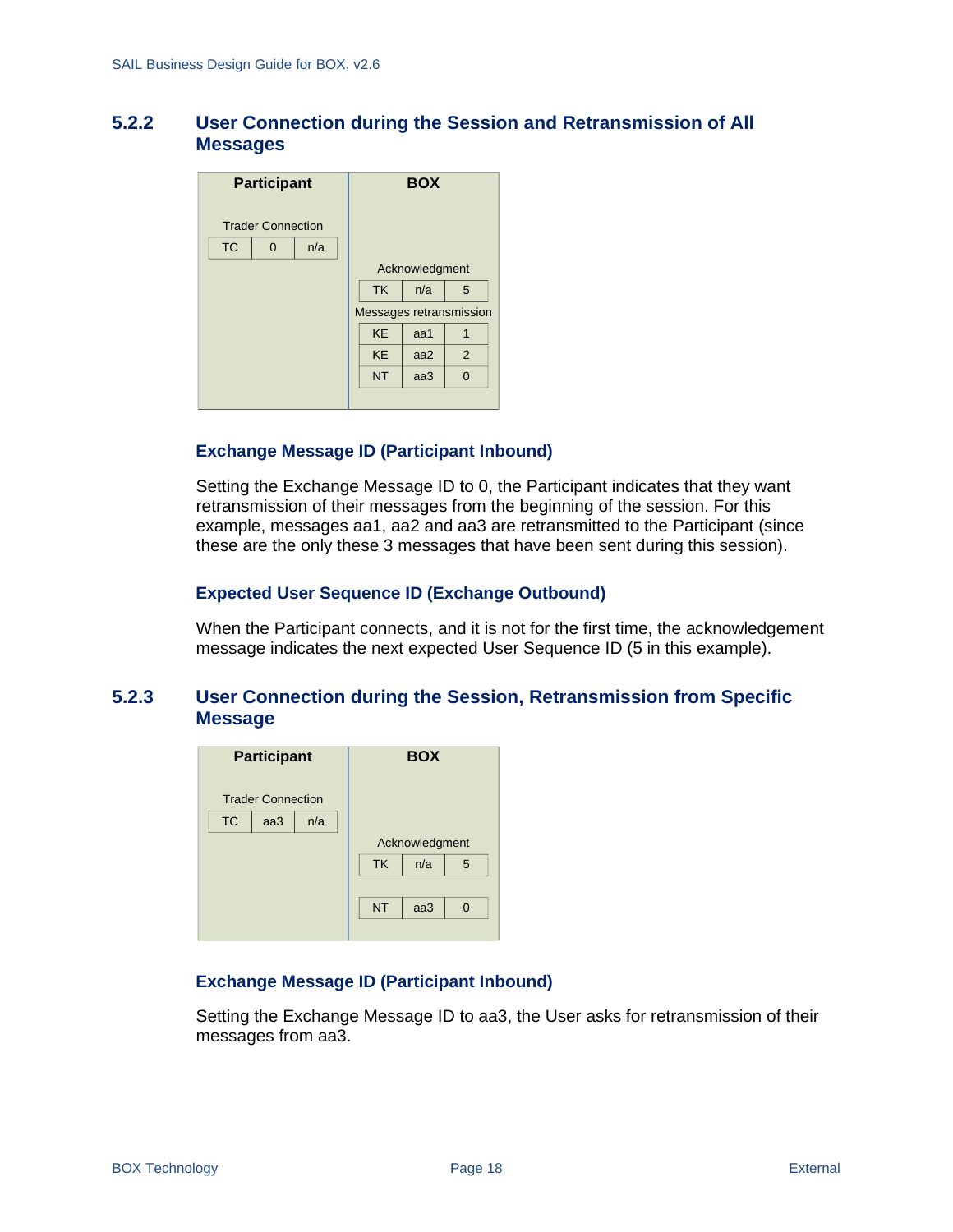#### **Expected User Sequence ID (Exchange Outbound)**

When the Participant connects, and it is not for the first time, the acknowledgement message indicates the expected User Sequence ID (5 in this example).

## <span id="page-26-0"></span>**5.2.4 Disconnection Instruction Management**

| <b>Participant</b>        |  |           | <b>BOX</b> |                          |  |
|---------------------------|--|-----------|------------|--------------------------|--|
| Disconnection Instruction |  |           |            |                          |  |
| <b>TA</b><br>n/a<br>n/a   |  |           |            |                          |  |
|                           |  |           |            | <b>TA Acknowledgment</b> |  |
|                           |  | <b>TM</b> | n/a        | 5                        |  |
|                           |  |           |            |                          |  |

This message is used by the Participant to indicate order/quote handling preferences when the connection ends (terminated by the Exchange or by the Participant).

The Disconnection Instructions are managed at the trader level. When a connection is established, one Disconnection Instruction Message must be sent per trader that will use the connection.

Note: This message is optional. If it is not sent by a specific trader, the system does not cancel anything when that trader disconnects, or when the connection is lost.

These instructions are valid only for the current session.

When a disconnection occurs, all the disconnection instructions sent by the traders are executed. For example, if a Market Maker wants to cancel his quotes, all the existing quotes they have on the Exchange are cancelled.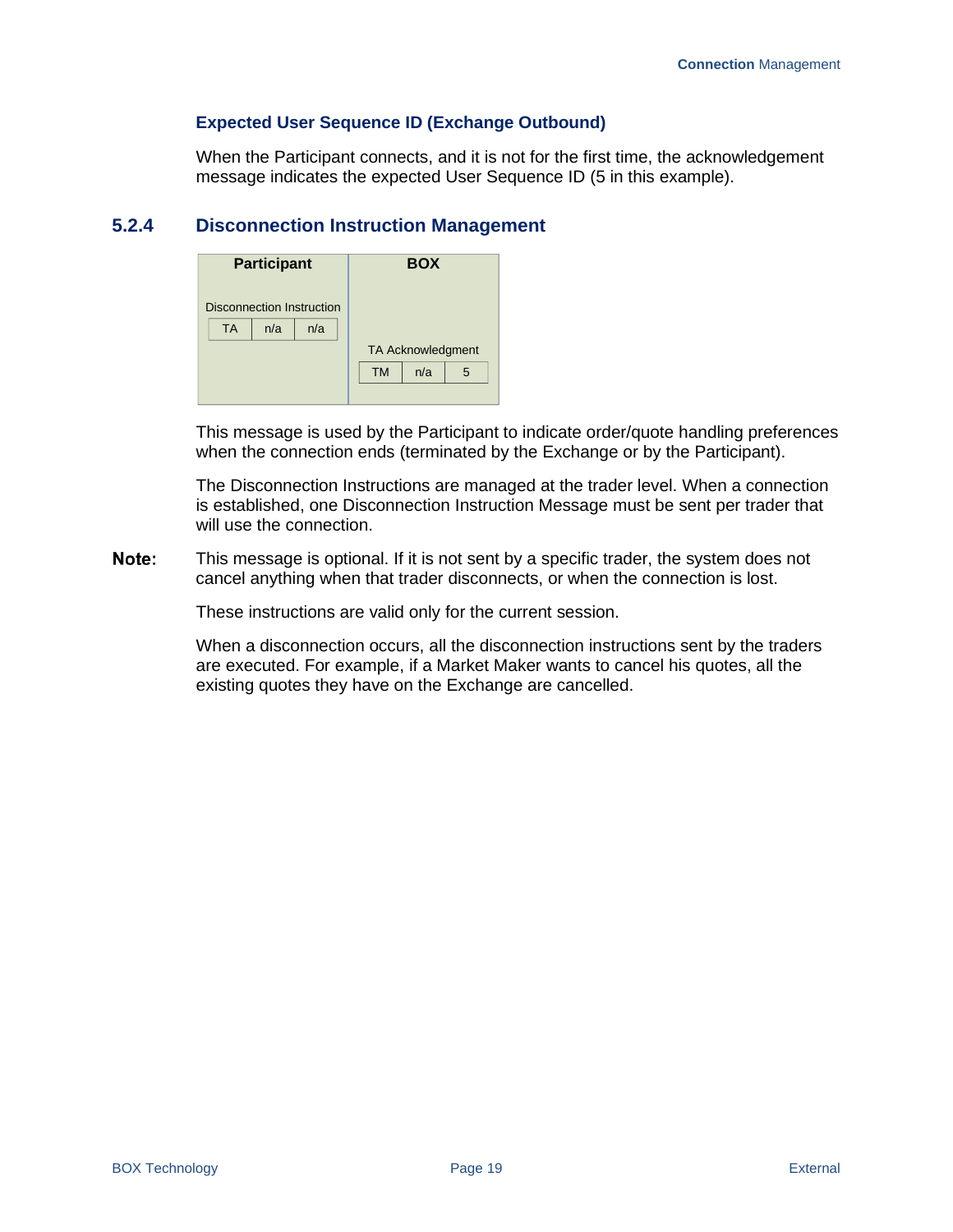## <span id="page-27-0"></span>**5.2.5 User Disconnection by Exchange: Heartbeat Missing**



When the Participant connects, they specify the inactivity interval corresponding to the number of non-responded heartbeat messages (Message Type TH) the Exchange must count before disconnecting. A Heartbeat message can be responded to by a Heartbeat Response (Message Type TI) or by any other message.

If the connection is disconnected, the Disconnection Instructions (Message Type TA) are processed. The disconnection instructions are set at Trader ID level. It must be cancel quotes.

In the example above, the Participant has requested to be disconnected after a period of one heartbeat.

After a period of two heartbeats without any Heartbeat Response from the Participant, the Client is disconnected, and their trader's disconnection instructions are processed.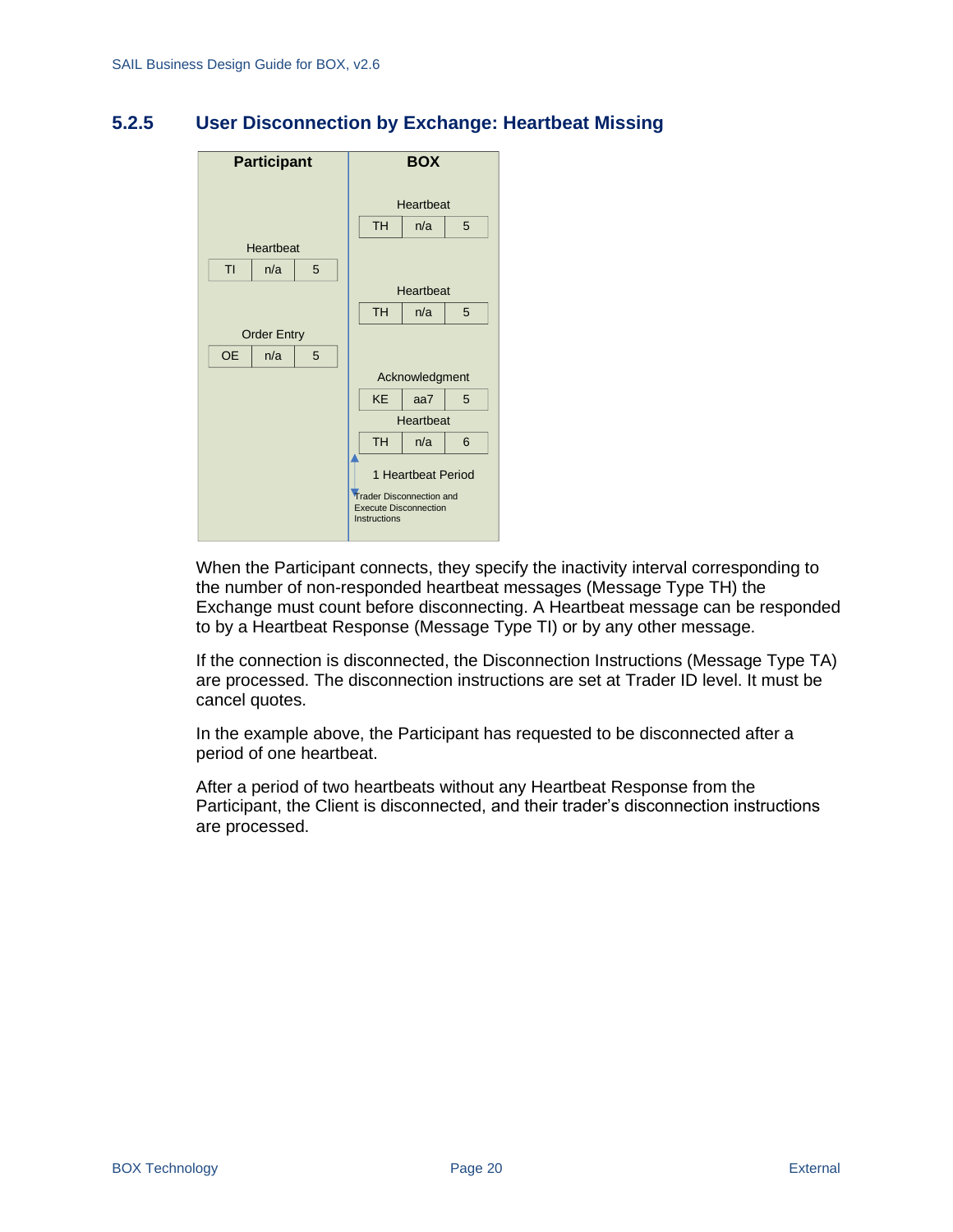# <span id="page-28-0"></span>**5.2.6 User Disconnection by Participant**



The Participant requests a disconnection.

The Participant is disconnected and their disconnection Instructions, if any, are processed.

# <span id="page-28-1"></span>**5.3 Error Management**

## <span id="page-28-2"></span>**5.3.1 Incorrect Incoming Message**



The Technical Error message (Message Type TE) explains the error (here Message Type unknown).

The Participant remains connected.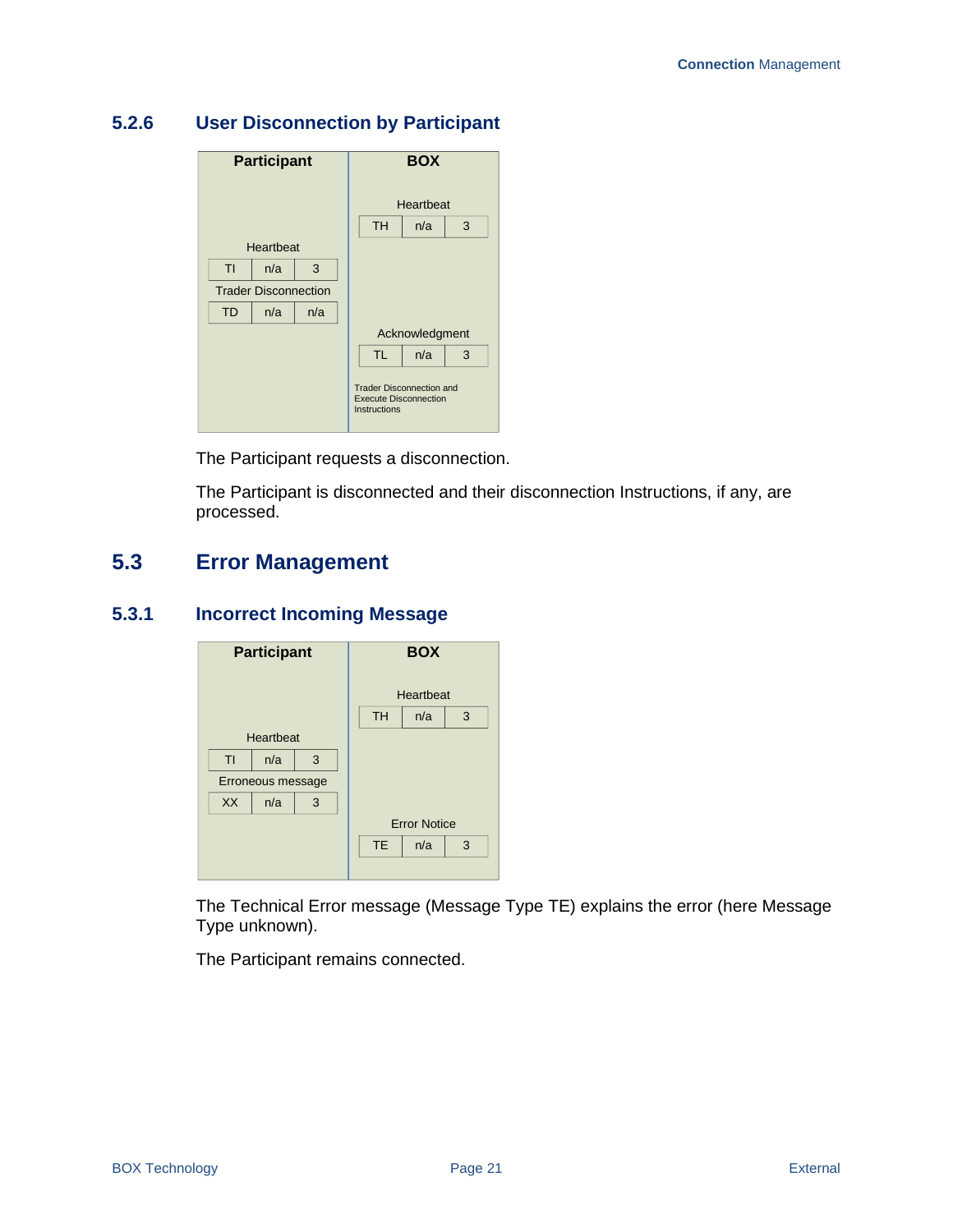# <span id="page-29-0"></span>**5.3.2 Out of Sequence**

## **Out of Sequence at Connection**



#### **Out of Sequence after Connection**

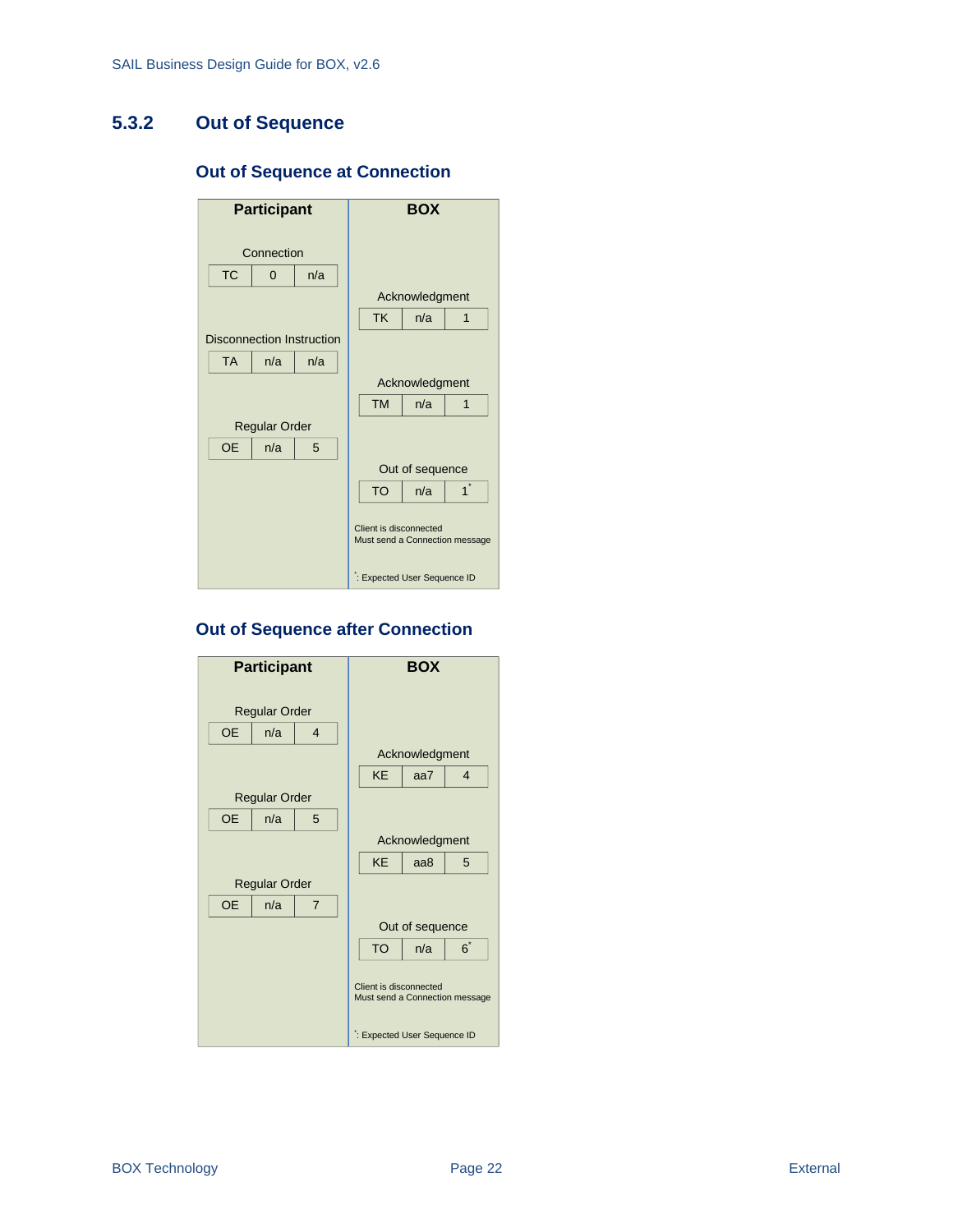When the Participant does not send the right User Message ID, the Exchange responds with an 'Out of Sequence' message (Message Type TO). The incoming message is not processed and the user is disconnected. The 'Out of Sequence' message indicates the expected User Sequence Number. The Participant must reconnect and restart with its User Sequence ID equal to the value indicated in the User Connection Acknowledgement message (Message Type TK).

## <span id="page-30-0"></span>**5.3.3 End of Transmission**

| <b>Participant</b>                                               |     |                | <b>BOX</b>                 |     |                |
|------------------------------------------------------------------|-----|----------------|----------------------------|-----|----------------|
| <b>Regular Order</b>                                             |     |                |                            |     |                |
| <b>OE</b>                                                        | n/a | $\overline{4}$ |                            |     |                |
|                                                                  |     |                | Acknowledgment             |     |                |
|                                                                  |     |                | <b>KE</b>                  | aa7 | $\overline{4}$ |
| <b>Regular Order</b>                                             |     |                |                            |     |                |
| <b>OE</b>                                                        | n/a | 5              |                            |     |                |
|                                                                  |     |                | Heartbeat                  |     |                |
|                                                                  |     |                | <b>TH</b>                  | n/a | 6              |
|                                                                  |     |                | Acknowlegment              |     |                |
|                                                                  |     |                | <b>KE</b>                  | aa8 | 5              |
| Heartbeat                                                        |     |                |                            |     |                |
| TI                                                               | n/a | 6              |                            |     |                |
|                                                                  |     |                | <b>End of Transmission</b> |     |                |
|                                                                  |     |                | <b>TT</b>                  | n/a | 6              |
| <b>Regular Order</b>                                             |     |                |                            |     |                |
| <b>OE</b><br>n/a<br>6<br>Client is disconnected<br>Not responded |     |                |                            |     |                |

BOX sends an 'End of Transmission' message (Message Type TT), indicating the end of the session.

The next day, Participants must start the connection cycle and reset their User Sequence ID counter (refer to section 5.1, User Sequence ID)

In this example the last inbound message has not received a response.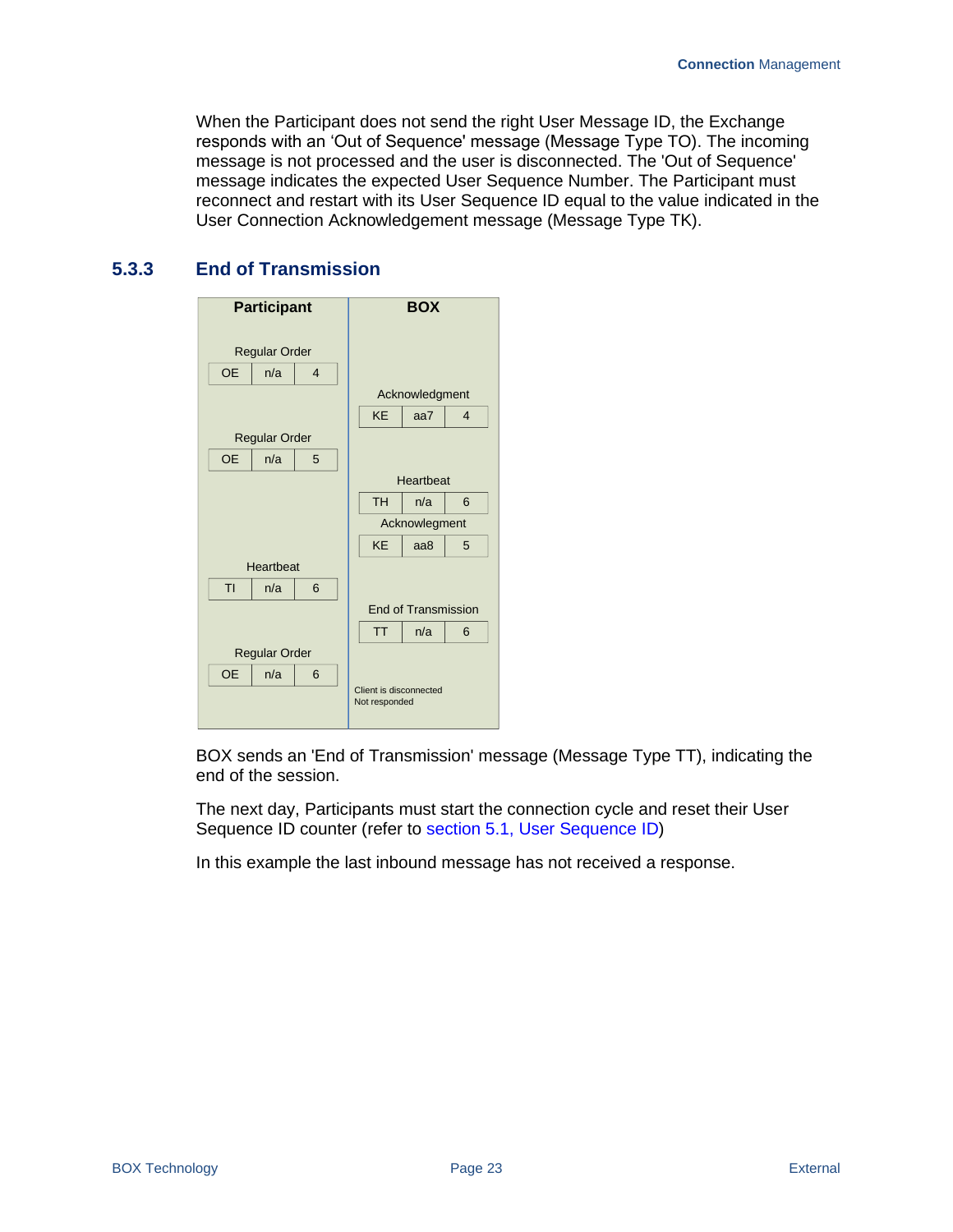# <span id="page-31-1"></span><span id="page-31-0"></span>**6.1 User Sequence ID**

The Participant must include a User Sequence ID in any business message. This counter must be set to 1 for the first business message of the day and must be sequential for all business messages. The next message must be set with the expected User Sequence ID. The acknowledgements to a business message (Message types KI, KE, LA,) or an Error Notice (Message types TE, ER) are populated with the same User Sequence ID present in the incoming message.

# <span id="page-31-2"></span>**6.2 Order Entry**

Order entry allows Clients to enter orders to be traded on BOX.

### <span id="page-31-3"></span>**6.2.1 Supported Types of Orders**

BOX supports the following Order types:

#### **Limit Orders**

Limit Orders entered into the BOX Book are executed at the price stated or better. Any residual volume, left after part of a Limit Order has traded, is retained in the BOX Book until it is withdrawn or traded (unless designated Immediate). A limit order is submitted by setting the Price Type field of Order Entry message (Message Type OE) to 'L'.

#### **BOX-Market Order**

BOX-Market Orders entered into the BOX Book are executed at the best price available in the market for the total quantity available from any contra bid (offer). Any residual volume, left after part of a BOX-Top Order has been executed, is automatically converted to a limit order at the price at which it was just executed. A BOX-Market Order is submitted by setting the Price Type field of Order Entry message (Message Type OE) to 'W'.

#### **Market-on-Opening Order**

Market-on-Opening Orders entered into the BOX Book are executed on the market opening at the best price available in the market until all available volume on the opposite side of the market has been traded. Any residual volume, left after part of a Market-on-Opening Order has been executed, is automatically converted to a limit order at the price at which the original Market-on-Opening Order was executed. Market-on-Opening Orders have priority over Limit Orders. A Market-on-Opening order is submitted by setting the Price Type field of Order Entry message (Message Type OE) to "O". This type of order is available only in the Pre-Opening market phase (see section Pre-Opening).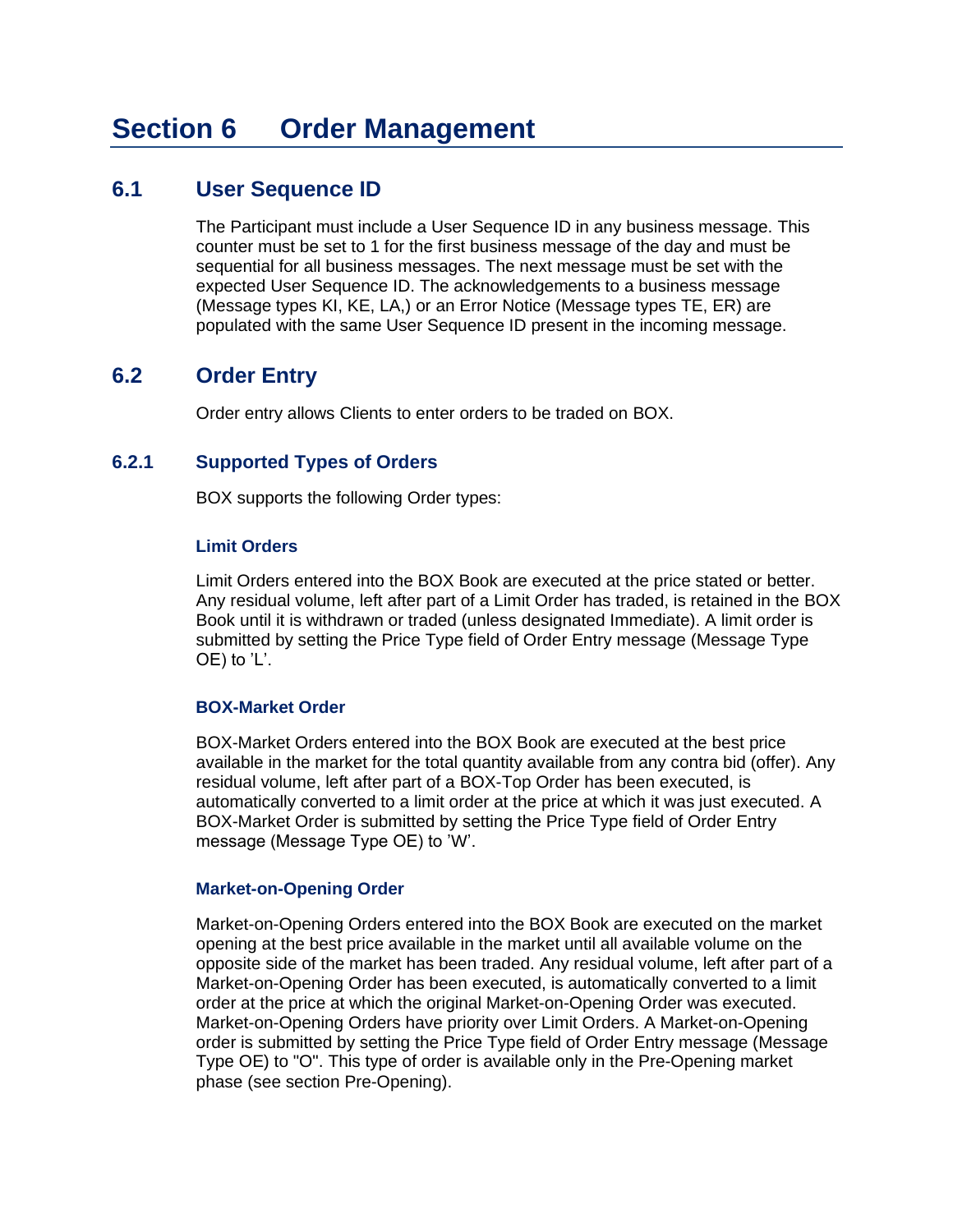#### **Floor Trade Orders**

A floor trade order mimics the trading floor model and adapts it to an existing electronic marketplace to allow for regulatory compliance. This order type enables BOX Participants to enter trades that have been agreed upon into the electronic platform. These electronic floor trades must respect the market rules.

A floor trade is an agreement between two counterparties, the Must-Be-Filled (MBF) side and the non-MBF side (InitO), to execute a trade on a given product and at a given price.

#### **Indication of Interest (IOI) Orders**

This type of orders can be entered by a Floor Broker to indicate its interest to participate in a floor trade. Only the configured Floor Brokers are allowed to enter IOI messages.

#### <span id="page-32-0"></span>**6.2.2 Supported Order Duration Types**

When submitting an order to BOX, Participants must provide one of the following duration types.

#### **Day**

Orders designated as 'Day' will remain in the BOX Book until the order:

- Trades
- Is withdrawn by the relevant responsible trader or BOX at the Participant's request
- Is automatically cancelled by BOX at the end of the current trading day

A 'Day' order is submitted by setting the Duration Type field of Order Entry message (Message Type OE) to 'J'.

#### **Good Till Date (GTD)**

Orders designated as 'Good Till Date' will remain in the BOX Book until the order:

- Trades
- Is withdrawn by the relevant responsible trader or BOX at the Participant's request
- Is automatically cancelled by BOX at the end of the day specified in the Date field

A GTD order is submitted by setting the Duration Type field of Order Entry message (Message type OE) to 'D'. The Date field is set to the date on which the order must expire.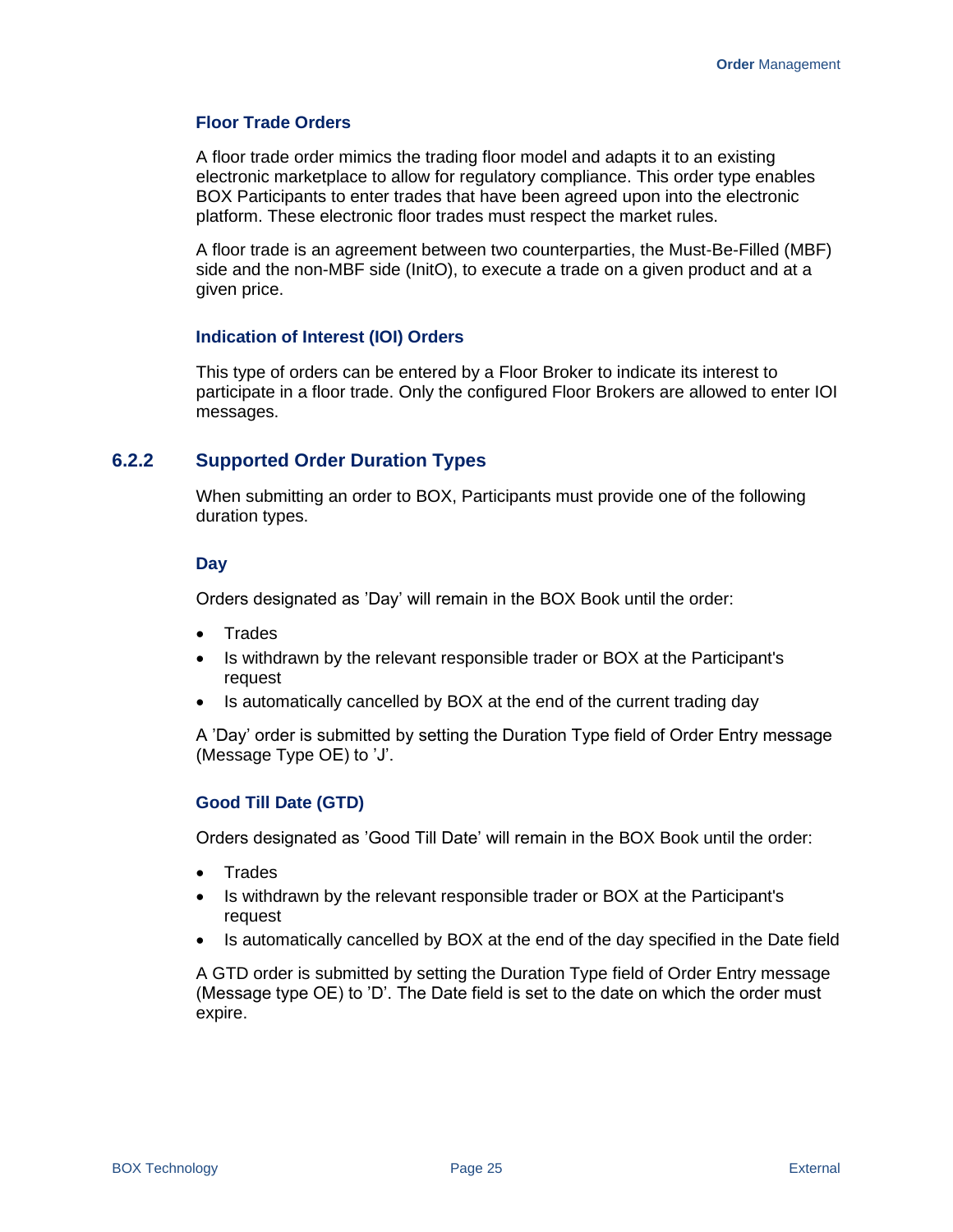### **Good Till Cancelled (GTC)**

Orders designated as 'Good Till Cancelled' will remain in the BOX Book until the order:

- Trades
- Is withdrawn by the relevant responsible trader or BOX at the Participant's request
- Is automatically cancelled by BOX on expiration of the contract month to which the order is related

A GTC order is submitted by setting the Duration Type field of Order Entry message (Message type OE) to 'F'.

#### **Immediate Orders**

Immediate Orders (also known as Immediate or Cancel (IOC)) are immediately executed against any existing orders at the specified price or better up to the volume of the Immediate Order. Any residual volume, left after part of the Immediate Order has traded, will be automatically cancelled by the BOX.

An Immediate Order is submitted by setting the Duration Type field of Order Entry message (Message Type OE) to "E".

#### **Session Orders**

Session Orders will remain in the BOX Book until the order:

- Trades,
- Is withdrawn by the relevant responsible trader or BOX at the Participant's request,
- Is automatically cancelled by BOX at the end of the current trading day,
- The Participant's application loses or terminates its connection to the BOX trading system. Orders that are exposed, being processed by an away exchange after routed by BOX and Directed Orders not acknowledged by the executing participant are not cancelled in this case.

A Session order is submitted by setting the Duration Type field of Order Entry message (Message Type OE) to "W".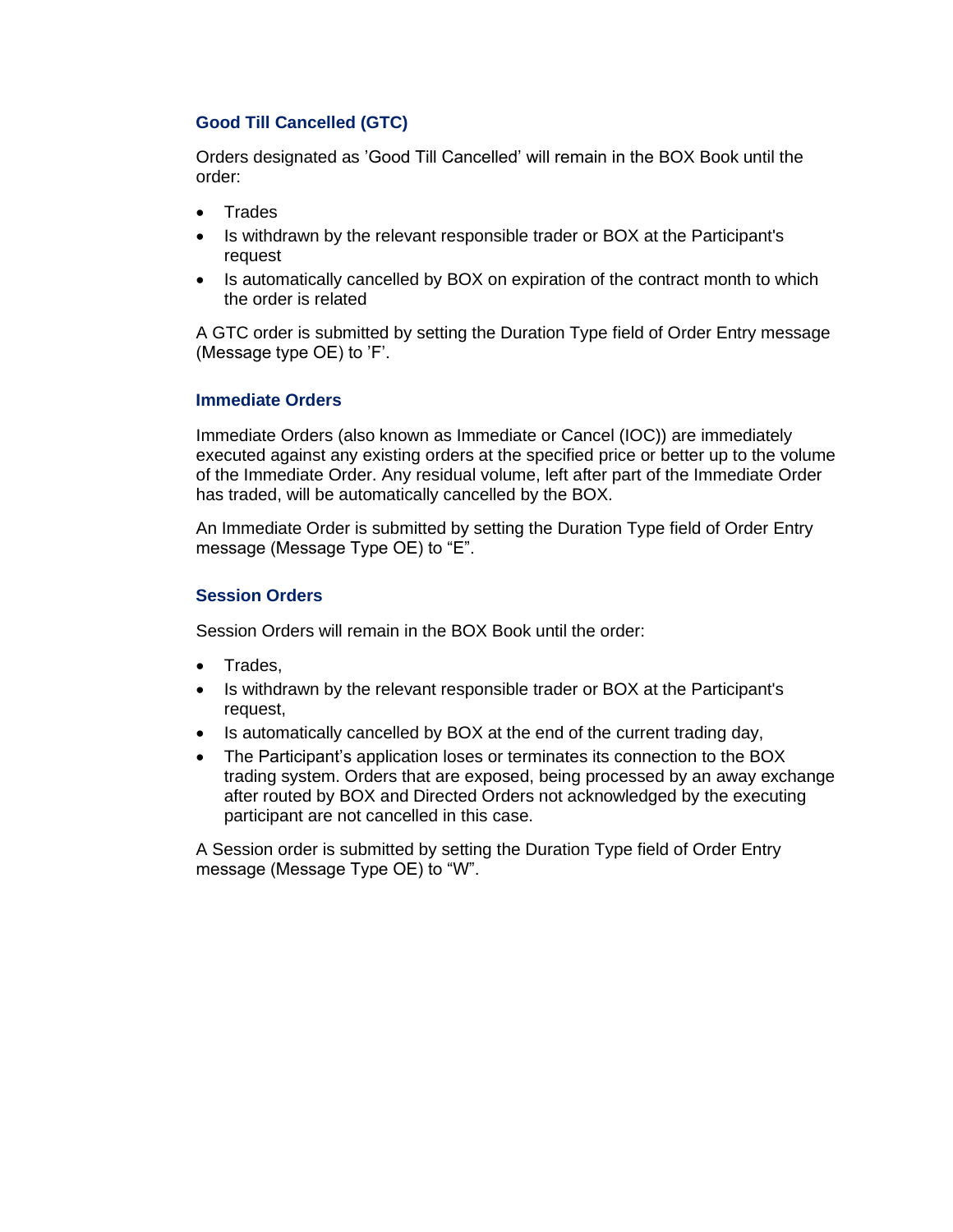#### <span id="page-34-0"></span>**6.2.3 Supported Special Price Terms**

BOX supports the following Special Price Terms.

#### **Directed Order**

The Directed Order is directed to the Executing Participant specified on the order for potential price improvement. See [BOX Rules](https://rules.boxoptions.com/browse) for a detailed description of the Directed Order.

#### **Preferenced Order**

A Preferenced Order allows Participants to designate a Market Maker (PO-MM) who is entitled to a guaranteed percentage of the order, as long as this Market Maker is quoting at NBBO.

#### <span id="page-34-1"></span>**6.2.4 General Processing (Buy or Sell Order)**

To enter an order, the Client sends an Order Entry (Message Type OE) message. For the specifications of these messages, refer to the BOX SAIL Specifications Guide document. This message will contain the Client's User Sequence ID.

BOX performs various validations on the parameters of the Order Entry (Message Type OE) message received.

If one of these validations fails, BOX sends an Error Message (Message Type ER or TE) rejecting the message received, and indicating the code for the first error detected and the message type for the message generating the error along with its User Sequence ID.

If all validations are successful, BOX accepts the message received and attributes an Order ID to the order entered. This ID is unique by instrument. BOX sends the Client an acknowledgement for the order entered via an Order Acknowledgement message (Message Type KE). The Order Acknowledgement message contains, among other things, the Order ID. It also contains the User Sequence ID that enables the Client to identify the original message to which the message received refers. If the order status changes, the participant receives another Order Acknowledgement message. This new message indicates the new status of the order.

An Order Acknowledgement indicates that the order has been:

- Entered in the Order Book (a part of the order having possibly been executed),
- Eliminated,
- Exposed for NBBO matching,
- Executed in full (or Partially for IOC orders),
- Directed to the Executing participant,
- Routed to an away Exchange.

If an order is either partially or fully executed, the Client receives, immediately after the Order Acknowledgement (Message Type KE) message, one or several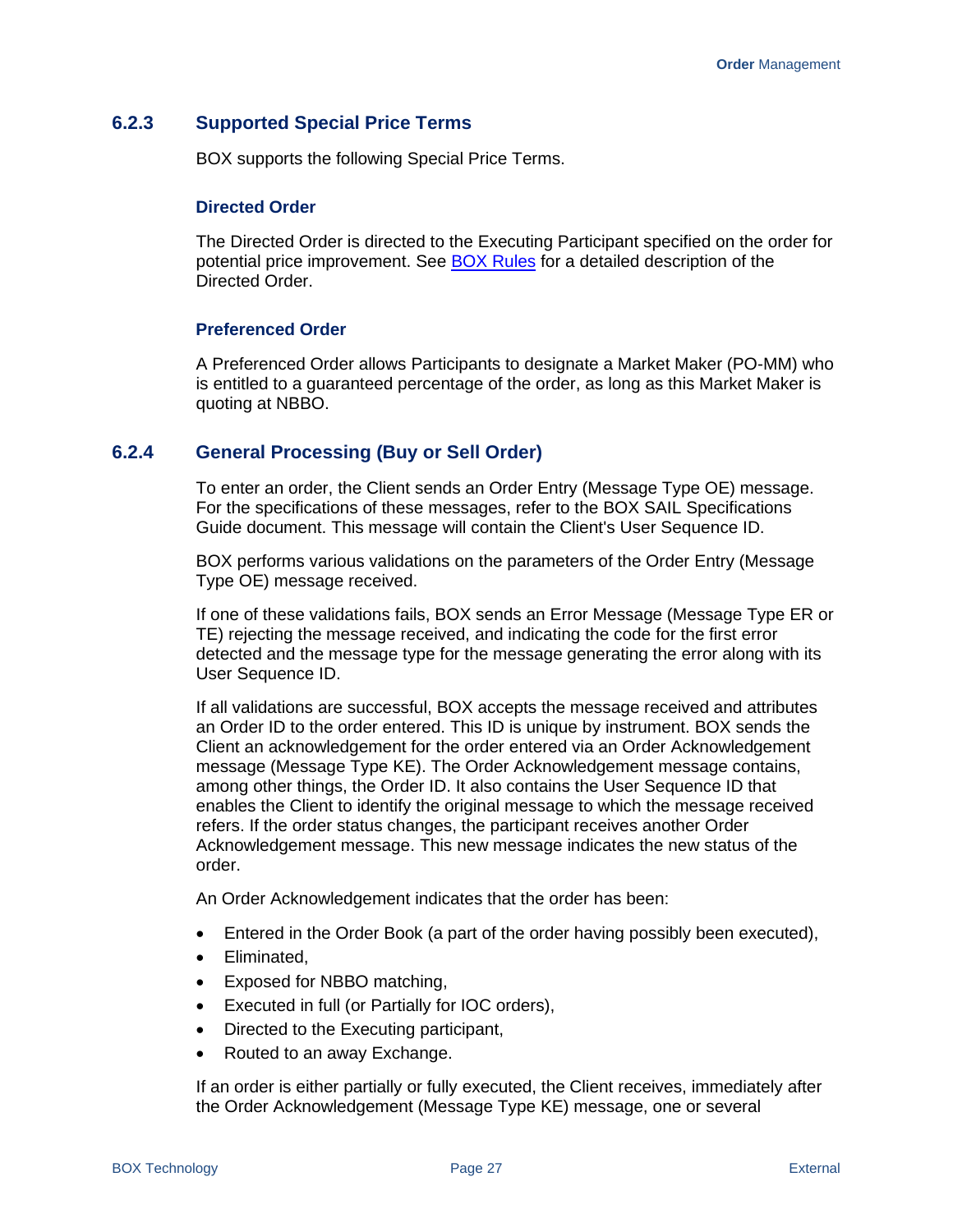Execution Notice (Message Type NT) messages providing additional information related to the transaction that took place.

If the order has been booked, the Client will automatically receive one of the following messages at a later time:

- One (or several) Execution Notice (Message Type NT) messages,
- An Order Elimination (Message Type NZ) message.

All the messages related to an order (execution notice, cancellation notice, order acknowledgement) contain the current Order ID and the Original Order ID. The User Sequence Id is set to zeroes.



# **Order Entry with Rejection**

#### **Order Entry without Matching (Acceptance)**

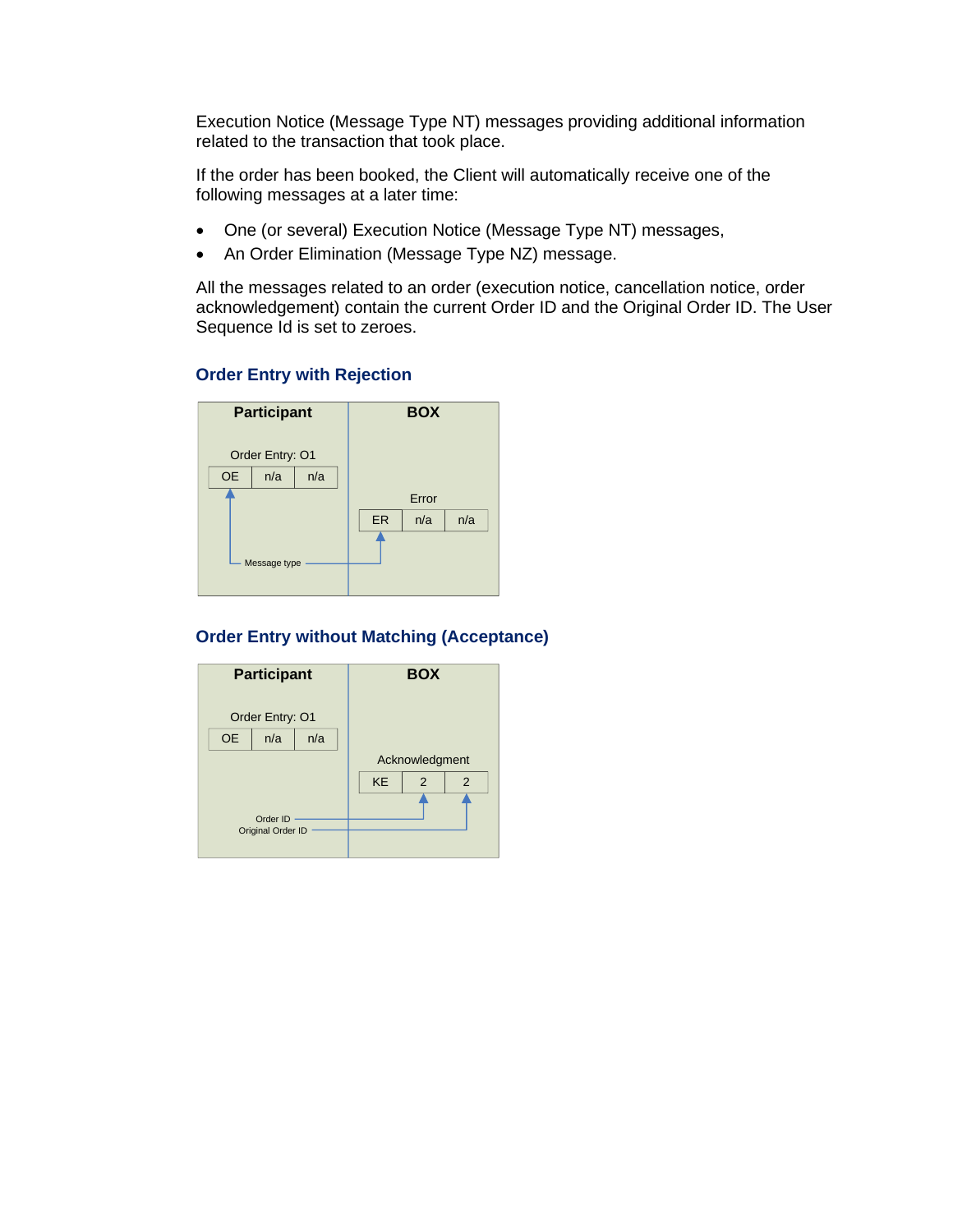## **Acceptance and Execution of an Order**

| <b>Participant</b>      | <b>BOX</b>          |
|-------------------------|---------------------|
| Order Entry: 01         |                     |
| <b>OE</b><br>n/a<br>n/a |                     |
|                         | Acknowledgment      |
|                         | <b>KE</b><br>2<br>2 |
| Order ID                |                     |
| Original Order ID       | Trade               |
|                         | <b>NT</b><br>2<br>2 |
|                         |                     |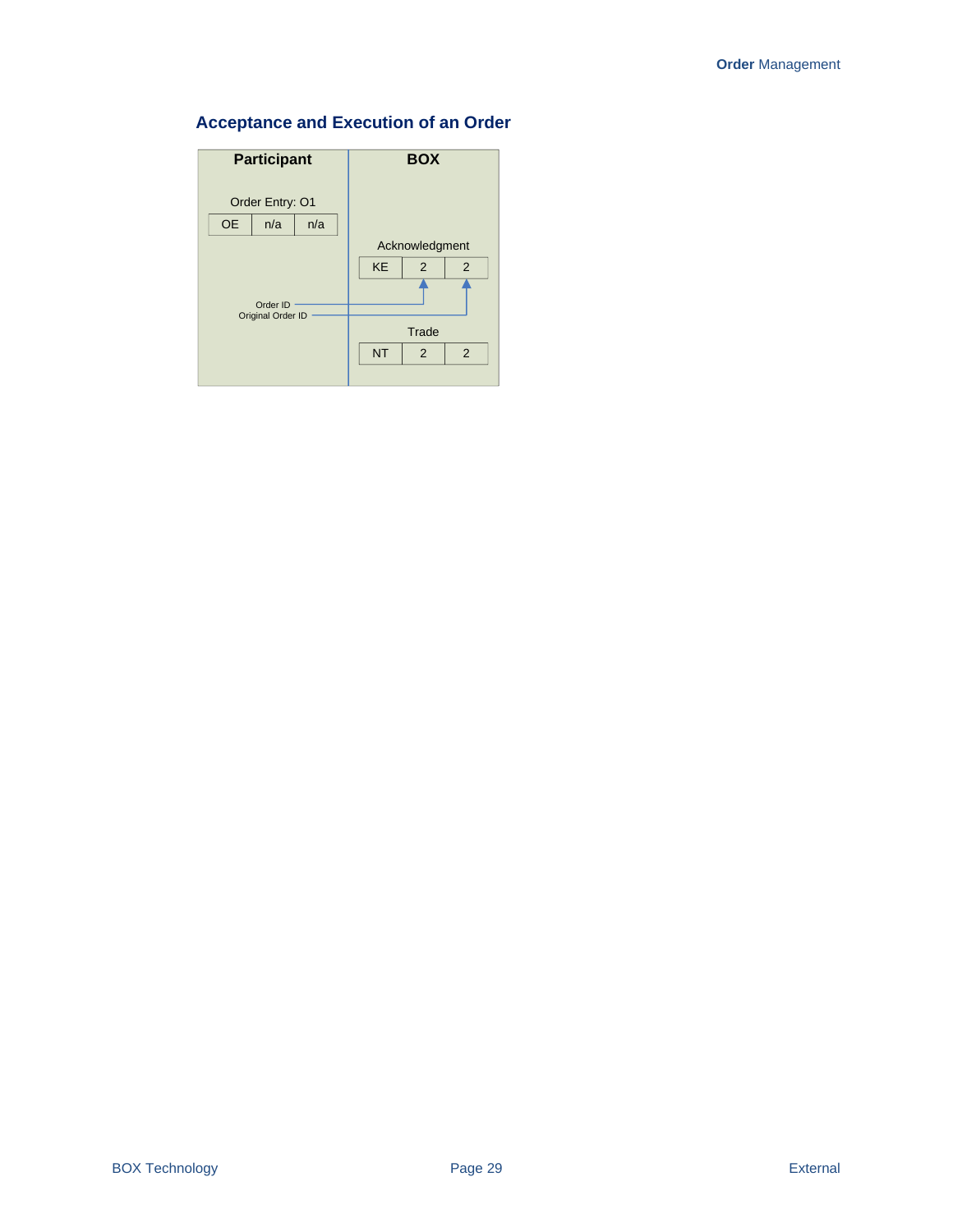## **6.3 Modifying an Order**

Order modification allows Participant to modify orders that are currently booked.

## **6.3.1 Functions Available when Modifying an Order**

A Participant may amend all booked orders, either self-entered, or by the BOX MOC on their behalf. A Participant cannot modify an order that has not been booked. That is, a Participant cannot modify an order if it has been fully executed, cancelled, or eliminated.

A Participant cannot modify the instrument ID or the side of the order but can reduce the quantity or the client's account number while retaining price/time priority. A modified order is eliminated from the Order Book and replaced by a new one.

## **6.3.2 General Processing**

To modify an order, the Participant sends an Order Modification (Message Type OM) message. In this message, the Participant must enter information in all required fields. BOX performs various validations on the order details received. When an error is detected in the incoming message, BOX returns an Error Message (Message Type ER or TE) specifying the error.

If the message is valid, BOX eliminates the old order from the Order Book and replaces it with the new one, to which it attributes a new order ID. It sends the acknowledgement of the modification in the form of an Order Acknowledgement (Message Type KM) message. This message contains the new order ID of the modified order, the Original Order ID (Order ID of the modified Order) and the revised characteristics of the order. The modified order's status takes the same values as for Order Entry acknowledgements.

| <b>Participant</b>                                                        | <b>BOX</b>                                                                              |
|---------------------------------------------------------------------------|-----------------------------------------------------------------------------------------|
| Order Entry: 01<br><b>OE</b><br>n/a<br>n/a                                | Acknowledgment / no<br>trade<br>$\overline{2}$<br><b>KE</b><br>$\overline{2}$           |
| <b>Order Modification</b><br><b>OM</b><br>$\overline{2}$<br>2<br>Order ID | Acknowledgment / no<br>trade<br><b>KM</b><br>$\overline{2}$<br>$\overline{\mathcal{A}}$ |
| Original Order ID<br>Order ID<br>Original Order ID                        | Trade notice for O1<br><b>NT</b><br>$\overline{2}$<br>$\overline{\mathcal{A}}$          |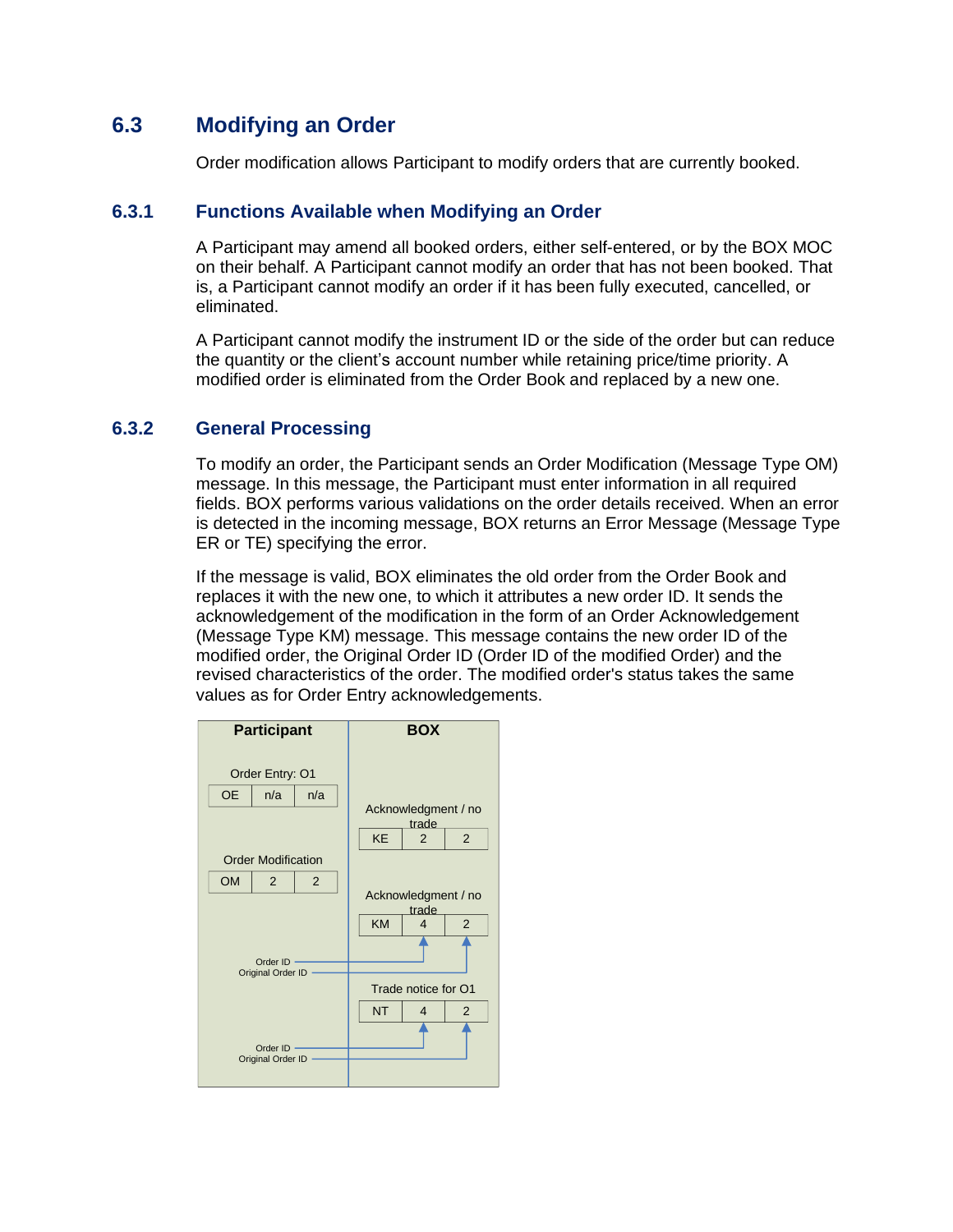## **6.4 Cancellation of an Order**

Order cancellation allows Traders to cancel orders that are currently booked.

## **6.4.1 Functions Available when Cancelling an Order**

Participants may cancel all orders entered either by themselves or on their behalf by the BOX MOC. This cancellation will only be considered if the order, or a part of the order, is currently booked.

A Trader can also cancel an order entered by another Trader belonging to the same Participant. The Trader that sent the cancellation request will, however, take ownership of the order and receive the Order Acknowledgement (Message Type KE) message confirming the cancellation.

## **6.4.2 Processing Timetable**

To cancel an order, the Participant sends an Order Cancellation (Message Type XE) message. In this message, the Participant specifies the following information enabling BOX to locate the order:

- Instrument ID code
- Order ID
- Original Order ID
- Order side
- Trader ID code

BOX performs various validations on the parameters received. If the Order Cancellation is not valid, BOX sends an Error Message (Message Type ER/TE) indicating the error code for the first error detected.



If the Order Cancellation is valid, BOX sends the acknowledgement of the cancellation in the form of an Order Acknowledgement (Message Type KE) message specifying the outcome reserved for the order. The outcome will be: "Order cancelled by the trader".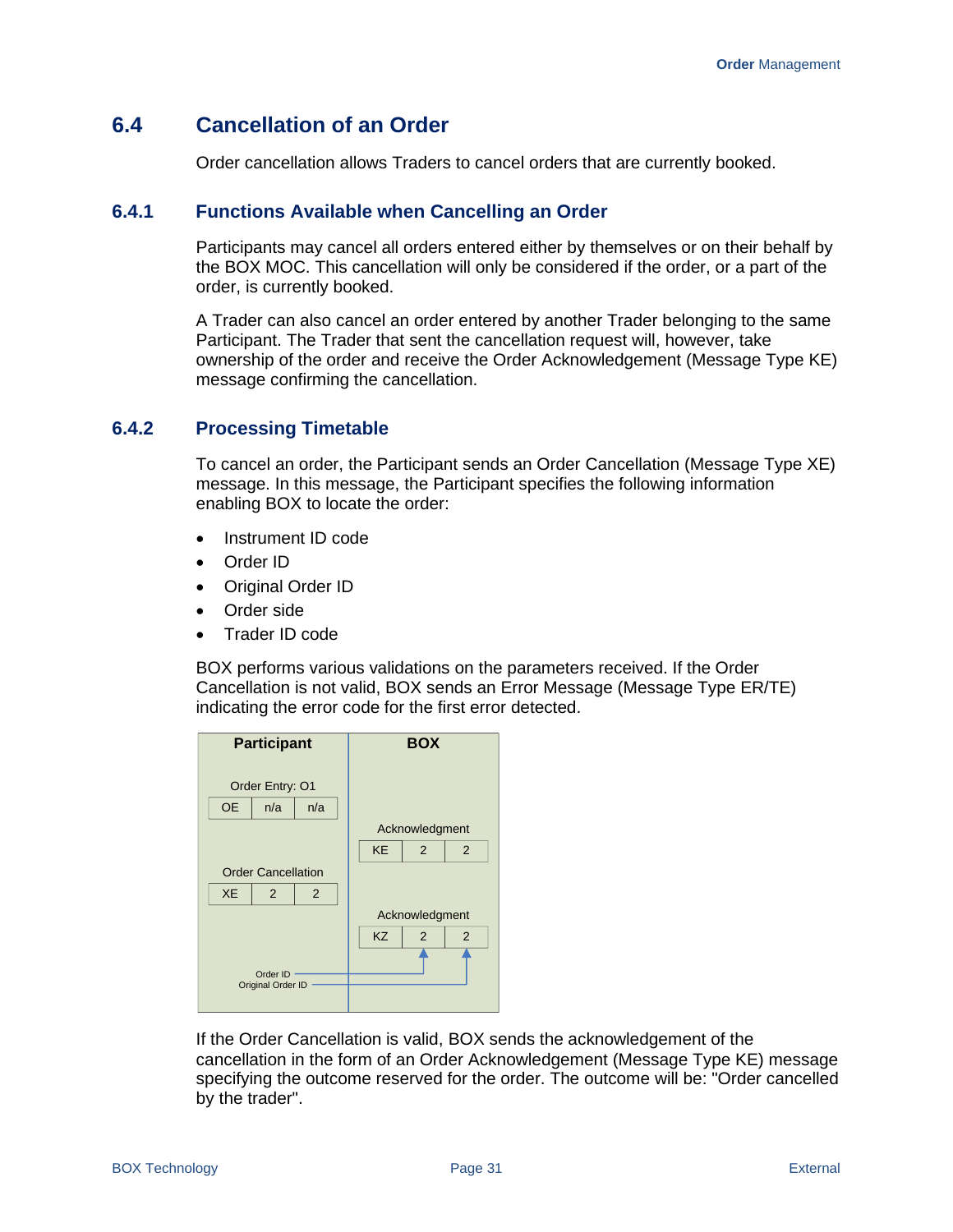## **6.5 Entry of a Request for Quote**

Request for Quote entry allows Participants to broadcast a Request for Quote (Message Type RQ) message.

## **6.5.1 Functions Available when Entering a Request for Quote**

The Request for Quote (Message Type RQ) message contains the Instrument ID Code, Trader's ID Code, and possibly a Quantity. To comply with the BOX anonymity principle, the Traders' ID Code is not broadcast in the corresponding message dissemination. Please Refer to BOX SOLA HSVF Multicast Specifications Guide for Market Data message information.

## **6.5.2 Processing Timetable**

The Participantenters a Request for Quote. BOX validates the message. If the Request for Quote (Message Type RQ) message is not valid, BOX sends an Error Message (Message Type ER/TE) indicating the error code for the first error detected. If the message is valid, the Participant receives a Standard Acknowledgement (Message Type KO) message.

## **6.6 Entry of a Bulk Quote Data**

Before entering a Bulk Quote, the Participant (Market Maker) has to send to the trading system the clearing data that is going to be attached to all trades issued from his Quotes.

The Market Maker must send his data using the Bulk Quote Data Message (Message Type BD) for each group for which he is Market Maker.

A Bulk Quote Data message is acknowledged by a message (Message Type KD) containing a Quote ID. This Quote ID references the current Order ID and the Original Order ID for all trades issued from a Quote on any instrument of the group for the trader.

## **6.7 Entry of a Bulk Quote**

Bulk Quote entry allows traders to enter multiple quotes within the same message for instruments in the same group. Consequently, they provide a more efficient way for a Market Maker to send orders to the Trading System.

## **6.7.1 Functions Available when Entering a Bulk Quote**

Quotes are kept in memory only. They are not saved on disk except when they get traded. The portion that gets traded then becomes an order and is written to disk. In case of a server crash, all quotes handled by that server are not retained and they then need to be re-entered.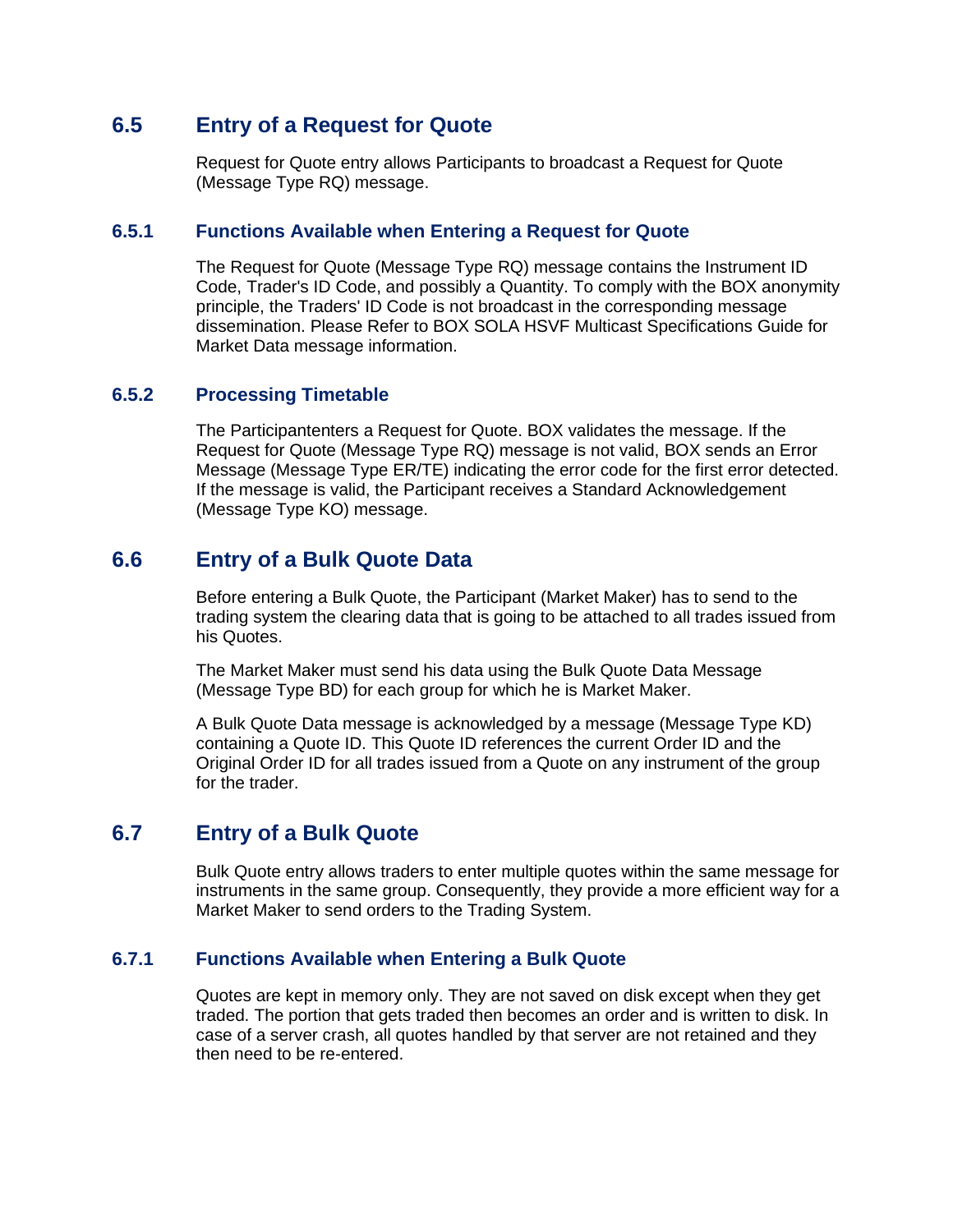**Price Type:** Only quotes with limit price are accepted.

**Validity Type**: Quotes are valid only for the current Trading Day. Quotes participate at the CTO calculation.

**Authorized Quantities**: Special quantity terms are not supported.

#### **6.7.2 Processing Timetable**

The Participant enters a Bulk Quote (Message Type Qi) message containing 1 to 280 separate quote(s). In the SAIL protocol, a quote represents a Buy or Sell price on an instrument.

BOX validates the message and each quote within the message.

If the Bulk Quote (Message Type Qi) message is not valid, BOX returns an Error Message (Message Type ER, TE) indicating the error code for the first error detected.

If the message is valid, BOX sends a Bulk Quote Confirmation (Message Type LA). If a particular quote cannot be processed, the Bulk Quote Confirmation indicates the Quote number and the error code for this particular quote.

Each quote received replaces an existing quote. Consequently, a Market Maker cannot have two quotes on the same side for the same instrument. A Market Maker may choose to replace the quantity and/or price on his quote. They may also remove one single quote by specifying -99999 (negative value) in the quantity field in the Bulk Quote SAIL message.

## **6.8 Entry of a Global Cancellation**

#### **6.8.1 Global Cancellation (Message Type GC)**

The Global Cancellation (Message Type GC) message allows the Market Makers to cancel all quotes related to a specific trader on all instruments in the same class with one message. The Trader ID and the instrument Group ID are used to specify which quotes to cancel.

The Global Cancellation (Message Type GC) message is available to all Participants to cancel quotes placed with Bulk Quote (Message Type Qi). The Global Cancellation message is acknowledged by the Global Cancellation Confirmation (Message Type KG) message.

#### **6.8.2 User Global Cancellation (Message Type GZ)**

The User Global Cancellation (Message Type GZ) message allows the Participant to cancel all quotes and/or orders related to a specific trader on a specific instrument of a given class, or all instruments in the same class. The User Global Cancellation message is acknowledged by a Standard Acknowledgement (KO) message.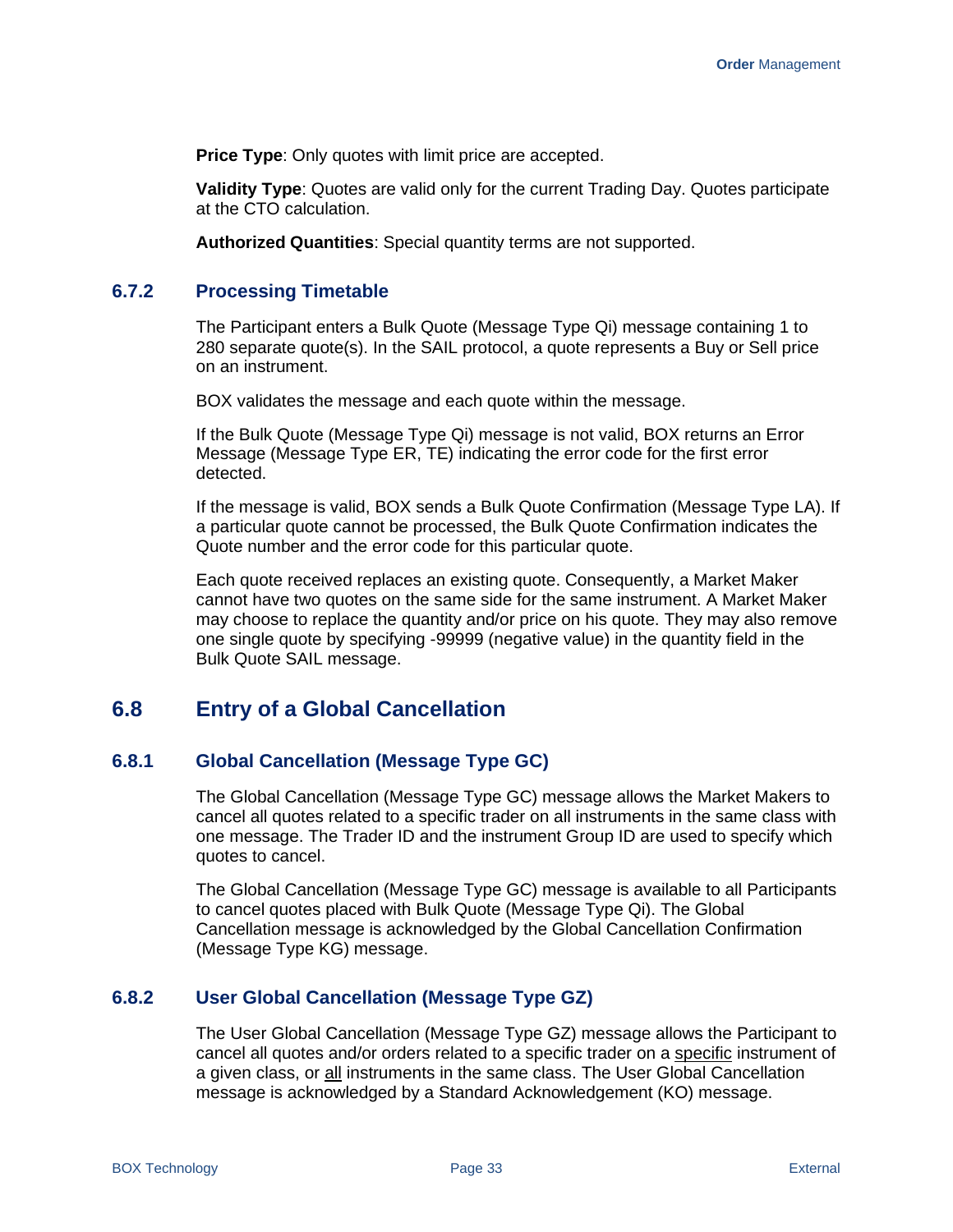## **6.9 Unsolicited Services**

## **6.9.1 Entry, Modification, Cancellation of an Order by Market Operation Center (MOC)**

MOC can, at the request of a Participant or on its own initiative, enter, modify, and cancel orders on the behalf of a Participant.

The modification and cancellation can be done for orders entered by MOC in the Participant's account as well as orders entered by the Participant itself.

When the BOX MOC enters an order on the behalf of a Participant, the client receives an Order Acknowledgement (Message Type KE) message. It will also receive all messages related to this order: Execution Notice (Message Type NT), Order Elimination (Message Type NZ). All messages related to orders entered by the MOC are sent to all Participants' connections with a User Sequence ID set to zeroes.

In the case of a modification or a cancellation done by MOC, the Participant that owns the order receives the Notice Of Cancellation (Message Type NZ) or Order Modification Acknowledgement message corresponding to the modification or the cancellation.

## **6.9.2 Elimination of an Order**

This section describes all the cases of order elimination by the system or by MOC that do not occur as the result of the transmission of an order cancellation message from the Participant.

| <b>REASON FOR ELIMINATION</b>                                                 | <b>BOX</b>                                                                                                                                                                                                                                 |
|-------------------------------------------------------------------------------|--------------------------------------------------------------------------------------------------------------------------------------------------------------------------------------------------------------------------------------------|
| Cancellation of an order by MOC                                               | Possible during: Pre-opening, Opening, Trading<br>Session, Market Operation Center Intervention,<br>Consultation End of Day, and Group Interruption.<br>Order Elimination (Message Type NZ) messages are<br>sent to the Clients concerned. |
| Elimination because the Instrument<br>has expired or is updated or is deleted | Carried out during Maintenance or Post-session.<br>Order Elimination (Message Type NZ) messages are<br>sent to the Clients concerned.                                                                                                      |
| Elimination of IOC orders partially filled<br>or not filled at opening        | Carried out on the Opening of the instrument.<br>Order Elimination (Message Type NZ) messages are<br>sent to the Clients concerned.                                                                                                        |
| Elimination because the validity of the<br>order is reached                   | Carried out at the end of each trading day:<br>During the week just before Maintenance or during<br>Maintenance<br>At the end of the week (last trading day of the weekly<br>session) just before Post-session                             |

#### **Table 1: Order Elimination**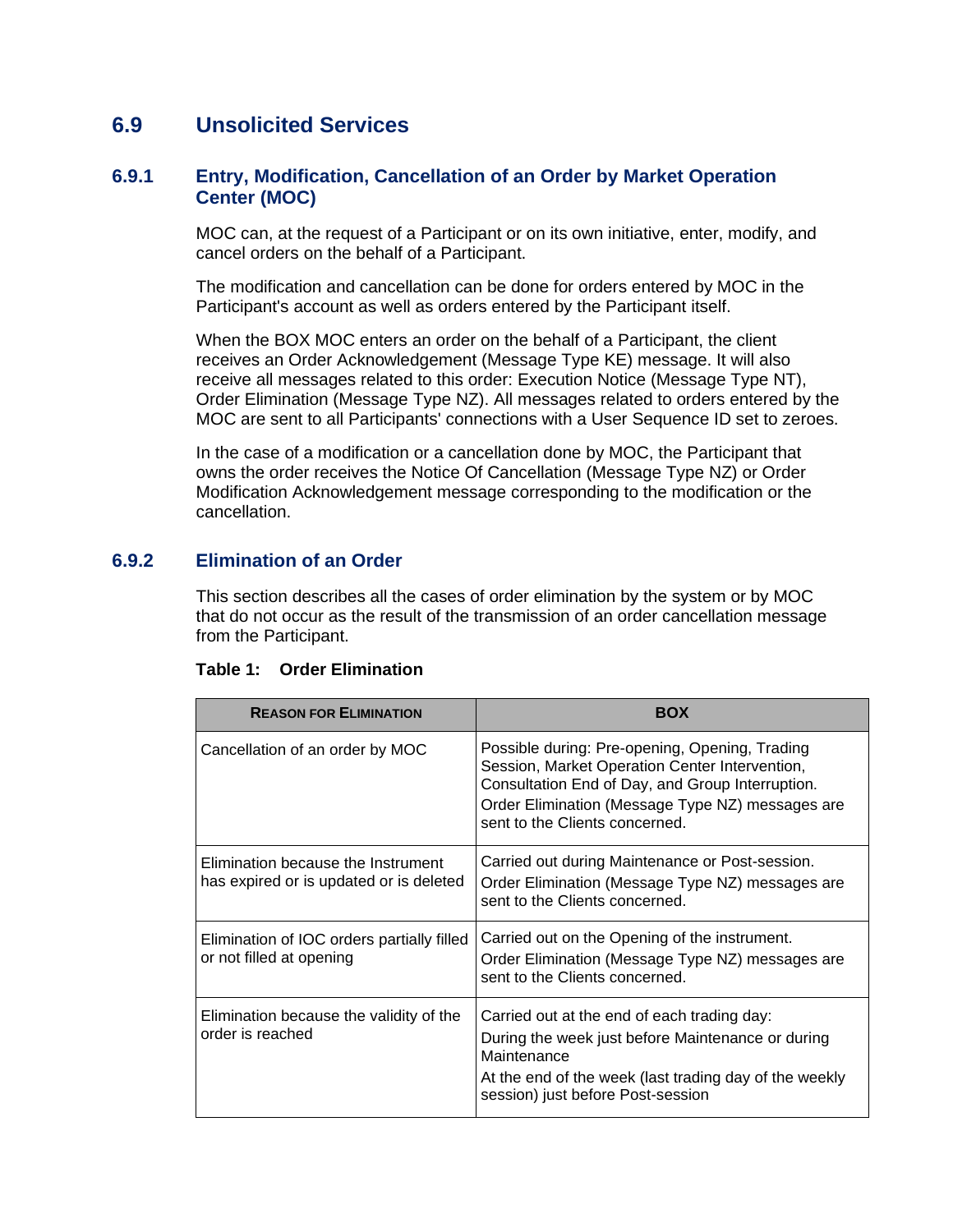| <b>REASON FOR ELIMINATION</b>                           | <b>BOX</b>            |
|---------------------------------------------------------|-----------------------|
| Eliminated Due to Trade Limit<br>Exceeded               | Protection mechanisms |
| Eliminated Due to Trade Activity Limit<br>Exceeded      |                       |
| Eliminated Due to Maximum Nb<br>Triggers Limit Exceeded |                       |
| Eliminated Due to Drill Through<br>Protection           |                       |
| <b>Eliminated Out of Limits</b>                         |                       |

## **6.9.3 Cancellation of a Trade by Market Operation Center**

When required, MOC can cancel a trade that took place during the day. This cancellation can be initiated in accordance with BOX rules.

BOX sends the two Participant concerned a Trade Cancellation Notice (Message type NX) message. This message specifies all the parameters related to the cancelled trade.

## **6.9.4 Group State Change Notifications**

BOX notifies all Participant when a group of instruments switches to a different trading state by sending an Instruments Group Status Change Notice message (Message type NG), indicating the group's new status. This can be done during:

- Pre-Opening
- Opening
- Trading Session
- Market Operation Center Intervention
- Consultation End
- **Maintenance**
- Post-trading
- Interrupted
- Halted

When trading is interrupted for all instrument groups, Participant will receive one Instruments Group Status Change Notice (Message Type NG) for each group available on BOX. Each message will indicate that the trading session has been interrupted. An interruption in trading can be due to either a technical incident or a decision by MOC.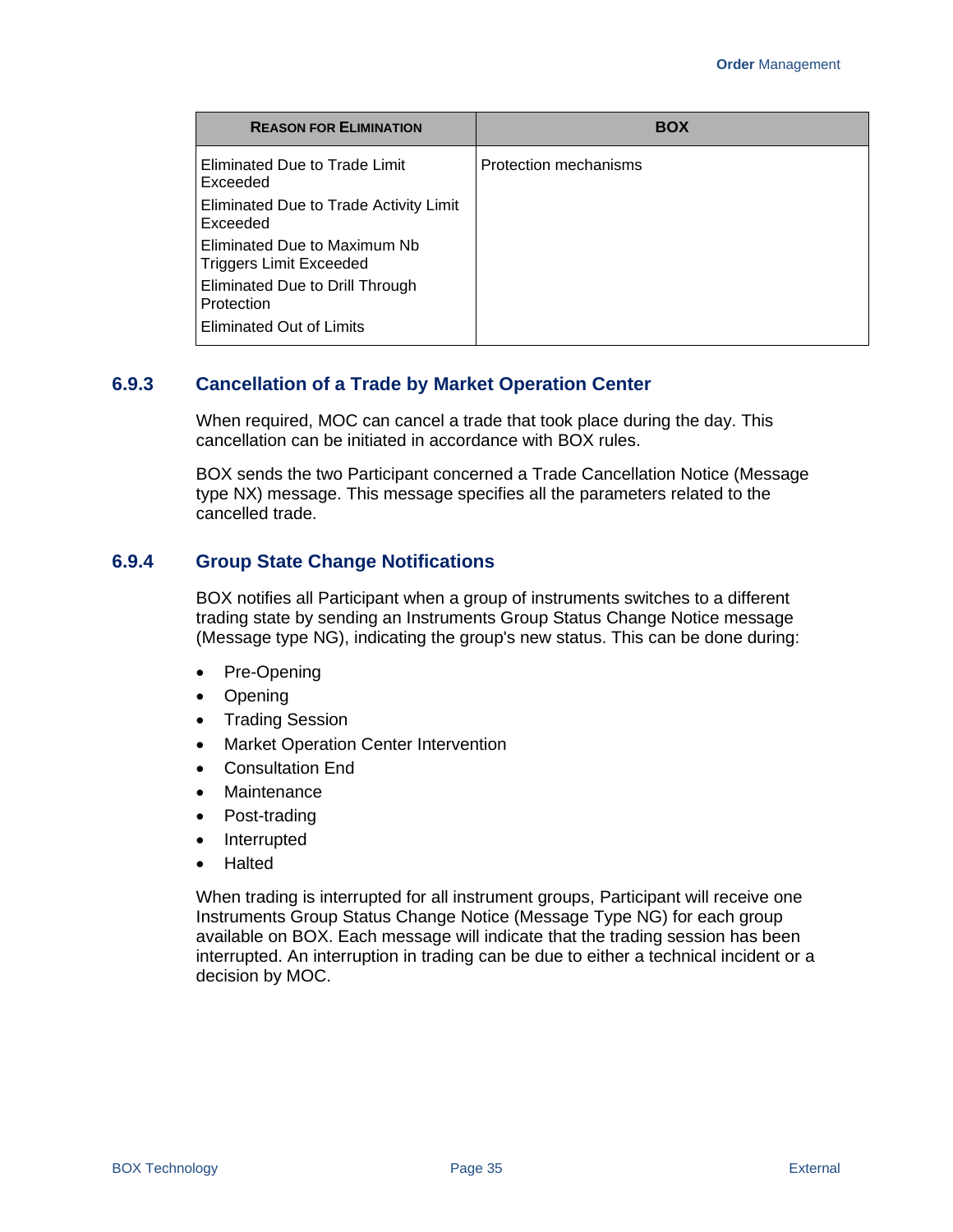This is an example of the normal sequencing of the phases in a trading day for continuously traded instruments:

- Consultation Start
- Pre-Opening
- Opening
- Trading Sessions
- Market Operation Center Intervention
- Consultation End
- Daily Maintenance or Weekly Post Session

#### **6.9.5 Instruments State Change Notifications**

The status of an instrument can be modified by BOX independently of the group to which it belongs. In such cases, BOX sends out an Instrument Quote (Msg F for Option, and FS for Complex Order Instrument) on the HSVF Feed to indicate the state of the Instrument. Please refer to the BOX SOLA HSVF Multicast Specifications Guide or the BOX SOLA HSVF Unicast Specifications Guide for more information.

There are three valid states for an instrument on BOX, as given below:

**Forbidden:** Order entry is forbidden and no trading activities are available

**Reserved:** Order entry is authorized but the trading mode is limited to Pre-opening (if Group trading mode is Trading or Pre-Opening). This may be changed by the BOX MOC.

**Normal:** Follows group trading rules

The reservation and forbidding of an instrument are carried over from one session to the next unless there is a change in instrument status. At the start of each session, the instrument status is communicated through the HSVF Feed, as well as any subsequent changes in the instrument status.

## **6.10 Price Improvement Period**

The Price Improvement Period (PIP) is a mini auction phase in which a single order (the "Must Be Filled" order or MBF) is exposed to the BOX market in order to trade at a price better than the current NBBO (National Best Bid and Offer). The PIP allows authorized participants to compete by posting prices in penny increments.

## **6.10.1 PIP Initiation and Participation**

All orders designated for price improvement must be submitted to the BOX market along with a contra order (the Improvement Order). An MBF order along with its Auction Order is submitted to the market using an Auction Order Entry (Message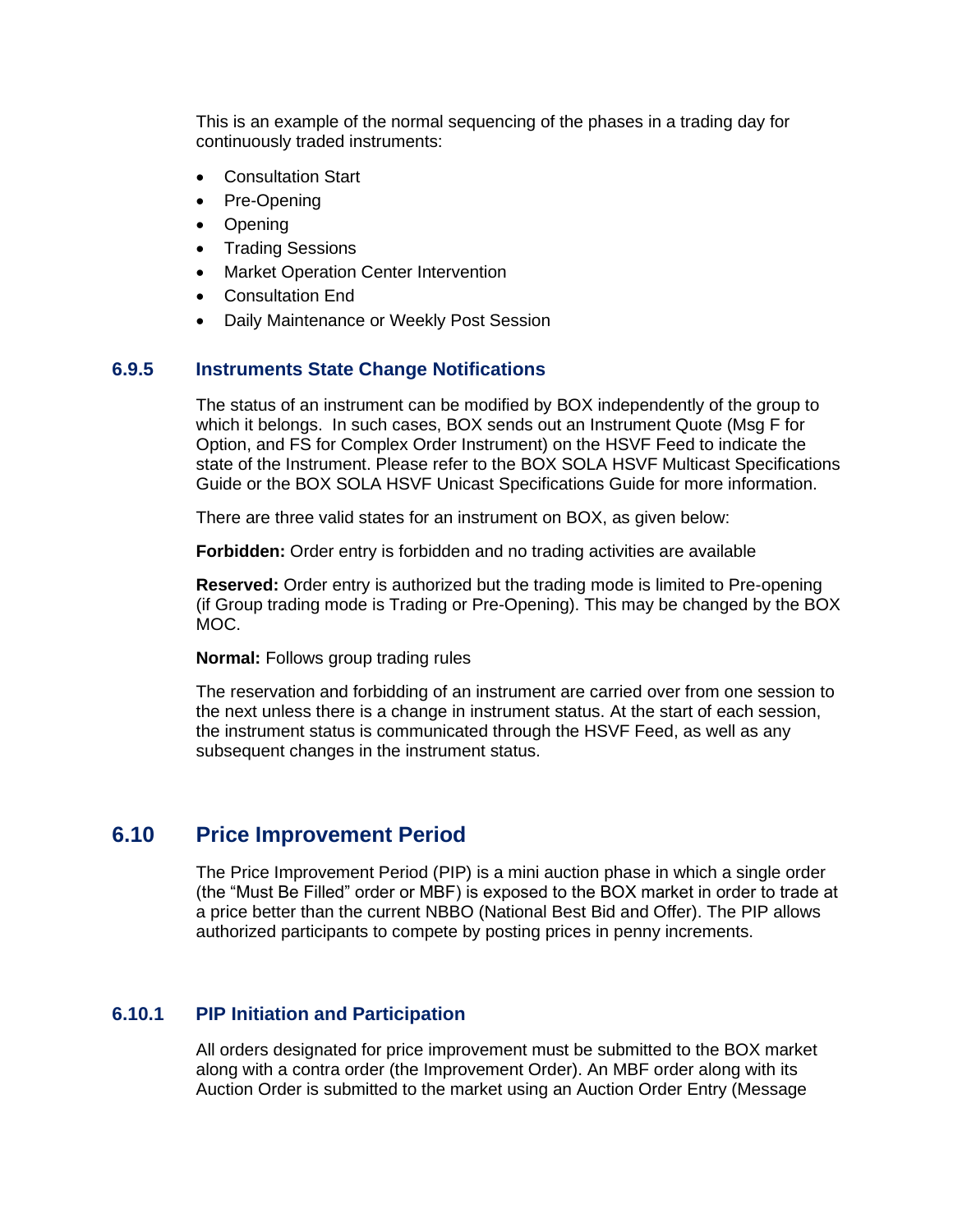Type OA) message. If this message is successful, a PIP will begin. To be accepted, all Improvement orders must fulfil the following conditions:

- Be on the opposite side of the MBF order,
- From the MBF order perspective, provide a price better than the current NBBO (National Best Bid and Offer).

Participants (including the participant who has started the PIP) may match or improve the contra side of this order during a period of n seconds after which the MBF order will be executed against the best contra prices available from the PIP.

Participants may enter PIP Improvement orders by using the Improvement Order Entry (Message Type OI) messages to compete against the original contra order. Each Participant may only have one PIP Improvement order live for any given improvement process. Any change to a previously submitted order cancels the former and modifications may only be made to improve the price. Upon such improvement though, quantity may be adjusted up or down; cancellations are permitted during the PIP. Quantity on Improvement orders must not be greater than the quantity of the MBF order.

In order to secure its share of the MBF order, the initiator of the PIP (or dealer side) may improve the contra side of their Auction Order by modifying its price in reaction to other participants' Improvement orders. The initiator of the PIP improves his price using the Improvement Order Entry (Message Type OI) messages containing the improved price and referencing the auction ID of the ongoing PIP.

#### <span id="page-44-0"></span>**6.10.2 Maximum Improvement Price (MIP)**

In addition to the auction start price, the MIP functionality allows the PIP initiator to specify a maximum improvement price up to which the participant is willing to match the price and quantity of any competing improvement orders. The BOX Trading system will automatically match the price of the dealer side of the auction order each time an improvement orders is received at a better price.

Key features of MIP are:

- MIP can be entered directly in a PIP or through a Directed Order (DO).
- The maximum improvement price can be a limit or market (match all improvements) order.
- The dealer side will "auto match" at all better price levels, including the maximum improvement price.
- The dealer side will "auto match" for the entire quantity at each improved price level, except the level where the MBF will be completely filled.
- The dealer side will have the lowest priority at each improved price level.
- No dissemination of "auto improvements" by the dealer side to the market.
- Any Improvement Order entered by the dealer side while a MIP is in progress will be rejected.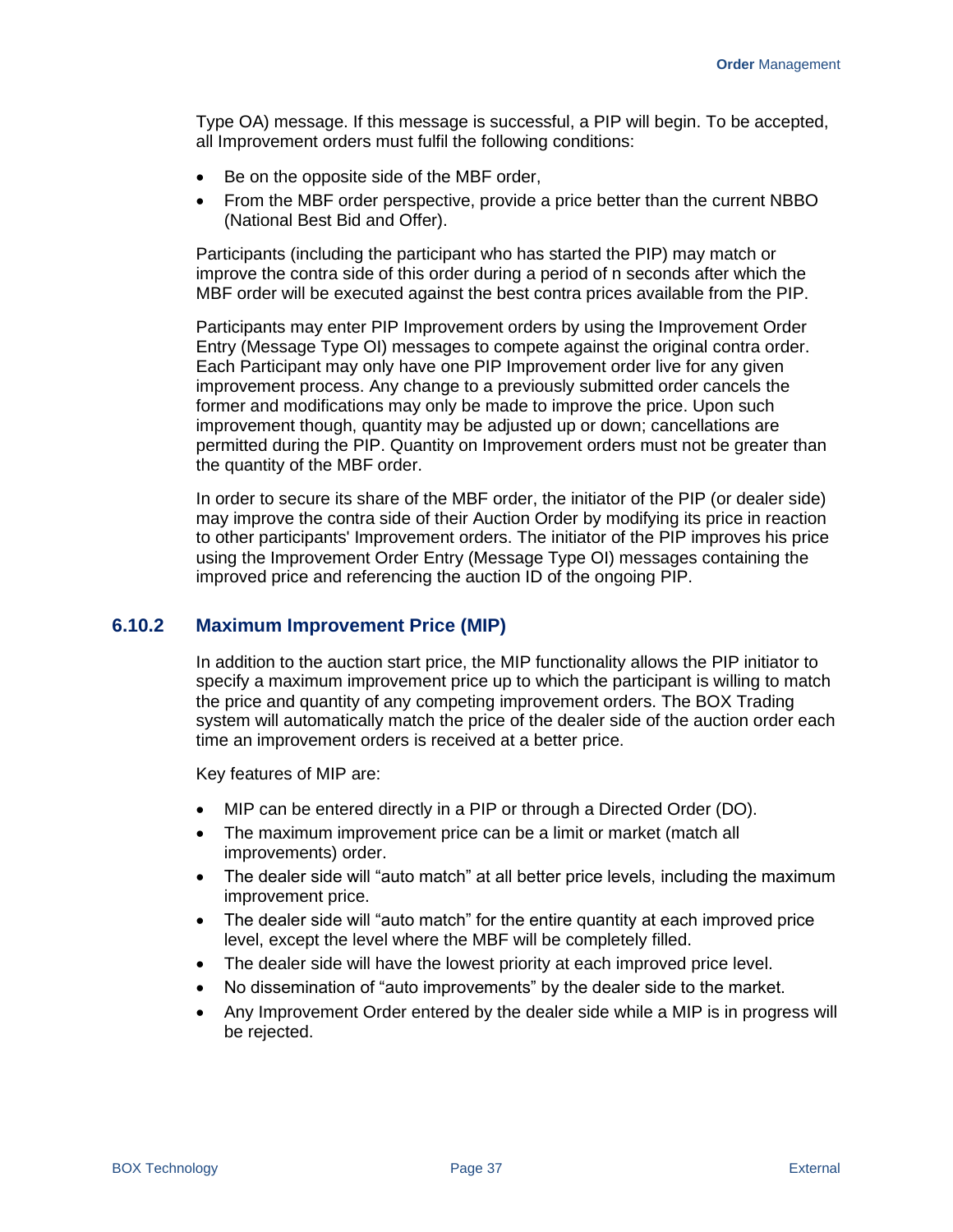## **6.10.3 Market Conditions Required for PIP Initiation**

Refer to BOX Rules 7150.

## **6.10.4 PIP Information Broadcast**

Active participation in the PIP requires processing of the PIP messages contained in BOX's market data feed (HSVF). Based on PIP messages received through BOX HSVF, the initiator of the PIP will post the required price improvements using the Auction Order Entry (Message Type OA) message. Participants authorized to use the Improvement Order message (Message Type OI) will also react with price improvements.

Please refer to the BOX SOLA HSVF Multicast Specifications Guide or the BOX SOLA HSVF Unicast Specifications Guide for more information for Market Data message information.

## **6.10.5 End of the PIP**

At the completion of the PIP and following execution of all PIP related orders, any unfilled order balance of all PIP related orders are purged. The Confirmation and Notice of Cancellation of Initial and Improvement Order (Message Type KI) messages are sent to the appropriate Clients for PIP related orders that have not received an Execution Notice (Message Type NT) message.

## **6.10.6 Trade Matching Process**

Refer to BOX Rules 7150.

## **6.10.7 Directed Orders in Support of PIP**

Any BOX Participant may route orders to other BOX Participants for potential price improvement (typically, this occurs between a participant acting in their capacity as an order flow provider and a Market Making Participant.) Participants will be able to submit orders (the "directed order" or "DO") to any other BOX Participant of their choice (the "Executing Participant" or "EP") in order for the EP to originate a price improvement period (PIP) (see "Normal Course" below). This is in the case where the Participant is not able or does not wish to provide price improvement via the PIP himself. The EP must process immediately the DO upon receipt.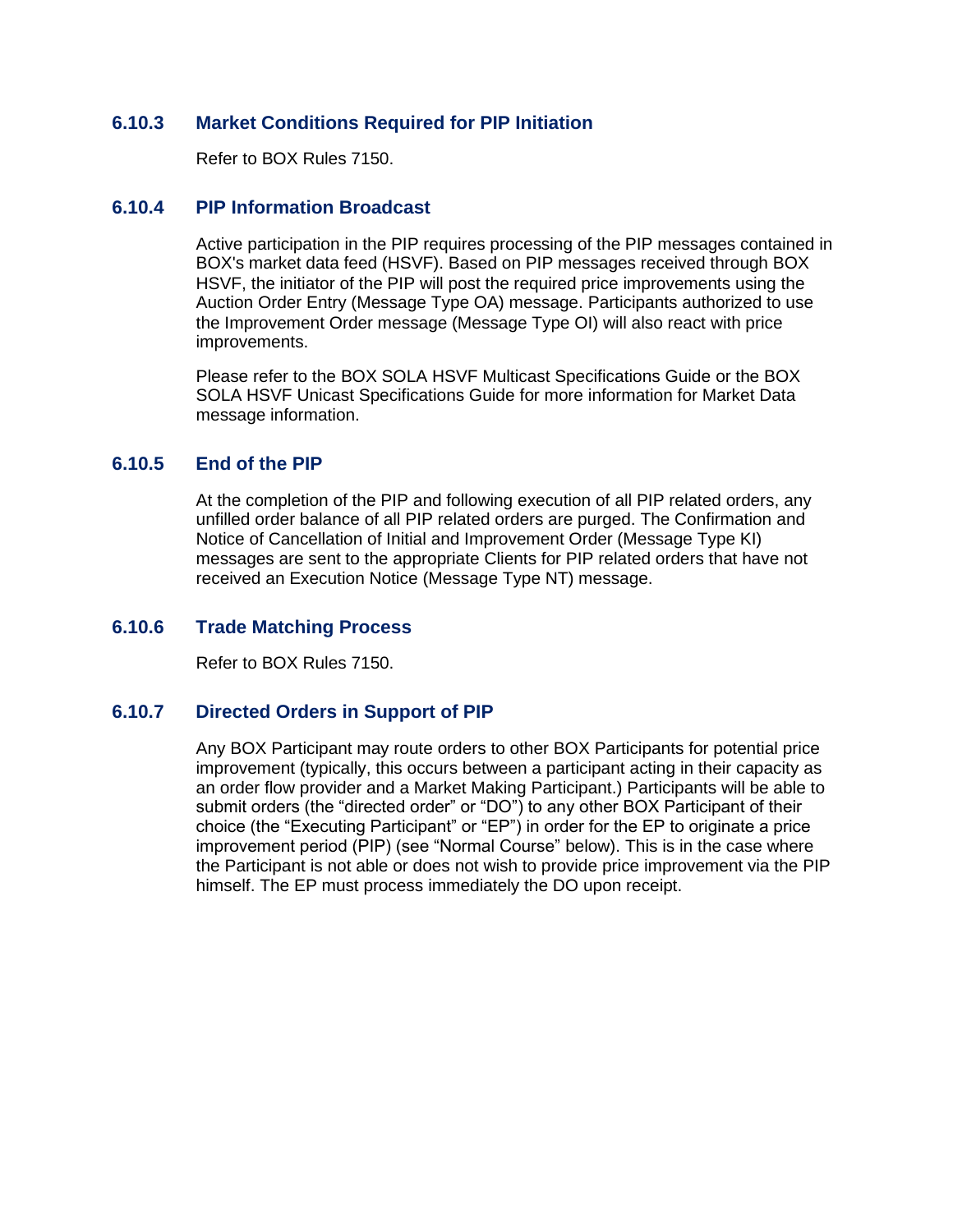Order routing as described in this section may take one of two forms:

- The Directed Order (DO) where the Executing Participant ("EP") is a BOX Market Maker on the class to where the instrument included in the DO belongs and the Market Maker **does not** have a quote at NBBO that could trade with the DO or
- The Directed Order (DO) where the Executing Participant ("EP") is a BOX Market Maker on the class to where the instrument included in the DO belongs and the Market Maker **does** have a quote at NBBO that could trade with the DO, this is known as a Guaranteed Directed Order (GDO)

#### **Normal Course DO**

A Participant places an Order Entry (Message Type OE) message specifying it is to be considered for PIP and identifying the specific EP to whom to submit the directed order. The Trading Engine sends a Directed Order Notice (Message Type ND) to the EP. The EP accepts the proposition and originates a Directed Order Acceptation (Message Type OD). The Directed Order Acceptation the EP indicates the Auction (PIP) starting Price and the clearing data. The Auction starting Price must meet price checks vs. NBBO and must always be equal to or better than the price appearing in the DO. As soon as PIP is started by the trading engine, the DO ceases to exist. Therefore, at this point the DO can neither be modified nor cancelled. Once the PIP is originated each part (EP and owner of the DO) receives his own acknowledgements and trade notices.

#### **Normal Course GDO**

A Participant places an Order Entry (Message Type OE) message specifying it is to be considered for PIP and identifying the specific EP to whom to submit the directed order. The Trading Engine sends a Directed Order Notice (Message Type ND) to the EP. Because the EP has a quote at NBBO at a price that could trade against the DO, the quote is shelved until the participant sends a response or until the time-out period ends. The Trading Engine sends a Quote Notice (Message Type NU) with the field 'Action' set to 'S' (Shelved). The quote is released or un-shelved to the BOX book when one of the following events occurs:

- The Directed Order is modified by the submitting Participant,
- The EP accepts the DO and starts a PIP and normal DO processing starts.
- The EP refuses the DO or does not respond within the valid configured period and the DO is released to the BOX book.

When the Market Maker quote is unshelved, the Trading Engine sends a Quote Notice (Message Type NU) with the 'Action' field set to 'U' (Unshelved).

#### **Alternate Course: Rejection When the EP Is not Registered**

If the EP to whom the DOO is directed did not systemically indicate that it is an EP, the DO will be transformed into a regular order and submitted to BOX. In this event,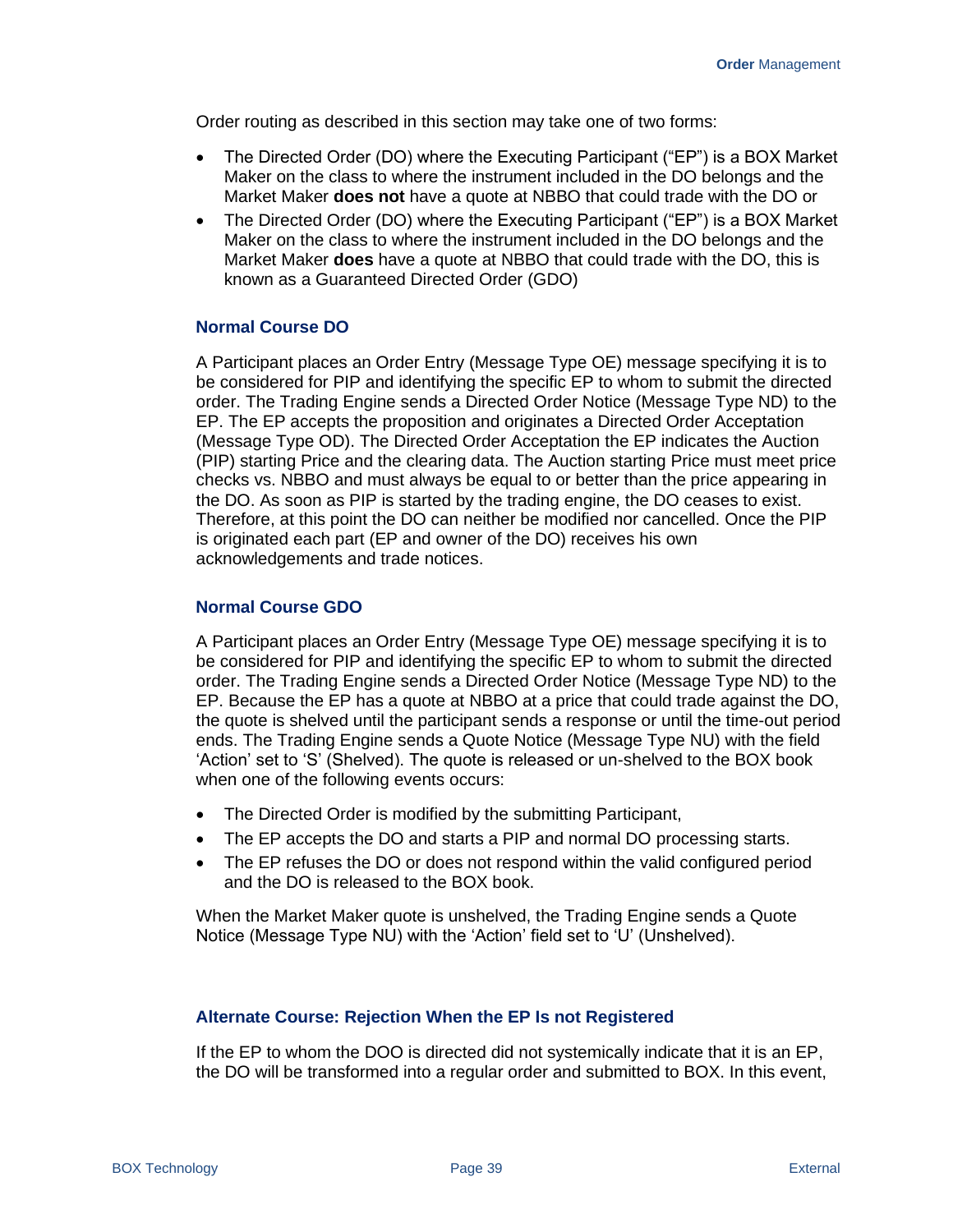the participant will only receive the standard Order Acknowledgement message (Message Type KE) indicating that the order was entered on BOX.

#### **Alternate Course: Rejection or Timeout by the Registered EP (DO)**

If the EP is a BOX MM who has received a DO declines to offer price improvement (or does not respond), they may refuse the DO and return it to the BOX trading engine for submission to the BOX order book and eventual execution as a regular order.

#### **Alternate Course: Modification or Cancellation**

With one exception, the submitting Participant may modify or cancel his DO order by placing either an Order Modification (Message Type 'OM') message or an Order Cancellation (Message Type 'XE') message referring to the OrderID of the order.

Exception: If the DO is handled as per the normal course description and the PIP Initial Order has already been sent to the trading engine, the modification or cancel request will be rejected. The submitting Participant will receive an Error Message (Message Type 'ER') stating that the DO modification or Cancellation has been rejected.

#### **Registration of Executing Participants**

Participants wishing to perform the duties of an EP must register this intention with BOX by placing an EP Connection (Message Type RE) message. Confirmation is provided by the Standard Acknowledgment (Message Type KO) message. **Only one registration as an EP connection is allowed at any point in time for each approved participant.**

Registration as an EP is valid only for a specific time period that will be established by the Exchange. (This time period will either be day or trading session.) The EP Disconnection (Message Type RF) message is used to de-register as an EP. Confirmation is provided by Standard Acknowledgment (Message Type KO) message. Since only one registration per participant is allowed at any given time, to change the EP registration information the participant must de-register the existing EP information and Register with the new EP information. If the EP to whom the DO is sent is not registered at the time the order is sent, the DO will be transformed into a regular order and submitted to BOX.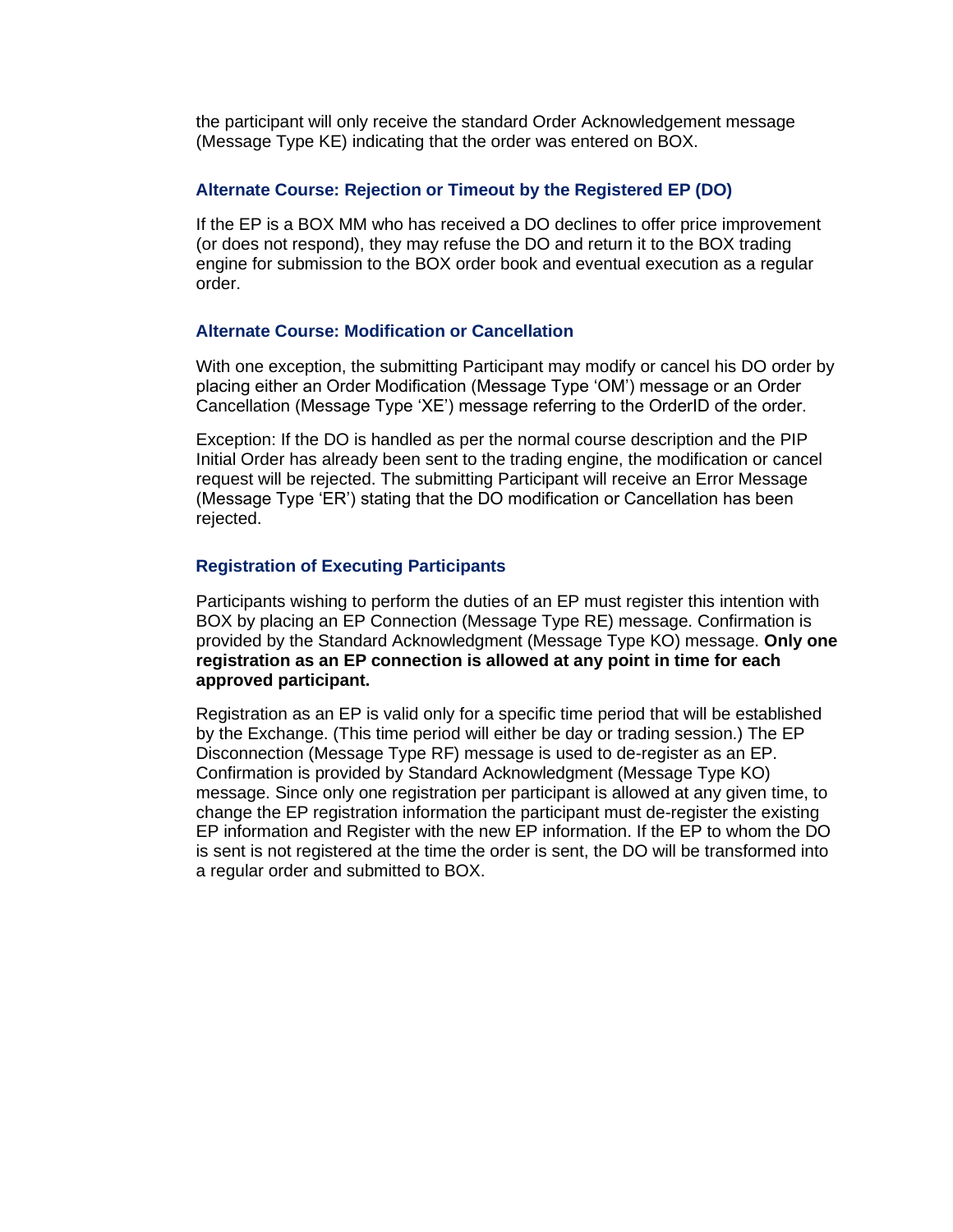## **6.10.8 Exposed Order (Fixed Price Auction)**

If an executable customer order is received by BOX at a time when the NBBO price is better than the current BOX price, BOX will "expose" this order to all BOX Participants in the hope of causing the order to be traded on BOX, at the NBBO price. The Order Entry message (Message Type OE) or Order Modification message (Message Type OM) issues an order acknowledgement (Message Type KE or KM) with a status set to 'Exposed'. If the order is not traded during n seconds, then the order is revaluated against the current BOX market. A new Order Acknowledgement is sent to the participant indicating if the order is Eliminated, Booked or Traded.

## **6.11 Complex Order**

Complex Order (also known as multi-leg option order or Strategy order) allows participants to simultaneously buy or sell several different options (from 2 to 16) that normally could only be achieved by placing separate orders

## **6.11.1 Instrument Creation**

Complex Order instrument, as opposed to regular option instrument, must be created on Participant's request before they can trade, unless another Participant has already created it.

Complex Order instrument are created by the participants during the normal trading session by sending a '**ON: New Complex Order Instrument**' message type. They are created only if there is no instrument with the same definition that exists.

The rules for Complex Order instrument creation request are:

- The number of legs must be between 2 and 16.
- All legs must be for the same underlying.
- The maximum leg ratio for each leg is 99999999.
- The maximum leg ratio percentage between the lowest and the highest leg ratio is 300% (or 3 times) for non-Floor Trade orders.
- After they are created, the Instruments are available for trading for the current day only. They expire at the end of their creation day. The next day, if required, the instrument must be recreated using the same procedure.
- Leg ratios provided are reduced to the smallest ratio unit possible. Participants must adjust their order quantity and price accordingly. This will result in the creation of a Complex Order instrument with modifications from the original definition provided by the Participant although the trading strategy will remain unchanged.
- A Complex Order instrument may already exist but in reverse order. In this case the creation request does not create a new instrument. Participants must adjust their order side (Buy or Sell) and price accordingly. This will result in the creation of a Complex Order instrument with modifications from the original definition provided by the Participant although the trading strategy will remain unchanged
- Similar to the previous rule, if the Complex Order instrument request is for an instrument for which all legs are negative (to Sell), then all legs of the instrument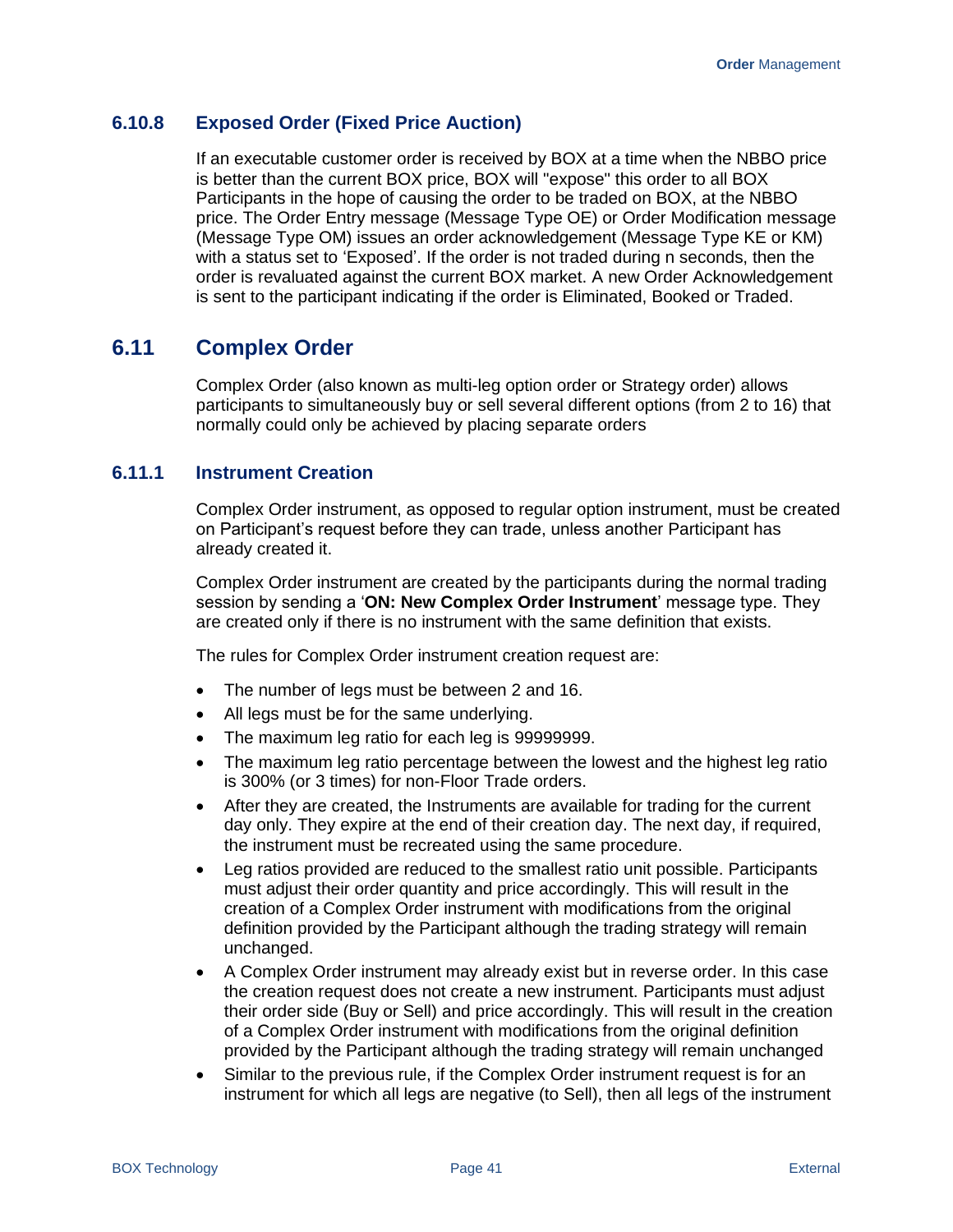created are reversed. Participants must adjust their order side and price accordingly. This will result in the creation of a Complex Order instrument with modifications from the original definition provided by the Participant although the trading strategy will remain unchanged

- The position of each leg of the Complex Order instrument created uses the following sort criteria (in priority). This might result in the creation of a Complex Order instrument with modifications from the original definition provided by the Participant although the trading strategy will remain unchanged:
	- a. Ascending expiration date (nearest to farthest date)
	- b. Ascending strike price (from lowest to highest price)
	- c. Call, Put
	- d. Ascending leg ratio (from lowest to highest ratio number)
	- e. Alphabetical SAIL Instrument ID

#### **Examples:**

The following examples are using the format  $S = A + B + C - D$  where:

- 'S' is the Complex Order instrument
- 'A', 'B', 'C' and 'D' are the individual legs
- The signs '+' and '-' are the verb for each leg:
	- $\circ$  '+' = Buying the leg
	- $\circ$  '-' = Selling the leg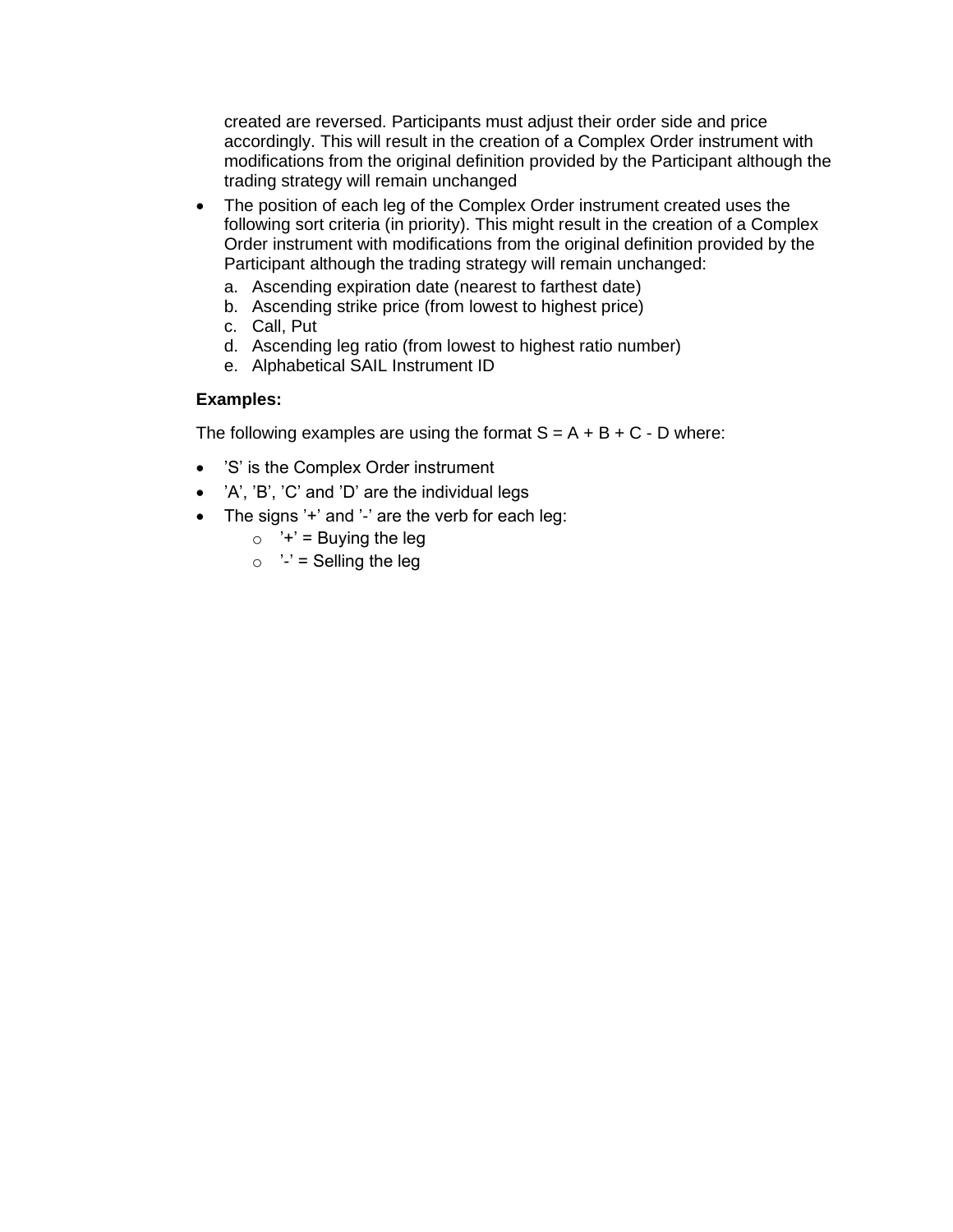| <b>COMPLEX ORDER</b><br><b>INSTRUMENT REQUEST</b> | <b>RESULT</b><br>(INSTRUMENT CREATED)                                                                                                                               | <b>RULE TO REFERENCE</b>                                                                                                                                                                                                                                                         |
|---------------------------------------------------|---------------------------------------------------------------------------------------------------------------------------------------------------------------------|----------------------------------------------------------------------------------------------------------------------------------------------------------------------------------------------------------------------------------------------------------------------------------|
| $S = A + 3B$                                      | $S = A + 3B$ created if it does not<br>already exist                                                                                                                | The number of legs must be<br>between 2 and 16.                                                                                                                                                                                                                                  |
| $S = A + B + C$                                   | $S = A + B + C$ created if it does<br>not already exist                                                                                                             | The number of legs must be<br>between 2 and 16.                                                                                                                                                                                                                                  |
| $S = A + B + C + D$                               | $S = A + B + C + D$ created if it<br>does not already exist                                                                                                         | The number of legs must be<br>between 2 and 16. Error!<br>Reference source not found.                                                                                                                                                                                            |
| $S = 90A -$<br>100000000B                         | Request invalid<br>Ratio of 100000000 is invalid<br>(greater than 99999999)                                                                                         | The maximum leg ratio for each leg<br>is 99999999                                                                                                                                                                                                                                |
| $S = 90A - 99B$                                   | $S = 90 A - 99B$ created if it does<br>not already exist                                                                                                            | The maximum leg ratio for each leg<br>is 99999999                                                                                                                                                                                                                                |
| $S = 16A - 50B$                                   | Request invalid<br>50/16=3.125 which is greater than<br>3                                                                                                           | The maximum leg ratio percentage<br>between the lowest and the highest<br>leg ratio is 300% (or 3)                                                                                                                                                                               |
| $S = 15A - 44B$                                   | $S = 15A - 44B$ created if it does<br>not already exist<br>44/15=2.93, which is less than 3                                                                         | The maximum leg ratio percentage<br>between the lowest and the highest<br>leg ratio is 300% (or 3)                                                                                                                                                                               |
| $S = 10A - 20B$                                   | $S = A - 2B$ created if it does not<br>already exist<br>If a participant wants to Buy<br>5@20.00 of (10A - 20B), then he<br>needs now to Buy 50@2.00 of (A -<br>2B) | Leg ratios provided are reduced to<br>the smallest ratio unit possible.<br>Participants must adjust their order<br>quantity and price accordingly.                                                                                                                               |
| $S = A - B$                                       | No new instrument is created if S<br>$= B - A$ exists<br>If a participant wants to Buy<br>5@1.50 of (A - B), then he needs<br>now to Sell 5@-1.50                   | A Complex Order instrument may<br>already exist but in reverse order.<br>In this case the creation request<br>does not create a new instrument.<br>Participants must adjust their order<br>verb and price accordingly.                                                           |
| $S = -A - B$                                      | $S = A + B$ created if it does not<br>already exist<br>If a participant wants to buy<br>5@1.00 of (- A - B), then he needs<br>now to sell $5@-1.00$ of $(A + B)$    | Similar to the previous rule, if the<br>Complex Order instrument request<br>is for an instrument for which all<br>legs are negative (to Sell), then all<br>legs of the instrument created are<br>reversed. Participants must adjust<br>their order verb and price<br>accordingly |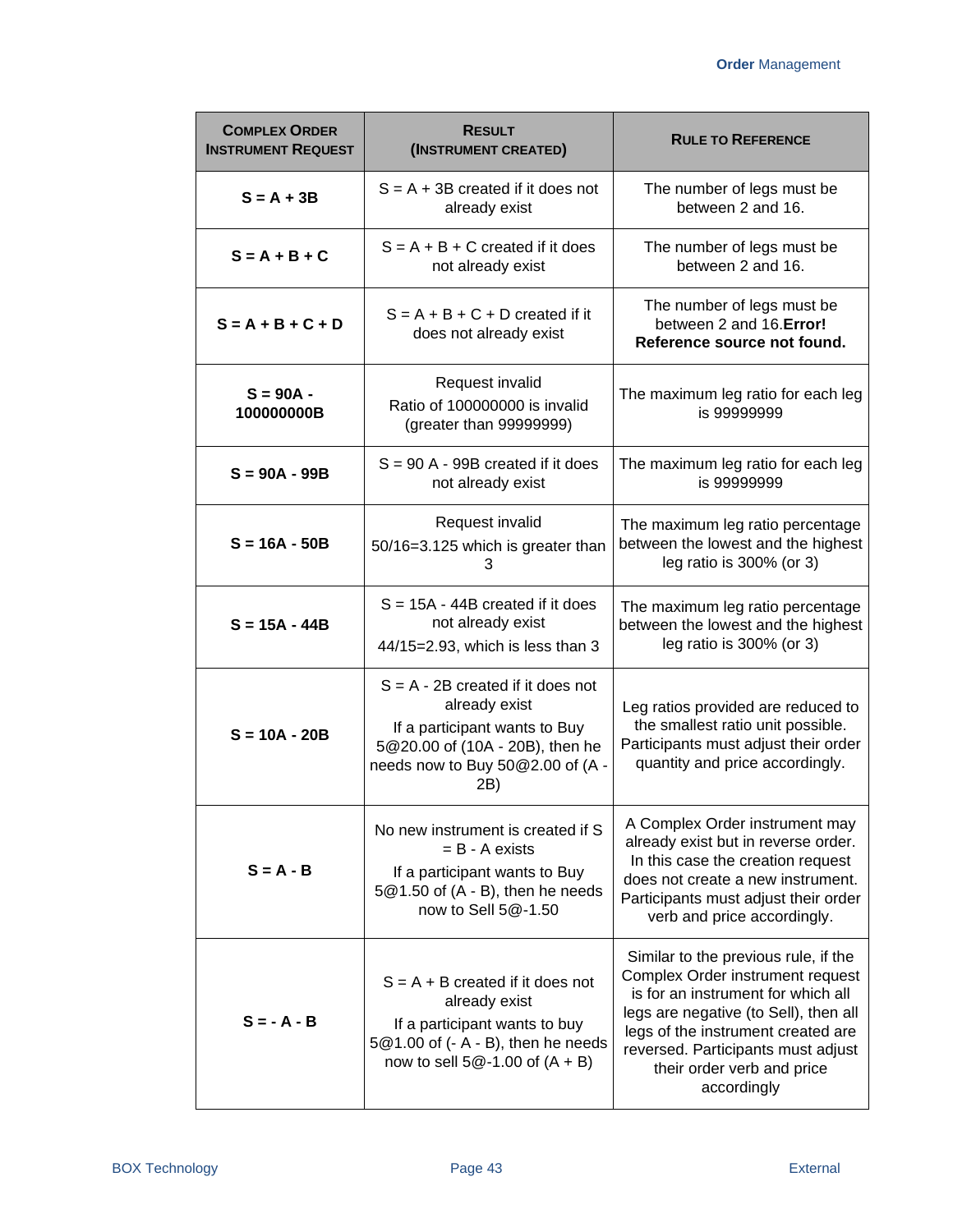## **6.11.2 Order Management**

The following order types are accepted for Complex Order instrument:

- Market
- Limit Day
- Immediate or Cancel (IOC)
- Session

The orders on Complex Order instrument are managed on a separate book but are actively interacting with the leg book. See [Complex Orders BOX Rules](https://rules.boxoptions.com/browse/966253cc7b431000b38d001b7840a5b2032?searchid=2110070238407293bb6782bc11472395f9a80bccf29de1!0000000000!966253cc7b431000b38d001b7840a5b2032) for more details.

As with regular option instrument, cancellation and modification or Complex Orders are allowed. The mechanisms used are the same as for orders on option instruments.

## **6.11.3 Exposure Functionality**

This feature gives Participants the ability to expose their Complex Orders to the BOX Market in order to solicit liquidity before being booked or cancelled.

For each Complex Order sent to BOX, Participants can specify if they want it exposed or not. If the Participant elects not to have the Complex Order exposed, the order is following standard processing, the order being traded, booked or cancelled without the current exposure process.

If no specific instruction is provided on the order, the default behaviour for Complex Orders is be to expose, if possible. The instruction not to expose is provided with the field 'IML Handling' set to '6'.

This exposure enhancement is only applies to Complex Orders. The NBBO exposure period for standard option instruments under BOX Rule 7130 remains unchanged.

An incoming Complex Order requesting to be exposed trades immediately what it can and any remaining quantity, if any, is exposed.

The exposure period is set at 100 milliseconds.

At the end of the exposure period, any remaining quantity of the Complex Order is booked, if possible, or cancelled ('Duration Type' = 'E').

A Complex Order may be cancelled at the end of the exposure period based on the Participant's initial instruction.

Complex Orders being exposed are broadcast through the BOX HSVF Market Data Feed.

Complex Orders are exposed at the following prices: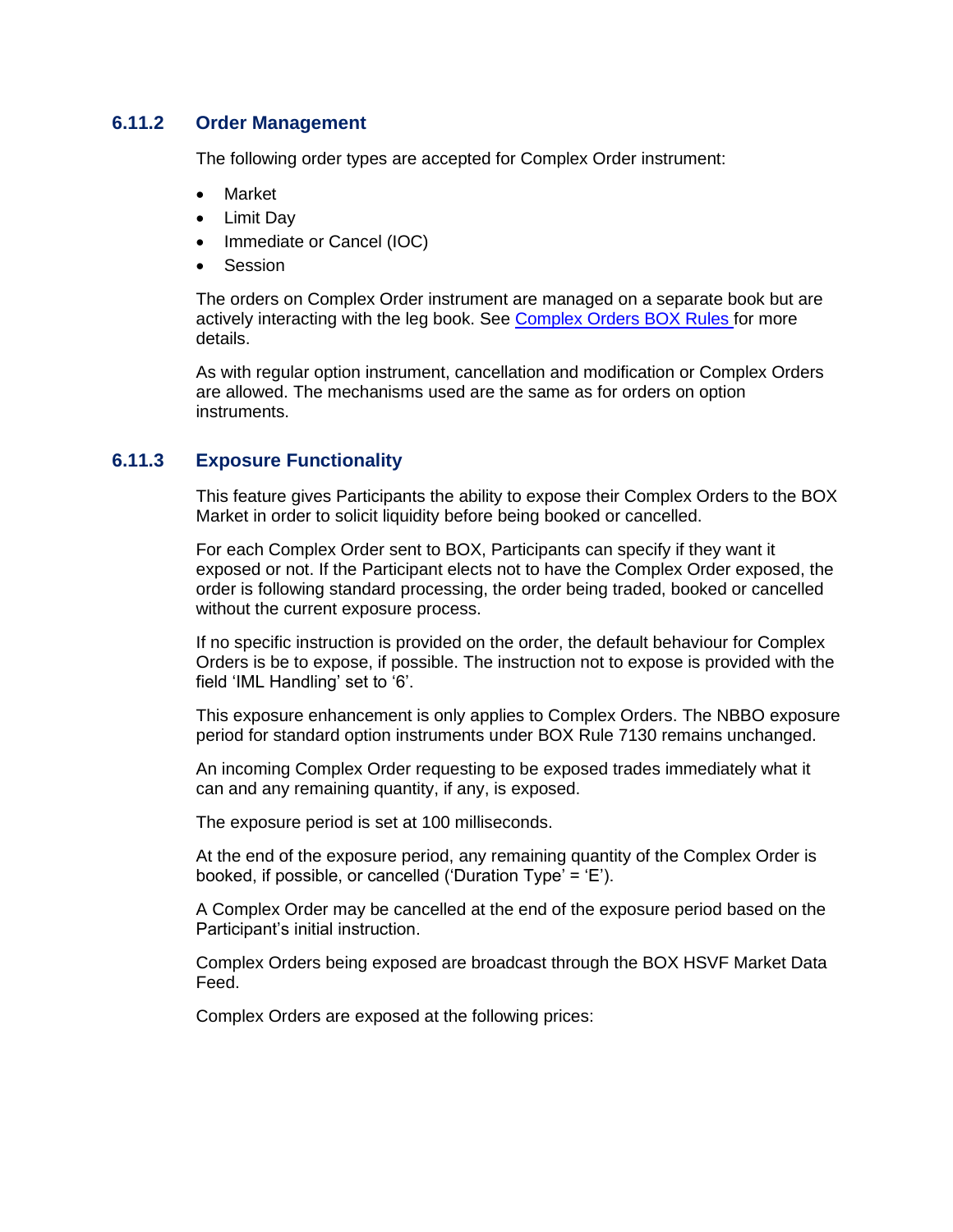| <b>COMPLEX ORDER TYPE</b> | <b>ORIGINAL COMPLEX ORDER PRICE</b>                            | <b>EXPOSED PRICE</b>        |
|---------------------------|----------------------------------------------------------------|-----------------------------|
| Limit                     | Outside same side CNBBO. <sup>2</sup>                          | Never exposed               |
| Limit                     | Outside opposite side CNBBO or equal to<br>opposite side CNBBO | Opposite Side CNBBO         |
| Limit                     | Inside CNBBO                                                   | <b>Original Order Price</b> |
| Market                    | n/a                                                            | Opposite Side CNBBO         |

#### **6.11.4 Auctions**

The following auction types are accepted for Complex Order instrument:

- PIP
- Solicitation
- Facilitation
- Customer Cross Order.

The Directed Order mechanism for PIP is also supported although the GDO procedure does not apply. The different auction rules for regular option instrument apply for Complex Order instrument.

#### **6.11.5 Trading**

A Complex Order instrument can start trading as soon as all its legs are opened for trading. No orders are allowed in pre-opening on Complex Order instruments. When two Complex Orders trade together, trades for each individual leg are calculated. Trades involving a Complex Order instrument are always controlled against the NBBO market (at or better than the NBBO).

When a Complex Order instrument trades, the Participant receives 1 trade for the Complex Order instrument that includes the net price, and 1 trade for each individual leg.

## **6.11.6 Market Data**

The Implieds / Legging Orders are included in the BOX proprietary HSVF Market Data feed. In the 'H-Option Market Depth / HS-Complex Order Market Depth' message types, they are included in a separate level identified with and 'A'.

The best limit broadcasts to OPRA may contain Legging Orders (see [Implied /](#page-53-0)  [Legging Orders\)](#page-53-0) should they be part of the best limit of BOX.

Limits on Complex Order instruments are not broadcast to OPRA.

<sup>2</sup>CNBBO means the best net bid and offer price for a Complex Order Strategy based on the NBBO of the individual options instruments of such Strategy.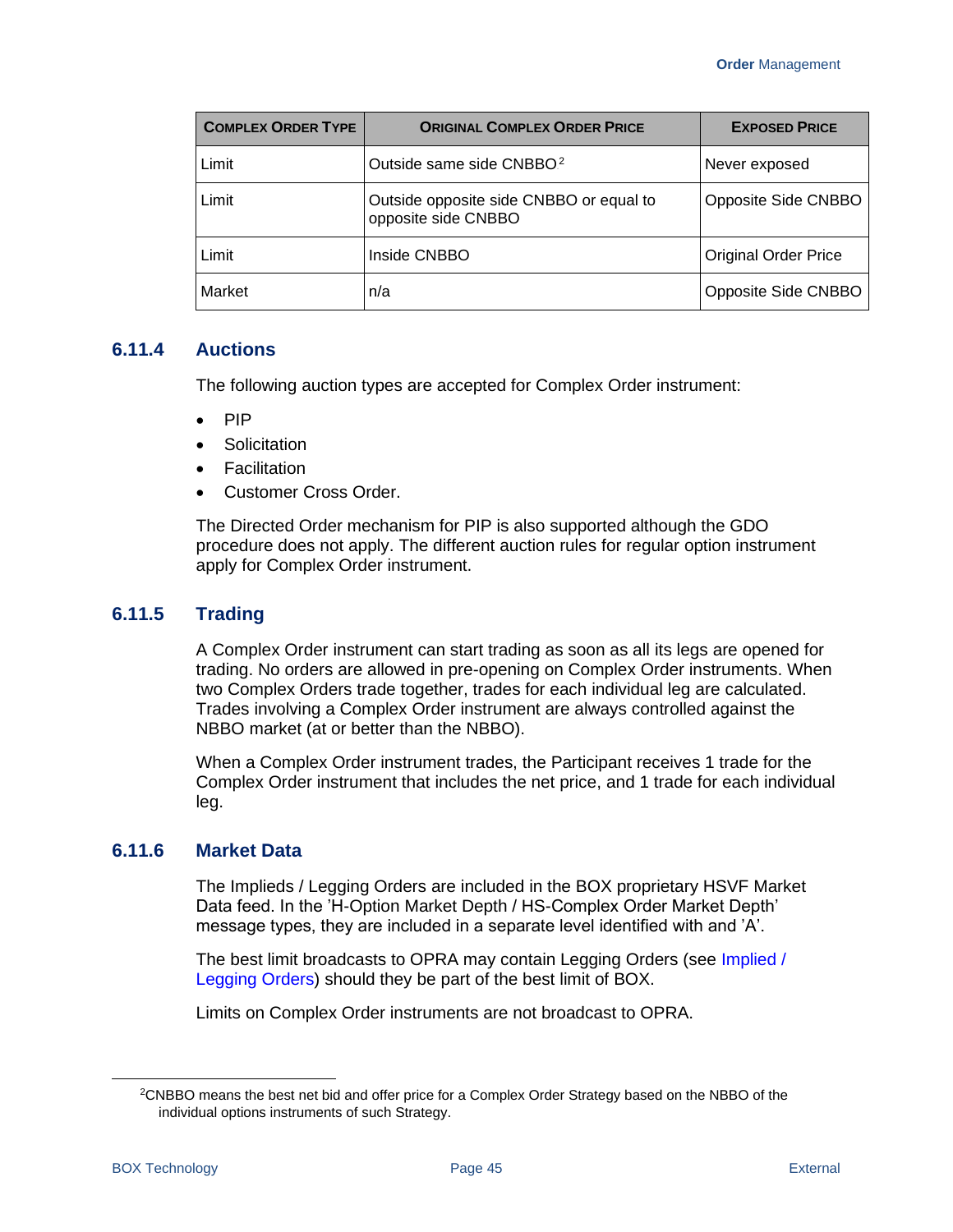## **6.11.7 Post-Trading**

Only the leg trades are cleared at OCC and are included in the BOX ATR (Automated Trade Reporting) feed. The Complex Order instrument trades are not processed by the BOX post-trading system.

## <span id="page-53-0"></span>**6.11.8 Implied / Legging Orders**

Implied Orders are orders on the Complex Order book that are derived or calculated from the option leg book market. The following table indicates **Implied Orders** (shown in yellow).

|            | <b>COMPLEX ORDER A+B</b> |            | <b>LEGA</b> |            | LEG <sub>B</sub> |
|------------|--------------------------|------------|-------------|------------|------------------|
| <b>BID</b> | <b>ASK</b>               | <b>BID</b> | <b>ASK</b>  | <b>BID</b> | <b>ASK</b>       |
| 3.00       | 3.05                     | 1.00       | 1.10        | 2.00       | 2.20             |
| 2.90       | 3.10                     | 0.90       | 1.20        | 1.95       | 2.40             |
| 2.80       | 3.30                     |            |             |            |                  |

Legging Orders are orders on the option leg book that are derived or calculated from the Complex Order book market. The following table indicates **Legging Orders** (shown in yellow).

|            | <b>COMPLEX ORDER A+B</b> |            | <b>LEGA</b> |            | LEG <sub>B</sub> |
|------------|--------------------------|------------|-------------|------------|------------------|
| <b>BID</b> | <b>ASK</b>               | <b>BID</b> | <b>ASK</b>  | <b>BID</b> | <b>ASK</b>       |
| 2.90       | 3.05                     | 1.00       | 1.05        | 2.00       | 2.05             |
| 2.80       | 3.10                     | 0.90       | 1.10        | 1.95       | 2.20             |
|            |                          | 0.70       | 1.20        | 1.80       | 2.40             |

Implied and Legging Orders are calculated continuously in real time as the Complex Order and Option Leg books are updating.

Continuous real time Implied/Legging calculation is only applicable on a two-legged Complex Order instrument with a ratio of 1:1.

Implied and Legging Orders are calculated using real orders only. Implied/Legging Orders cannot be calculated using another Implied/Legging Order. Implied Order calculation is only performed by using real orders that are at NBBO.

Legging Order calculation is performed when an incoming order is booked on the Complex Order book at the best limit. When a match occurs, the BOX Book has always priority over the Complex Order book. It means that:

• At the same price, Implied orders always have priority over regular order on the Complex Order book.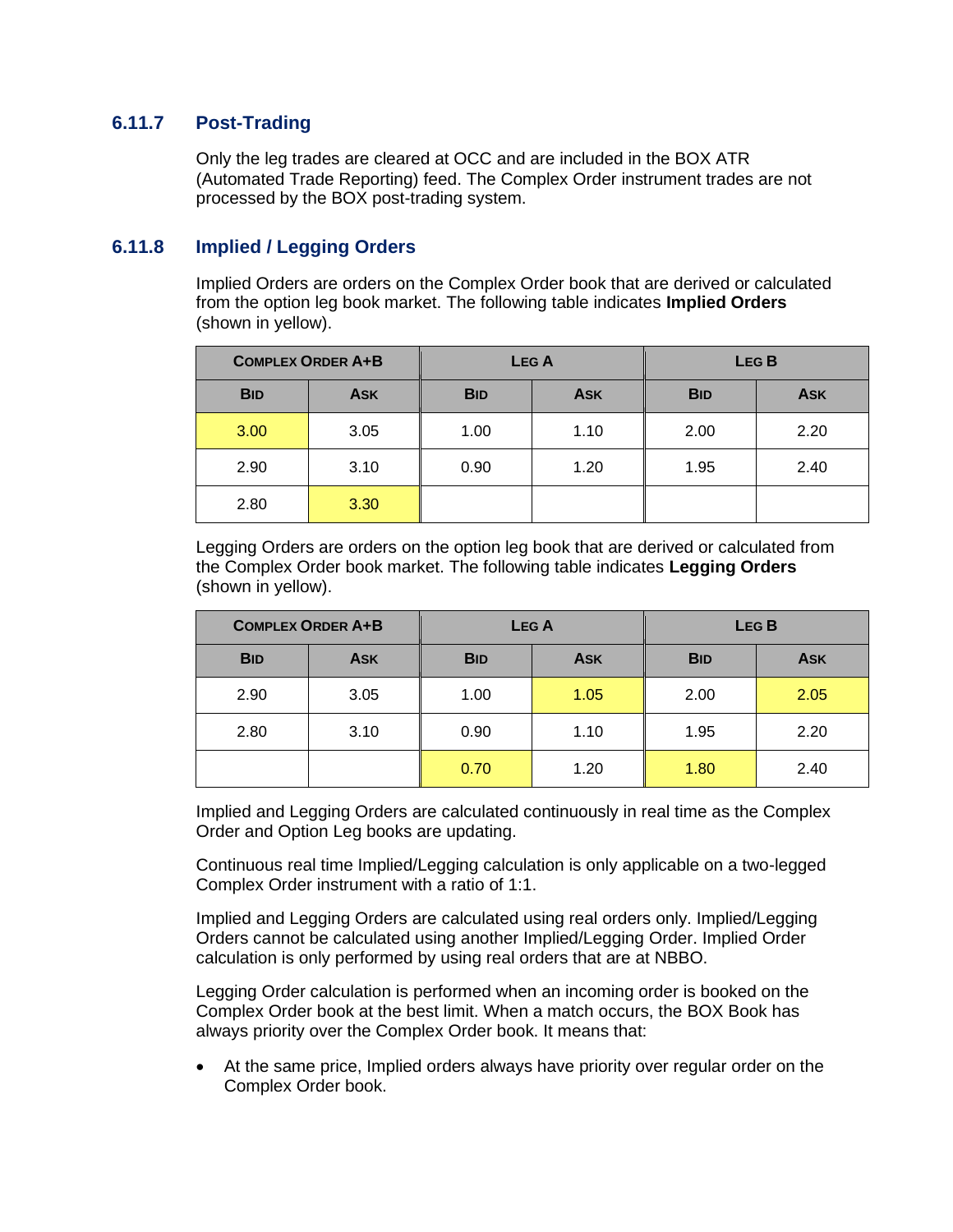• At the same price, real orders always have priority over Legging Orders on the option leg book.

In the PIP mechanism, Implied/Legging Orders are processed as regular unrelated orders.

## **6.12 Solicitation and Facilitation Auctions**

The Facilitation Auction allows Order Flow Providers ("OFPs") to enter two-sided transactions of 50 contracts or more when the OFP represents an order on one side as agent ("Agency Order") and is trading against the Agency Order as Principal, and/or has solicited an order on the opposite side of the Agency Order. The Facilitation Auction provides an Agency Order an opportunity for price improvement, with the Initiating Participant providing a guaranteed execution of the Agency Order through the submission of the contra side Facilitation Order. The Facilitation Auction also provides the Initiating Participant a participation guarantee of 40% of the Agency Order, but only after the Agency Order first trades against better priced orders and Public Customers on BOX.

The Solicitation Auction provides additional execution capabilities for large blocks (trades of 500 or more contracts). The Solicitation Auction is a process where an Initiating Participant enters a two-sided order - one side it has solicited and the opposite side an Agency Order. Each Agency Order entered into the Solicitation Auction shall be designated as all-or-none.

To enhance the possibility of executions, the Initiating Participant may specify a number of contracts he is willing to surrender ("Surrender Quantity") to the BOX Book. Use of the Surrender Quantity function allows block-size Solicitation Auction trades in certain instances in which there would otherwise be no execution.

The main shared features for these types of auctions are:

- Solicitation and Facilitation Auctions initialization are available in both FIX and SAIL protocols.
- Account type of Initiating Participant cannot be Public Customer.
- Orders can be entered at any initial price and can be penny increments.
- The execution price can be outside the NBBO if the Solicitation/Facilitation Auction is flagged as being 'Contingent'. Otherwise, the execution price must be at or between the NBBO. In all cases, the execution price cannot trade outside the BOX Market, or ahead of a Public Customer booked order.
- The Initiating Participant cannot improve its initial price.
- The Initiating Participant can cancel its Solicitation/Facilitation Auction.
- Improvement Orders are not broadcast in the HSVF Market Data Feed.
- Improvement Orders can be cancelled or reduced in price or size prior to execution.
- The Initiating Participant can specify a number of contracts willing to be surrendered (Surrender Quantity) to the BOX Book.
- Cannot be initiated upon receipt of a Directed Order (DO).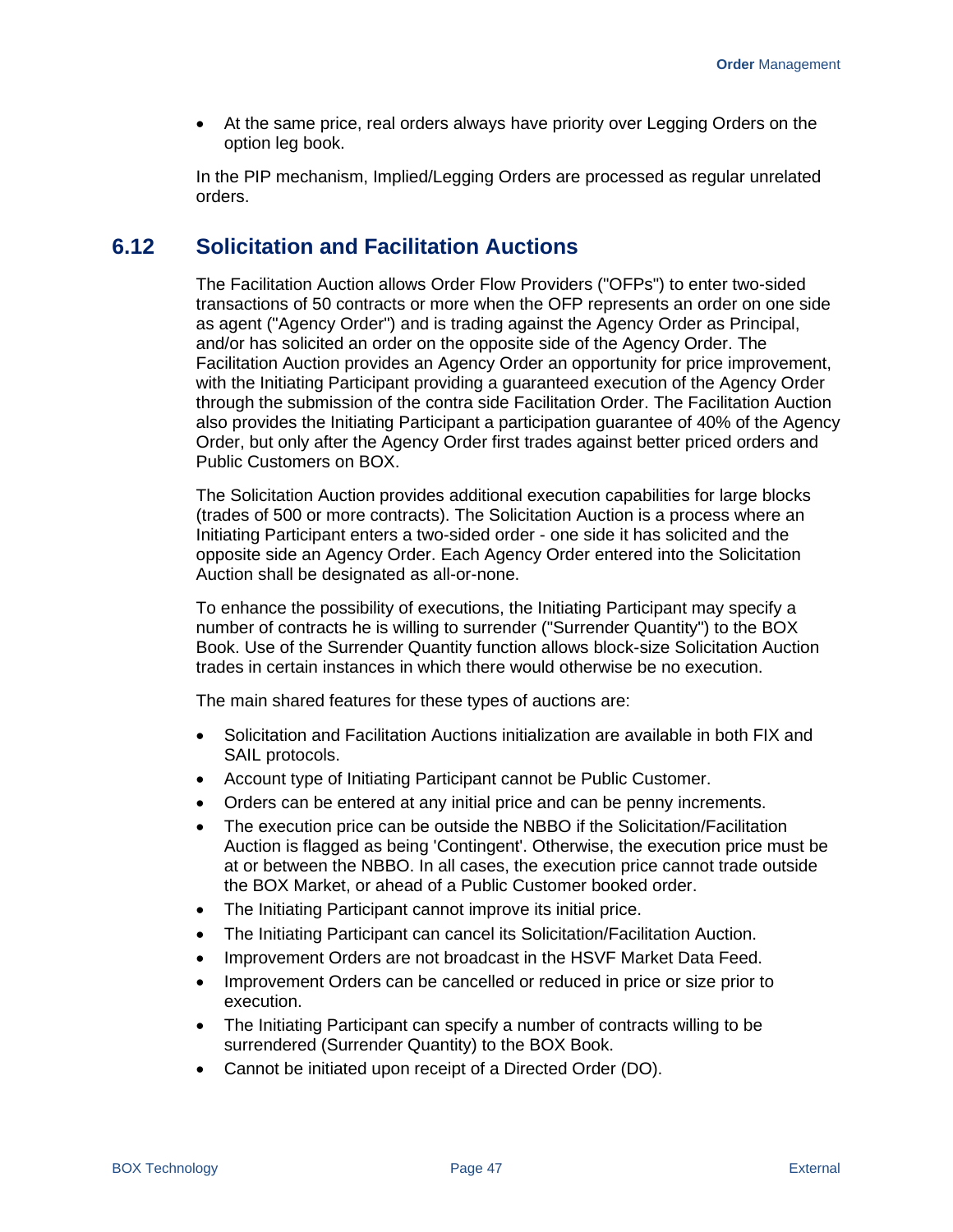The differences are:

| <b>SOLICITATION</b>                                                                                       | <b>FACILITATION</b>                                                                                                                                                 |
|-----------------------------------------------------------------------------------------------------------|---------------------------------------------------------------------------------------------------------------------------------------------------------------------|
| Minimum size of 500 contracts.                                                                            | Minimum size of 50 contracts.                                                                                                                                       |
| No guarantee that the Initiating Participant<br>will participate in the execution of the<br>Agency Order. | Initiating Participant is guaranteed execution against<br>40% of the Agency Order after better priced orders<br>and after Public Customer orders at the same price. |
| No MIP                                                                                                    | Support of Maximum Improvement Price (MIP)<br>feature (see section '6.10.2 Maximum Improvement<br>Price')                                                           |

For more details about the allocation for both auction types, refer BOX Rules 7270.

In SAIL, a Solicitation auction is entered using a **OA-Auction Entry** with the field **Special Price Term** set to '**B**' and a Facilitation with the field **Special Price Term** set to **C**. Fill Reports are returned in the **NT-Execution Notice** with the field **Trade Type** set to **B** (Solicitation) or **C** (Facilitation).

Message type **XI-Improvement Order Cancellation**' is used to cancel a Solicitation and Facilitation auction types and Improvement Orders on these auction types. Acknowledgments are returned using the message type **KY-Auction or Improvement Cancellation Acknowledgment**.

## **6.13 Customer Cross Order**

A Customer Cross Order is comprised of a non-Professional, Public Customer to buy and a non-Professional, Public Customer to sell at the same price and for the same quantity.

They are automatically executed upon entry provided the execution is between the best bid and offer on BOX and will not trade through the NBBO market.

They are automatically rejected if they cannot be executed.

They may only be entered in the regular trading increments applicable to the options classes.

Customer Cross Orders are not accepted on an option instrument while there is an auction in progress or while an order is being exposed for the same option instrument.

Customer Cross Orders are only accepted during Continuous Trading.

In SAIL, a Customer Cross Order is entered using the message type **OA-Auction Entry** with the field **Special Price Term** set to **X**. Fill Reports are returned in the **NT-Execution Notice** with the field **Special Trade Indicator** set to **D**.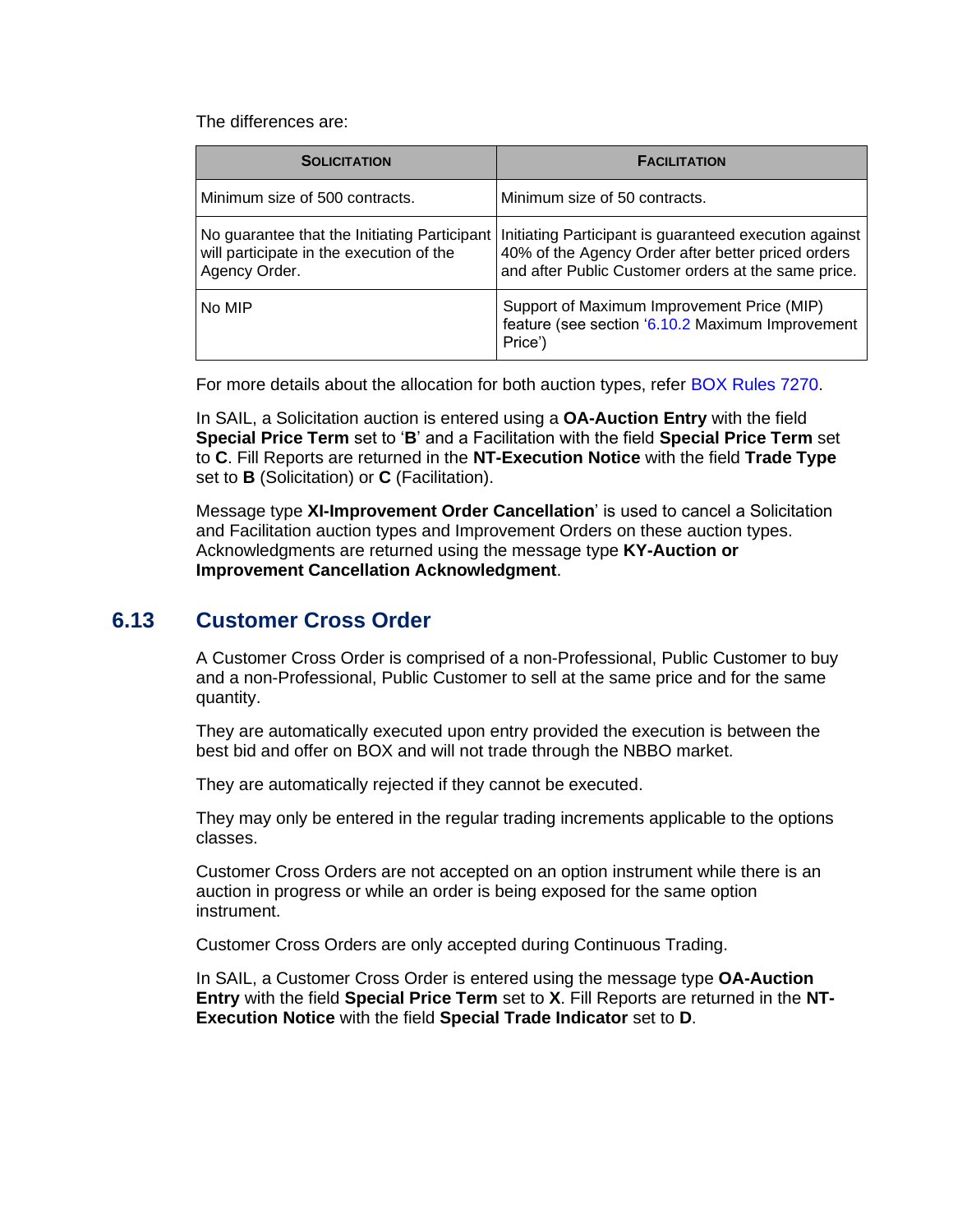## **6.14 Clearing Information**

Participants are offered two alternatives to affect clearing assignment of their BOX trades to the clearing brokers of their choice.

## **6.14.1 Pre-Trade**

At order entry, Participants can flag an order for CMTA transfer by setting the 'Clearing Operation Mode' field equal to 'C' or for a Give-up by setting the 'Clearing Operation Mode' field to 'G' and then specifying the OCC Member ID and account of the targeted broker-dealer in the 'Clearing Destination' field. The trade will then be transmitted to OCC with this clearing information.

Participants who must flag an order for both CMTA and Give-up may do so by setting the 'Clearing Operation Mode' field equal to 'I' and then use the field 'PostTradingInstruction' to specify the CMTA and Give-up OCC Member IDs. Additionally, Market Makers can declare a SubAccount (ClearingAccount at OCC) in the Post-Trading Instructions. The SubAccount represents their Market Maker ID (MMID) at OCC

Post-Trading Instructions can be specified as follows:

- To specify a CMTA, enclose the CMTA Firm ID (up to 4 digits) between 2 'C'
- To specify a Give-Up Firm, enclose the Give-Up Firm ID (up to 4 digits) between 2 'G'
- To specify a SubAccount, enclose the SubAccount between 2 '#' (pound sign). SubAccount is defined as a string up to 3 AlphaNumeric characters as is currently supported by OCC).
	- $\circ$  Any trailing spaces is allowed but will be ignored (e.g. #AB # is processed as 'AB').
	- $\circ$  Any preceeding space is allowed and will be accepted (e.g. # AB# will be processed as ' AB'.
	- $\circ$  If longer than 3 characters, it will be truncated to 3 (e.g #ABCD# will be truncated to 'ABC')

Example: 'C950CG980G#ABC#'

- CMTA Firm is 950
- Give-Up Firm is 980
- SubAccount is ABC

Aside from validating the field value of the 'Clearing Operation Mode', BOX will not perform any other validate of these fields. Consequently, improper identification of CMTA or Give-up target or SubAccount by a Participant will be treated by OCC according to their applicable policy.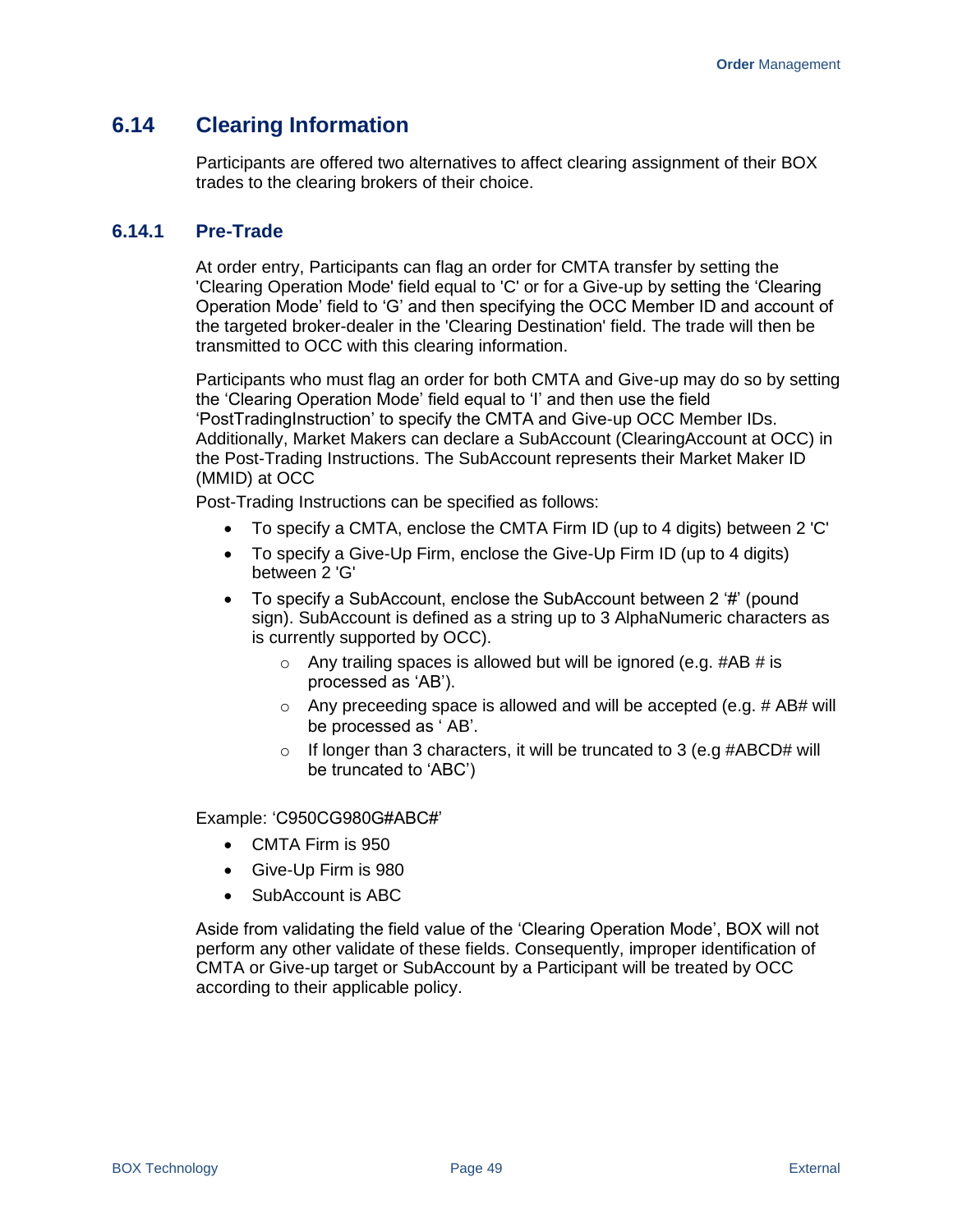## **6.14.2 Post-Trade**

BOX provides a Post-Trade application, which can be used to handle post-trade CMTA assignments and perform automatic Give-Up and Allocation of trades through the use of a pre-configured Allocation Key or QuickID. BOX Participants can communicate with the BOX Market Operations Center (MOC) to set-up their default post-trade clearing instructions via the QuickID.

Post-Trade Clearing Instructions can be activated as follows:

- Participants wishing to use their pre-configured post-trade instructions can specify their pre-configured QuickID on order entry. The provided QuickID will be used to look up the pre-configured SubAccount (MMID), Giveup, Allocation or CMTA and perform automatic post-trade operations.
- Alternatively, Participants wishing to use their pre-trade clearing instructions defined by the 'Post-Trade Instructions' field at Order/Auction entry level must not specify their QuickID in the Clearing Instruction field. The latter can still be used to specify a Client Account Number as long as this does not match any pre-configured QuickID.
- If both the QuickID and Post-Trade Instructions (refer to section Pre-Trade) are specified at Order/Auction entry level, the **QuickID** has **higher precedence** (priority).

## **6.15 BOX Controls against the NBBO Market**

Participants can control how their orders are validated against the NBBO market by using the IML Handling field. The valid values for this field are described.

## **6.15.1 '1': Normal Order**

This is the normal setting for public customer orders. The incoming order to BOX is controlled against the NBBO and may be routed to an away Exchange to be traded at the NBBO price. If the order is executable at the NBBO and BOX is not at the NBBO, the order will be exposed on BOX at the NBBO price in an attempt to fill it. The Order Entry message (Message Type OE) or Order Modification message (Message Type OM) issues an order acknowledgement (Message Type KE or KM) with a status set to Exposed ('P'). If the order is not traded during n seconds, then the order is revaluated against the current BOX market. If the order cannot trade in BOX at the NBBO price, it will be routed to the away Exchange posting the NBBO. The Trading Engine then generates an Order Acknowledgement (Message Type KE) with a status set to Away ('L').

## **6.15.2 '2': No NBBO Controls**

The incoming order to BOX is neither controlled against the NBBO nor routed to an away Exchange. The order will be sent directly into the BOX Order Book where it will book or trade. This is the normal setting for Market Maker Bulk Quotes.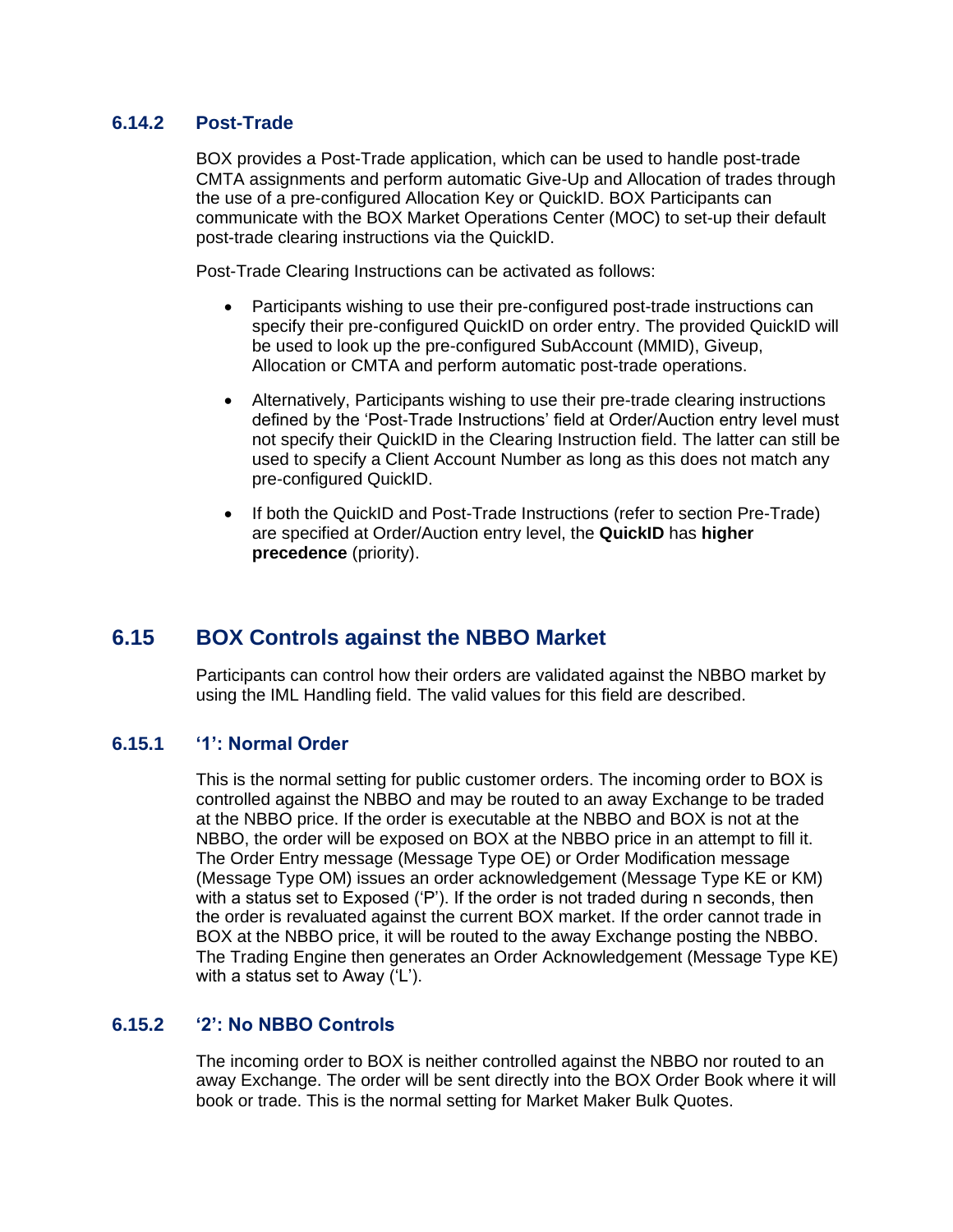## **6.15.3 '3': No Routing**

The incoming order to BOX is controlled against the NBBO but not routed to an away Exchange. If the order is executable at the NNBO and BOX is not at the NBBO, the order will be exposed on BOX at the NBBO price in an attempt to fill it. If the order is not traded at the end of the n-second exposition phase, it will be rejected and sent back to the originator.

Note: Regardless of the IML Handling field on the Directed Order, if the EP accepts the Directed Order to start a PIP the order will be filtered against NBBO due to PIP rules.

## **6.15.4 '4': Inbound ISO order**

The incoming order to BOX—known as an Intermarket Sweep Order (ISO)—is not controlled against the NBBO and not routed to an away Exchange. The order can trade in BOX through the NBBO market. The trade is reported to OPRA with a trade through identifier.

An ISO order is a limit IOC order priced to trade against a Protected Quote. The participant submitting the ISO must simultaneously send ISOs to sweep all better priced markets. BOX accepts ISOs to sweep BOX's displayed price and executes ISOs irrespective of the NBBO.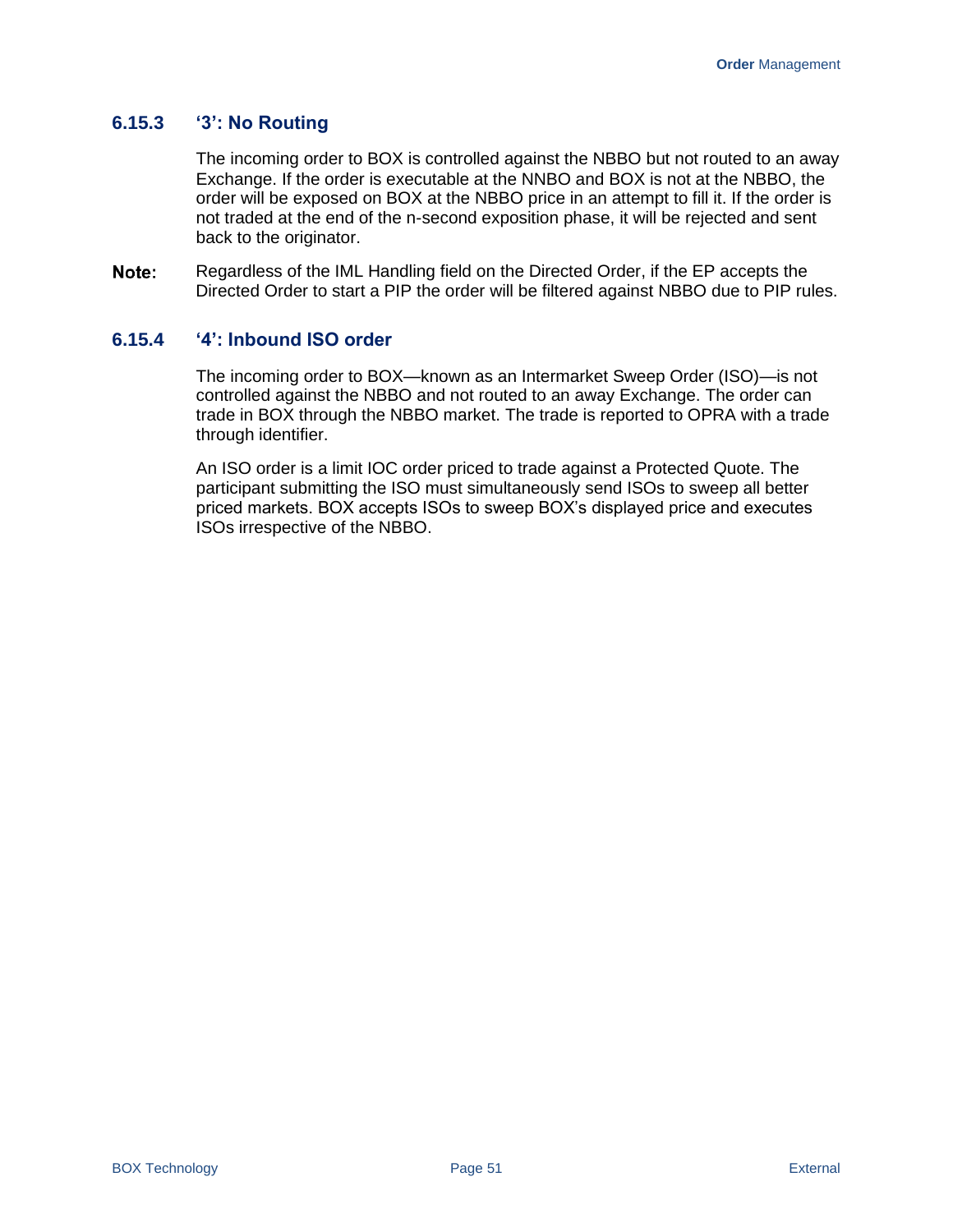# **Section 7 SAIL Messaging**

This section details the message sequencing for the SAIL Protocol. Refer to the SAIL Specifications Guide for details about message types and definitions.

# **7.1 Order Processing**

## **Order is Rejected by Trading Engine**

| <b>PARTICIPANT</b> | <b>BOX</b> |
|--------------------|------------|
| ОE                 |            |
|                    | ER/TE      |

## **Order is Accepted but not Executed**

| <b>PARTICIPANT</b> |                       | <b>BOX</b> |
|--------------------|-----------------------|------------|
| ОE                 |                       |            |
|                    | Order Status = Booked | KE         |

## **Order is Accepted and Partially Executed**

| <b>PARTICIPANT</b>                                                        |                       | <b>BOX</b>      |
|---------------------------------------------------------------------------|-----------------------|-----------------|
| <b>OE</b>                                                                 |                       |                 |
|                                                                           | Order Status = Booked | KE <sup>1</sup> |
|                                                                           |                       | NT              |
| 1. The order acknowledgement indicates the quantity traded at order entry |                       |                 |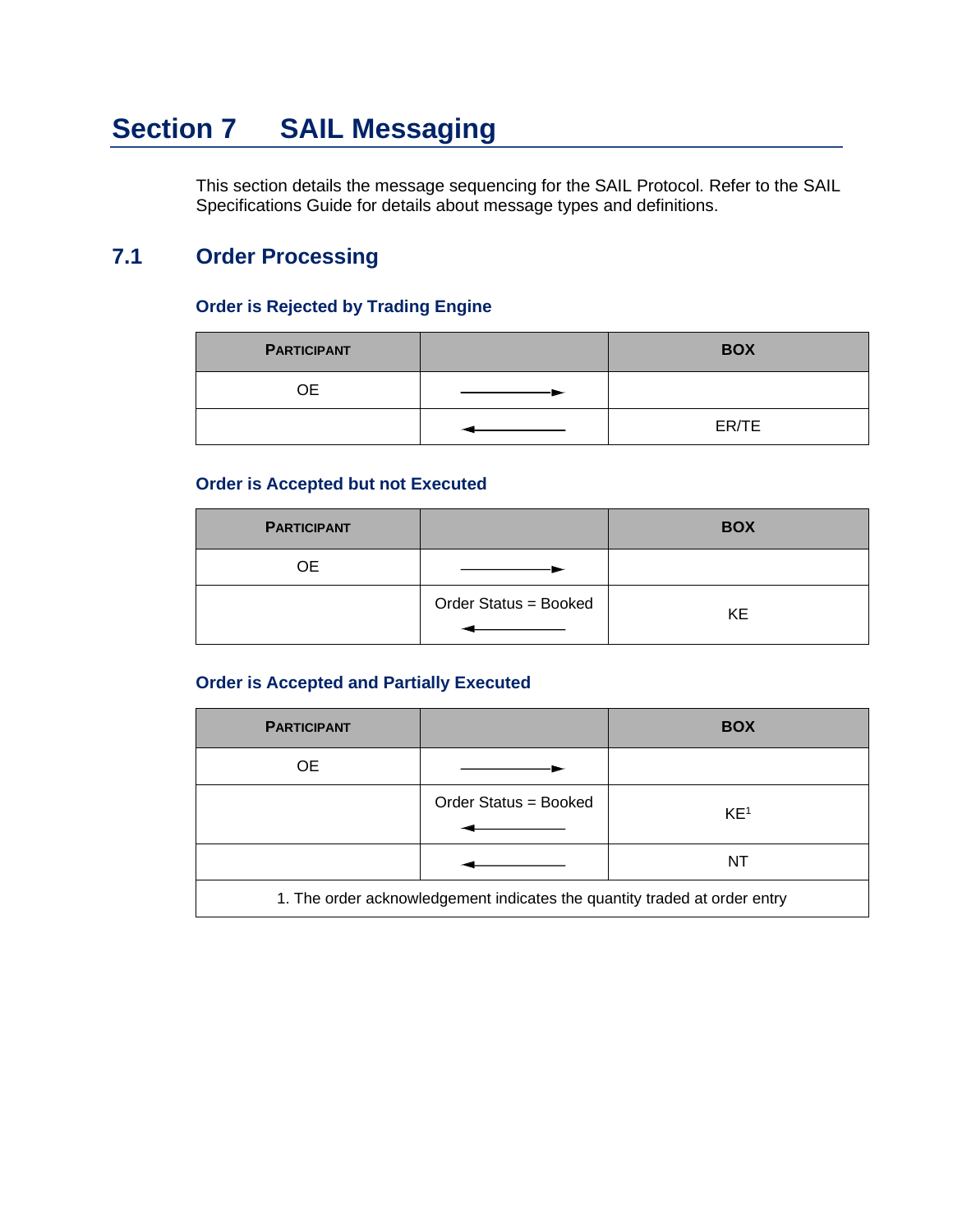## **Order is Accepted and Fully Executed**

| <b>PARTICIPANT</b>                                                                                                                                                                                           |                       | <b>BOX</b>      |
|--------------------------------------------------------------------------------------------------------------------------------------------------------------------------------------------------------------|-----------------------|-----------------|
| <b>OE</b>                                                                                                                                                                                                    |                       |                 |
|                                                                                                                                                                                                              | Order Status = Traded | KE.             |
|                                                                                                                                                                                                              |                       | NT <sup>1</sup> |
| 1. In all Execution scenarios, BOX will automatically set the 'ID Code for Counterpart Participant'<br>field to the receiving firm's Participant ID if the participant traded against one of its own orders. |                       |                 |

## **Opening Order is Partially Executed at Opening**

| <b>PARTICIPANT</b>               |                       | <b>BOX</b>      |
|----------------------------------|-----------------------|-----------------|
| OE <sup>1</sup>                  |                       |                 |
|                                  | Order Status = Booked | KE <sup>1</sup> |
|                                  | Group State = Opening | <b>NG</b>       |
|                                  |                       | NT <sup>2</sup> |
|                                  |                       | $NZ^2$          |
| 1. During the Pre-Opening phase. |                       |                 |

2. At the end of the Opening phase. (Note that this was an Opening Order only, therefore its balance is cancelled once Opening is completed (**NZ** Message)

#### **Order is not Executed at Opening**

| <b>PARTICIPANT</b> |                       | <b>BOX</b> |
|--------------------|-----------------------|------------|
| <b>OE</b>          |                       |            |
|                    |                       | KE         |
|                    | Group State = Opening | <b>NG</b>  |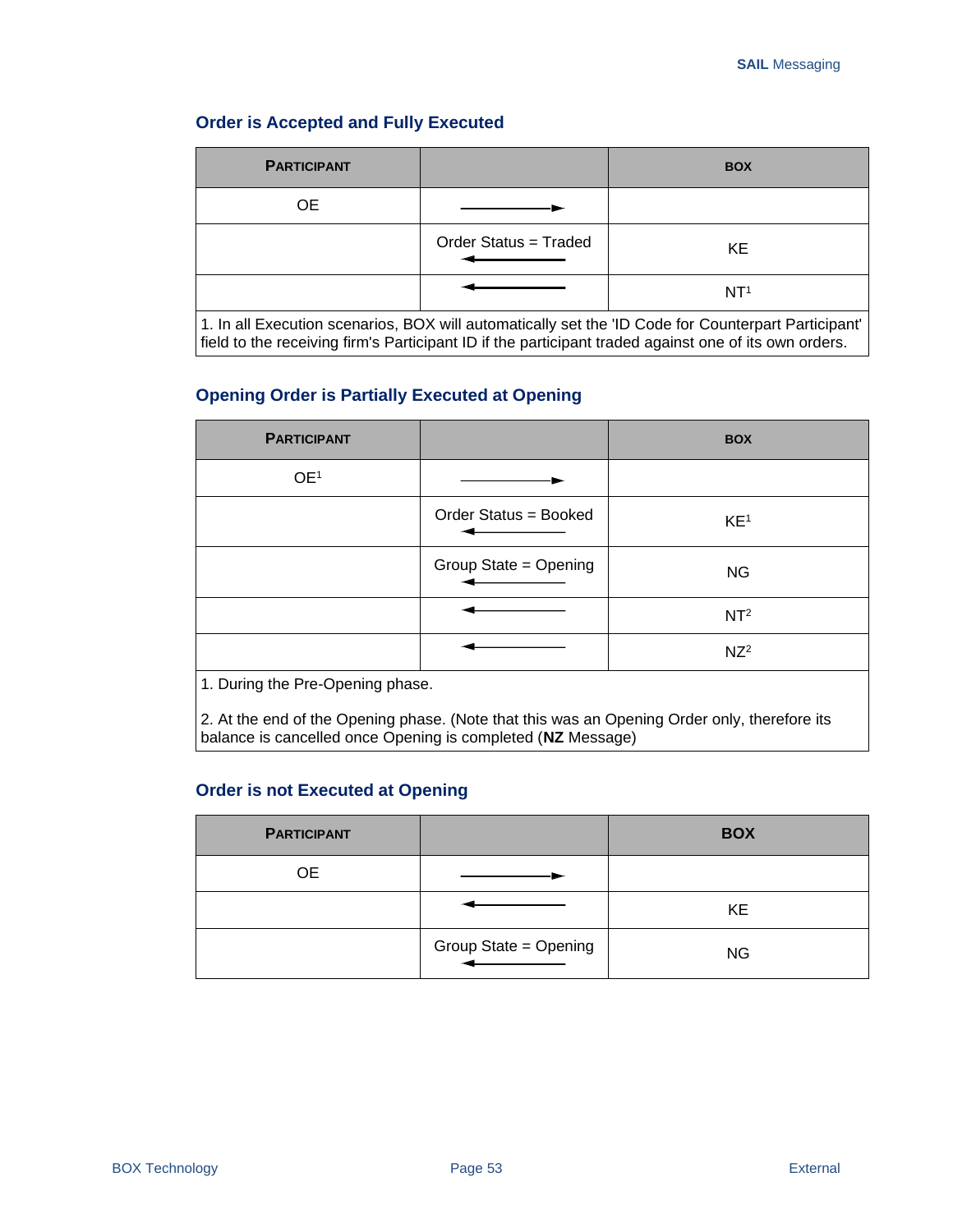## **Immediate Order is not Executed at Opening**

| <b>PARTICIPANT</b> |                       | <b>BOX</b> |
|--------------------|-----------------------|------------|
| OE                 |                       |            |
|                    |                       | KE         |
|                    | Group State = Opening | <b>NG</b>  |
|                    |                       | NZ         |

## **Immediate Order is Partially Executed in Trading Session**

| <b>PARTICIPANT</b> |                         | <b>BOX</b> |
|--------------------|-------------------------|------------|
| <b>OE</b>          |                         |            |
|                    | Order Status = Executed | KE         |
|                    |                         | ΝT         |
|                    |                         | NZ         |

## **Immediate Order is Not Executed in Trading Session**

| <b>PARTICIPANT</b> |                           | <b>BOX</b> |
|--------------------|---------------------------|------------|
| OΕ                 |                           |            |
|                    | Order Status = Eliminated | ΚE         |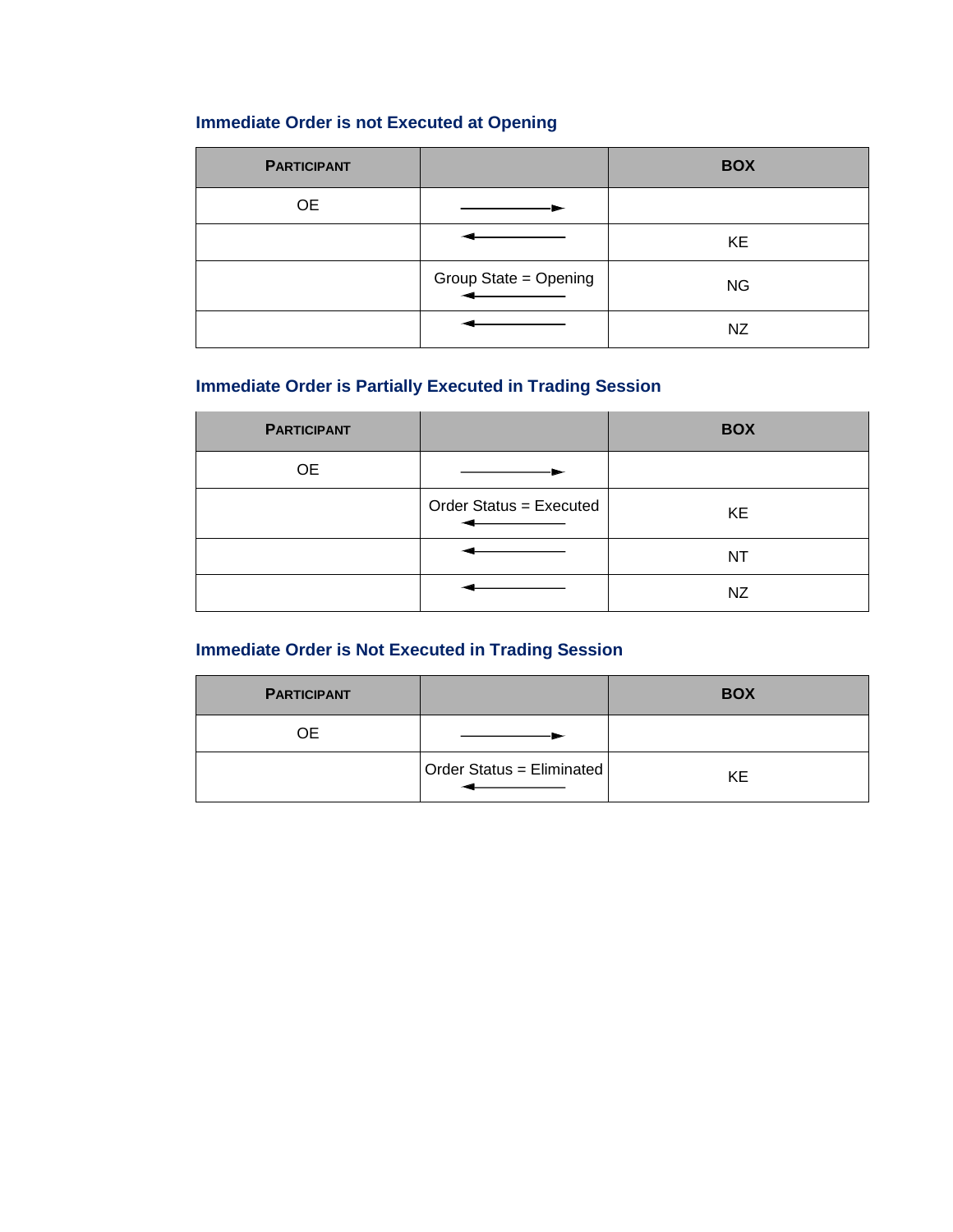# **7.2 Quote Processing**

## **Entering or Modifying Quotes**

| <b>PARTICIPANT</b> | <b>BOX</b>                                                                                |
|--------------------|-------------------------------------------------------------------------------------------|
| BD <sup>1</sup>    |                                                                                           |
|                    | KD                                                                                        |
| Qi <sup>2</sup>    |                                                                                           |
|                    | LA <sup>2</sup>                                                                           |
|                    |                                                                                           |
|                    | 1 The clearing data present in the RD: Rulk Quote Data message are valid for all the Rulk |

1. The clearing data present in the BD: Bulk Quote Data message are valid for all the Bulk Quotes sent by this trade until either another BD message is sent or the end of the session.

2. The Message Type for bulk quote messages varies depending on the volume of quantity and price. Refer to the SAIL Specifications Guide for more information.

## **Entering or Modifying Quotes that Trade**

| <b>PARTICIPANT</b>                               |  | <b>BOX</b> |
|--------------------------------------------------|--|------------|
| Qi                                               |  |            |
|                                                  |  | ΙA         |
|                                                  |  |            |
| Note: One NT: Execution Notice message per trade |  |            |

# **7.3 Request of Quote Processing**

| <b>PARTICIPANT</b> | <b>BOX</b> |
|--------------------|------------|
| RQ                 |            |
|                    | KC         |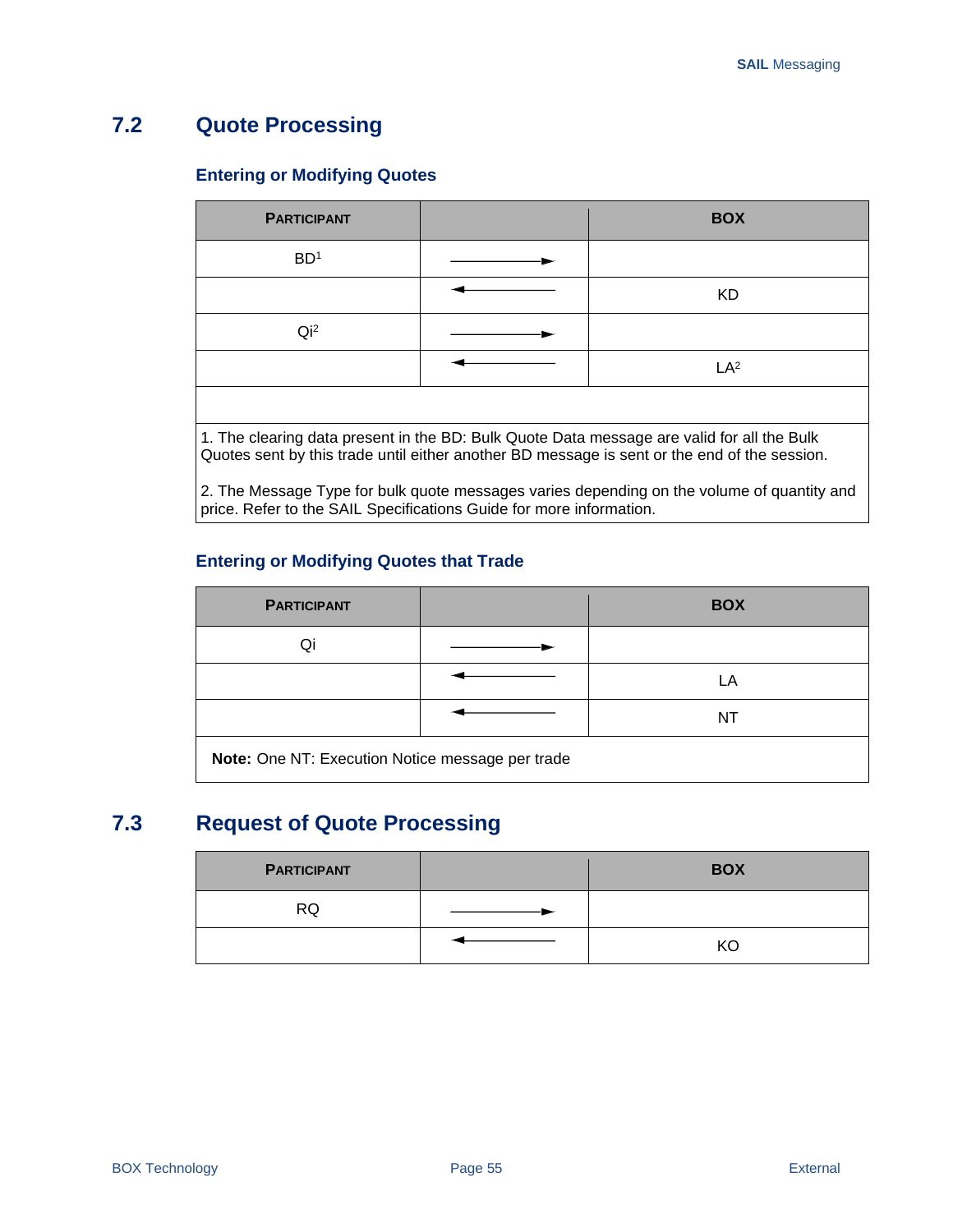# **7.4 Cancellation of a Trader's Quotes by Standard Market Maker Protection**

| <b>PARTICIPANT</b> | <b>BOX</b>                                                                                 |
|--------------------|--------------------------------------------------------------------------------------------|
| Qi                 |                                                                                            |
|                    | LA                                                                                         |
|                    | NT <sup>1</sup>                                                                            |
|                    | <b>NP</b>                                                                                  |
|                    |                                                                                            |
| MOC.               | 1. One NT message up to the maximum number of trades specified by the parameter set by the |

# **7.5 Cancellation of a Trader's Quotes by Advanced Market Maker Protection (1)**

| <b>PARTICIPANT</b>                                                                                     |                     | <b>BOX</b>      |
|--------------------------------------------------------------------------------------------------------|---------------------|-----------------|
| <b>RP</b>                                                                                              | $MM$ Protection = A |                 |
|                                                                                                        |                     | KO              |
| Qi                                                                                                     |                     |                 |
|                                                                                                        |                     | LA              |
|                                                                                                        |                     | NT <sup>1</sup> |
| <b>RP</b>                                                                                              | $MM$ Protection = A |                 |
|                                                                                                        |                     | KO              |
| Qi                                                                                                     |                     |                 |
|                                                                                                        |                     | LA              |
| Note: Quoting is then Reactivated by Subscribing again to Advanced Market Maker<br>$D + 1 - 1 - 1 - 1$ |                     |                 |

Protection 1. One NT message up to the maximum number of trades specified by the parameter set by the MOC.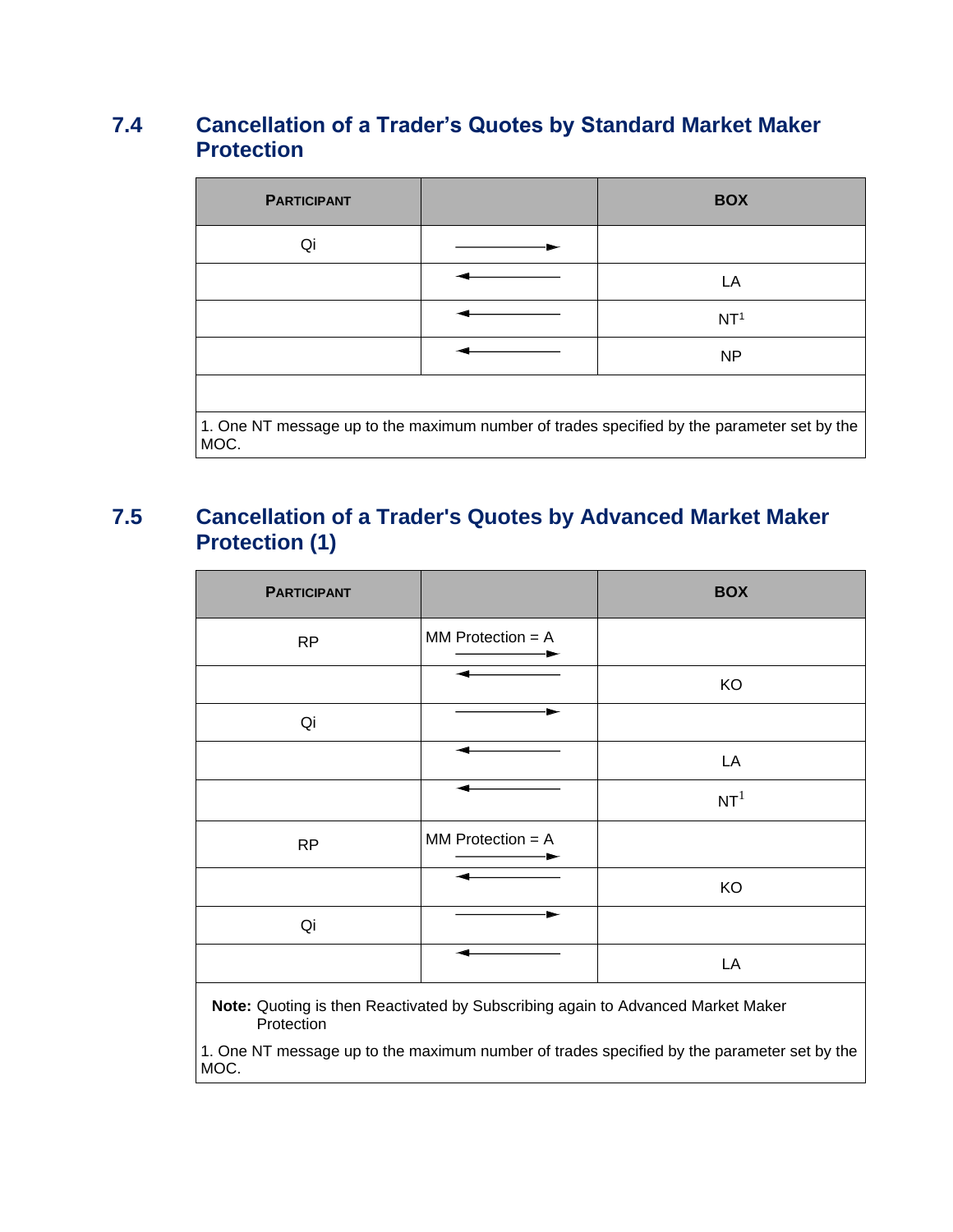# **7.6 Cancellation of a Trader's Quotes by Advanced Market Maker Protection (2)**

| <b>PARTICIPANT</b> |                     | <b>BOX</b>      |
|--------------------|---------------------|-----------------|
| <b>RP</b>          | $MM$ Protection = A |                 |
|                    |                     | KO              |
| Qi                 |                     |                 |
|                    |                     | LA              |
|                    |                     | NT <sup>1</sup> |
|                    |                     | <b>NP</b>       |
| Qi                 |                     |                 |
|                    |                     | ER/TE           |

**Note:** Subsequent Quotes are Rejected because Quoting is Disabled.

1. One NT message up to the maximum number of trades specified by the parameter set by the MOC.

# **7.7 Modification Processing**

## **Modification is Rejected**

| <b>PARTICIPANT</b> | <b>BOX</b> |
|--------------------|------------|
| ОM                 |            |
|                    | ER/TE      |

## **Modification is Accepted**

| <b>PARTICIPANT</b> | <b>BOX</b> |
|--------------------|------------|
| <b>OM</b>          |            |
|                    | <b>KM</b>  |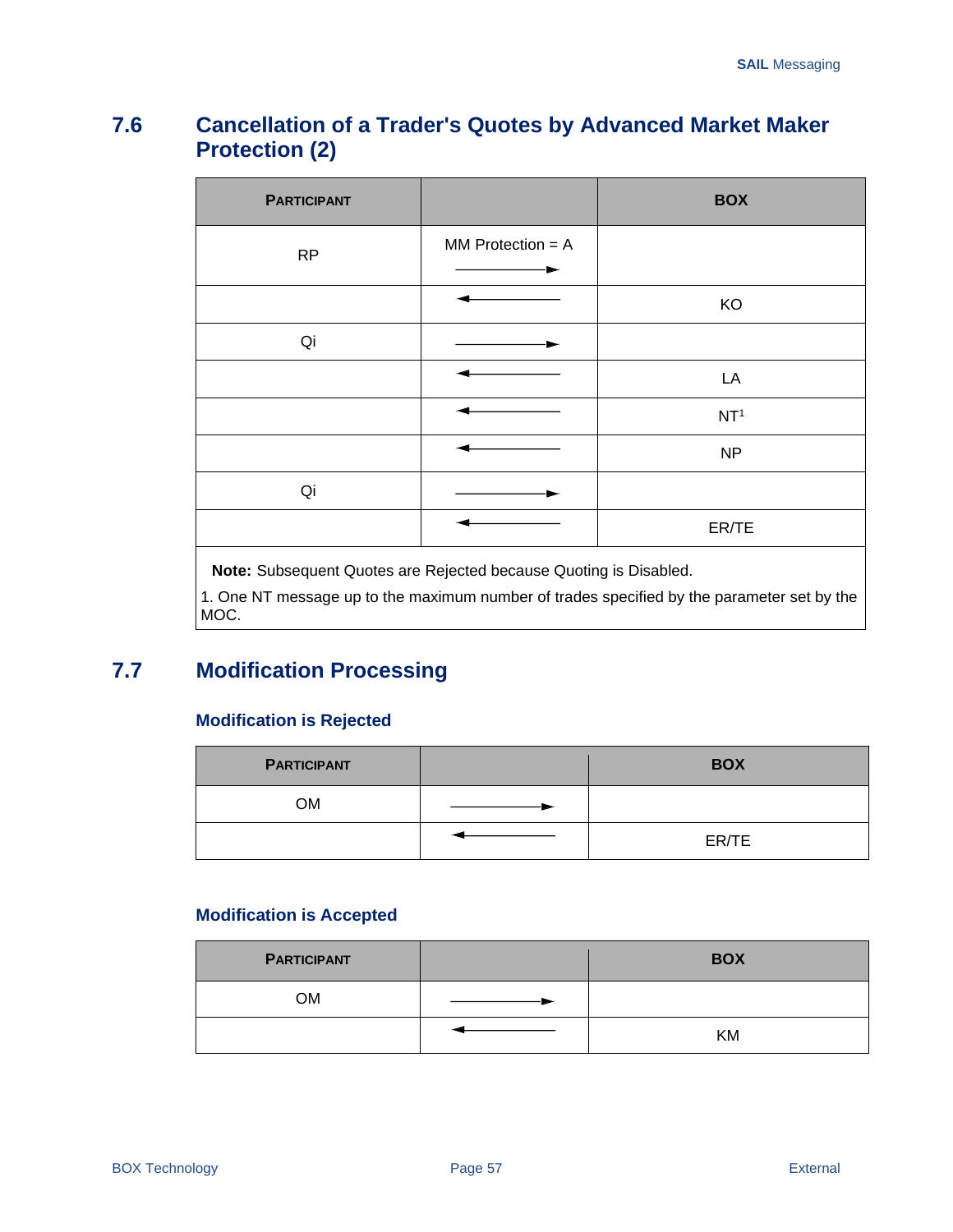## **Modification is Accepted, Order Trades against 3 Counterparts**

| <b>PARTICIPANT</b> | <b>BOX</b> |
|--------------------|------------|
| OM                 |            |
|                    | KM         |
|                    | NT         |
|                    | NT         |
|                    | <b>NT</b>  |

## **7.8 Cancellation Processing**

## **Cancellation is Accepted**

| <b>PARTICIPANT</b> |                          | <b>BOX</b> |
|--------------------|--------------------------|------------|
| XЕ                 |                          |            |
|                    | Order Status = Cancelled |            |

## **Global Cancellation of all Orders for a Member for a Particular Group of Instruments (Initiated by the BOX MOC)**

| <b>PARTICIPANT</b> | <b>BOX</b>      |
|--------------------|-----------------|
|                    | NZ <sup>1</sup> |
|                    | NP <sup>2</sup> |

**Note:** This command cancels all orders and quotes belonging to a given member for a particular group of instruments.

1. One NZ: Order Cancellation Notice message for each cancelled order.

2. A single NP: Cancellation of All Quotes Notices message for all the cancelled quotes for the instruments belonging to the group.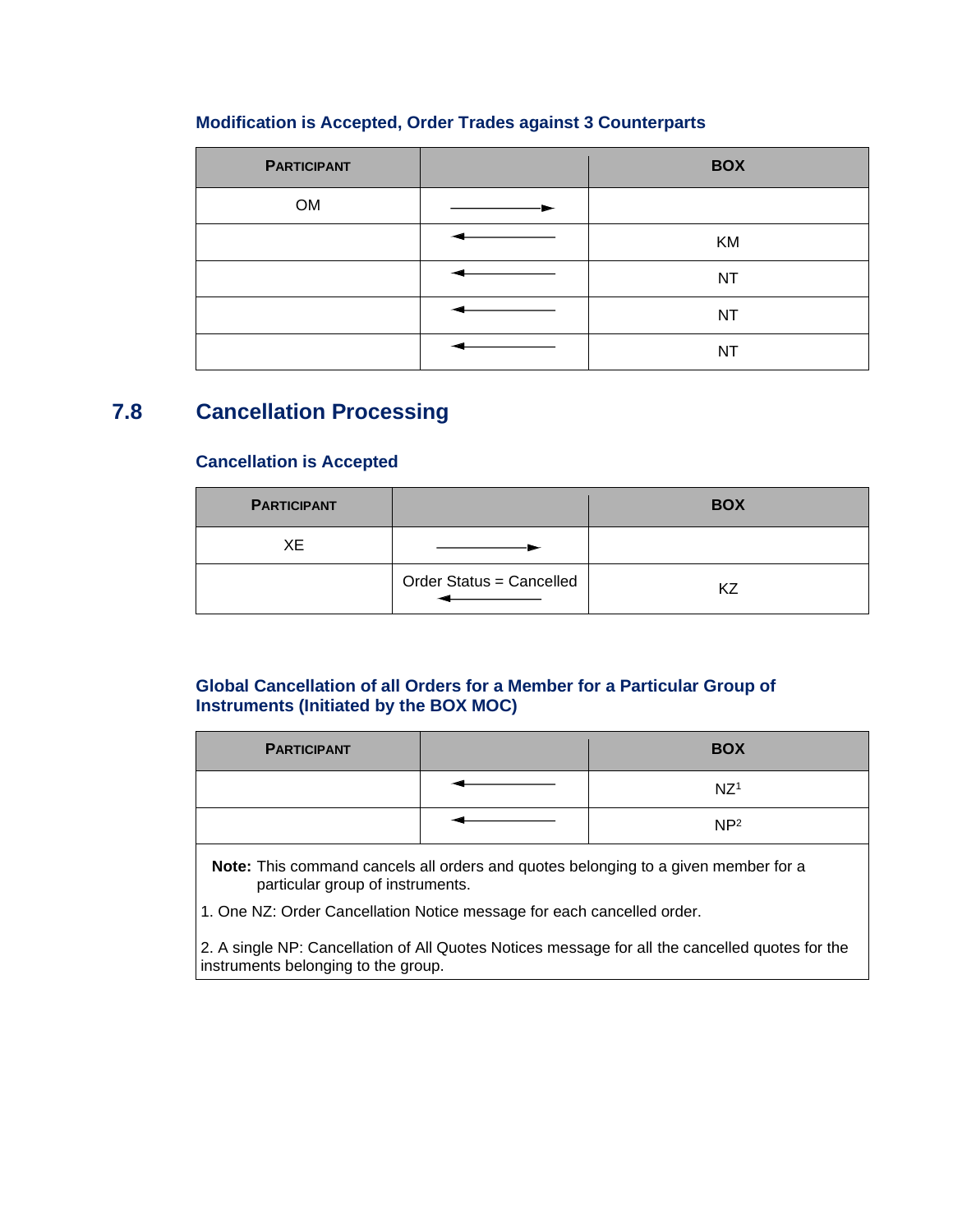## **Eliminate all Orders for an Instrument (Initiated by the BOX MOC)**

| <b>PARTICIPANT</b>                                                                                                                          |  | <b>BOX</b>      |  |
|---------------------------------------------------------------------------------------------------------------------------------------------|--|-----------------|--|
|                                                                                                                                             |  | NZ <sup>1</sup> |  |
|                                                                                                                                             |  | NP <sup>2</sup> |  |
| 1. One NZ: Order Cancellation Notice message for each cancelled order.                                                                      |  |                 |  |
| 2. One NP: Cancellation of All Quotes Notices message to all members to indicate that all<br>quotes on this instrument have been cancelled. |  |                 |  |

## **Eliminate all Orders for an Instrument (Initiated by Market Control)**

| <b>PARTICIPANT</b>                                                     |  | <b>BOX</b>      |  |
|------------------------------------------------------------------------|--|-----------------|--|
|                                                                        |  | NZ <sup>1</sup> |  |
|                                                                        |  | NP <sup>2</sup> |  |
| 1. One NZ: Order Cancellation Notice message for each cancelled order. |  |                 |  |

2. One NP: Cancellation of All Quotes Notices message to all members to indicate that all quotes for all instruments on that group have been cancelled.

## **Cancel all Quotes of a Market Maker or a Group (Initiated by Market Control)**

| <b>PARTICIPANT</b>                                                                       |  | <b>BOX</b>      |  |
|------------------------------------------------------------------------------------------|--|-----------------|--|
|                                                                                          |  | NP <sup>1</sup> |  |
| A single NP: Cancellation of All Quotes Notices message for all the<br>cancelled quotes. |  |                 |  |

## **Cancel all Quotes of a Group for a Market Maker (Global Cancellation)**

| <b>PARTICIPANT</b> | <b>BOX</b> |
|--------------------|------------|
| GC                 |            |
|                    | KG         |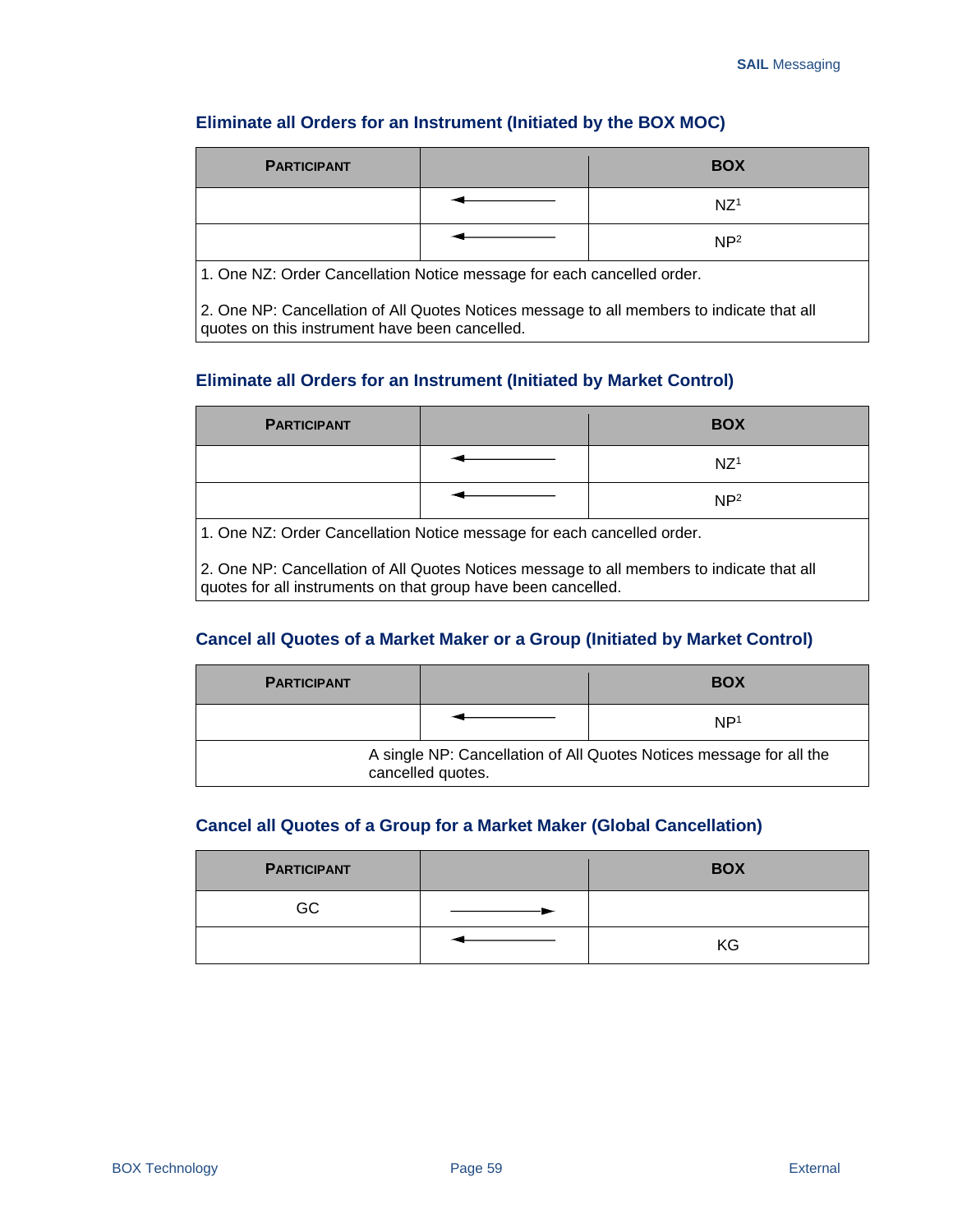#### **Cancellation of a Trader's Quotes by a Global Cancellation when Advanced Market Maker Protection is Enabled**

| <b>PARTICIPANT</b> |                                                                                          | <b>BOX</b> |
|--------------------|------------------------------------------------------------------------------------------|------------|
| GC                 |                                                                                          |            |
|                    |                                                                                          | KG         |
| <b>RP</b>          | MM Protection $= A$                                                                      |            |
|                    |                                                                                          | KO         |
| Qi                 |                                                                                          |            |
|                    |                                                                                          | LA         |
|                    | Note: Quoting is then Reactivated by Re-subscribing to Advanced Market Maker Protection. |            |

## **Cancel Trade on the Last Price (Performed by Market Control)**

| <b>PARTICIPANT</b> | <b>BOX</b> |
|--------------------|------------|
| GC                 | N          |
|                    | NX         |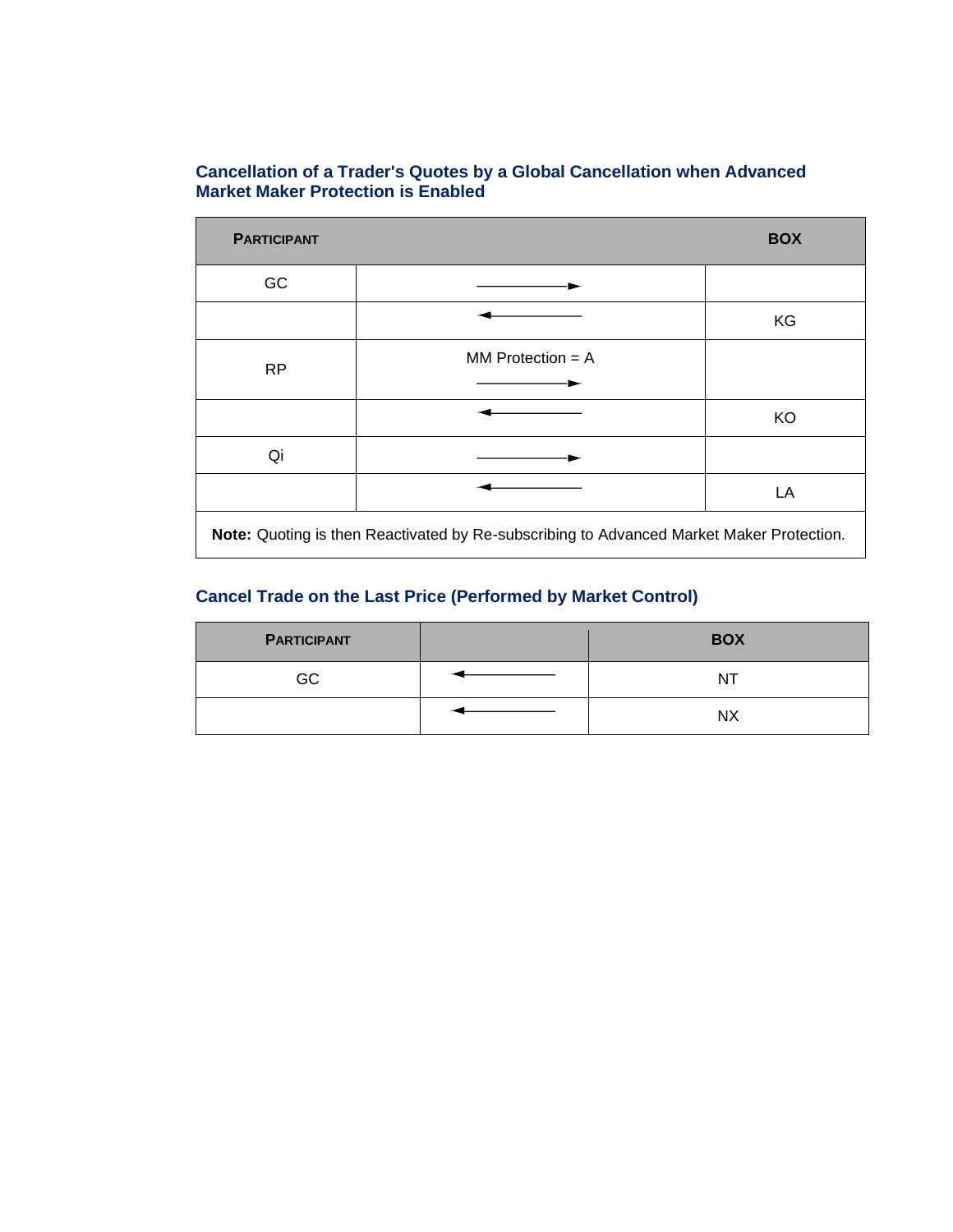# **7.9 Cancellation of Quotes through a dedicated Quote Purge Gateway**

| <b>Bulk Quote</b><br>Gateway        | <b>SAIL Front End</b><br>Quoting | <b>BOX</b>                               | <b>SAIL Front End</b><br><b>Purge</b>                                                                                                              | <b>Quote Purge</b><br>(Cancel)<br>Gateway                            |
|-------------------------------------|----------------------------------|------------------------------------------|----------------------------------------------------------------------------------------------------------------------------------------------------|----------------------------------------------------------------------|
| Send Bulk<br>Quotes Qi <sup>1</sup> |                                  | Quotes are<br>booked                     |                                                                                                                                                    |                                                                      |
| LA                                  |                                  | Send Quote Ack<br>IA <sup>2</sup>        |                                                                                                                                                    |                                                                      |
|                                     |                                  | Quotes are<br>cancelled                  |                                                                                                                                                    | GC <sup>3</sup> (Group,<br>Cancellation<br>Type $\langle Q' \rangle$ |
|                                     |                                  | Send Cancel<br>Quote Ack KG <sup>4</sup> |                                                                                                                                                    | KG                                                                   |
| KG                                  |                                  | Send duplicate<br>Ack KG <sup>5</sup>    |                                                                                                                                                    |                                                                      |
| Note:<br>1.<br>Quoting<br>2.        |                                  |                                          | Bulk Quotes are entered on the Bulk Quote Gateway of the SAIL Front End<br>Quote Ack sent back to Bulk Quote Gateway of the SAIL Front End Quoting |                                                                      |

#### **Global Cancellation GC message originating from a Quote Purge Gateway**

- 3. Quote Purge Gateway sends a Global Cancel GC (Group, Cancellation Type 'Q' Quotes Only) via the SAIL Front End Purge and Quotes are cancelled by the BOX Trading System
- 4. Global Cancellation Confirmation KG is sent to inform Quote Purge Gateway that Quotes have been cancelled
- 5. A duplicate Global Cancellation Confirmation KG is also sent to the Quote Gateway as confirmation of quote cancellation

## **User Global Cancellation GZ message originating from a Quote Purge Gateway**

| <b>Bulk Quote</b><br>Gateway        | <b>SAIL Front End</b><br>Quoting | <b>BOX</b>                        | <b>SAIL Front End</b><br><b>Purge</b> | <b>Quote Purge</b><br>(Cancel)<br>Gateway |
|-------------------------------------|----------------------------------|-----------------------------------|---------------------------------------|-------------------------------------------|
| Send Bulk<br>Quotes Qi <sup>1</sup> |                                  | Quotes are<br>booked              |                                       |                                           |
| LA                                  |                                  | Send Quote Ack<br>LA <sup>2</sup> |                                       |                                           |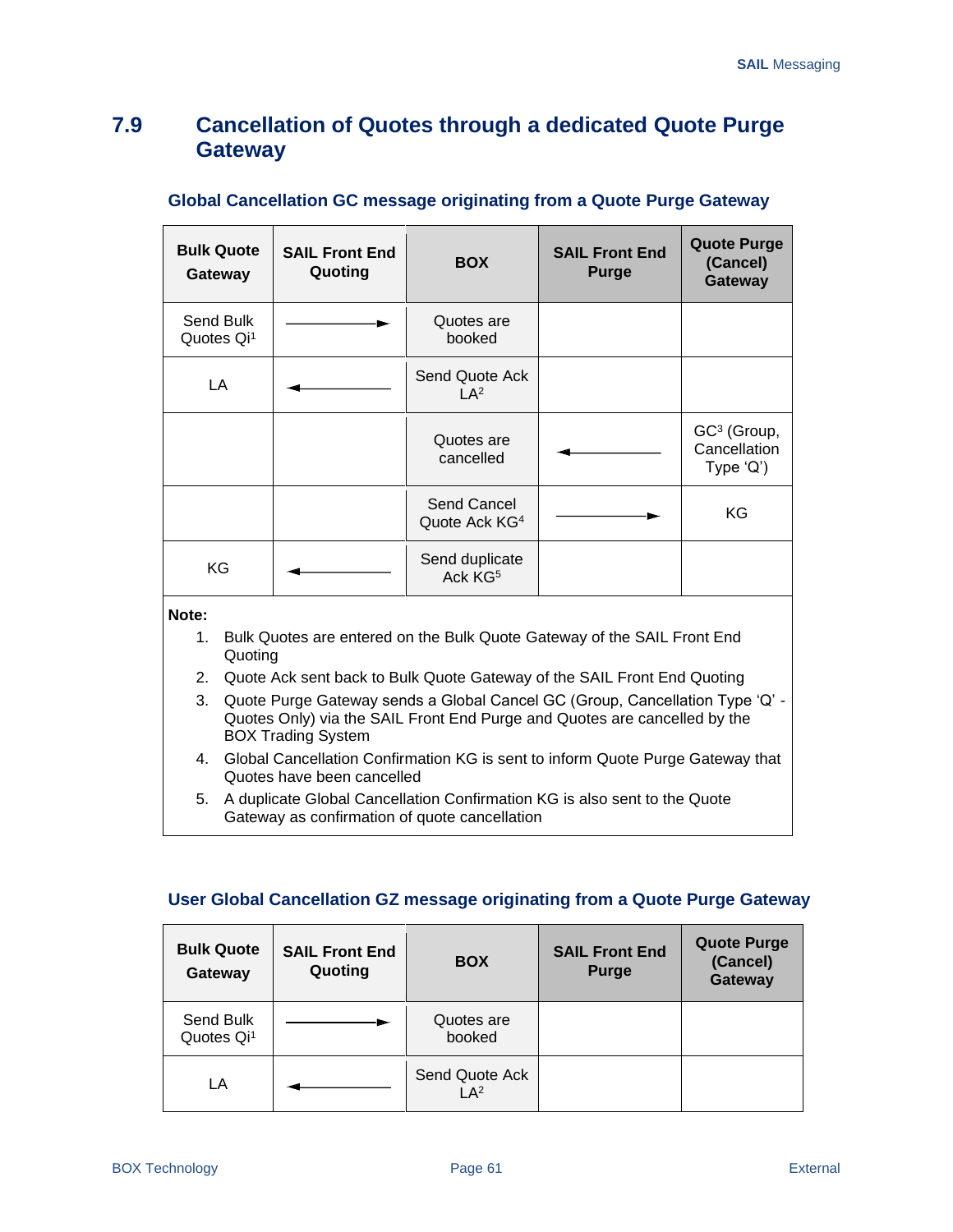|       | Quotes are<br>cancelled                                                   | GZ <sup>3</sup> (Group /<br>Instrument,<br>Cancellation<br>Type $'Q'$ ) |
|-------|---------------------------------------------------------------------------|-------------------------------------------------------------------------|
|       | <b>Send Standard</b><br>Ack KO <sup>4</sup>                               | KO                                                                      |
| NP(G) | Send<br>Cancellation of<br><b>All Quote Notice</b><br>NP <sup>5</sup> (G) |                                                                         |
|       | Duplicate NP <sup>6</sup> (G)<br>to Quote Purge<br>Gateway                | NP(G)                                                                   |

#### **Note:**

- 1. Bulk Quotes are entered on the Bulk Quote Gateway of the SAIL Front End Quoting
- 2. Quote Ack sent back to Bulk Quote Gateway of the SAIL Front End Quoting
- 3. Quote Purge Gateway sends a User Global Cancel GZ (Group, CancellationType 'Q' - Quotes Only) via the SAIL Front End Purge, and Quotes are cancelled by the BOX Trading System
- 4. A Standard Ack KO is sent to the Quote Purge Gateway which entered the GZ
- 5. A Cancellation of All Quote Notice NP(G) message is sent to the Quote Gateway, where "G" is the Quote Cancel Reason "Cancelled by Supervisor"
- 6. A duplicate NP(G) is also echoed to the Quote Purge Gateway as confirmation of quote cancellation

## **Global Cancellation GZ message originating from a Quote Purge Gateway with instrument(s) in a state not allowing cancellation within the group**

| <b>Bulk Quote</b><br>Gateway        | <b>SAIL Front End</b><br>Quoting | <b>BOX</b>                                               | <b>SAIL Front End</b><br><b>Purge</b> | <b>Purge (Cancel)</b><br>Gateway                                     |
|-------------------------------------|----------------------------------|----------------------------------------------------------|---------------------------------------|----------------------------------------------------------------------|
| Send Bulk<br>Quotes Qi <sup>1</sup> |                                  | Quotes are<br>booked                                     |                                       |                                                                      |
| LA                                  |                                  | Send Quote Ack<br>LA <sup>2</sup>                        |                                       |                                                                      |
|                                     |                                  | Quotes are<br>cancelled except<br>on some<br>instruments |                                       | GZ <sup>3</sup> (Group,<br>Cancellation<br>Type $\langle Q' \rangle$ |
|                                     |                                  | Send Standard<br>Ack KO <sup>4</sup>                     |                                       | KΟ                                                                   |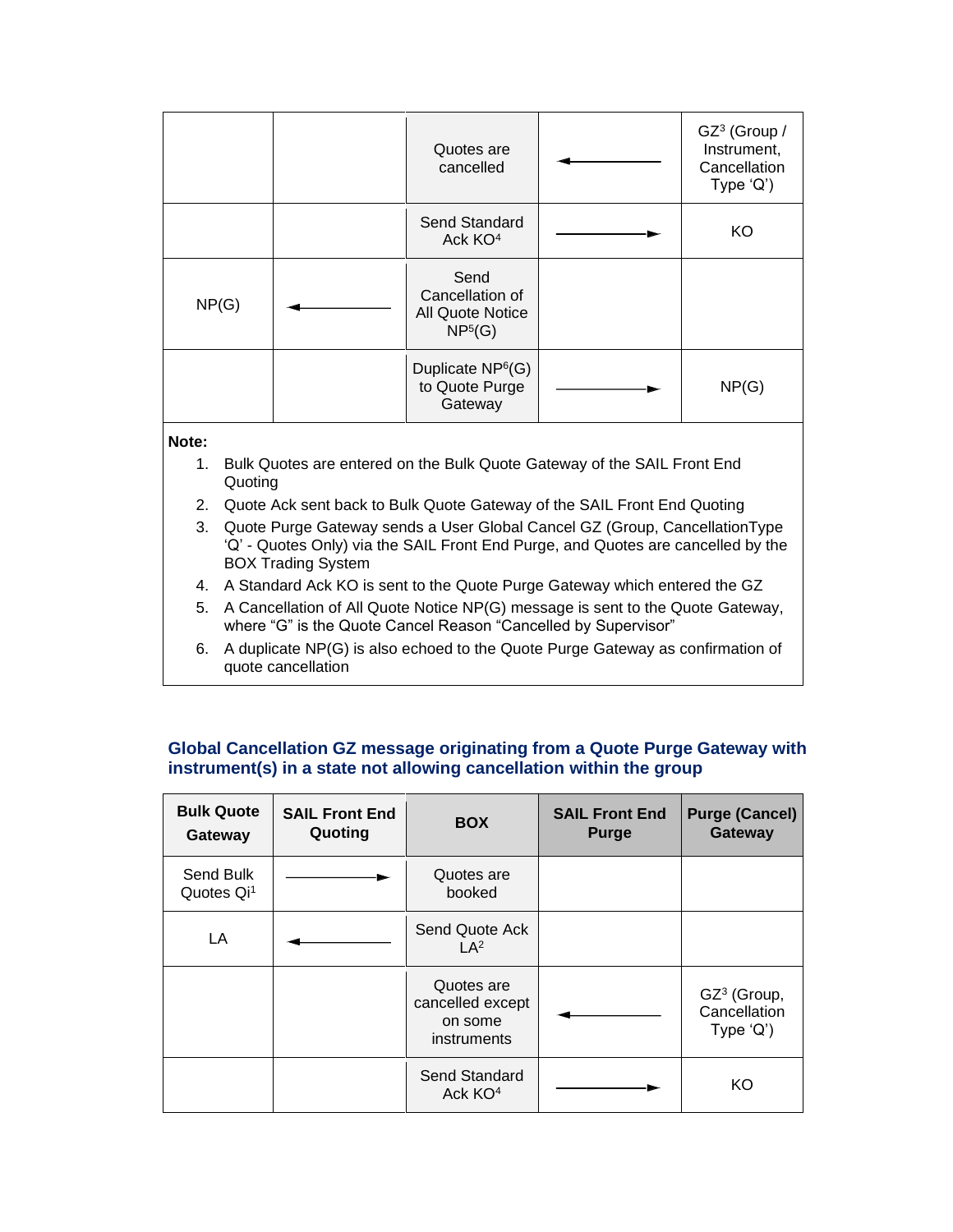| NP(W)     | Send<br>Cancellation of<br><b>All Quote Notice</b><br>NP <sup>5</sup> (W) |           |
|-----------|---------------------------------------------------------------------------|-----------|
|           | Duplicate NP <sup>6</sup> (W)<br>to Quote Purge<br>Gateway                | NP(W)     |
| <b>NE</b> | Send Excluded<br><b>Instrument Notice</b><br>NE <sup>7</sup>              |           |
|           | Duplicate NE <sup>8</sup> to<br>Quote Purge<br>Gateway                    | <b>NE</b> |

#### **Note:**

- 1. Bulk Quotes are entered on the Bulk Quote Gateway of the SAIL Front End Quoting
- 2. Quote Ack sent back to Bulk Quote Gateway of the SAIL Front End Quoting
- 3. Quote Purge Gateway sends a User Global Cancel GZ (Group, CancellationType 'Q' - Quotes Only) via the SAIL Front End Purge, and Quotes are cancelled by the BOX Trading System
- 4. A Standard Ack KO is sent to the Quote Purge Gateway which entered the GZ
- 5. A Cancellation of All Quote Notice NP(W) message is sent to the Quote Gateway, where "W" is the Quote Cancel Reason "Pending Cancel"
- 6. A duplicate NP(W) is also echoed to the Quote Purge Gateway
- 7. A NE message is sent to the Quote Gateway to indicate the list of instruments where quotes are still active and are in a "cancel pending" state
- 8. A duplicate NE is sent to the Quote Purge Gateway

When the instrument state allows for cancellation, then a NP(G) will be sent to confirm quotes have been cancelled to both the Quote and Quote Purge Gateways

## **Global Cancellation GZ originating from a Quote Purge Gateway to lock-out a trader**

| <b>Bulk Quote</b><br>Gateway        | <b>SAIL Front End</b><br>Quoting | <b>BOX</b>                        | <b>SAIL Front End</b><br><b>Purge</b> | <b>Quote Purge</b><br>(Cancel)<br>Gateway |
|-------------------------------------|----------------------------------|-----------------------------------|---------------------------------------|-------------------------------------------|
| Send Bulk<br>Quotes Qi <sup>1</sup> |                                  | Quotes are<br>booked              |                                       |                                           |
| LA                                  |                                  | Send Quote Ack<br>LA <sup>2</sup> |                                       |                                           |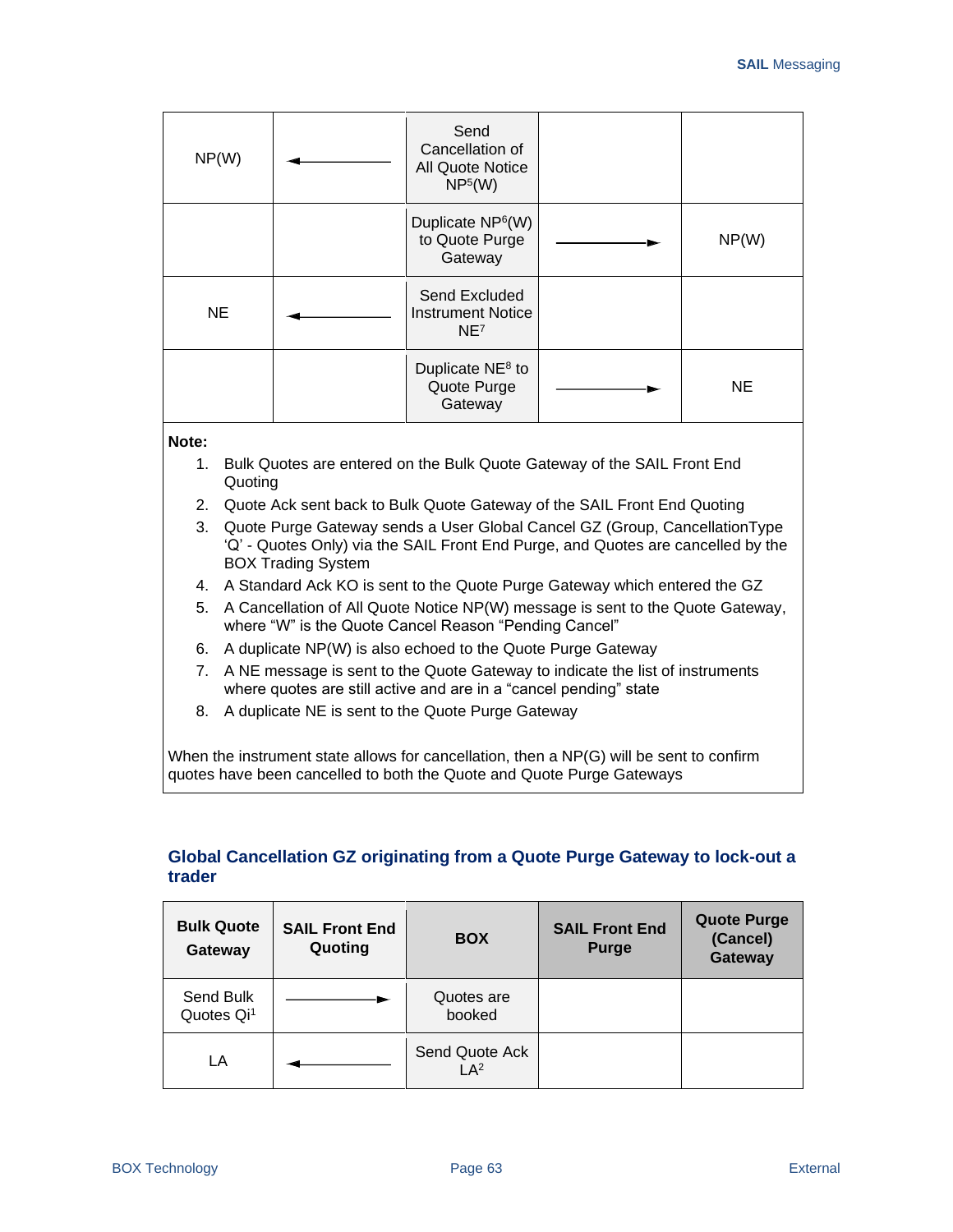|                                                 |  | Quotes are<br>cancelled except<br>on some<br>instruments    | GZ <sup>3</sup> (Trader,<br>Cancellation<br>Type 'L') |
|-------------------------------------------------|--|-------------------------------------------------------------|-------------------------------------------------------|
|                                                 |  | Send Standard<br>Ack KO <sup>4</sup>                        | KO                                                    |
| MU(Trader,<br><b>Trader Lock</b><br>Status 'L') |  | Send Lock-out<br>Indication<br>Notification MU <sup>5</sup> |                                                       |
|                                                 |  | Duplicate MU <sup>6</sup> to<br>Quote Purge<br>Gateway      | MU(Trader,<br><b>Trader Lock</b><br>Status 'L')       |
| Note:<br>.<br>$\cdots$ $\sim$ $\cdots$ $\sim$   |  |                                                             |                                                       |

- 1. Bulk Quotes are entered on the Bulk Quote Gateway of the SAIL Front End Quoting
- 2. Quote Ack sent back to Bulk Quote Gateway of the SAIL Front End Quoting
- 3. Quote Purge Gateway sends a User Global Cancel GZ (Trader, CancellationType 'L' - Lock) via the SAIL Front End Purge
- 4. A Standard Ack KO is sent to the Quote Purge Gateway which entered the GZ
- 5. A Lock-out Indication Notification MU message is sent to Quote Gateway to inform the trader that he is locked-out
- 6. A duplicate MU is also sent to the Quote Purge Gateway to confirm lock-out of the trader as requested by the GZ(Trader, L)

# **7.10 Messages Generated by BOX MOC**

#### **Authorize / Forbid / Reserve Order Entry for an Instrument**

| <b>PARTICIPANT</b> | <b>BOX</b> |
|--------------------|------------|
|                    |            |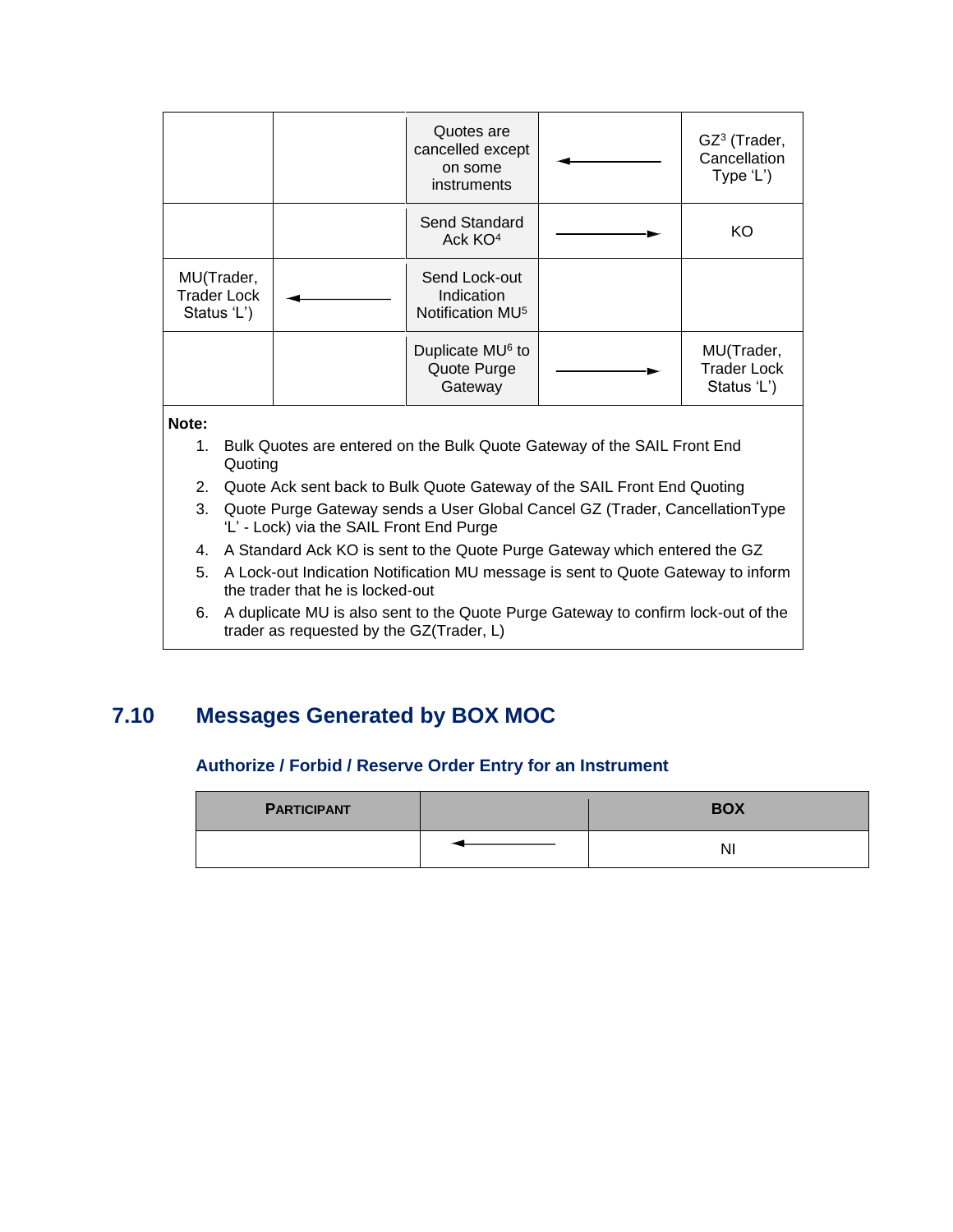#### **Interrupt / Forbid an Instrument Group**

| <b>PARTICIPANT</b> | <b>BOX</b> |
|--------------------|------------|
|                    | ΝG         |

# **7.11 Opening Phase Processing**

#### **A Group of Instruments is Opening**

| <b>PARTICIPANT</b> |                                                                        | <b>BOX</b> |
|--------------------|------------------------------------------------------------------------|------------|
|                    | Group Status = Opening<br>the control of the control of the control of | <b>NG</b>  |
|                    |                                                                        | NT         |
|                    |                                                                        | NZ         |
|                    | Group Status = Trading Session                                         | <b>NG</b>  |

**Note:** All orders were entered during the Pre-opening phase.

An NZ: Order Cancellation Notice message is sent for each Immediate order not executed at the opening.

An NT: Execution Notice message is sent for every order that has traded during the opening.

### **A Group of Instruments is Opening and a Market on Open Order is on the book while there is no order on the opposite side**

| <b>PARTICIPANT</b>                                                                                                                 |  | <b>BOX</b> |
|------------------------------------------------------------------------------------------------------------------------------------|--|------------|
|                                                                                                                                    |  | NG.        |
|                                                                                                                                    |  | ΝI         |
| Note: An unfilled 'On Opening' order has been entered in the Pre-Opening phase; the group<br>opens and the instrument is reserved. |  |            |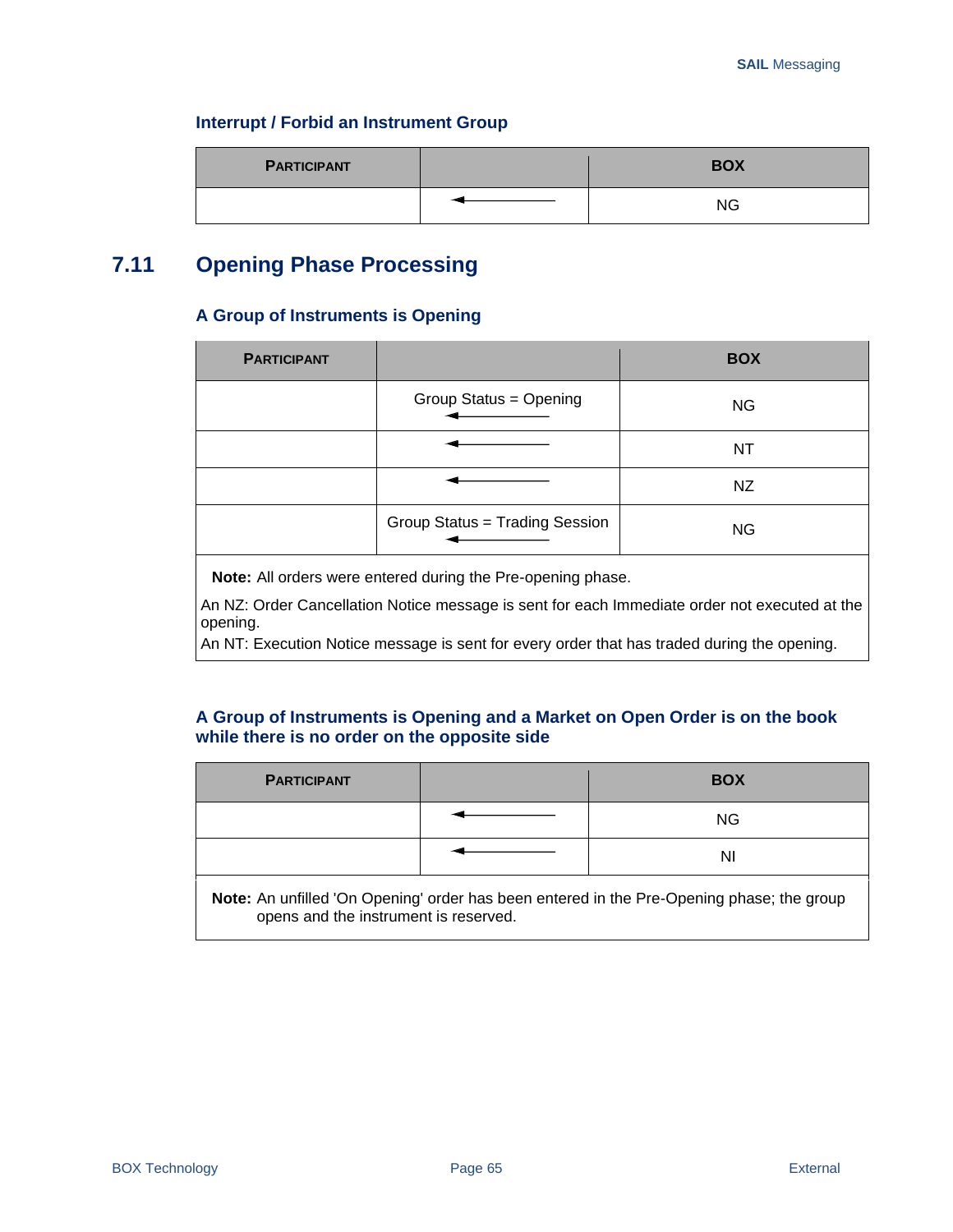# **7.12 Auction Processing for PIP**

## **Auction Entry Order Accepted**

| <b>PARTICIPANT</b>                   |  | <b>BOX</b>      |
|--------------------------------------|--|-----------------|
| <b>OA</b>                            |  |                 |
|                                      |  | K1 <sup>1</sup> |
|                                      |  | Kl <sup>2</sup> |
| 1. For the Dealer side confirmation. |  |                 |
| 2. For the MBF side confirmation.    |  |                 |

### **Auction Entry Order Rejected**

| <b>PARTICIPANT</b> | <b>BOX</b> |
|--------------------|------------|
| OA                 |            |
|                    | ER/TE      |

### **Dealer's Improvement Order Entry Accepted**

| <b>PARTICIPANT</b> | <b>BOX</b> |
|--------------------|------------|
| Э                  |            |
|                    |            |

**Note:** To improve his price, the Dealer that has started the action must send an improvement order.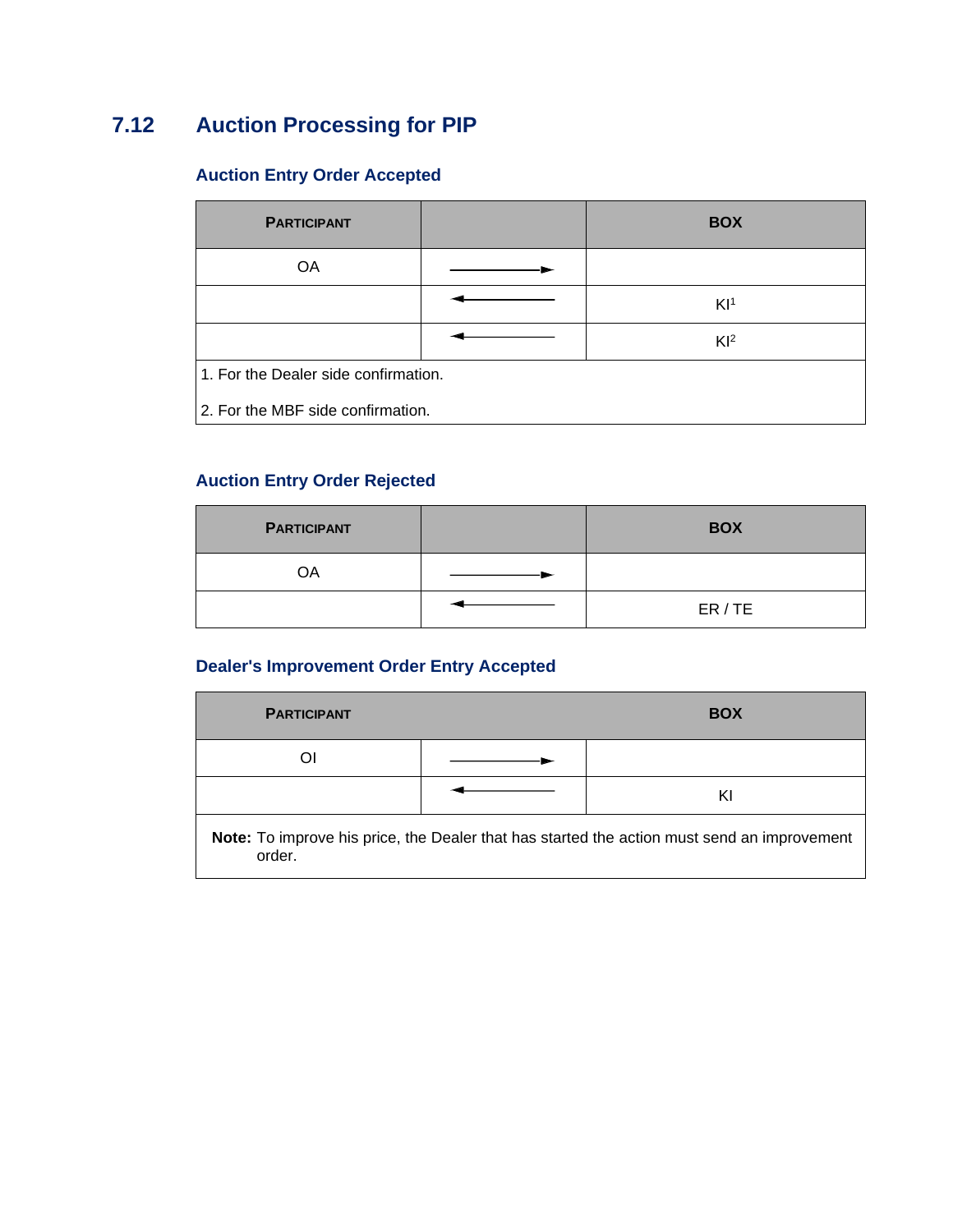### **Improvement Order Entry with End of Auction (no Match or Partial Match at the End of the Auction)**

| <b>PARTICIPANT</b>                                                                 | <b>BOX</b>      |
|------------------------------------------------------------------------------------|-----------------|
| Οl                                                                                 |                 |
|                                                                                    | KI              |
|                                                                                    | End of Auction  |
|                                                                                    | NZ <sup>1</sup> |
| 1. At the end of the auction for the unfilled quantity of the 'Improvement order'. |                 |

### **Improvement Order Entry Rejected**

| <b>PARTICIPANT</b> | <b>BOX</b> |
|--------------------|------------|
| വ                  |            |
|                    | ER/TE      |

### **Participant's Improvement Order Entry Accepted**

| <b>PARTICIPANT</b> | <b>BOX</b> |
|--------------------|------------|
|                    |            |
|                    | r١         |

### **Matching Auction Order Against Itself**

| <b>PARTICIPANT</b>                                                                                                                                                                                                                                                                                                                        |                      | <b>BOX</b> |
|-------------------------------------------------------------------------------------------------------------------------------------------------------------------------------------------------------------------------------------------------------------------------------------------------------------------------------------------|----------------------|------------|
|                                                                                                                                                                                                                                                                                                                                           | Order Type $=$ InitO | NT         |
|                                                                                                                                                                                                                                                                                                                                           | Order Type $=$ InitO | NT         |
| Note: Both NT messages are sent to the originator of the Auction Order. This scenario occurs<br>when the auction ends and there is still quantity left on both sides of the Auction Order.<br>Both trades will be reported as a crossed execution (ID code for Counterpart Participant<br>will be set to the Initiator's Participant ID). |                      |            |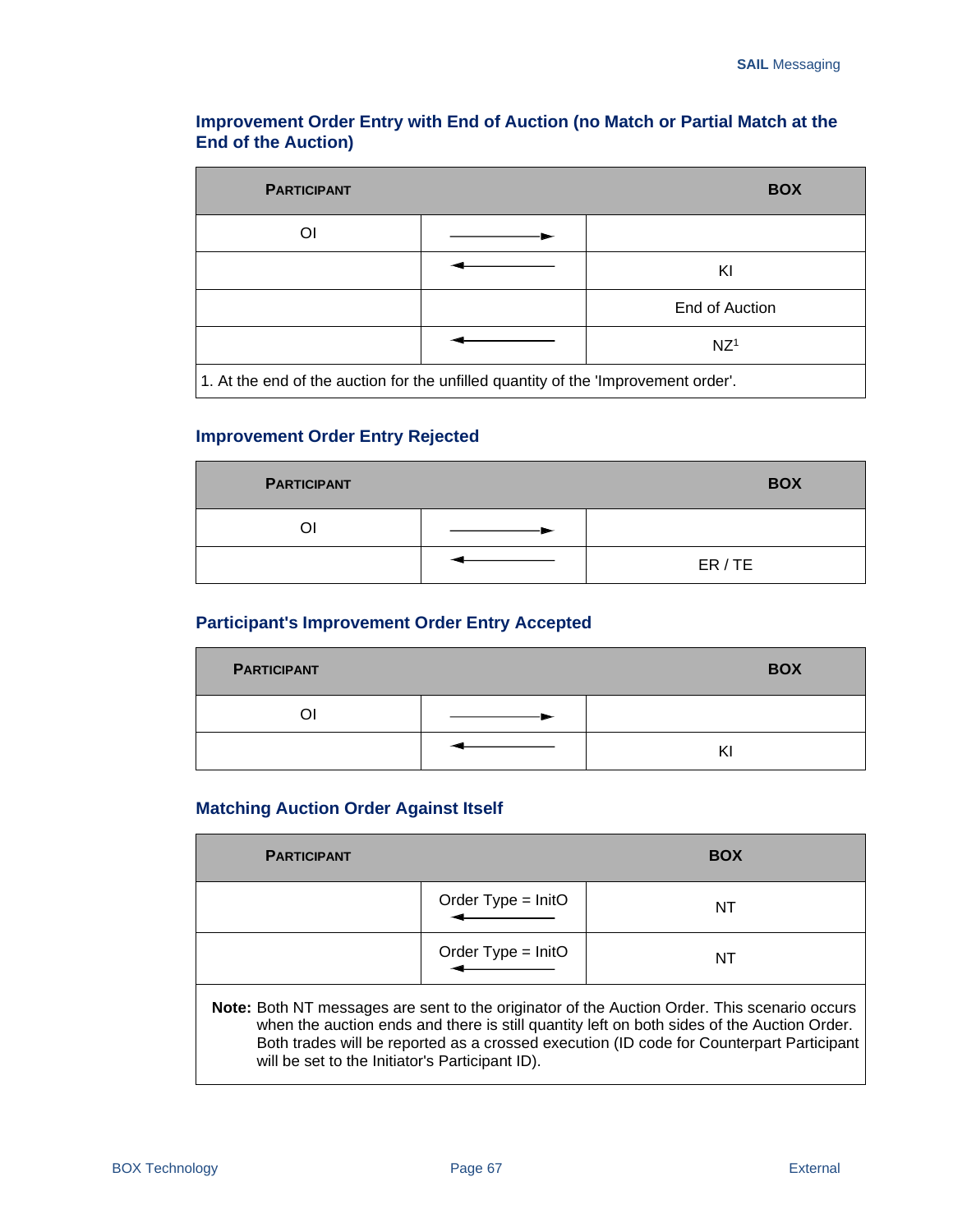### **Auction Entry Order (Client Side) Fully Executed Against an Improvement Order**

| <b>PARTICIPANT</b>                                                                            |                             | <b>BOX</b>      |
|-----------------------------------------------------------------------------------------------|-----------------------------|-----------------|
|                                                                                               | Order Type = $InitO$        | NT <sup>1</sup> |
|                                                                                               | Order Type = Auction Client | NT <sup>2</sup> |
|                                                                                               |                             | $NZ^3$          |
|                                                                                               |                             |                 |
| 1. Sent to the originator of the Auction Entry Order (Client trade)                           |                             |                 |
| 2. Sent to the originator of the improvement order.                                           |                             |                 |
| 3. Sent to the originator of the Auction Entry Order for the cancellation of the dealer side. |                             |                 |

### **Auction Entry Order Executed Against an Improvement Order and Against Itself**

| <b>PARTICIPANT</b> |                                                     | <b>BOX</b>      |
|--------------------|-----------------------------------------------------|-----------------|
|                    | Order Type = InitO                                  | NT <sup>1</sup> |
|                    | Order Type = InitO<br>the control of the control of | NT <sup>1</sup> |
|                    | Order Type = InitO                                  | NT <sup>1</sup> |
|                    | Order Type = Auction Client                         | NT <sup>2</sup> |
|                    |                                                     | $NZ^3$          |

1. Sent to the originator of the Auction Entry Order. Will be reported as a crossed execution (ID code for Counterpart Participant will be set to the Initiator's Participant ID).

2. Sent to the originator of the improvement order.

3. Sent to the originator of the Auction Entry Order for the cancellation of the dealer side.T**his message may be sent before the trade notification to the dealer.**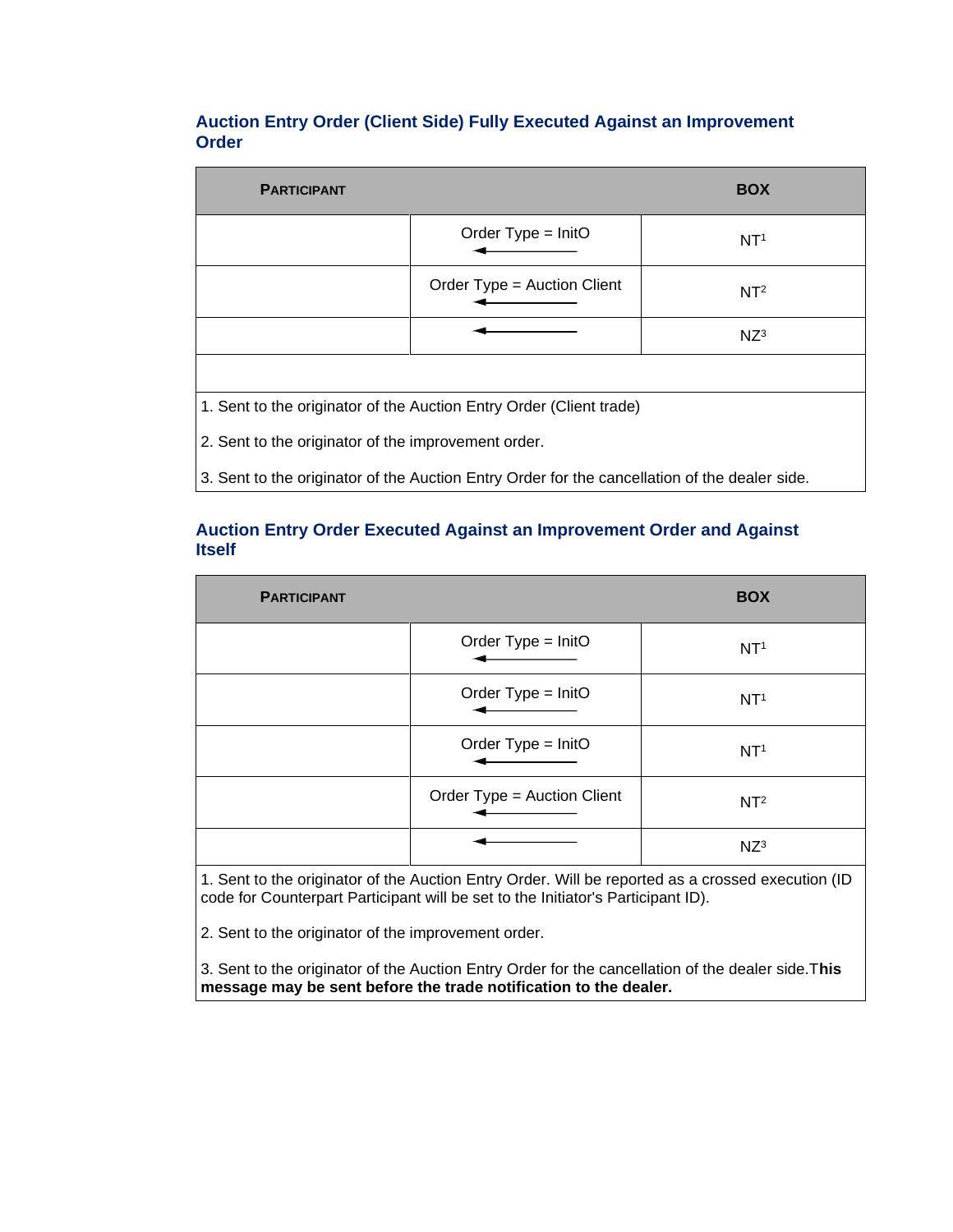| <b>PARTICIPANT</b> |                                                                                                                                                                                 | <b>BOX</b>      |
|--------------------|---------------------------------------------------------------------------------------------------------------------------------------------------------------------------------|-----------------|
|                    | Order $Type = InitO$                                                                                                                                                            | NT <sup>1</sup> |
|                    | Order Type = $InitO$                                                                                                                                                            | NT <sup>1</sup> |
|                    | Order $Type = InitO$                                                                                                                                                            | NT <sup>1</sup> |
|                    | Order Type = Limit                                                                                                                                                              | NT <sup>1</sup> |
|                    |                                                                                                                                                                                 | $NZ^2$          |
|                    | 1. Sent to the originator of the Auction Order. Will be reported as a crossed execution (ID code<br>for Counterpart Participant will be set to the Initiator's Participant ID). |                 |

### **Auction Entry Order Executed Against a Regular Order and Against Itself**

2. Sent to the originator of the Auction Order for the cancellation of the dealer side. T**his message may be sent before the trade notification to the dealer.**

### **Entering Regular Order which Stops the Auction (1)**

| <b>PARTICIPANT</b>                                                                                                                          |                      | <b>BOX</b>     |
|---------------------------------------------------------------------------------------------------------------------------------------------|----------------------|----------------|
| OE.                                                                                                                                         |                      |                |
|                                                                                                                                             |                      | KE             |
|                                                                                                                                             |                      | End of Auction |
|                                                                                                                                             | Order Type = $InitO$ | NT             |
|                                                                                                                                             | Order Type = $InitO$ | NT             |
| Note: Both NT messages are sent to the originator of the Auction Order.<br>An Incoming Order is put in the Book; Auction Order is executed. |                      |                |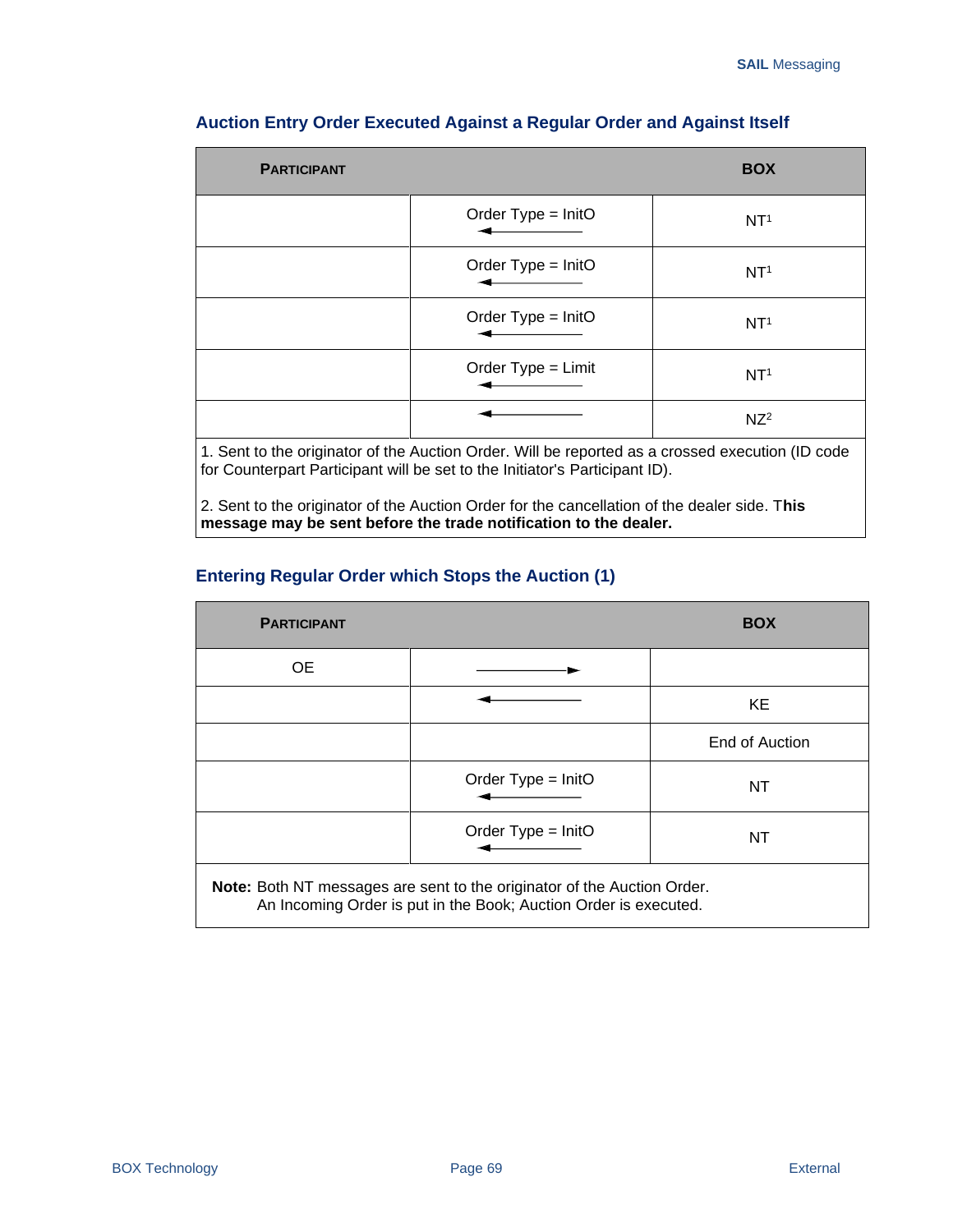## **Entering Regular Order which Stops the Auction (2)**

| <b>PARTICIPANT</b>                                                                                                      |                                 | <b>BOX</b>      |
|-------------------------------------------------------------------------------------------------------------------------|---------------------------------|-----------------|
| <b>OE</b>                                                                                                               |                                 |                 |
|                                                                                                                         |                                 | KE              |
|                                                                                                                         |                                 | End of Auction  |
|                                                                                                                         | Order Type = InitO              | NT <sup>1</sup> |
|                                                                                                                         | Order Type = Limit or Top Order | NT <sup>2</sup> |
|                                                                                                                         |                                 | NZ              |
| Note: An Incoming Order is Fully Executed Against the Auction Order.<br>1. Sent to the originator of the Auction Order. |                                 |                 |
| 2. Sent to the originator of the Regular Order.                                                                         |                                 |                 |

### **Entering an Auction Entry Order Refused Because there are not Enough Market Makers on the Broker Side**

| <b>PARTICIPANT</b> | <b>BOX</b> |
|--------------------|------------|
| OA                 |            |
|                    | ER         |

### **Re-initialization of Memory Server (After a Server Failure)**

 $\overline{a}$ 

| <b>PARTICIPANT</b>     |                                                                                            | <b>BOX</b> |
|------------------------|--------------------------------------------------------------------------------------------|------------|
|                        |                                                                                            | ΝZ         |
| memory server failure. | Note: One message OI for each instrument for which there was an Auction at the time of the |            |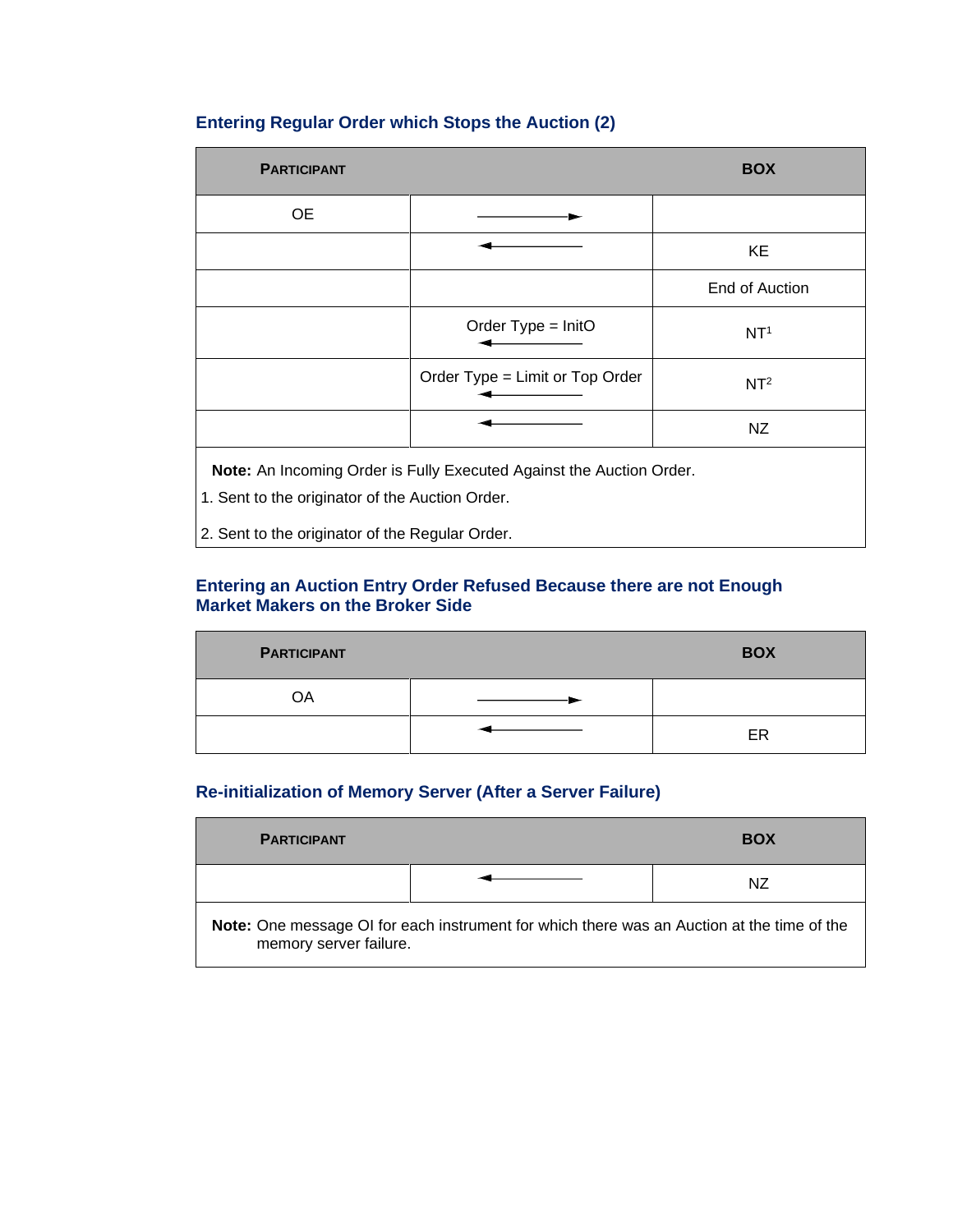# **7.13 Auction Processing for Solicitation and Facilitation**

| <b>PARTICIPANT</b>      |                                                              | <b>BOX</b>      |
|-------------------------|--------------------------------------------------------------|-----------------|
| <b>OA</b>               | Special Price Term = B<br>(Solicitation) or C (Facilitation) |                 |
|                         |                                                              | K1 <sup>1</sup> |
|                         |                                                              | $Kl^2$          |
|                         | Trade Type = $B$ or $C$                                      | NT <sup>1</sup> |
|                         | Trade Type = $B$ or $C$                                      | NT <sup>2</sup> |
| 1. For the Dealer side. |                                                              |                 |
| 2. For the MBF side.    |                                                              |                 |

# **Solicitation or Facilitation Auction Accepted and Traded**

### **Solicitation or Facilitation Auction Accepted and Cancelled**

| <b>PARTICIPANT</b>      |                                                              | <b>BOX</b>      |
|-------------------------|--------------------------------------------------------------|-----------------|
| OA                      | Special Price Term = B<br>(Solicitation) or C (Facilitation) |                 |
|                         |                                                              | K1 <sup>1</sup> |
|                         |                                                              | $Kl^2$          |
| XI                      |                                                              |                 |
|                         |                                                              | KY <sup>1</sup> |
|                         |                                                              | KY <sup>2</sup> |
|                         |                                                              |                 |
| 1. For the Dealer side. |                                                              |                 |
| 2. For the MBF side.    |                                                              |                 |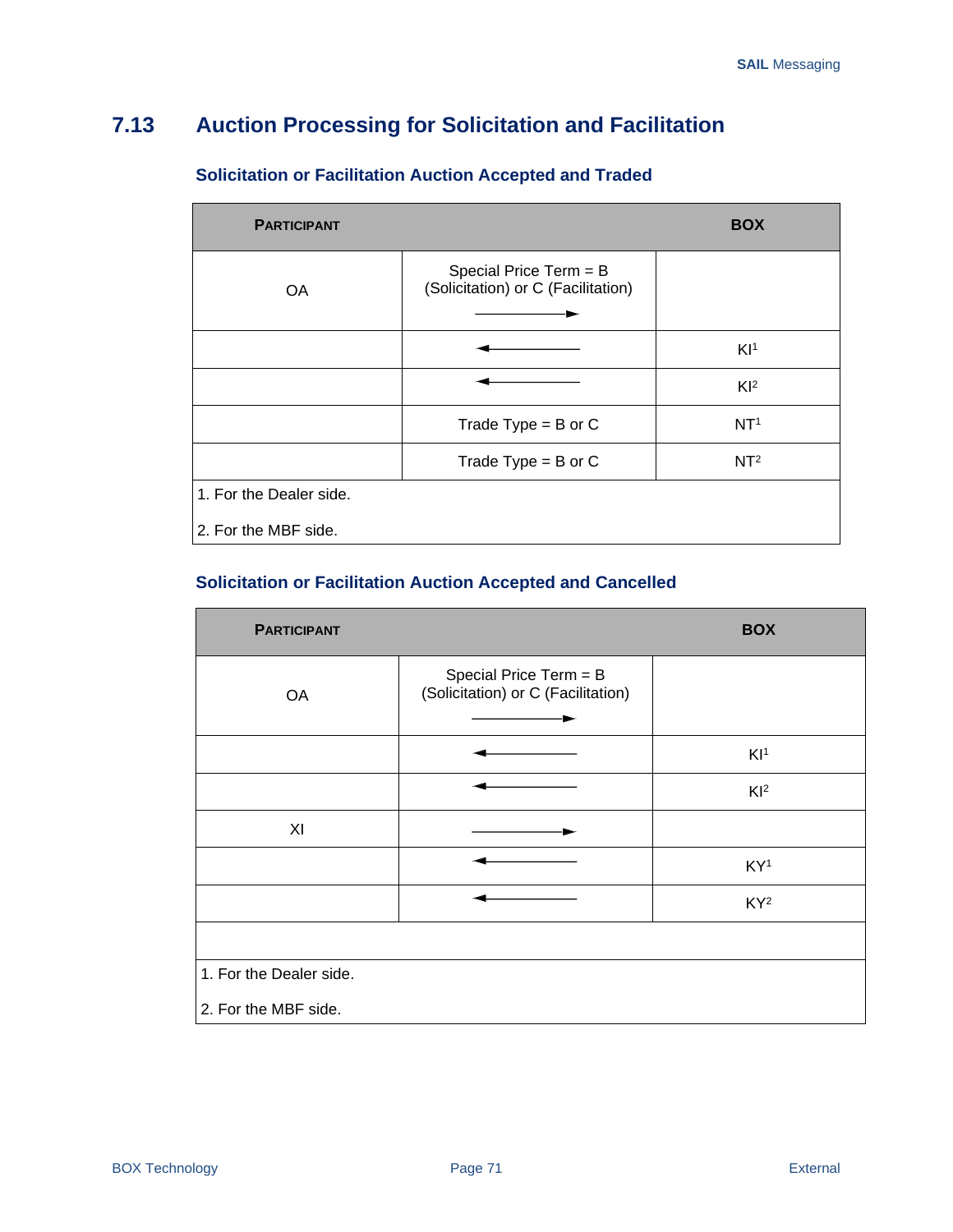# **7.14 Floor Trade Entry**

| <br><b>PARTICIPANT</b> |                                         | <b>BOX</b>      |
|------------------------|-----------------------------------------|-----------------|
| OA                     | Special Price Term = R (Floor<br>Trade) |                 |
|                        |                                         | K1 <sup>1</sup> |
|                        |                                         | Kl <sup>2</sup> |
|                        |                                         | NT <sup>1</sup> |
|                        |                                         | NT <sup>2</sup> |
|                        |                                         |                 |
| 1. For the MBF side.   |                                         |                 |
| 2. For the Dealer.     |                                         |                 |

# **7.15 Floor Trade Entry with Leg Prices**

| <b>PARTICIPANT</b>      |                                         | <b>BOX</b>      |
|-------------------------|-----------------------------------------|-----------------|
| <b>OT</b>               | Special Price Term = R (Floor<br>Trade) |                 |
|                         |                                         | KT <sup>1</sup> |
|                         |                                         | KT <sup>2</sup> |
|                         |                                         | NT <sup>1</sup> |
|                         |                                         | NT <sup>2</sup> |
|                         | One for each individual leg             | NL <sup>1</sup> |
|                         | One for each individual leg             | NL <sup>2</sup> |
|                         |                                         |                 |
| 1. For the MBF side.    |                                         |                 |
| 2. For the Dealer side. |                                         |                 |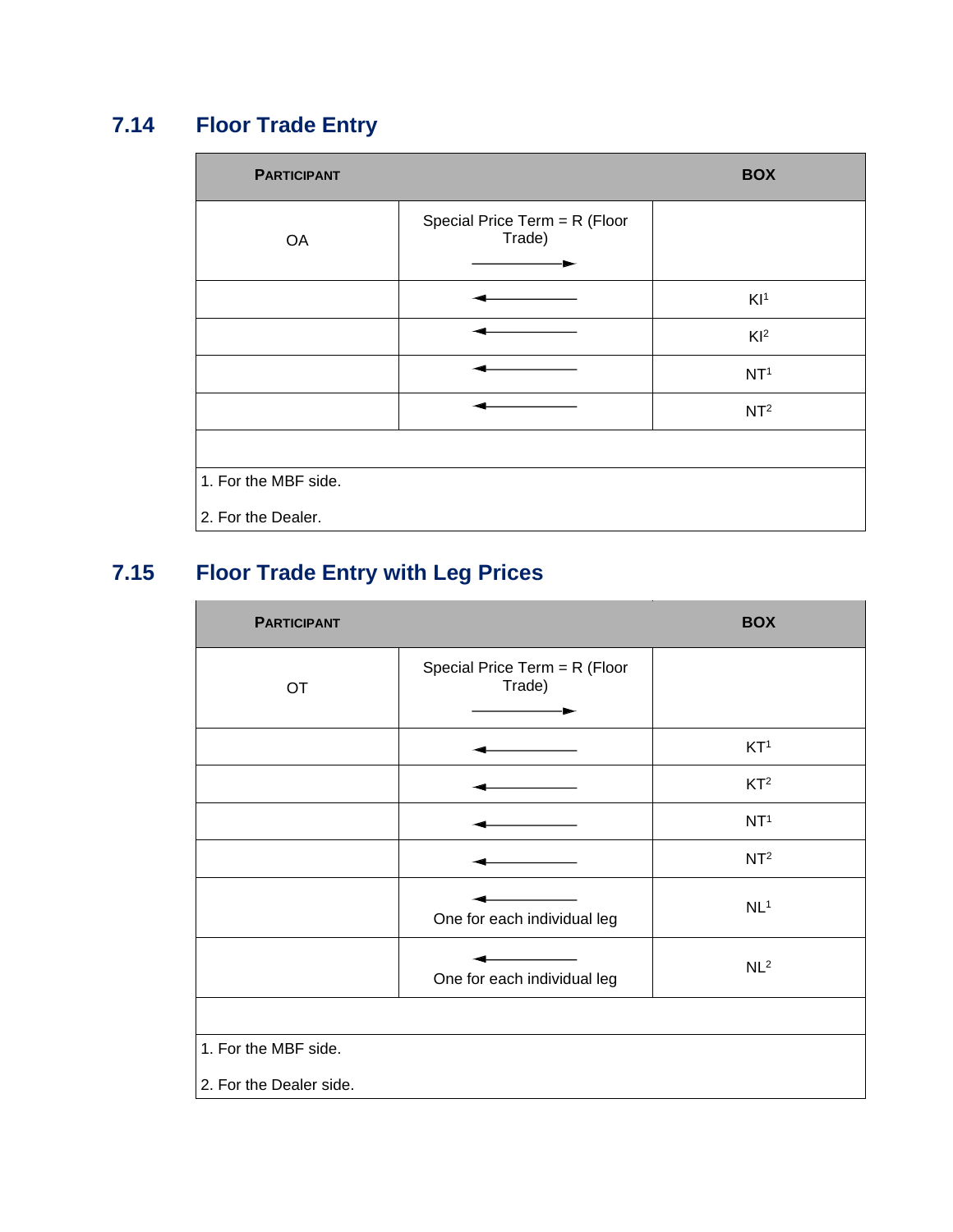# **7.16 Indication Of Interest Entry**

| <b>PARTICIPANT</b> |                                                  | <b>BOX</b>                  |
|--------------------|--------------------------------------------------|-----------------------------|
| OE.                | Special Price Term = A<br>(IndicationOfInterest) |                             |
|                    |                                                  | <b>KE (Status Received)</b> |

# **7.17 Customer Cross Order**

### **Customer Cross Order Accepted and Traded**

| <b>PARTICIPANT</b>    |                          | <b>BOX</b>      |
|-----------------------|--------------------------|-----------------|
| OA                    | Special Price Term = $X$ |                 |
|                       |                          | K1 <sup>1</sup> |
|                       |                          | $Kl^2$          |
|                       | Trade Type = $D$         | NT <sup>1</sup> |
|                       | Trade Type = $D$         | NT <sup>2</sup> |
| 1. For the Buy side.  |                          |                 |
| 2. For the Sell side. |                          |                 |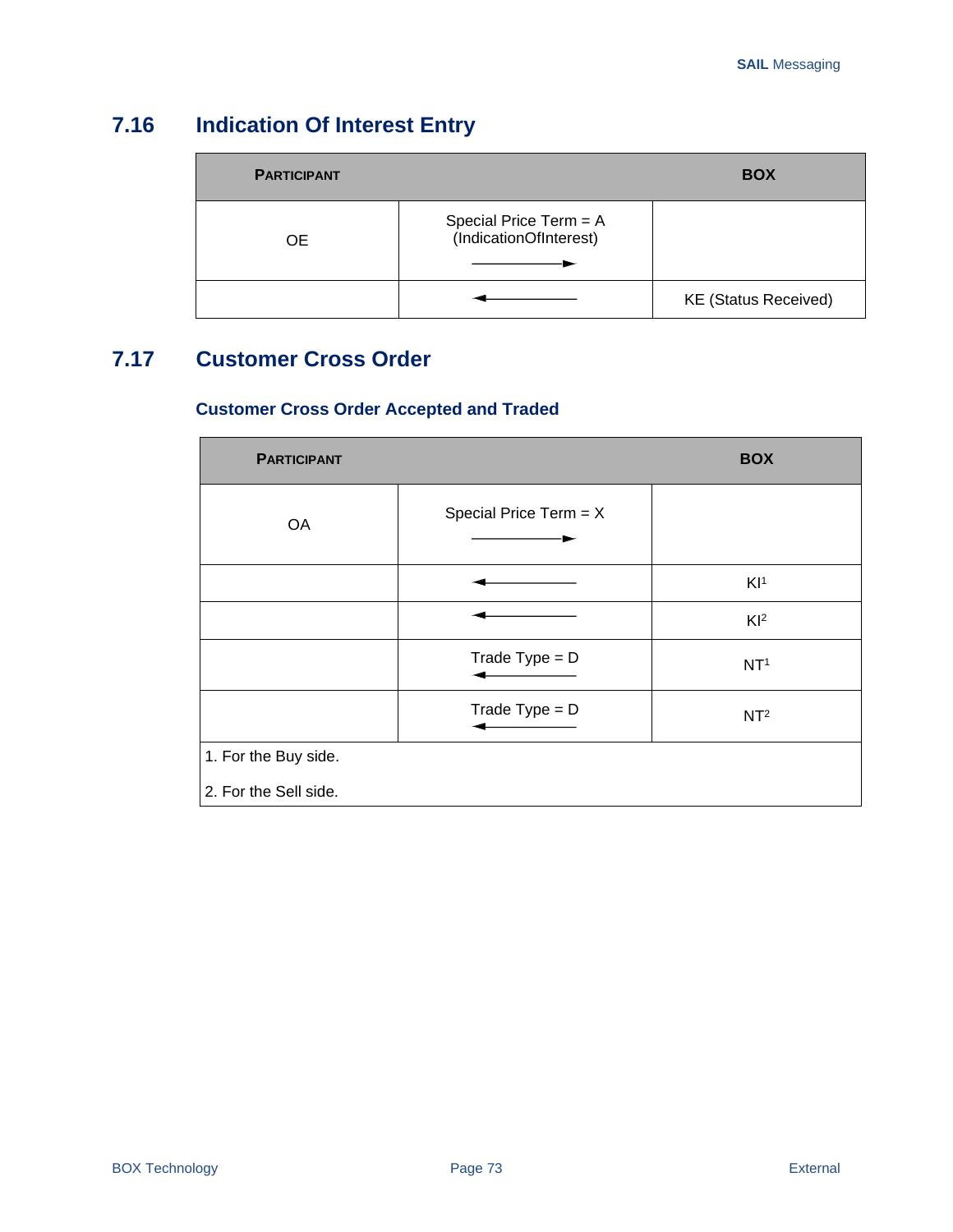# **7.18 Processing of Order Exposition and Routing**

| <b>PARTICIPANT</b> |                                                                  | <b>BOX</b> |
|--------------------|------------------------------------------------------------------|------------|
| OE <sup>1</sup>    | <b>IML Handling = Normal Order</b>                               |            |
|                    | Order Status = Exposed                                           | KE.        |
|                    |                                                                  | NT         |
|                    | 1. The price of the order may potentially cause a trade through. |            |

### **Entering an Order that gets Exposed and then gets Filled in BOX**

### **Entering an Order that gets Exposed and then gets routed to an Away Exchange - the order gets traded**

| <b>PARTICIPANT</b> |                                    | <b>BOX</b>      |
|--------------------|------------------------------------|-----------------|
| OE <sup>1</sup>    | <b>IML Handling = Normal Order</b> |                 |
|                    | Order Status = Exposed             | <b>KE</b>       |
|                    | Order Status = Routed              | KE <sup>2</sup> |
|                    |                                    | NT <sup>3</sup> |

**Note:** The order is Totally Traded.

1. The price of the order may potentially cause a trade through because BOX is not at NBBO.

2. The 'Order ID' field takes a value that is different from the one sent in the previous KE Message.

3. Sent to the originator of the order for the trade done at the away Exchange.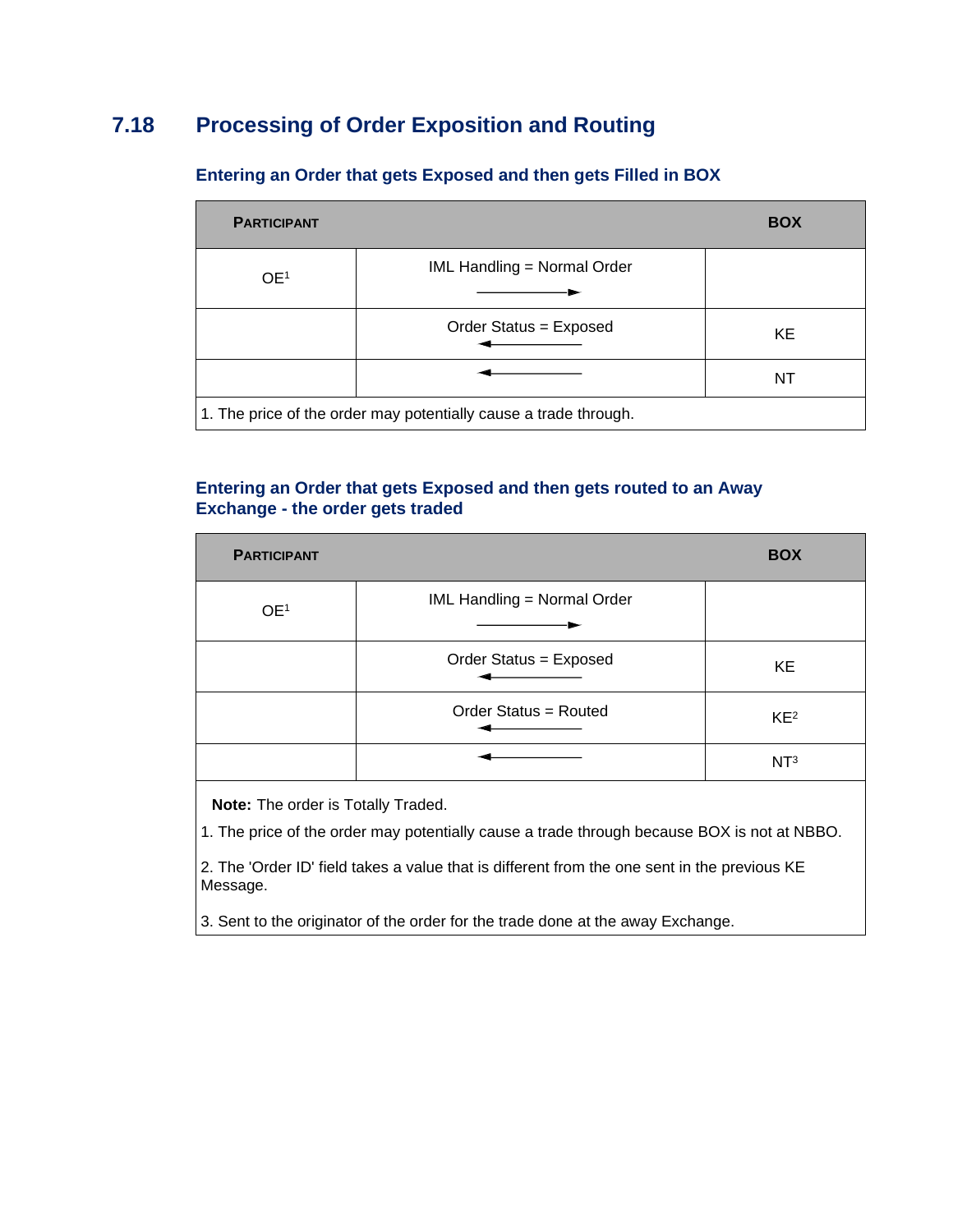### **Entering an Order that gets Exposed and then gets routed to an Away Exchange - the order gets cancelled**

| <b>PARTICIPANT</b> |                                    | <b>BOX</b>      |
|--------------------|------------------------------------|-----------------|
| OE <sup>1</sup>    | <b>IML Handling = Normal Order</b> |                 |
|                    | Order Status = Exposed             | KE              |
|                    | Order Status = Routed              | KE <sup>2</sup> |
|                    | Order Status = Cancelled           | KE <sup>3</sup> |

**Note:** The order is not Traded (Cancelled or Timed-out).

1. The price of the order may potentially cause a trade through because BOX is not at NBBO.

2. The 'Order ID' field takes a value that is different from the one sent in the previous KE Message.

3. The order is cancelled or not traded before the time-out period.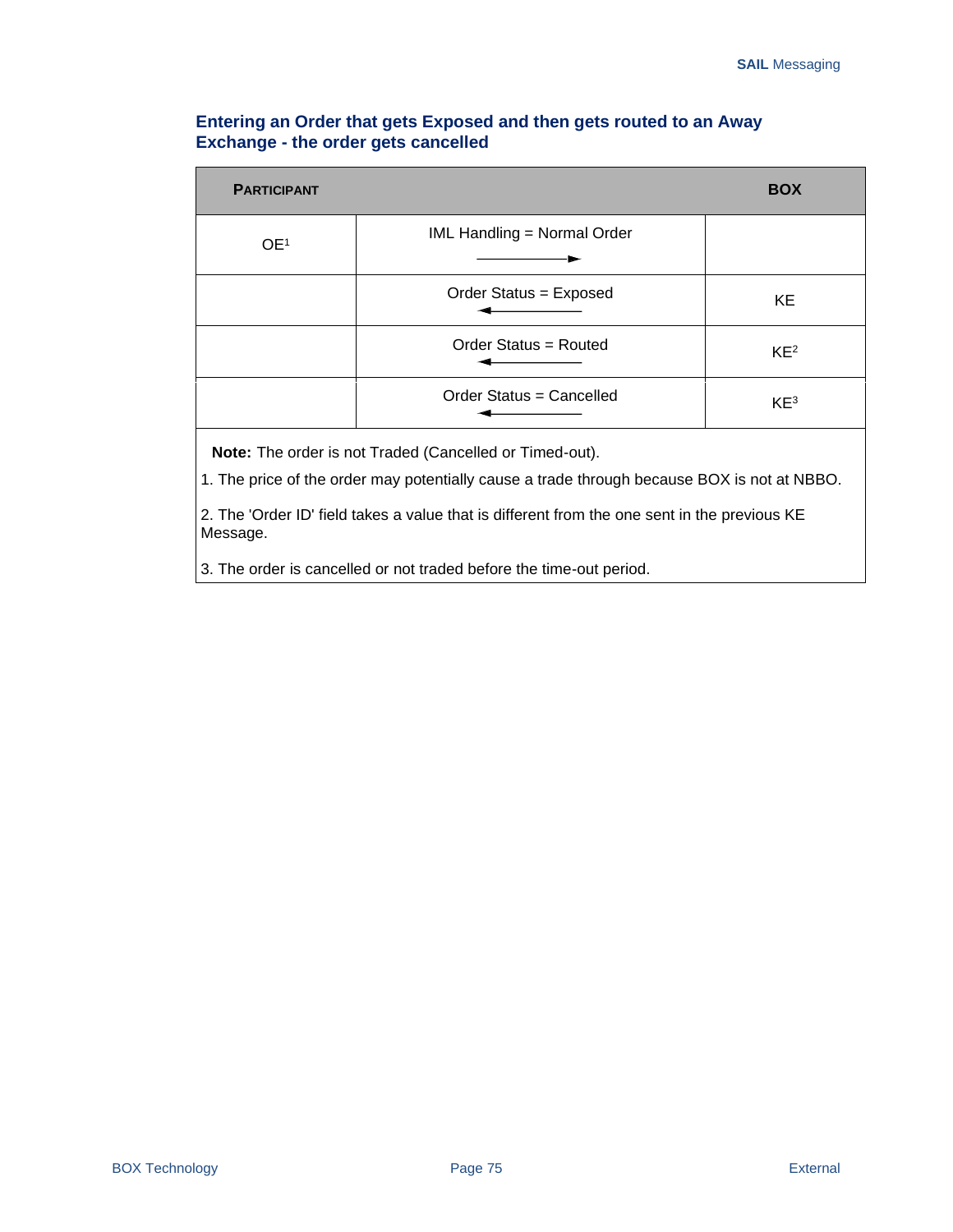### **Entering an Order that gets Exposed and then gets routed to an Away Exchange - the order is partially traded**

| <b>PARTICIPANT</b> |                                    | <b>BOX</b>      |
|--------------------|------------------------------------|-----------------|
| OE <sup>1</sup>    | <b>IML Handling = Normal Order</b> |                 |
|                    | Order Status = Exposed             | KE              |
|                    | Order Status = Routed              | KE <sup>2</sup> |
|                    |                                    | NT <sup>3</sup> |
|                    | Order Status = Booked or Exposed   | KE <sup>4</sup> |

**Note:** The Order is Partially Traded and Re-booked in BOX.

1. The price of the order may potentially cause a trade through because BOX is not at NBBO.

2. The 'Order ID' field takes a value that is different from the one sent in the previous KE Message.

3. Sent to the originator of the order for the trade done at the away Exchange.

4. The remaining quantity is re-booked in BOX with a new 'Order ID'. This order may be exposed a second time.

### **Entering an Order that gets Exposed and then Booked in BOX**

| <b>PARTICIPANT</b> |                                                                                        | <b>BOX</b>      |
|--------------------|----------------------------------------------------------------------------------------|-----------------|
| OE <sup>1</sup>    | <b>IML Handling = Normal Order</b>                                                     |                 |
|                    | Order Status = Exposed                                                                 | <b>KE</b>       |
|                    | Order Status = Booked                                                                  | KE <sup>2</sup> |
|                    | Note: This situation occurs when the order is no longer causing a trade through at the |                 |

der is no longer causing a trade through at the end of the exposition phase because the NBBO has changed.

1. The price of the order may potentially cause a trade through because BOX is not at NBBO.

2. The order is assigned a new 'Order ID'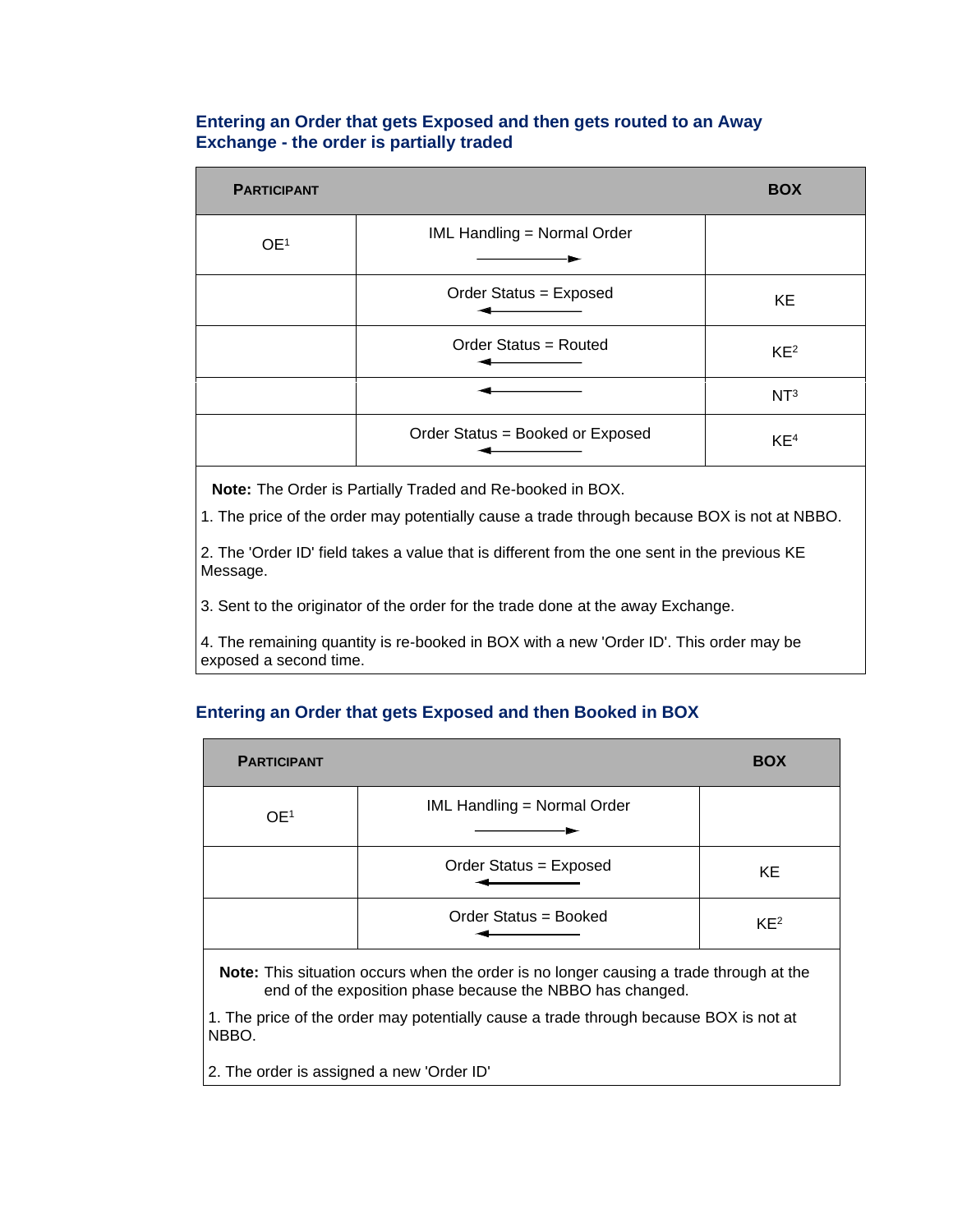| <b>PARTICIPANT</b> |                                                                                       | <b>BOX</b> |
|--------------------|---------------------------------------------------------------------------------------|------------|
| OE <sup>1</sup>    | IML Handling = No IML Routing                                                         |            |
|                    | Order Status = Exposed                                                                | KE.        |
|                    | Order Status = Eliminated                                                             | KE.        |
| NBBO.              | 1. The price of the order may potentially cause a trade through because BOX is not at |            |

### **Entering an Order that gets Exposed and then gets Cancelled (no IML Routing)**

### **Entering an Order that gets Exposed and then gets routed to an Away Exchange - the order is modified**

| <b>PARTICIPANT</b> |                                    | <b>BOX</b>      |
|--------------------|------------------------------------|-----------------|
| OE <sup>1</sup>    | <b>IML Handling = Normal Order</b> |                 |
|                    | Order Status = Exposed             | KE              |
|                    | Order Status = Routed              | KE <sup>2</sup> |
| <b>OM</b>          |                                    |                 |
|                    | Order Status = Cancelled           | KE <sup>3</sup> |
|                    | Order Status = Booked or Exposed   | KM <sup>4</sup> |

**Note:** The Order is Modified by the BOX Participant.

1. The price of the order may potentially cause a trade through because BOX is not at NBBO.

2. The 'Order ID' field takes a value that is different from the one sent in the previous KE Message.

3. Contains the 'User Sequence ID' of the original order, not the one specified in the order modification message.

4. The new order is re-booked in BOX with a new 'Order ID' and may be exposed a second time.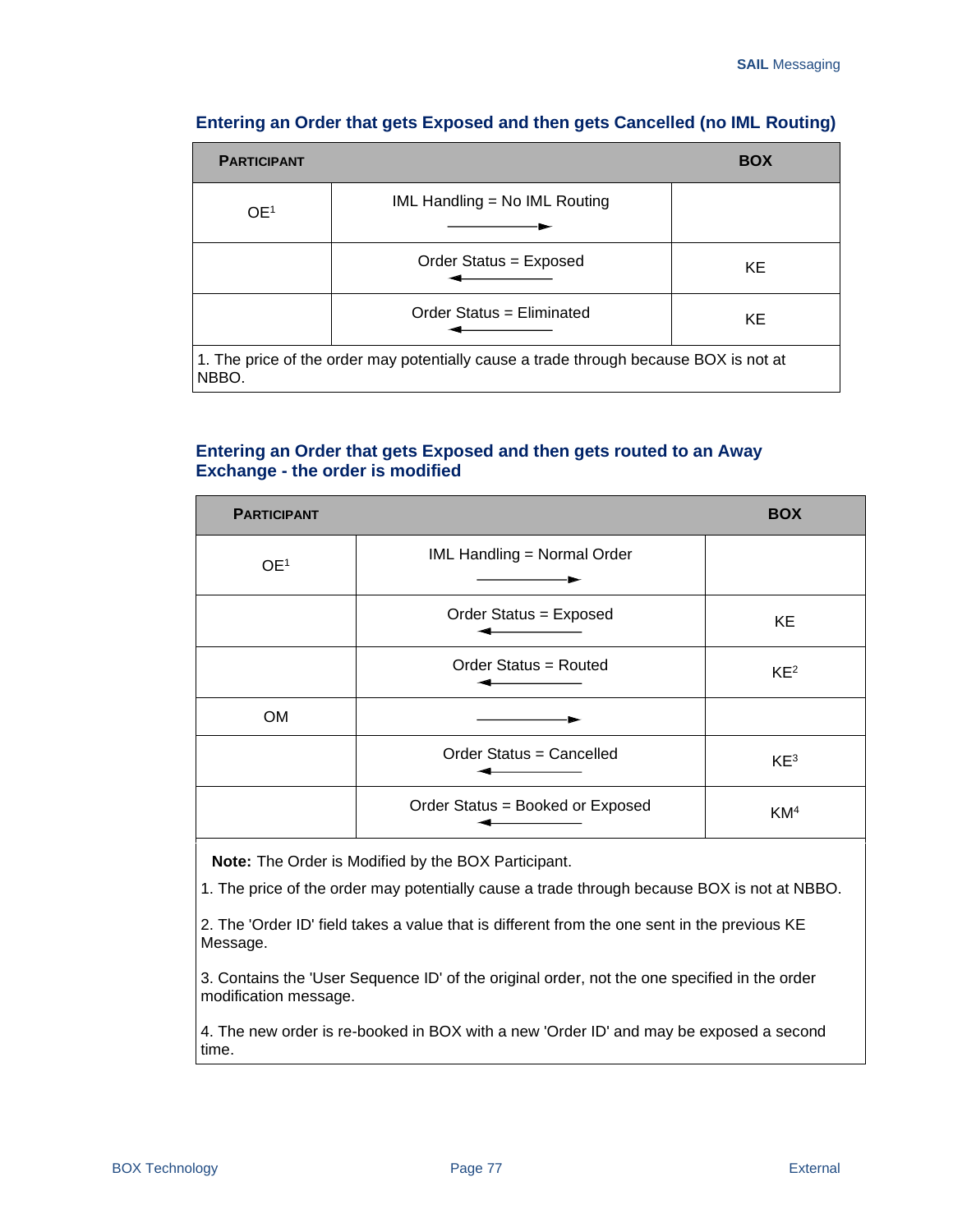# **7.19 Directed/Routed Order Processing**

# **Participant Registering as an Executive Participant**

| <b>SUBMITTING PARTICIPANT</b> |  |  | <b>EXECUTING PARTICIPANT</b> |     |
|-------------------------------|--|--|------------------------------|-----|
|                               |  |  |                              | RF. |
|                               |  |  |                              |     |

### **Sending a Routed Order or Directed Order (not GDO) that gets Accepted and Transformed into a PIP Auction Order**

| <b>SUBMITTING PARTICIPANT</b> |                              | <b>EXECUTING PARTICIPANT</b> |  |           |
|-------------------------------|------------------------------|------------------------------|--|-----------|
| <b>OE</b>                     | SPT = Directed<br>Order      |                              |  |           |
|                               | Order Status $=$<br>Directed | KE                           |  |           |
|                               |                              | <b>ND</b>                    |  |           |
|                               |                              |                              |  | <b>OD</b> |
|                               |                              | KE                           |  |           |
|                               |                              | KI                           |  |           |
|                               |                              | <b>NT</b>                    |  |           |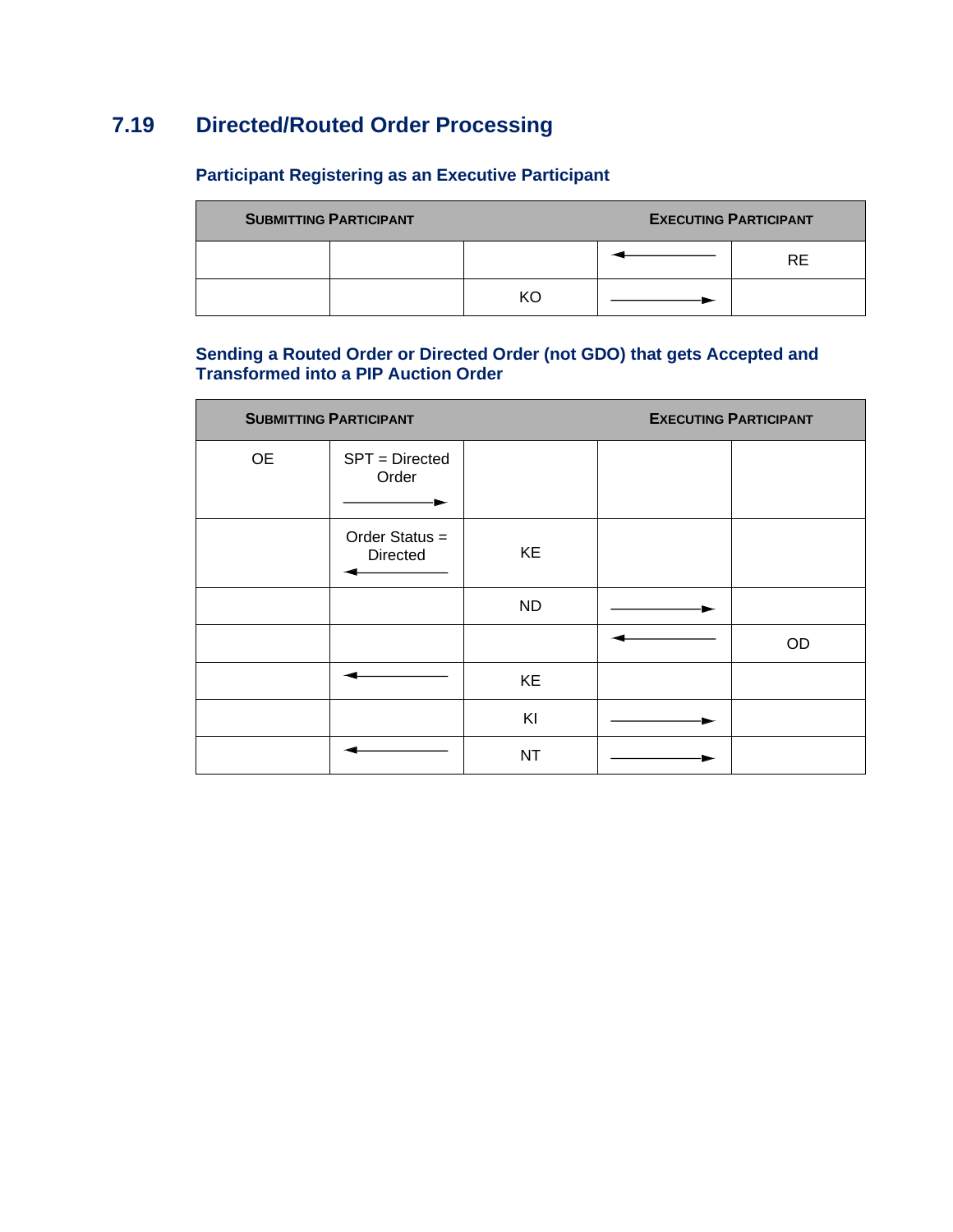| <b>SUBMITTING PARTICIPANT</b> |                                                                                                                                                                             | <b>EXECUTING PARTICIPANT</b> |           |
|-------------------------------|-----------------------------------------------------------------------------------------------------------------------------------------------------------------------------|------------------------------|-----------|
| <b>OE</b>                     | SPT = Directed<br>Order                                                                                                                                                     |                              |           |
|                               | Order Status =<br><b>Directed</b>                                                                                                                                           | KE                           |           |
|                               |                                                                                                                                                                             | ND                           |           |
|                               |                                                                                                                                                                             | NU <sup>1</sup>              |           |
|                               |                                                                                                                                                                             |                              | <b>OD</b> |
|                               |                                                                                                                                                                             | NU <sup>2</sup>              |           |
|                               |                                                                                                                                                                             | KE                           |           |
|                               |                                                                                                                                                                             | KI                           |           |
|                               |                                                                                                                                                                             | <b>NT</b>                    |           |
| 2. EP's quote is un-shelved.  | 1. The DO is executable against the NBBO and the EP has a quote at NBBO on the opposite<br>side of the DO. EP's quote is shelved (no shelving for Complex Order Instrument) |                              |           |

# **Sending a GDO that gets Accepted and Transformed into a PIP Auction Order**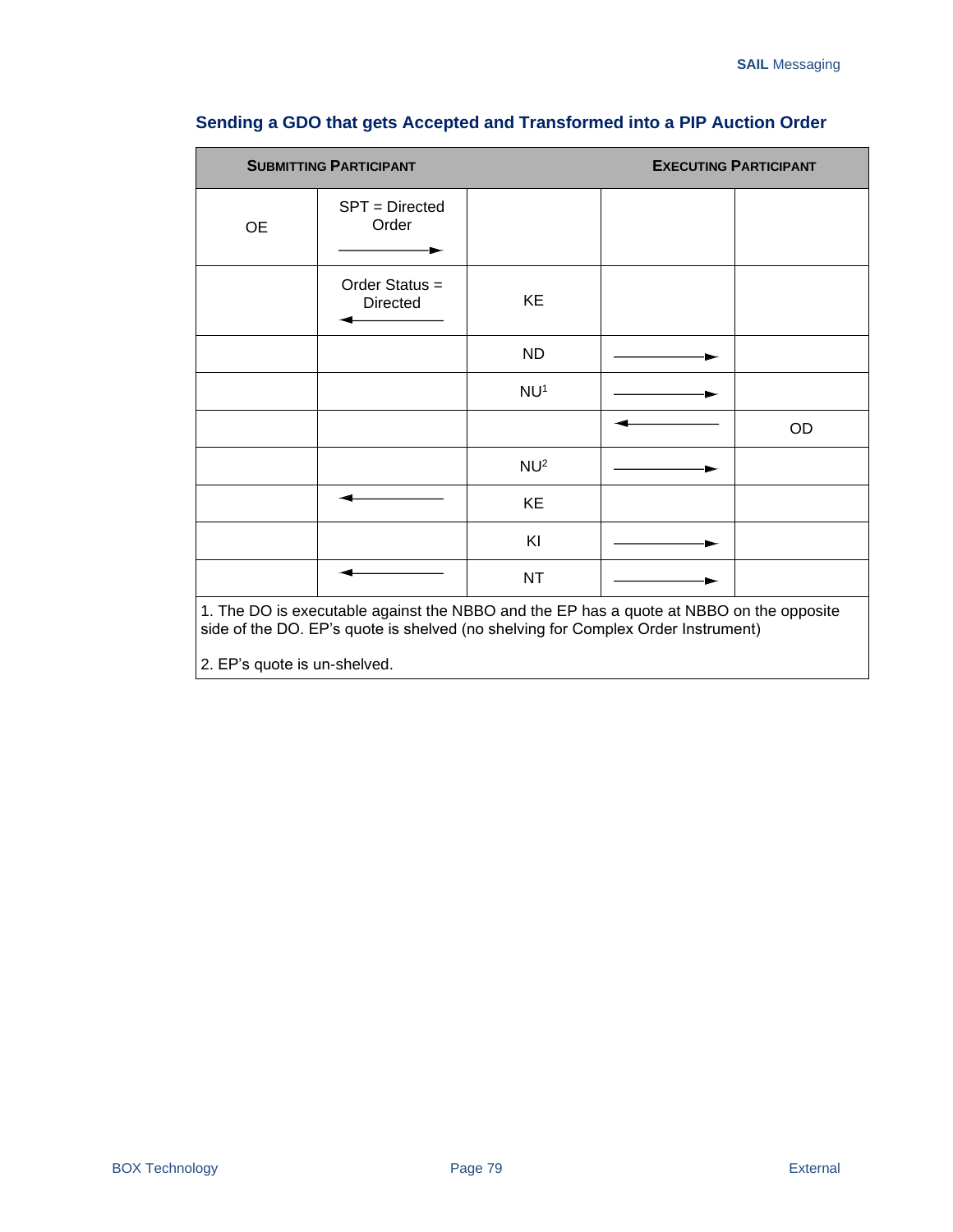#### **Sending a Routed Order or Directed Order (not GDO) that gets Accepted and Transformed into a PIP Auction Order that gets Improved**

| <b>SUBMITTING PARTICIPANT</b> |                                   |           | <b>EXECUTING PARTICIPANT</b> |                |
|-------------------------------|-----------------------------------|-----------|------------------------------|----------------|
| OE                            | SPT = Directed<br>Order           |           |                              |                |
|                               | Order Status =<br><b>Directed</b> | KE        |                              |                |
|                               |                                   | <b>ND</b> |                              |                |
|                               |                                   |           |                              | OD             |
|                               |                                   | KE        |                              |                |
|                               |                                   | KI        |                              |                |
|                               |                                   |           |                              | O <sub>l</sub> |
|                               |                                   | KI        |                              |                |
|                               |                                   | <b>NT</b> |                              |                |

### **Sending a Routed Order or Directed Order that gets Refused by the EP (not a GDO)**

| <b>SUBMITTING PARTICIPANT</b>         |                                   | <b>EXECUTING PARTICIPANT</b> |    |
|---------------------------------------|-----------------------------------|------------------------------|----|
| <b>OE</b>                             | $SPT = Directed$<br>Order         |                              |    |
|                                       | Order Status =<br><b>Directed</b> | KE                           |    |
|                                       |                                   | ND.                          |    |
|                                       |                                   |                              | KQ |
|                                       | Order Status =<br>Exposed         | KE <sup>1</sup>              |    |
| 1. In response to the Directed Order. |                                   |                              |    |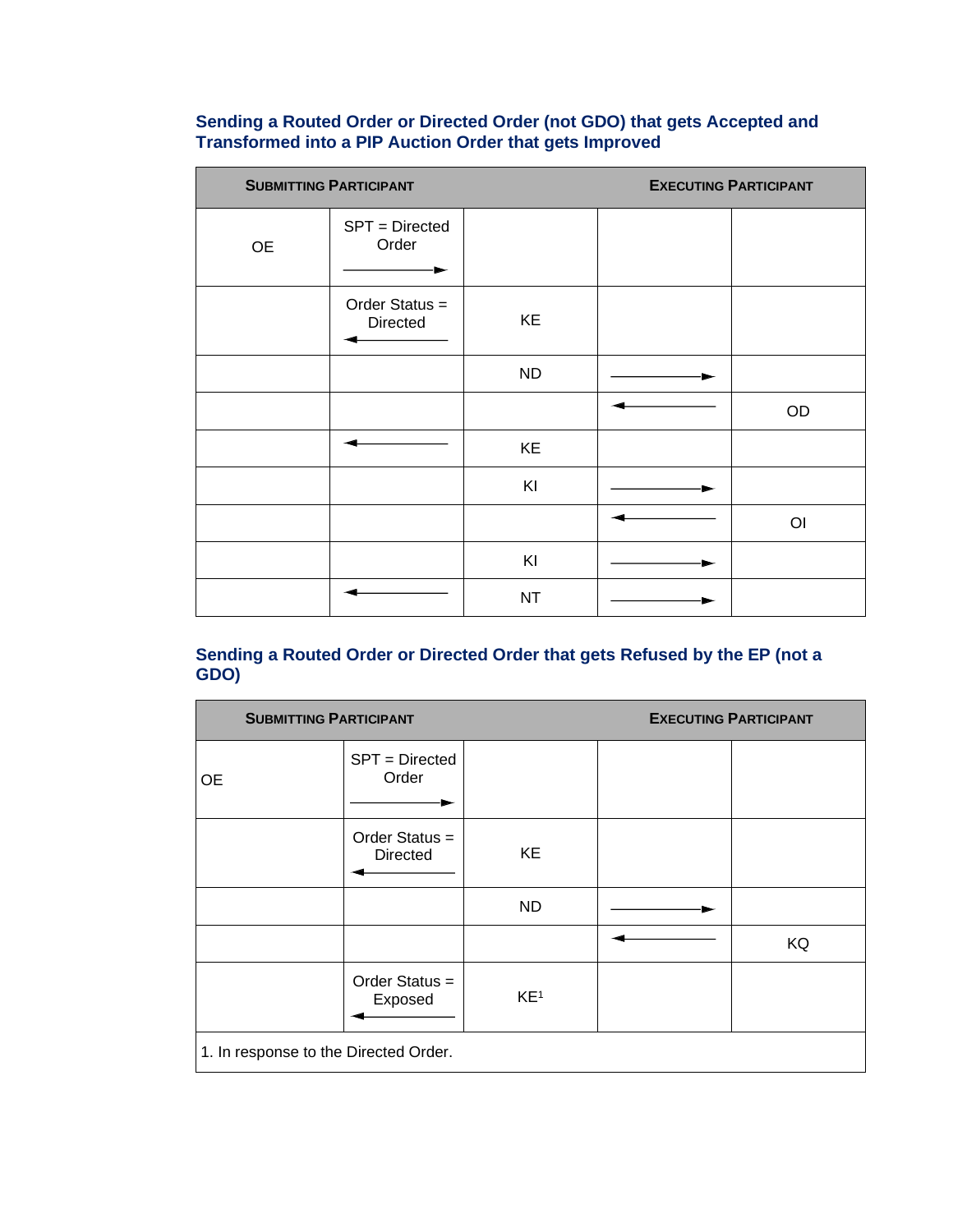| <b>SUBMITTING PARTICIPANT</b>                                                                                                     |                                   |                 |  | <b>EXECUTING PARTICIPANT</b> |
|-----------------------------------------------------------------------------------------------------------------------------------|-----------------------------------|-----------------|--|------------------------------|
| <b>OE</b>                                                                                                                         | SPT = Directed<br>Order           |                 |  |                              |
|                                                                                                                                   | Order Status =<br><b>Directed</b> | KE              |  |                              |
|                                                                                                                                   |                                   | <b>ND</b>       |  |                              |
|                                                                                                                                   |                                   | NU <sup>1</sup> |  |                              |
|                                                                                                                                   |                                   |                 |  | KQ                           |
|                                                                                                                                   | Order Status =<br>Exposed         | KE <sup>2</sup> |  |                              |
|                                                                                                                                   |                                   | NT <sup>3</sup> |  |                              |
|                                                                                                                                   |                                   | NU <sup>4</sup> |  |                              |
| 1. The DO is executable against the NBBO and the EP has a quote at NBBO on the opposite<br>side of the DO. EP's quote is shelved. |                                   |                 |  |                              |

### **Sending a GDO that gets Refused by the EP**

2. In response to the Directed Order.

3. The DO trades against booked order and/or against EP's quote.

4. Any remaining quantity from the EP's quote is un-shelved and put back in the BOX book.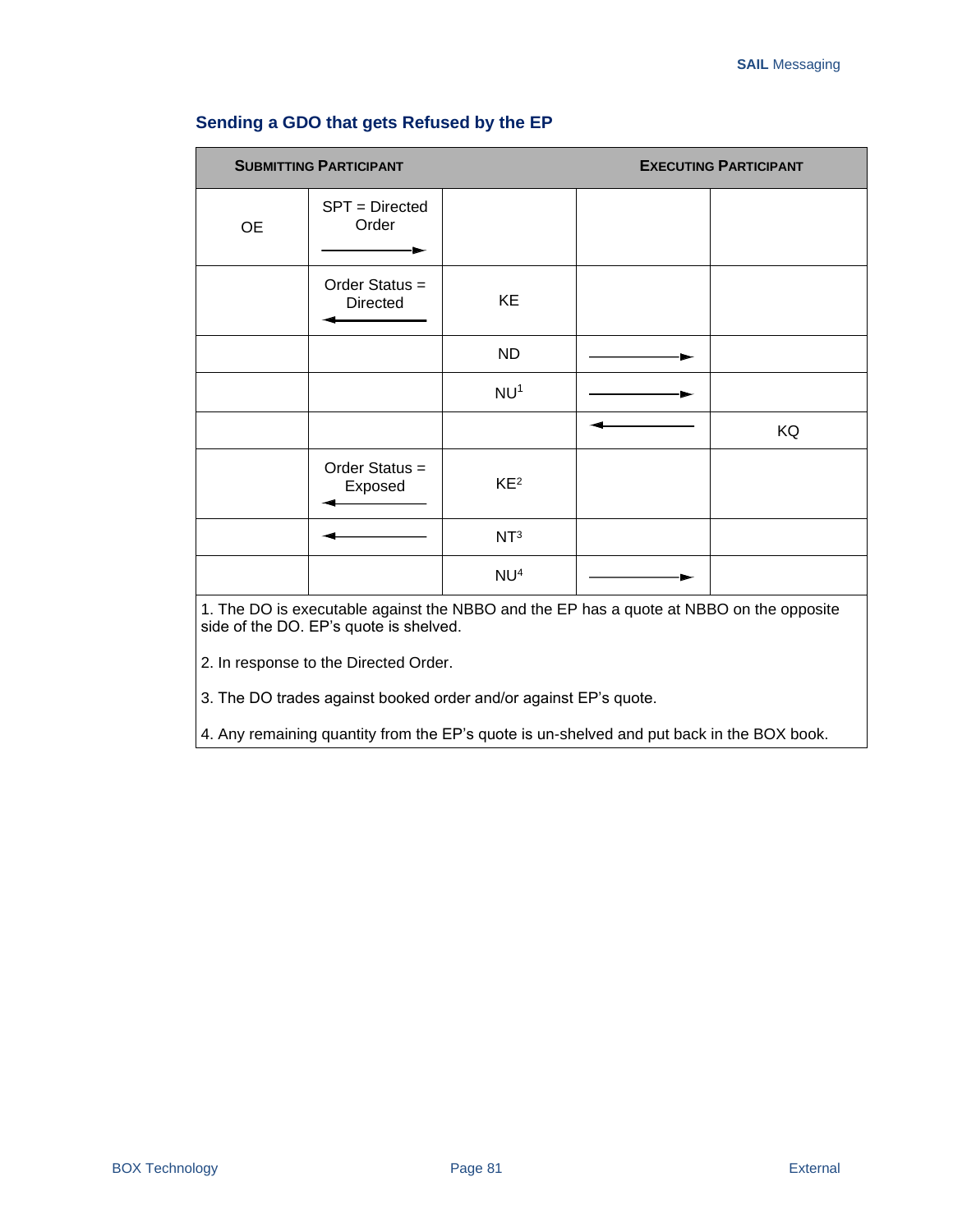### **Canceling a Directed/Routed Order (not GDO)**

| <b>SUBMITTING PARTICIPANT</b>                                                                                 |                             |           | <b>EXECUTING PARTICIPANT</b> |  |
|---------------------------------------------------------------------------------------------------------------|-----------------------------|-----------|------------------------------|--|
| 0E                                                                                                            | SPT = Directed Order        |           |                              |  |
|                                                                                                               | Order Status = Directed     | KE        |                              |  |
|                                                                                                               |                             | ND.       |                              |  |
| XE                                                                                                            |                             |           |                              |  |
|                                                                                                               | Order Status =<br>Cancelled | KZ.       |                              |  |
|                                                                                                               |                             | <b>NC</b> |                              |  |
| Note: A Directed/Routed order may be cancelled before the EP has responded and before<br>the time-out period. |                             |           |                              |  |

### **Modifying a DirecteModifying a Directed Order (not GDO)**

| <b>SUBMITTING PARTICIPANT</b> |                              |           | <b>EXECUTING PARTICIPANT</b> |  |
|-------------------------------|------------------------------|-----------|------------------------------|--|
| <b>OE</b>                     | SPT = Directed<br>Order      |           |                              |  |
|                               | Order Status $=$<br>Directed | KE        |                              |  |
|                               |                              | <b>ND</b> |                              |  |
| <b>OM</b>                     | SPT = Directed<br>Order      |           |                              |  |
|                               | Order Status =<br>Directed   | KM        |                              |  |
|                               |                              | NC        |                              |  |
|                               |                              | <b>ND</b> |                              |  |

**Note:** A Directed/Routed order may be modified before the EP has responded and before the time-out period.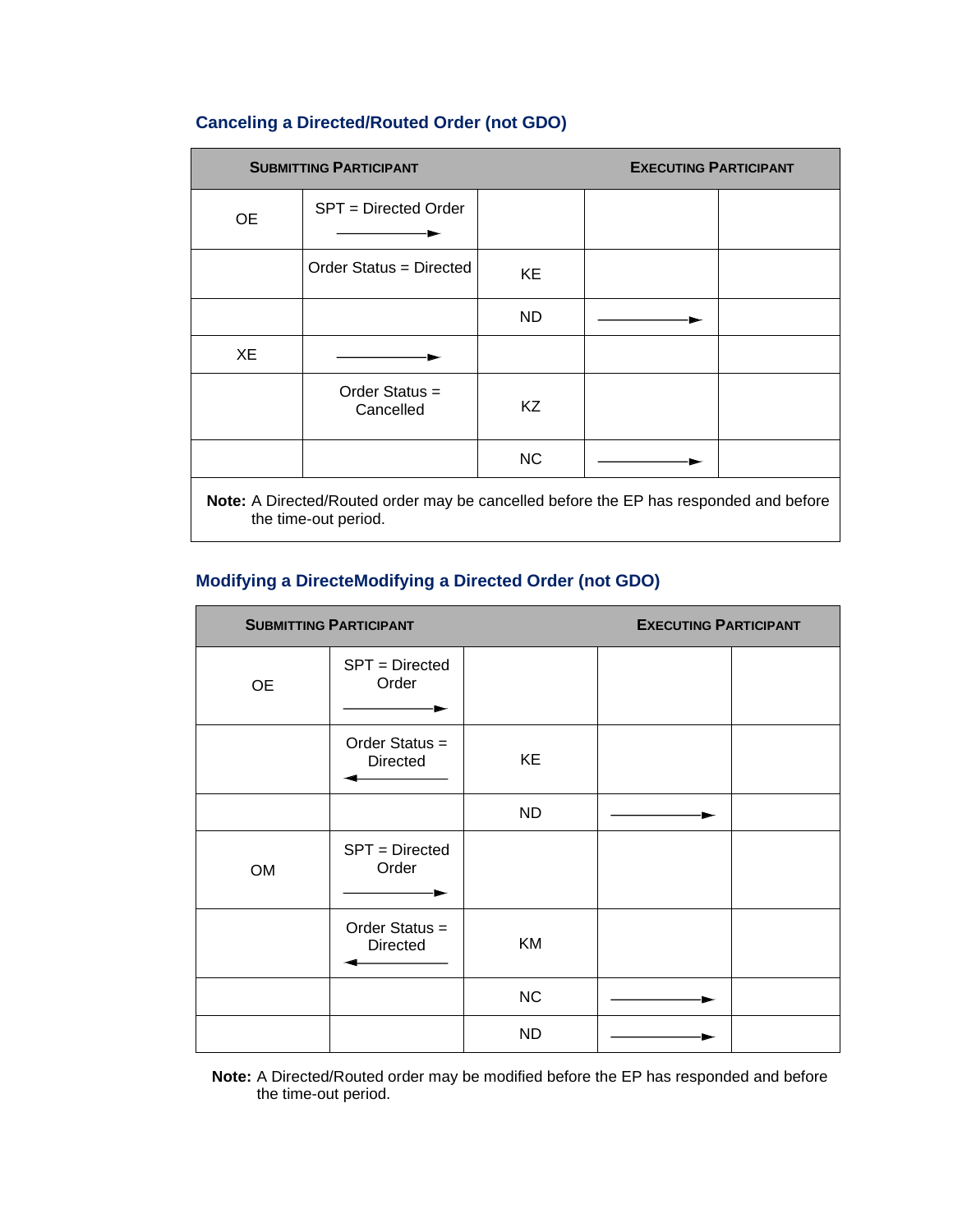# **Modifying a GDO**

| <b>SUBMITTING PARTICIPANT</b> |                                                                                        | <b>EXECUTING PARTICIPANT</b> |  |  |
|-------------------------------|----------------------------------------------------------------------------------------|------------------------------|--|--|
| <b>OE</b>                     | SPT = Directed<br>Order                                                                |                              |  |  |
|                               | Order Status =<br>Directed                                                             | KE                           |  |  |
|                               |                                                                                        | <b>ND</b>                    |  |  |
|                               |                                                                                        | NU <sup>1</sup>              |  |  |
| <b>OM</b>                     |                                                                                        |                              |  |  |
|                               | Order Status =<br><b>Booked</b>                                                        | KM                           |  |  |
|                               |                                                                                        | NU <sup>2</sup>              |  |  |
|                               |                                                                                        | <b>NC</b>                    |  |  |
|                               | <b>Note:</b> A GDO may be modified before the EP has responded and before the time-out |                              |  |  |

**Note:** A GDO may be modified before the EP has responded and before the time-out period.

1. EP's quote is shelved.

2. EP's quote is un-shelved.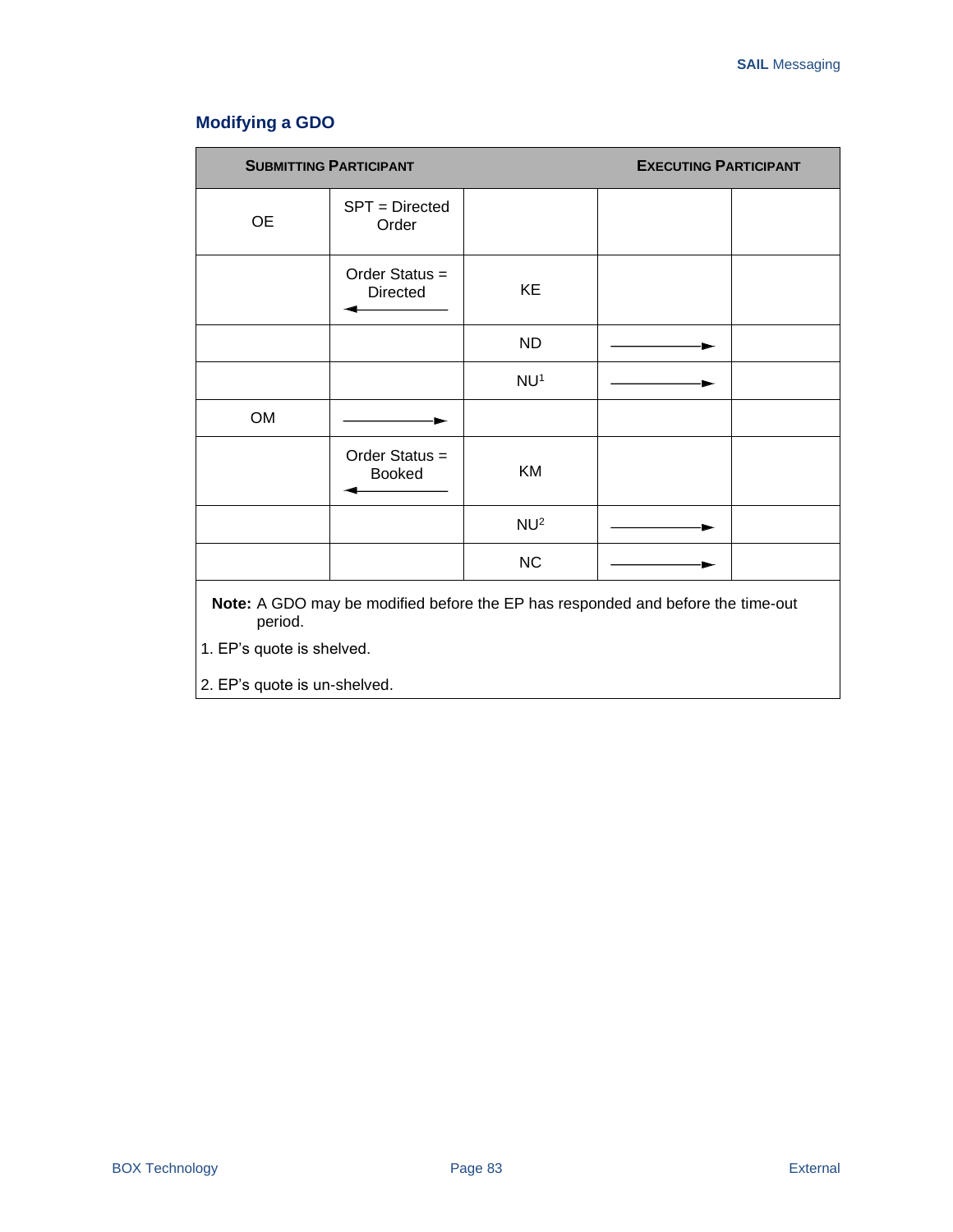### **Sending a Directed/Routed Order to an Unregistered Executing Participant**

| <b>SUBMITTING PARTICIPANT</b>                                        |                                   |                 | <b>EXECUTING PARTICIPANT</b> |  |
|----------------------------------------------------------------------|-----------------------------------|-----------------|------------------------------|--|
| <b>OE</b>                                                            | $SPT = Directed$<br>Order         |                 |                              |  |
|                                                                      | Order Status $=$<br><b>Booked</b> | KE <sup>1</sup> |                              |  |
| Note: The Directed/Routed Order is transformed into a regular order. |                                   |                 |                              |  |

 $\big\lvert$ 1. In response to the Regular Order. The value of the 'Executing Participant' field is deleted.

### **Sending a Directed/Routed Order that gets Accepted but the DO Acceptation is Rejected by BOX (not a GDO)**

| <b>SUBMITTING PARTICIPANT</b>                                    |                                 | <b>EXECUTING PARTICIPANT</b> |  |           |
|------------------------------------------------------------------|---------------------------------|------------------------------|--|-----------|
| <b>OE</b>                                                        | SPT = Directed<br>Order         |                              |  |           |
|                                                                  | Order Status =<br>Directed      | KE                           |  |           |
|                                                                  |                                 | <b>ND</b>                    |  |           |
|                                                                  |                                 |                              |  | <b>OD</b> |
|                                                                  |                                 | ER/TE                        |  |           |
|                                                                  | Order Status =<br><b>Booked</b> | KE <sup>1</sup>              |  |           |
| 1. The DO is transformed into a regular order and booked in BOX. |                                 |                              |  |           |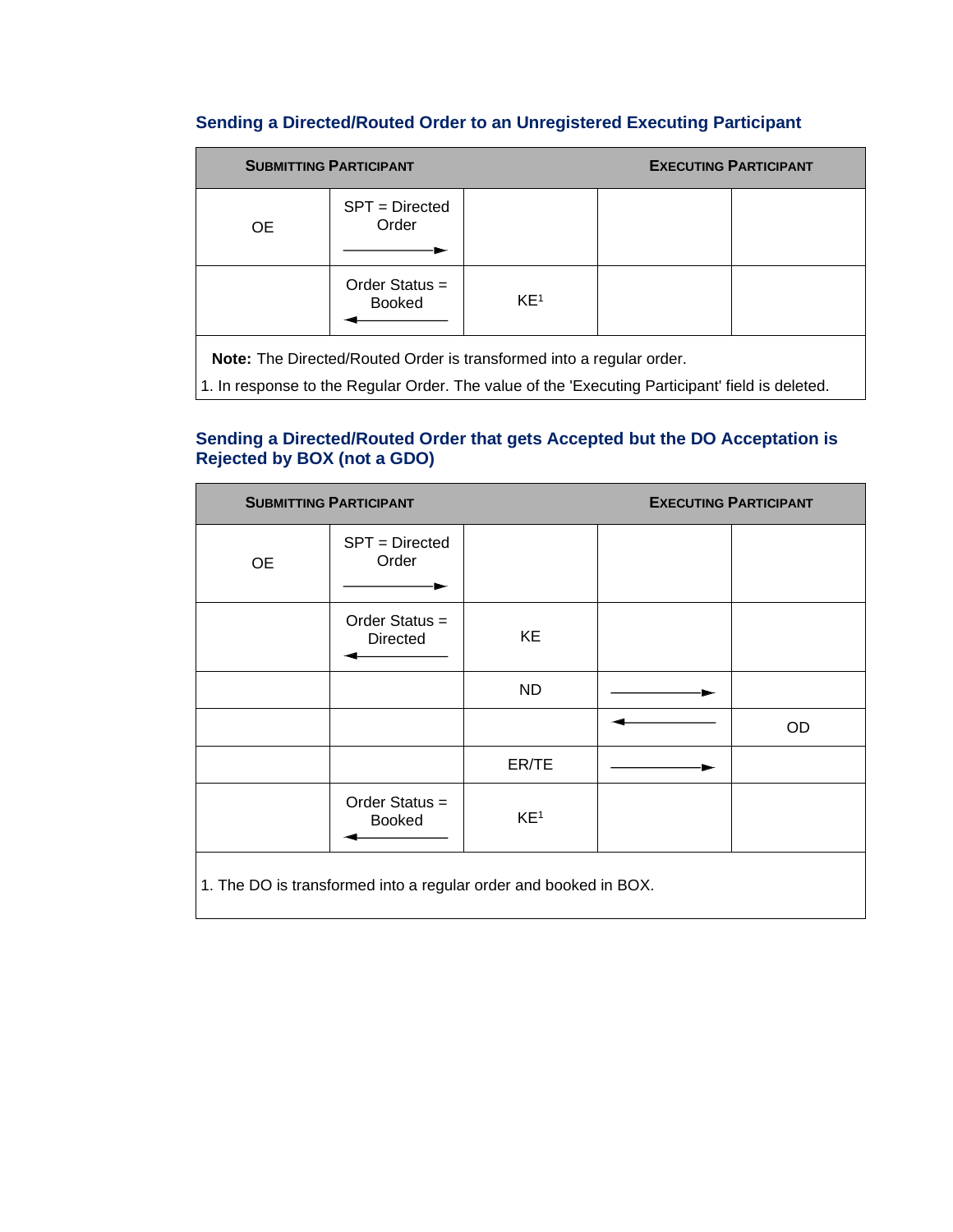|                                      | <b>SUBMITTING PARTICIPANT</b>   |                 | <b>EXECUTING PARTICIPANT</b> |
|--------------------------------------|---------------------------------|-----------------|------------------------------|
| <b>OE</b>                            | SPT = Directed<br>Order         |                 |                              |
|                                      | Order Status $=$<br>Directed    | KE              |                              |
|                                      |                                 | <b>ND</b>       |                              |
|                                      |                                 | ER <sup>1</sup> |                              |
|                                      | Order Status =<br><b>Booked</b> | KE <sup>2</sup> |                              |
|                                      |                                 |                 | OD                           |
|                                      |                                 | ER <sup>1</sup> |                              |
| 1. Error: Submission timed-out       |                                 |                 |                              |
| 2. In response to the Regular Order. |                                 |                 |                              |

# **Auction Order Submitted too Late (not a GDO)**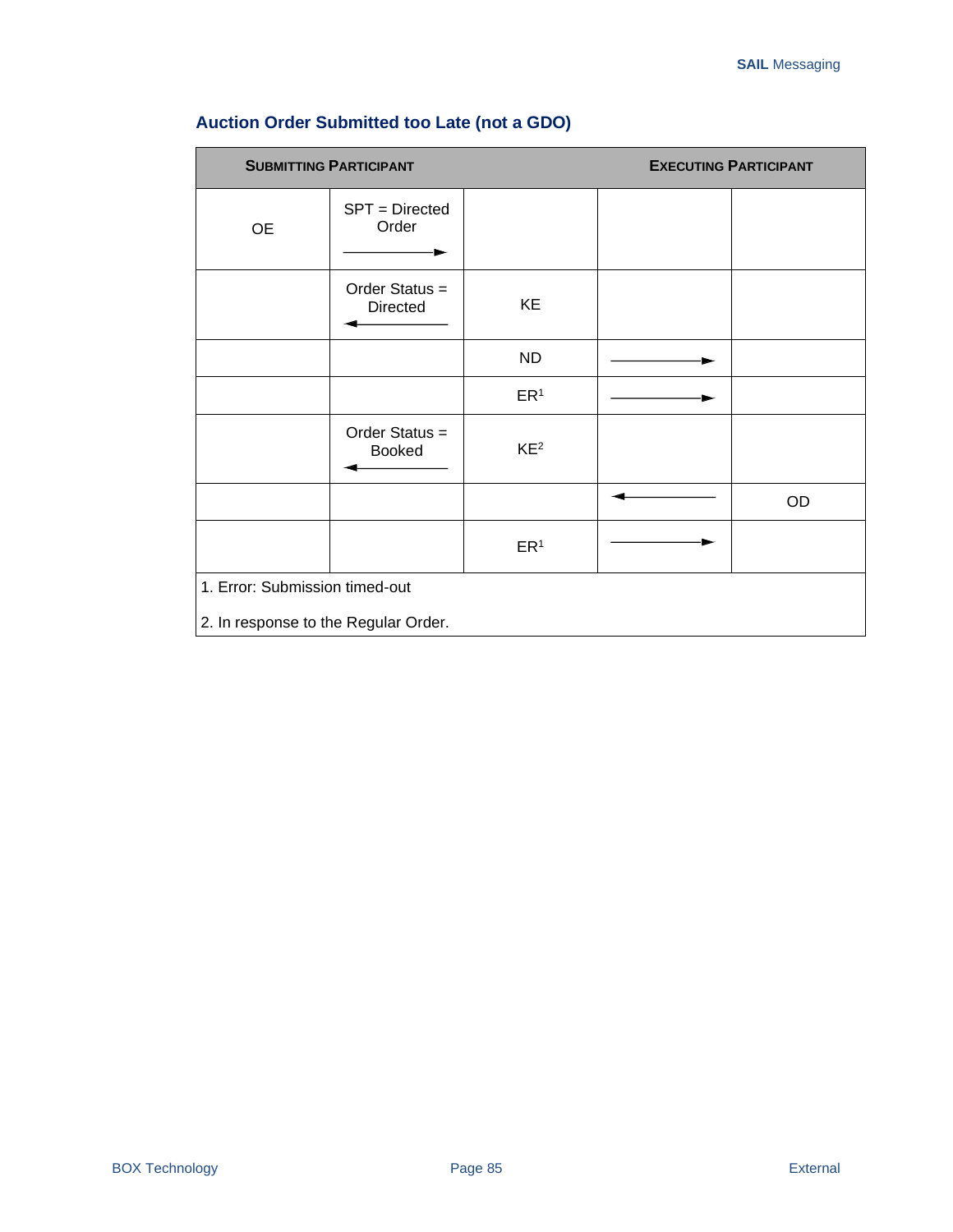### **Directed Order Submission Timed-out - the EP is a Market Maker**

|                                       | <b>SUBMITTINGPARTICIPANT</b>      |                 | <b>EXECUTING PARTICIPANT</b> |  |
|---------------------------------------|-----------------------------------|-----------------|------------------------------|--|
| 0E                                    | SPT = Directed<br>Order           |                 |                              |  |
|                                       | Order Status =<br><b>Directed</b> | KE <sup>1</sup> |                              |  |
|                                       |                                   | ND.             |                              |  |
|                                       |                                   | ER <sup>2</sup> |                              |  |
|                                       | Order Status $=$<br><b>Booked</b> | KE <sup>3</sup> |                              |  |
| 1. In response to the Directed Order. |                                   |                 |                              |  |

2. Error: Submission timed-out.

3. The Directed Order is transformed into a regular order. The Marker Maker stays connected as an EP.

# **7.20 Complex Order Instrument Creation**

### **Complex Order Instrument Creation Accepted**

| <b>PARTICIPANT</b> |                                                                                               | <b>BOX</b> |
|--------------------|-----------------------------------------------------------------------------------------------|------------|
| ON                 |                                                                                               |            |
|                    | Creation Status = $C$                                                                         | KN         |
| creation request.  | Note: The Complex Order Instrument either already exists or does not exists prior to send the |            |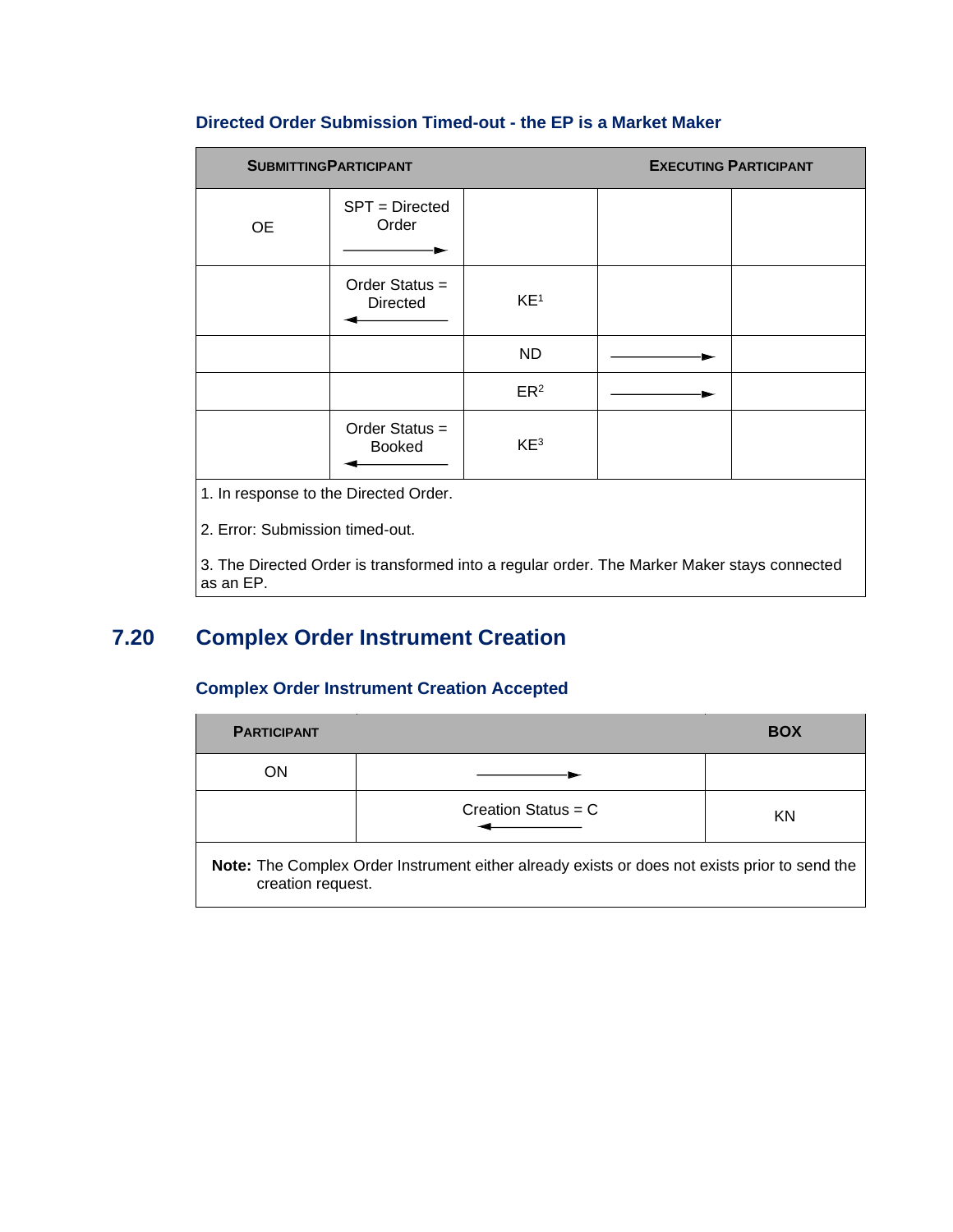| <b>PARTICIPANT</b> |                                                                                                                                                     | <b>BOX</b> |
|--------------------|-----------------------------------------------------------------------------------------------------------------------------------------------------|------------|
| ON                 |                                                                                                                                                     |            |
|                    | Creation Status = $M$                                                                                                                               | KN         |
|                    | Note: A similar Complex Order Instrument already exists (ex.: Complex Order "A+2B" exists<br>and participant is requesting "5A+10B" to be created). |            |

### **Complex Order Instrument Creation Accepted with Modifications**

### **Complex Order Instrument Creation Rejected**

| <b>PARTICIPANT</b>                                                                    |  | <b>BOX</b> |  |
|---------------------------------------------------------------------------------------|--|------------|--|
| ΟN                                                                                    |  |            |  |
|                                                                                       |  | ER         |  |
| Note: One of the leg does not exist or one of more field values provided are invalid. |  |            |  |

# **7.21 Complex Order Processing**

**Complex Order that gets partially Traded and the remaining unfilled quantity is Booked (with Exposure)**

| <b>PARTICIPANT</b> |                                                              | <b>BOX</b> |
|--------------------|--------------------------------------------------------------|------------|
| <b>OE</b>          | IML Handling $=$ 3                                           |            |
|                    | Status = $P$ (Exposed)                                       | KE         |
|                    | 1 for the Complex Order                                      | NT         |
|                    | 2 to 16, one for each individual leg of the<br>Complex Order | <b>NL</b>  |
|                    | Status = " "(Booked)                                         | KE         |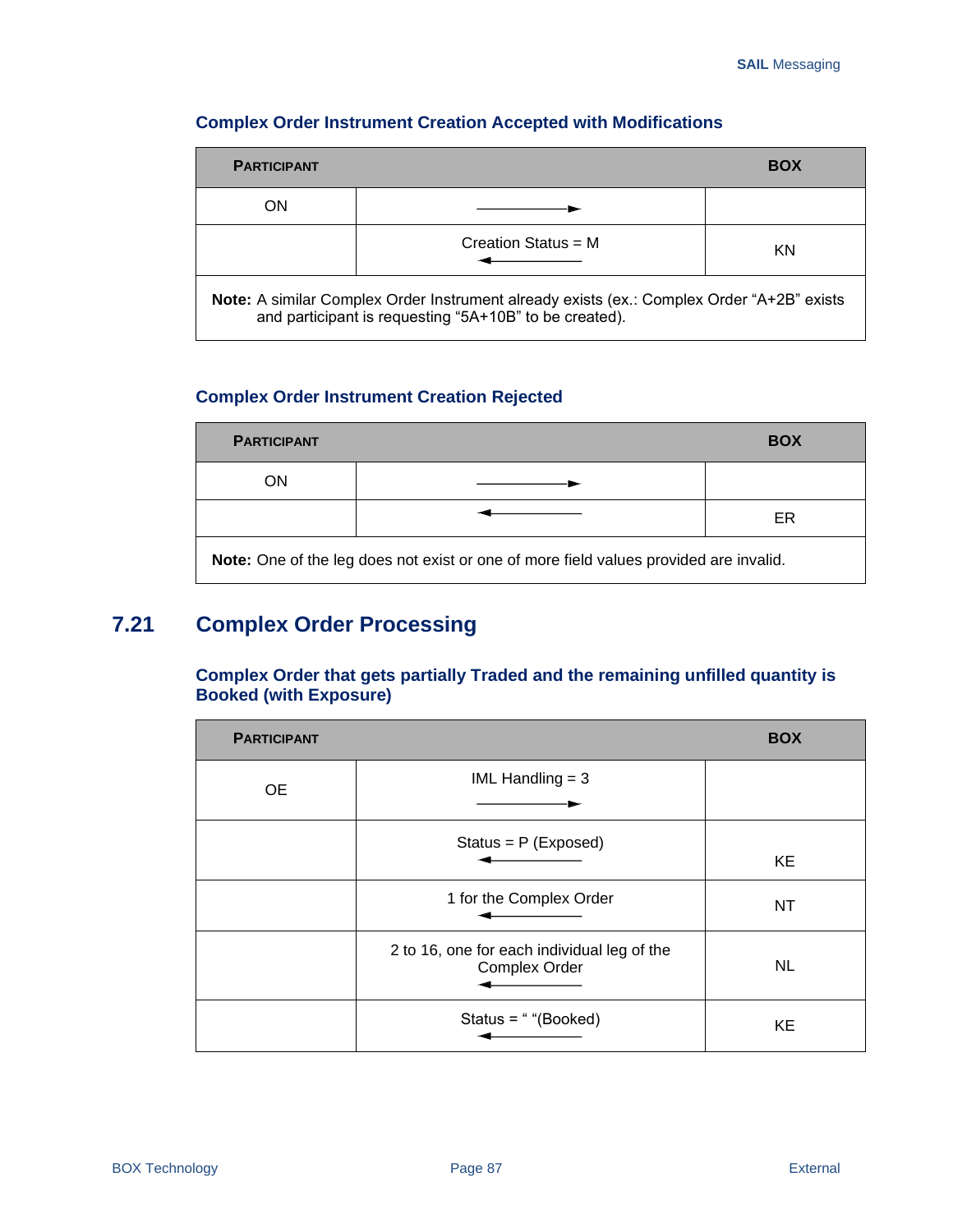# **Complex Order that gets fully Traded (with Exposure)**

| <b>PARTICIPANT</b> |                                                              | <b>BOX</b> |
|--------------------|--------------------------------------------------------------|------------|
| 0E                 | IML Handling $=$ 3                                           |            |
|                    | Status = " "(Booked)                                         | KE         |
|                    |                                                              |            |
|                    | 1 for the Complex Order                                      | NT         |
|                    | 2 to 16, one for each individual leg of the<br>Complex Order | <b>NL</b>  |

### **Complex Order that gets Booked (no Exposure)**

| <b>PARTICIPANT</b> |                      | <b>BOX</b> |
|--------------------|----------------------|------------|
| <b>OE</b>          | IML Handling $= 6$   |            |
|                    | Status = " "(Booked) | KE         |

## **FAK (IOC) Complex Order that gets Exposed and then Cancelled**

| <b>PARTICIPANT</b> |                                                 | <b>BOX</b> |
|--------------------|-------------------------------------------------|------------|
| <b>OE</b>          | IML Handling $=$ 3<br>Duration Type = $E$ (IOC) |            |
|                    | Status = $P$ (Exposed)                          | KE         |
|                    | Status = $E$ (Eliminated)                       | KE         |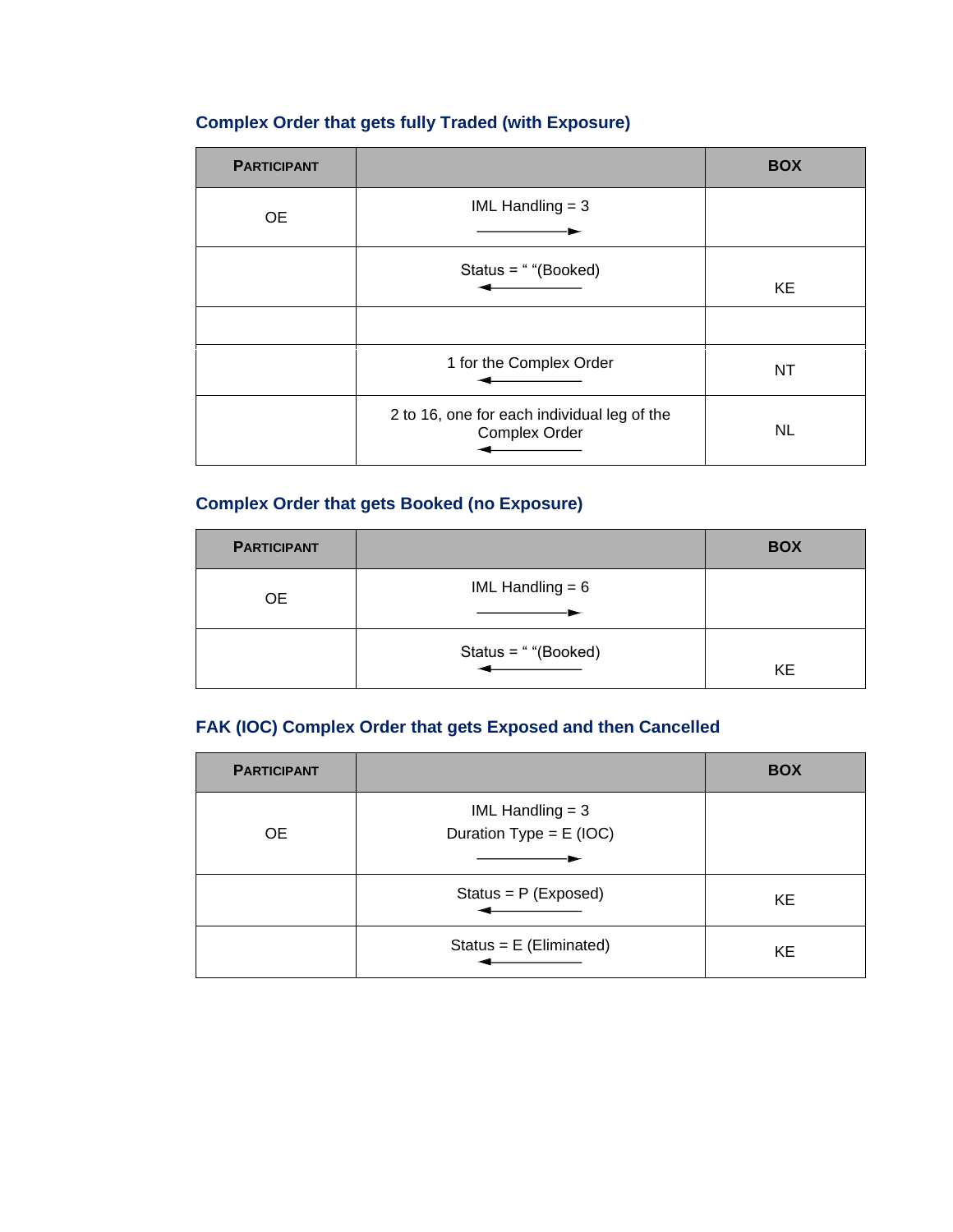# **7.22 Complex Order Trade Processing**

### **Manual Complex Order Trade Cancel by BOX MOC**

| <b>PARTICIPANT</b> |                                                                     | <b>BOX</b> |
|--------------------|---------------------------------------------------------------------|------------|
|                    | 2 to 16, one for each individual leg of the<br><b>Complex Order</b> | NX.        |
|                    | 1 for the Complex Order                                             | ΝY         |

# **7.23 Preferenced Order Processing**

**Preferenced Order Entered with a Market Maker**

| <b>PARTICIPANT</b> |                                               | <b>BOX</b> |
|--------------------|-----------------------------------------------|------------|
| 0F                 | $SPT =$ Preferenced Order or Empty, $EP = MM$ |            |
|                    |                                               | KE         |

### **Preferenced Order Entered without a Market Maker**

| <b>PARTICIPANT</b> |                                    | <b>BOX</b> |
|--------------------|------------------------------------|------------|
| <b>OE</b>          | SPT=Preferenced Order, EP is Empty |            |
|                    | Status = Syntax Error              | ER         |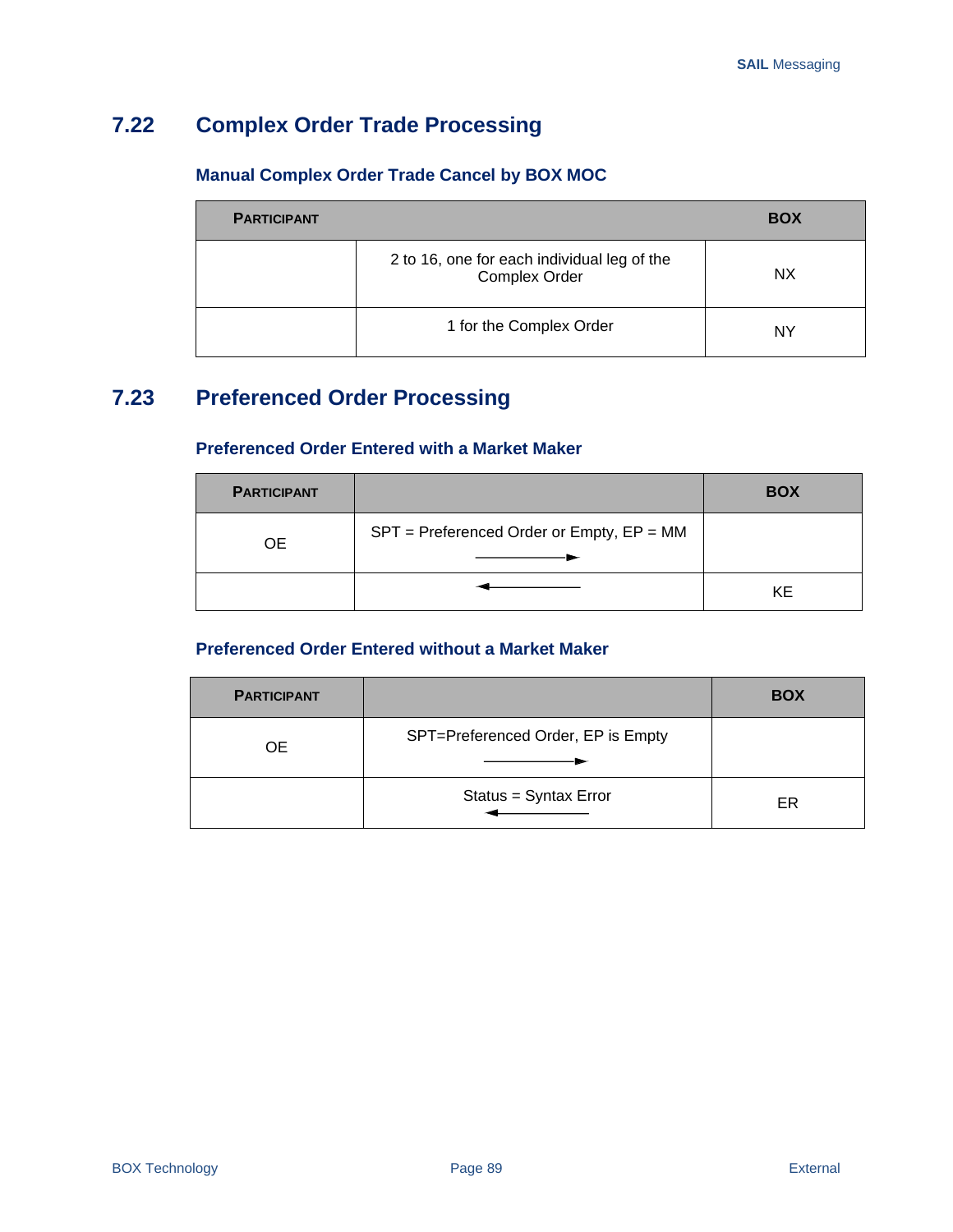# **7.24 Lock-Out Indication Notification**

### **Lock-Out due to Exceeded Limit or Initiated by MOC**

| <b>PARTICIPANT</b> |                         | <b>BOX</b> |
|--------------------|-------------------------|------------|
|                    |                         |            |
|                    | Trader, Trader Lock-Out | MU         |

# **Trader Lock-Out Initiated by Participant**

| <b>PARTICIPANT</b> |                         | <b>BOX</b> |
|--------------------|-------------------------|------------|
| GZ                 |                         |            |
|                    |                         | KG         |
|                    | Trader, Trader Lock-Out | MU         |

# **7.25 Quality Market Maker Notice**

| <b>QUALITY MARKET</b><br><b>MAKER</b> | <b>PARTICIPANT</b> | <b>BOX</b> |
|---------------------------------------|--------------------|------------|
|                                       |                    |            |
|                                       |                    | <b>NQ</b>  |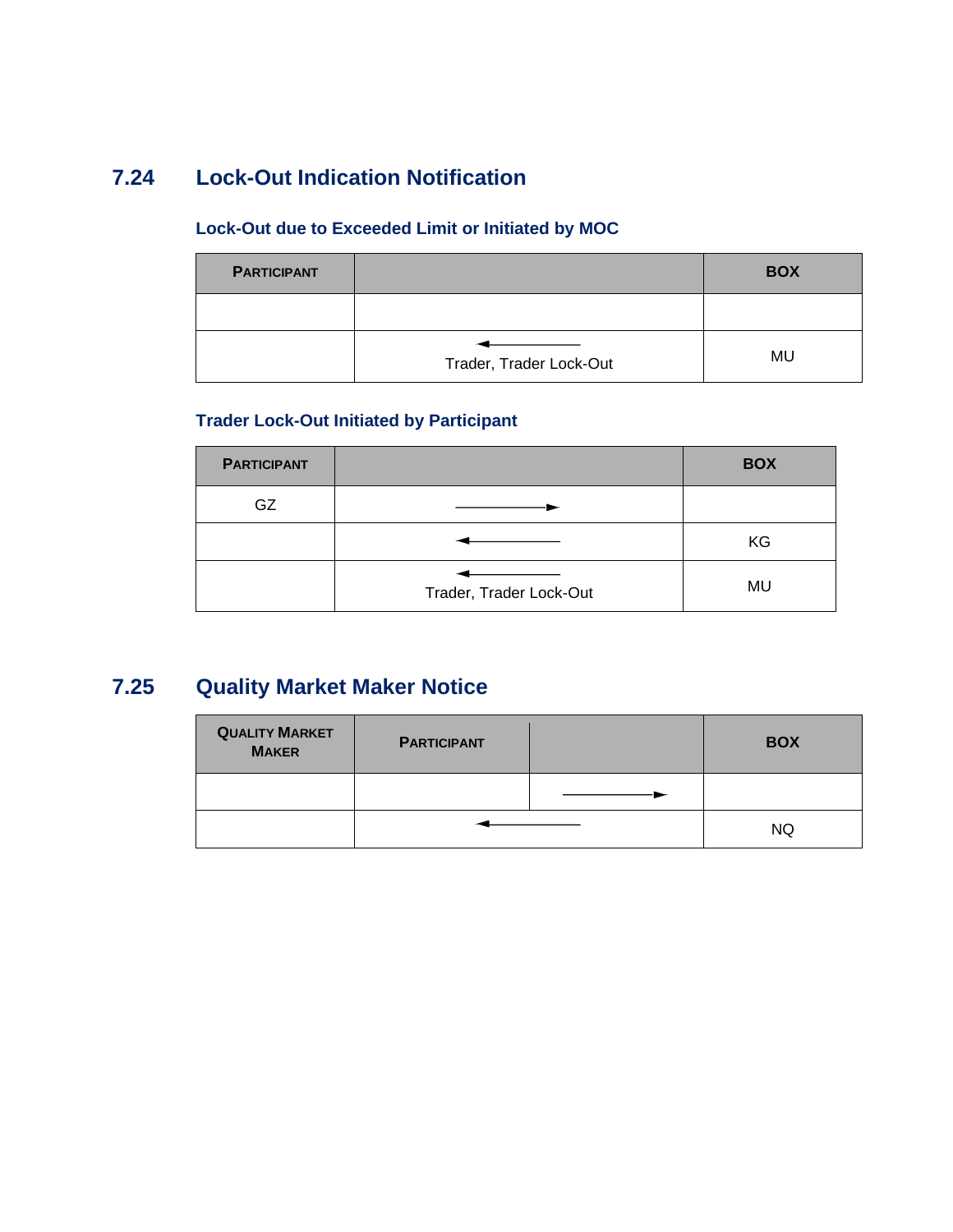# **Appendix A Clearing**

This section aims to inform BOX Options Participants of the procedures to be followed so that information related to trades is transmitted properly to The Options Clearing Corporation (OCC). It is to be noted that the purpose of this appendix is not to define the Clearing procedures at OCC. Participants should communicate with their OCC Representative for all questions pertaining to the Clearing procedures at OCC.

# **A.1 BOX and OCC**

All options traded on BOX are cleared by the OCC. As such, BOX traded options are fungible with those traded on other US equity options Exchanges. All trade information is transmitted to OCC by BOX at the end of each business day and is made available to Options Participants on OCC Interfaces at T+1.

# **A.2 Clearing Identification and OCC**

In order for option trades to be processed properly under the appropriate Clearing Member at OCC, BOX Options Participants must provide BOX with their OCC Clearing Member name and number.

BOX will configure this information as being the default OCC Clearing Member Number.

At the order entry level, if BOX Options Participants omit to specify the Clearing Member information, BOX will assign the default OCC Clearing Member Number configured for the BOX Options Participant.

# **A.3 Market Makers Clearing**

Market Makers are those Options Participants who have applied to be a Market Maker on BOX and have been allocated market making appointments by BOX (i.e., assigned the rights and responsibilities of making markets on options classes).

OCC will process and post the Market Maker options trades only if the Market Maker sub-account acronym is defined in the OCC Clearing system.

# **A.4 Trader ID**

The Trader ID is a unique identifier created by BOX to identify each BOX Options Participant connected to BOX. The Trader ID is created from the Options Participant's Firm ID defined in BOX. The Trader ID is 8 digits. The first 4 digits are reserved to identify the participant; the 4 last digits identify the trade.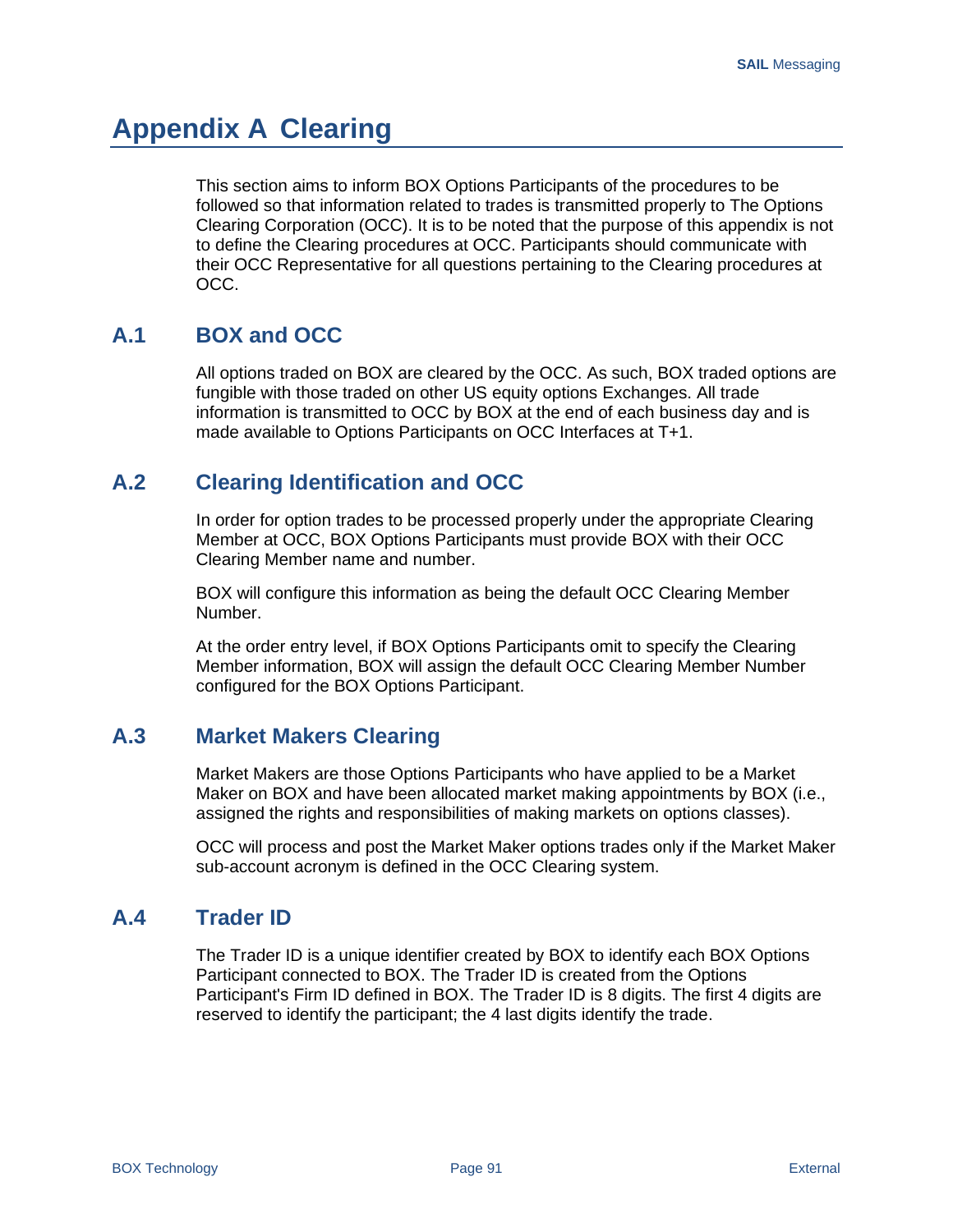#### **Example:**

Brokerage International Inc. BOX Participant ID: 9999 Trader ID: 9999SA1\_

The Trader ID is attached to all messages sent to BOX by Options Participants.

One Trader ID is defined for each BOX Market Making participant. Each BOX Options Participant can have more than one Market Maker who uses the same Trader ID. The Market Maker sub-account acronym will differentiate one Market Maker from another.

# **A.5 Pre-Trade Clearing**

#### **Market Maker Sub-Account Acronym**

At the order entry level (pre-trade), Market Makers can specify their desired SubAccount in the Post Trading Instructions field. The SubAccount must be enclosed within 2# (pound sign). The SubAccount field must be an AlphaNumeric string up to 3 characters as currently supported by OCC.

#### **Example:**

Brokerage International Inc. BOX Participant ID: 999 Market Maker sub-accountacronym in PostTradingInstructions field: #XX2 # XX2 will be transmitted to OCC by BOX

### **OCC Market Maker Eligibility Paperwork**

In order for trades to be processed properly under the Market Maker account at OCC, it is a prerequisite that Market Maker sub-account acronyms be defined with OCC. To do so, the OCC Market Maker eligibility paperwork must be completed and transmitted to OCC. If this is not completed, the Market Maker trades will be posted in the Customer account of the Options Participant OCC Clearing Member Firm and the positions will not be netted.

**BOX Recommendation:** It is highly recommended that Market Makers have their sub-account acronyms automatically configured in their application in order to prevent any trade posting errors.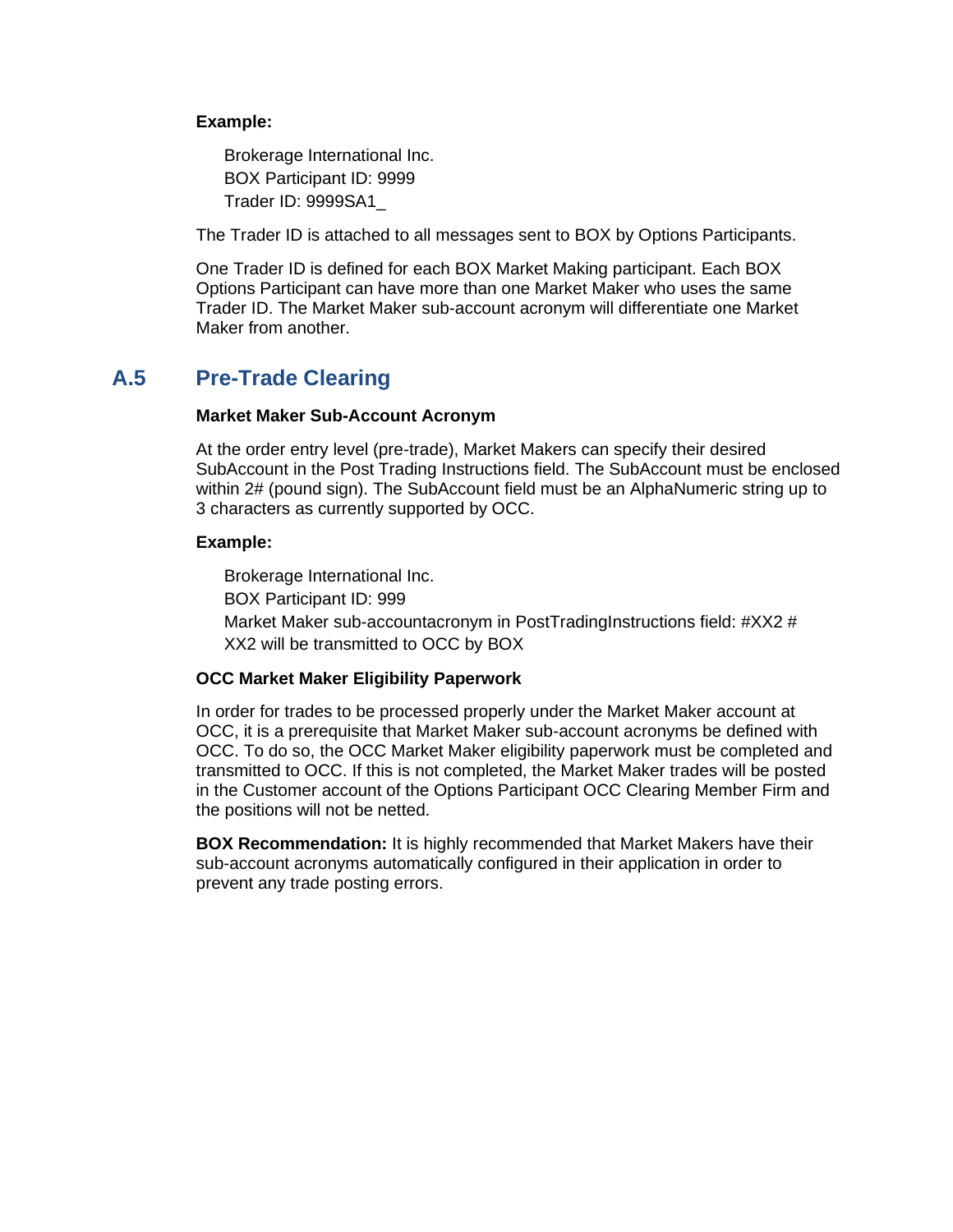# **A.6 Customer and Proprietary Clearing**

Customer and Proprietary Clearing are described in the following sections.

#### **Pre-Trade Clearing**

At the order entry level (pre-trade), traders may specify, in the appropriate order entry field, the clearing information for Customer and Proprietary trading, such as CMTA, Giveup, and account number. This information will be transmitted to OCC by BOX at the end of the trading day.

If no information is provided at the order entry level, the default OCC Clearing Account Number configured for the Trader ID specified in the order is used.

#### **Post-Trade Clearing**

All clearing information on Customer or Proprietary trades can be modified through BOX Post-Trade application on same day trading (T0) [Contact BOX MOC for this operation] or through the OCC system on T+1.

#### **Trade Allocation**

The CMTA and Give-Up Agreements are electronic agreement that is completed via the OCC Clearing system. Participants are offered two alternatives to effect clearing assignment of their BOX trades to their OCC Clearing Members of choice.

- At order entry, BOX Options Participants who are using the protocol can flag an order for CMTA and/or Give-up transfer by specifying the OCC Clearing Member ID and account of the targeted broker-dealer in the 'Clearing Destination field' (value 'C' for CMTA, 'G' for Give-up and 'I' for both). The trade will then be transmitted to OCC with this clearing information.
- CMTA and Give-Up can be automatically executed through the BOX Post-Trade application. Participants wishing to use this service instead of defining their posttrading information at order entry must contact the BOX Market Operation Centre to set-up their post-trading configuration.

All CMTAs and Give-Ups are validated at OCC. Invalid CMTAs and Give-Ups are treated by OCC in accordance with their applicable policy. BOX does not verify the validity of the CMTA and Give-Up indication.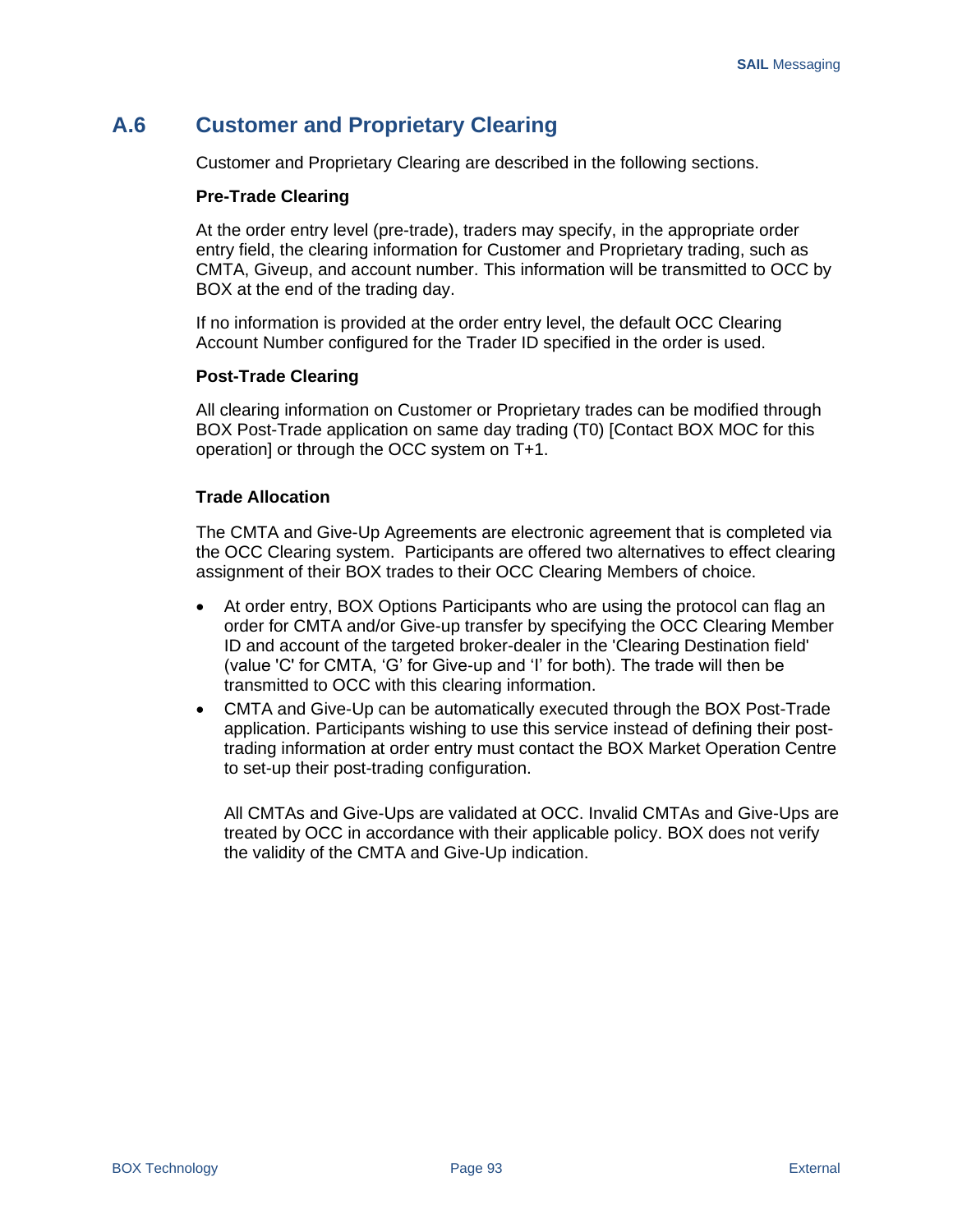# **Appendix B Connection Types**

Each BOX Participant is assigned a Participant ID. Two types of entities are found under each Participant ID:

- **Connections**: Connections are entry points to the SOLA Front-end. There are several Connection types each of them allowing different types of messages. A participant can have several connections depending on his needs.
- **Traders**: Traders represent logical persons or groups of persons owning orders entered in the BOX Trading Book. Traders do not need to log on (they may do so optionally) and may use any Connection of the Participant to which they belong. Trading privileges (such as market making) are assigned at the Trader ID level.

One or more trader IDs will be assigned to each participant according to BOX policy. Each participant will be issued a single Participant ID. Participants will have multiple connections, assigned according to the policy outlined in the following sections.

# **B.1 Connection Implementation**

Connection types on BOX are implemented by the use of specific User IDs related to each type. Specifically, the format of the individual User ID is:

####99TT

Where:

- $\circ$  #### is replaced by the Participant ID assigned to the Participant
- o 99 is replaced by an incremental number identifier starting at 01
- $\circ$  TT is the two letter acronym identifying the connection type (OR, IO, BQ, BE, PQ, EP or OL)

Connections are characterized by the different SAIL messages each will accept. [Table 2: r](#page-102-0)elates all message types available to participants to one or more connection type.

The first message that must be sent for a connection is a TECHNICAL CONNECTION message (Message Type TC) where the Client must set the appropriate User ID.

The different connection types available on BOX are:

- OR: Regular order management, PIP Auction Orders and Improvement of the Auction Order price
- IO: Improvement order on behalf of a customer with an order at NBBO; PIP Auction Orders and Improvement of the Auction Order price.
- BQ: Bulk Quoting
- BE: Bulk Quoting and Executing Participant Activity
- PQ: Global Cancellation
- EP: Executing Participant Activity excluding Auction Order entry, which is done through the Broker/Agency Regular Order connection.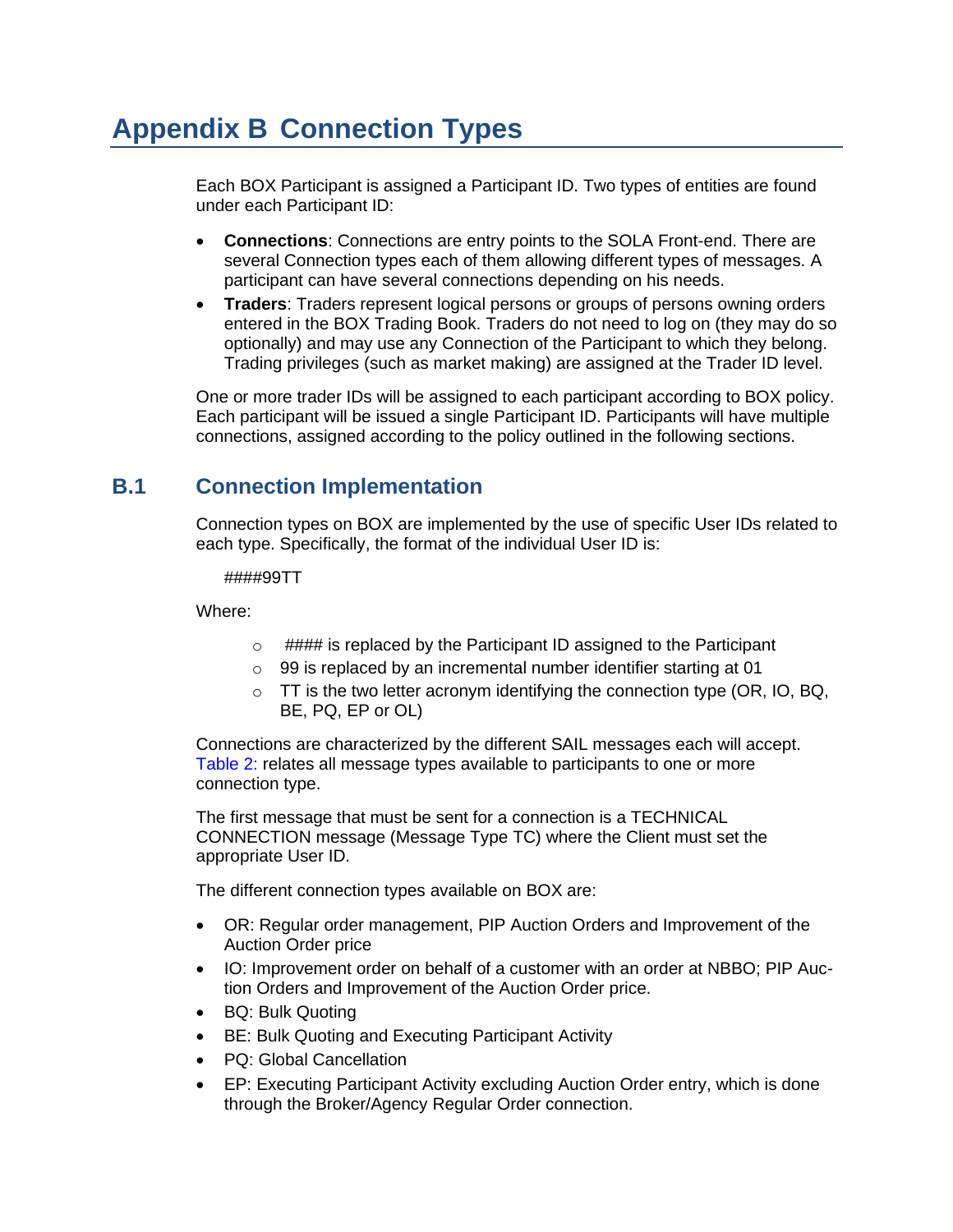Any Client placing a message not supported by a given connection will receive an ERROR (Message Type ER) message with the appropriate error code.

| <b>SAIL MESSAGE</b>                                        | <b>OR</b>    | <b>IO</b>    | <b>BQ</b>    | <b>BE</b> | PQ | <b>EP</b> |
|------------------------------------------------------------|--------------|--------------|--------------|-----------|----|-----------|
| Order Entry (OE)                                           | $\checkmark$ |              |              |           |    |           |
| Order Modification (OM)                                    | ✓            |              |              |           |    |           |
| Order Cancellation (XE)                                    | ✓            |              |              |           |    |           |
| Request For Quote (RQ)                                     | ✓            |              | ✓            | ✓         |    |           |
| Bulk Quotes (Qi, BD, RP)                                   |              |              | ✓            | ✓         |    |           |
| Global Cancellation (GC)                                   |              |              | ✓            | ✓         | ✓  |           |
| Auction Order Entry (OA)                                   | ✓            | $\checkmark$ |              | ✓         |    |           |
| DO Acceptation Entry (OD)                                  |              |              |              | ✓         |    |           |
| Improvement Order Entry (OI, XI)                           | ✓            | $\checkmark$ |              | ✓         |    | ✓         |
| <b>Market Maker Protection</b><br>Subscription (RP)        |              |              | $\checkmark$ | ✓         |    |           |
| EP Connection Setup (RE, RF)                               |              |              |              | ✓         |    |           |
| Directed/Routed Order Rejection And<br>Quote Resubmit (KQ) |              |              |              | ✓         |    |           |

<span id="page-102-0"></span>**Table 2: Message Types Vs Connection Type**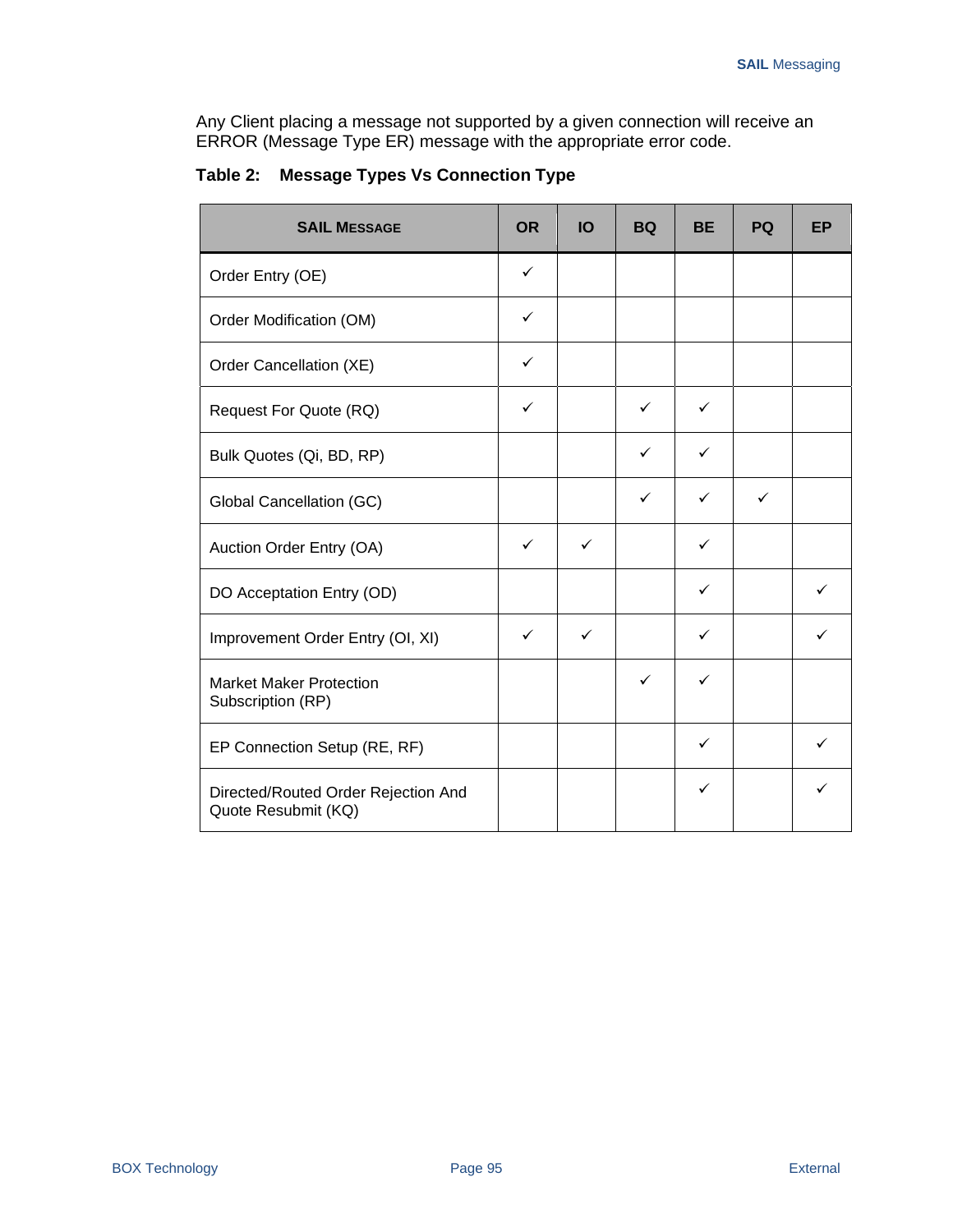# **B.2 Connection Availability**

#### **All Participants**

Each participant will be issued one connection of the OR type.

#### **Agency Trading**

In addition to the OR connection described in Connection Implementation above, Participants engaging in Agency trading will be issued an IO connection for use with the PIP Auction Order Entry (OA) and Improvement Order Entry (OI) messages.

Note: The use of the Improvement Order Entry message (OI) for Agency trading is limited to defined circumstances and must be sent down this connection if used. Participants intending to use only the Auction Entry message for PIPs (OA) may choose to send these down the OR connection rather than implementing the IO connection.

#### **Market Makers**

In addition to the OR connection described in Connection Implementation above, each market making participant will also be issued one connection of the BQ and PIP type. Market Makers who will be acting as Executing Participants will be assigned a BE connection instead of the BQ connection.

Market Makers may also request a PQ connection designed specifically for sending GLOBAL CANCELLATION (Message Type GC) messages. This connection provides Market Makers with a way to pull their quotes out of the market instantly. However, to avoid synchronization issues, it is highly recommended that the PQ connection be used in conjunction with the Advanced Market Maker Protection.

### **Executing Participants**

Non-Market Maker Participants who take on the responsibilities of an Executing Participant (EP) for Directed Orders (see Section Directed Orders in Support of PIP) will be issued a separate EP connection for their EP activity, including DO Acceptation (OD).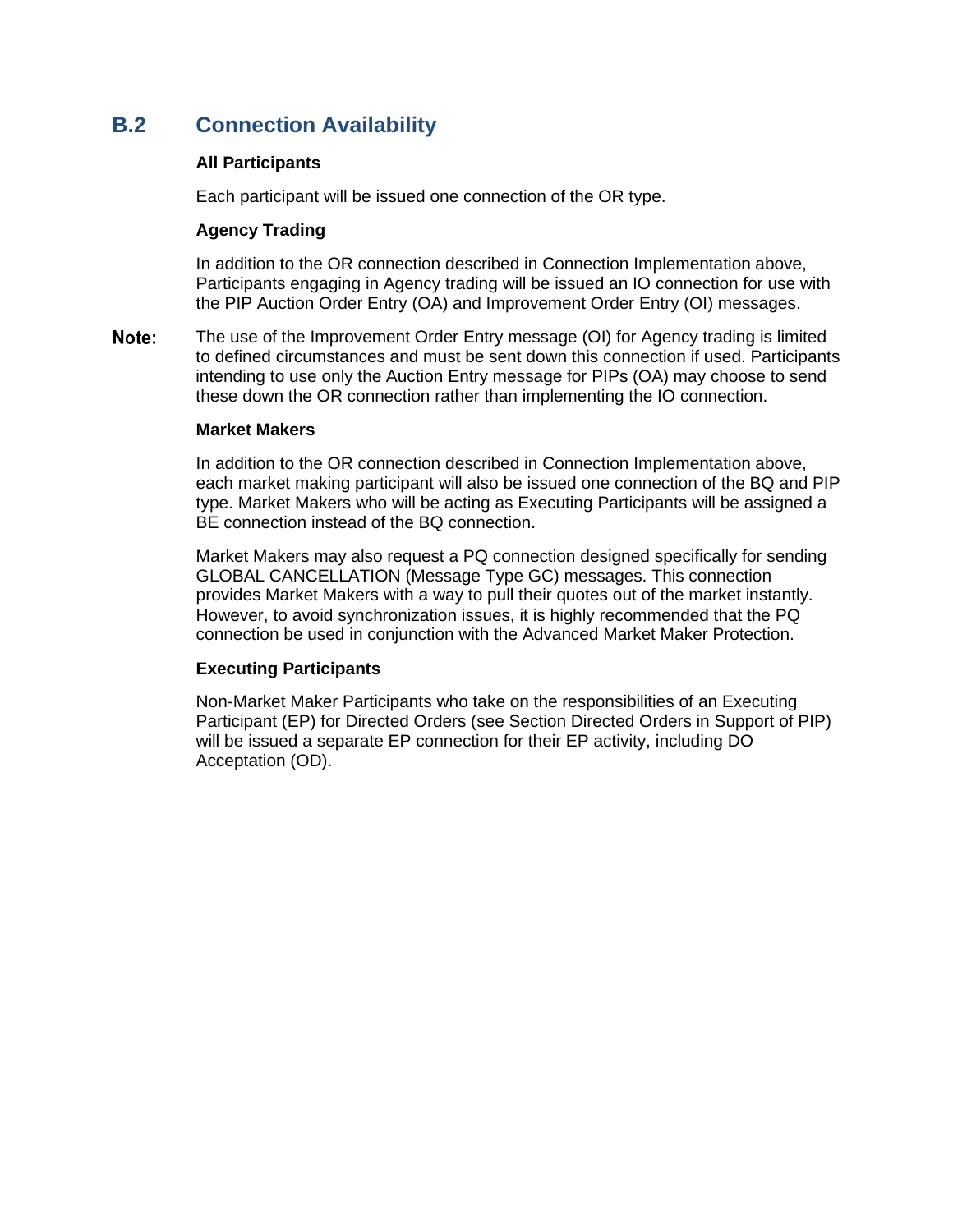# **Appendix C Acronyms & Definitions**

### **Acronyms**

| <b>TERM</b> | <b>DEFINITION</b>                       |
|-------------|-----------------------------------------|
| <b>CMTA</b> | <b>Clearing Member Trade Assignment</b> |
| <b>FIX</b>  | <b>Financial Information Exchange</b>   |
| IML         | Inter Market Linkage                    |
| IOI         | Indication of Interest                  |
| <b>MBF</b>  | Must Be Filled                          |
| <b>OCC</b>  | <b>Options Clearing Corporation</b>     |
| <b>OLA</b>  | <b>Options Linkage Authority</b>        |
| QOO         | <b>Qualify Open-Outcry</b>              |
| <b>TOP</b>  | <b>Theoretical Opening Price</b>        |

### **Definitions**

| <b>TERM</b>        | <b>DEFINITION</b>                                                                                                                                                              |
|--------------------|--------------------------------------------------------------------------------------------------------------------------------------------------------------------------------|
| Participant        | Firm that has one or several traders who can trade in BOX through one<br>or several connections                                                                                |
| Client             | A computer system able to interact with the BOX electronic trading<br>platform and to support the specific range of functionality required by the<br>firm's trading activities |
| Connection         | A Connection is a physical link between the Client and BOX<br>A Participant may have multiple connection (see Appendix B for details)                                          |
| Floor Broker       | A Broker on the Trading Floor that interacts in a QOO<br>Can take part of the InitO quantity                                                                                   |
| Floor Market Maker | A Market Maker on the Trading Floor that interacts in a QOO<br>Can take part of the InitO quantity                                                                             |
| Group              | Or Instrument Group: Refers to all instruments with the same underlying                                                                                                        |